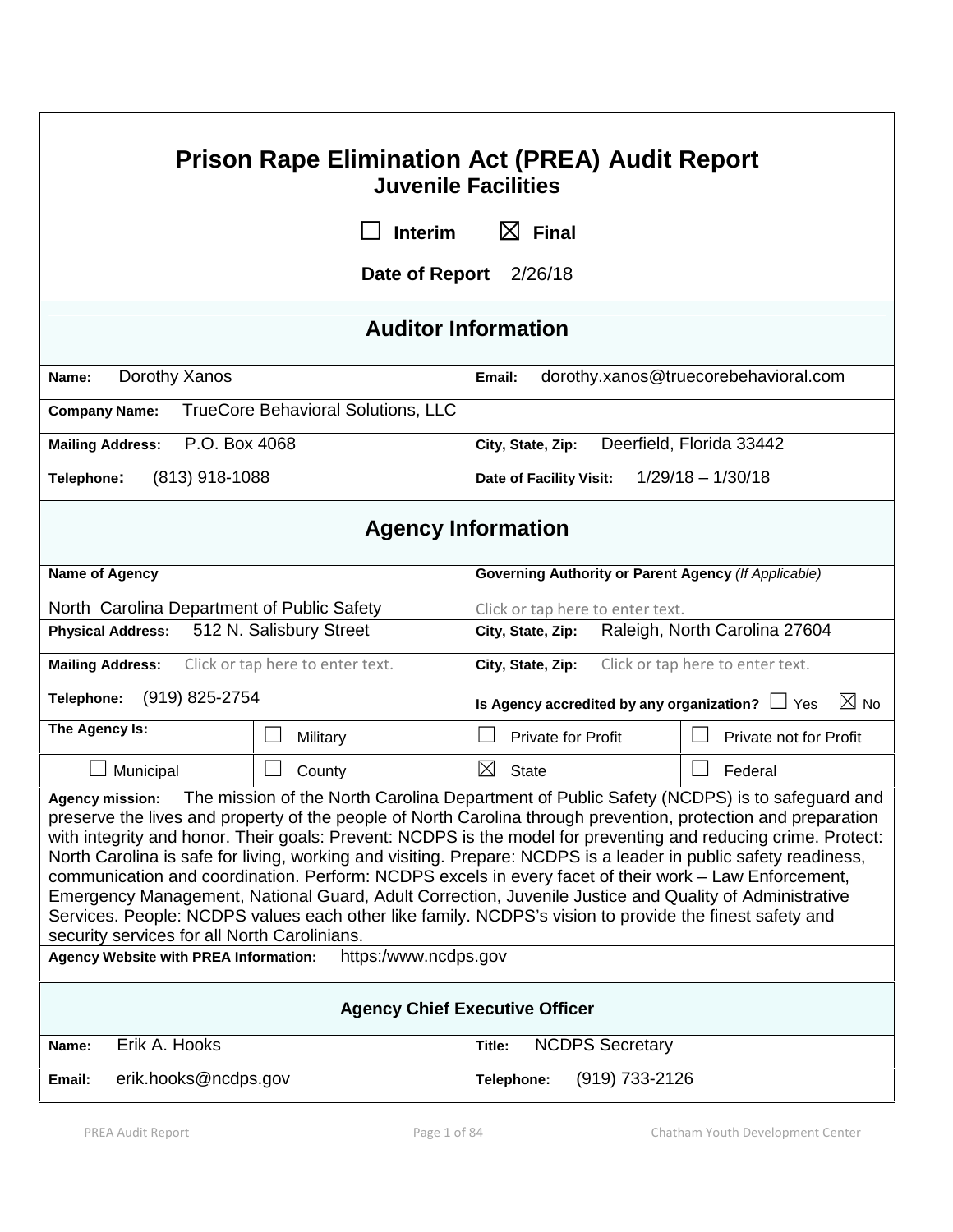| <b>Agency-Wide PREA Coordinator</b>                                                                                                                                                                                                                                                                                                                                                                                                                          |                                  |          |                                          |              |                                |  |                                                                |  |
|--------------------------------------------------------------------------------------------------------------------------------------------------------------------------------------------------------------------------------------------------------------------------------------------------------------------------------------------------------------------------------------------------------------------------------------------------------------|----------------------------------|----------|------------------------------------------|--------------|--------------------------------|--|----------------------------------------------------------------|--|
| Name:                                                                                                                                                                                                                                                                                                                                                                                                                                                        | <b>Charlotte Jordan-Williams</b> |          |                                          |              | <b>PREA Director</b><br>Title: |  |                                                                |  |
| charlotte.williams@ncdps.gov<br>Email:                                                                                                                                                                                                                                                                                                                                                                                                                       |                                  |          |                                          | Telephone:   | (919) 825-2754                 |  |                                                                |  |
| <b>PREA Coordinator Reports to:</b>                                                                                                                                                                                                                                                                                                                                                                                                                          |                                  |          |                                          |              |                                |  | Number of Compliance Managers who report to the PREA           |  |
| Jane Ammons Gilchrist, General Counsel, NCDPS                                                                                                                                                                                                                                                                                                                                                                                                                |                                  |          | Coordinator                              | 140          |                                |  |                                                                |  |
| <b>Facility Information</b>                                                                                                                                                                                                                                                                                                                                                                                                                                  |                                  |          |                                          |              |                                |  |                                                                |  |
| <b>Name of Facility:</b>                                                                                                                                                                                                                                                                                                                                                                                                                                     |                                  |          | <b>Chatham Youth Development Center</b>  |              |                                |  |                                                                |  |
| <b>Physical Address:</b>                                                                                                                                                                                                                                                                                                                                                                                                                                     |                                  |          | 560 Progress Blvd., Siler City, NC 27344 |              |                                |  |                                                                |  |
| Mailing Address (if different than above):                                                                                                                                                                                                                                                                                                                                                                                                                   |                                  |          | Click or tap here to enter text.         |              |                                |  |                                                                |  |
| <b>Telephone Number:</b>                                                                                                                                                                                                                                                                                                                                                                                                                                     | (919) 742-6220                   |          |                                          |              |                                |  |                                                                |  |
| The Facility Is:                                                                                                                                                                                                                                                                                                                                                                                                                                             |                                  |          |                                          |              |                                |  |                                                                |  |
|                                                                                                                                                                                                                                                                                                                                                                                                                                                              |                                  | Military |                                          |              | <b>Private for Profit</b>      |  | Private not for Profit                                         |  |
| Municipal                                                                                                                                                                                                                                                                                                                                                                                                                                                    |                                  | County   |                                          |              | $\boxtimes$<br><b>State</b>    |  | Federal                                                        |  |
| <b>Facility Type:</b>                                                                                                                                                                                                                                                                                                                                                                                                                                        | Detention                        |          | Correction                               |              | Intake                         |  | $\boxtimes$<br><b>Other Youth</b><br><b>Development Center</b> |  |
| Chatham Youth Development Center's mission is to provide a safe, secure and humane<br><b>Facility Mission:</b><br>environment for the juveniles they serve by providing a wide range of services which support the youth's<br>physical, emotional, educational and social development. Their goal is to work as an interdisciplinary team to<br>inspire each other to build a bridge towards excellence through unity, accountability, direction and vision. |                                  |          |                                          |              |                                |  |                                                                |  |
| <b>Facility Website with PREA Information:</b>                                                                                                                                                                                                                                                                                                                                                                                                               |                                  |          | https:/www.ncdps.gov                     |              |                                |  |                                                                |  |
| Is this facility accredited by any other organization?                                                                                                                                                                                                                                                                                                                                                                                                       |                                  |          |                                          | Yes          | $\boxtimes$ No                 |  |                                                                |  |
| <b>Facility Administrator/Superintendent</b>                                                                                                                                                                                                                                                                                                                                                                                                                 |                                  |          |                                          |              |                                |  |                                                                |  |
| <b>Charles Dingle</b><br>Name:                                                                                                                                                                                                                                                                                                                                                                                                                               |                                  | Title:   | <b>Facility Director</b>                 |              |                                |  |                                                                |  |
| Email:                                                                                                                                                                                                                                                                                                                                                                                                                                                       | charles.dingle@ncdps.gov         |          |                                          | Telephone:   | (919) 742-6226                 |  |                                                                |  |
| <b>Facility PREA Compliance Manager</b>                                                                                                                                                                                                                                                                                                                                                                                                                      |                                  |          |                                          |              |                                |  |                                                                |  |
| <b>Kanitta Cutler</b><br><b>Youth Counselor Supervisor</b><br>Name:<br>Title:                                                                                                                                                                                                                                                                                                                                                                                |                                  |          |                                          |              |                                |  |                                                                |  |
| kanitta.cutler@ncdps.gov<br>Email:<br>Telephone:                                                                                                                                                                                                                                                                                                                                                                                                             |                                  |          | (919) 742-6259                           |              |                                |  |                                                                |  |
| <b>Facility Health Service Administrator</b>                                                                                                                                                                                                                                                                                                                                                                                                                 |                                  |          |                                          |              |                                |  |                                                                |  |
| Kim Eaton<br>Name:                                                                                                                                                                                                                                                                                                                                                                                                                                           |                                  |          |                                          | Title:       | <b>Staff Nurse</b>             |  |                                                                |  |
| Email:                                                                                                                                                                                                                                                                                                                                                                                                                                                       | kim.eaton@ncdps.gov              |          |                                          | Telephone:   | (919) 742-6224                 |  |                                                                |  |
| PREA Audit Report                                                                                                                                                                                                                                                                                                                                                                                                                                            |                                  |          |                                          | Page 2 of 84 |                                |  | Chatham Youth Development Center                               |  |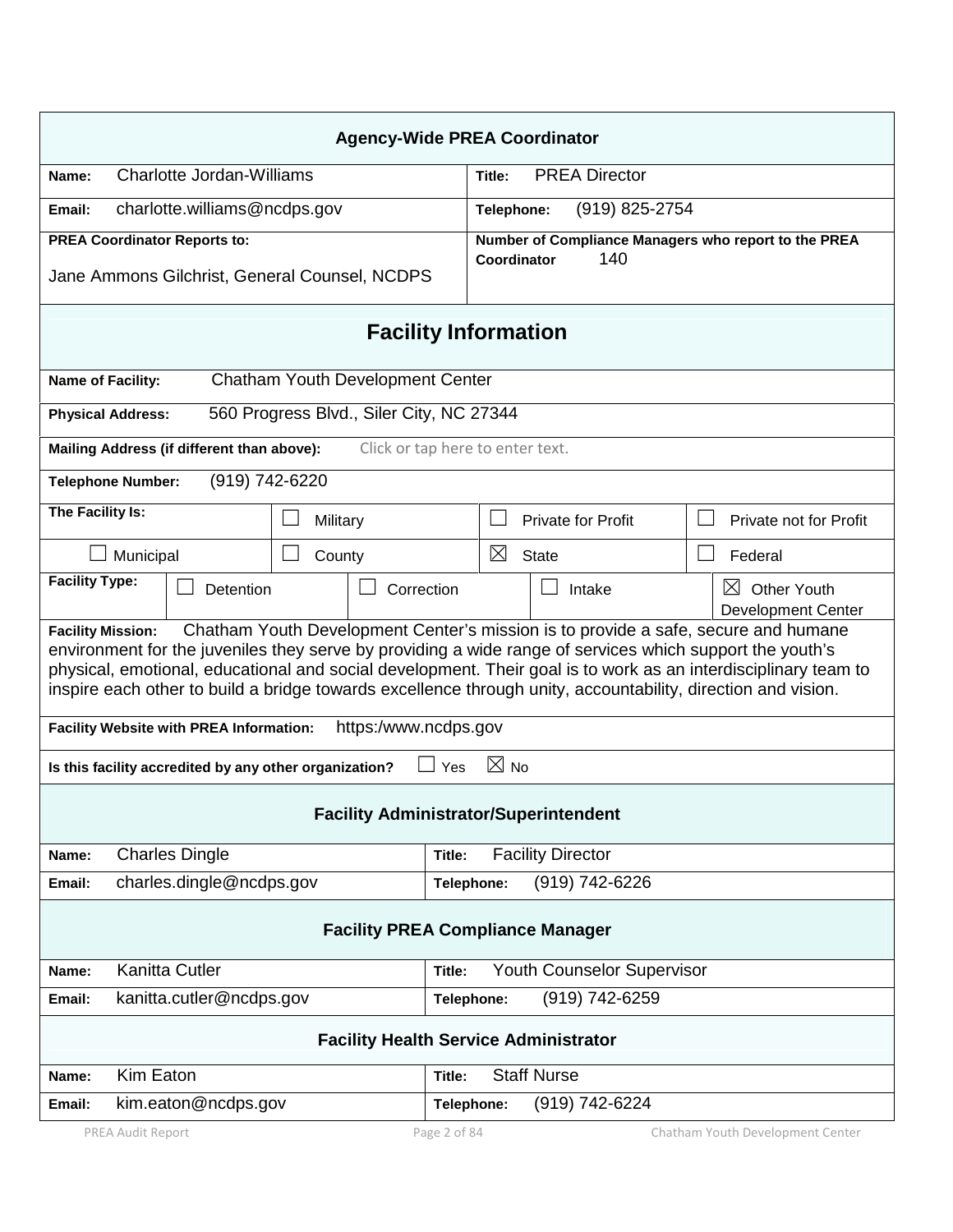| <b>Facility Characteristics</b>                                                                                                                                                                                                                                                                                                                                                                                                                                                                                                                                             |                                             |                |  |  |  |
|-----------------------------------------------------------------------------------------------------------------------------------------------------------------------------------------------------------------------------------------------------------------------------------------------------------------------------------------------------------------------------------------------------------------------------------------------------------------------------------------------------------------------------------------------------------------------------|---------------------------------------------|----------------|--|--|--|
| 32<br><b>Designated Facility Capacity:</b><br><b>Current Population of Facility: 26</b>                                                                                                                                                                                                                                                                                                                                                                                                                                                                                     |                                             |                |  |  |  |
| Number of residents admitted to facility during the past 12 months                                                                                                                                                                                                                                                                                                                                                                                                                                                                                                          | 22                                          |                |  |  |  |
| Number of residents admitted to facility during the past 12 months whose length of stay in the<br>facility was for 10 days or more:                                                                                                                                                                                                                                                                                                                                                                                                                                         |                                             | 21             |  |  |  |
| Number of residents admitted to facility during the past 12 months whose length of stay in the                                                                                                                                                                                                                                                                                                                                                                                                                                                                              |                                             | 21             |  |  |  |
| facility was for 72 hours or more:<br>Number of residents on date of audit who were admitted to facility prior to August 20, 2012:                                                                                                                                                                                                                                                                                                                                                                                                                                          |                                             | $\mathbf 0$    |  |  |  |
| Age Range of<br>$13 - 17$<br><b>Population:</b>                                                                                                                                                                                                                                                                                                                                                                                                                                                                                                                             |                                             |                |  |  |  |
| Average length of stay or time under supervision:                                                                                                                                                                                                                                                                                                                                                                                                                                                                                                                           |                                             | 367.19         |  |  |  |
| <b>Facility Security Level:</b>                                                                                                                                                                                                                                                                                                                                                                                                                                                                                                                                             |                                             | Not applicable |  |  |  |
| <b>Resident Custody Levels:</b>                                                                                                                                                                                                                                                                                                                                                                                                                                                                                                                                             |                                             | Not applicable |  |  |  |
| Number of staff currently employed by the facility who may have contact with residents:                                                                                                                                                                                                                                                                                                                                                                                                                                                                                     |                                             | 65             |  |  |  |
| Number of staff hired by the facility during the past 12 months who may have contact with<br>residents:                                                                                                                                                                                                                                                                                                                                                                                                                                                                     | 11                                          |                |  |  |  |
| Number of contracts in the past 12 months for services with contractors who may have contact with<br>residents:                                                                                                                                                                                                                                                                                                                                                                                                                                                             |                                             | 1              |  |  |  |
|                                                                                                                                                                                                                                                                                                                                                                                                                                                                                                                                                                             | <b>Physical Plant</b>                       |                |  |  |  |
| Number of Buildings: 3                                                                                                                                                                                                                                                                                                                                                                                                                                                                                                                                                      | Number of Single Cell Housing Units: 4      |                |  |  |  |
| <b>Number of Multiple Occupancy Cell Housing Units:</b>                                                                                                                                                                                                                                                                                                                                                                                                                                                                                                                     | 0                                           |                |  |  |  |
| <b>Number of Open Bay/Dorm Housing Units:</b><br>$\mathbf 0$                                                                                                                                                                                                                                                                                                                                                                                                                                                                                                                |                                             |                |  |  |  |
| Number of Segregation Cells (Administrative and Disciplinary:                                                                                                                                                                                                                                                                                                                                                                                                                                                                                                               |                                             |                |  |  |  |
| Description of any video or electronic monitoring technology (including any relevant information about where cameras are<br>placed, where the control room is, retention of video, etc.):                                                                                                                                                                                                                                                                                                                                                                                   |                                             |                |  |  |  |
| The facility utilizes a camera monitoring system to ensure that the residents and staff are observed 24/7 to<br>alleviate potential PREA incidents from occurring. The facility is equipped with thirty-three (33) cameras<br>located throughout the campus to enforce a safe and secure environment. The areas consist of: main<br>entrance, staff entrance, administration hallway, kitchen, central visitation area, gym entrance and area,<br>housing units, classrooms, courtyard, recreational area, female hall corridor, male hall corridor and vocational<br>room. |                                             |                |  |  |  |
|                                                                                                                                                                                                                                                                                                                                                                                                                                                                                                                                                                             | <b>Medical</b>                              |                |  |  |  |
| <b>Type of Medical Facility:</b><br>Medical clinic/exam room                                                                                                                                                                                                                                                                                                                                                                                                                                                                                                                |                                             |                |  |  |  |
| Forensic sexual assault medical exams are conducted at:                                                                                                                                                                                                                                                                                                                                                                                                                                                                                                                     | <b>UNC Children's Hospital Pediatric ER</b> |                |  |  |  |
| <b>Other</b>                                                                                                                                                                                                                                                                                                                                                                                                                                                                                                                                                                |                                             |                |  |  |  |
| Number of volunteers and individual contractors, who may have contact with residents, currently<br>authorized to enter the facility:                                                                                                                                                                                                                                                                                                                                                                                                                                        |                                             | $\overline{7}$ |  |  |  |
| $\overline{2}$<br>Number of investigators the agency currently employs to investigate allegations of sexual abuse:                                                                                                                                                                                                                                                                                                                                                                                                                                                          |                                             |                |  |  |  |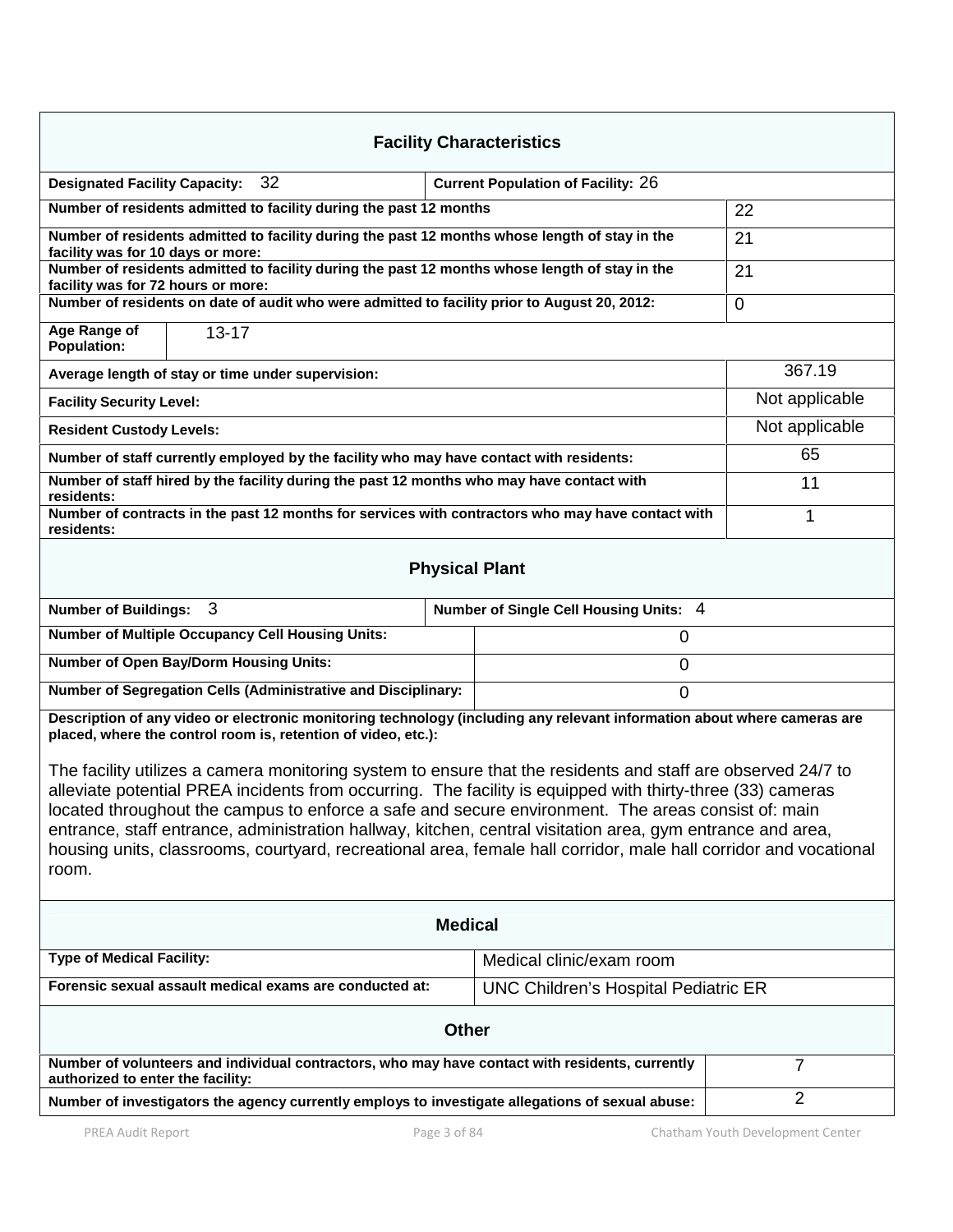# **Audit Findings**

## **Audit Narrative**

*The auditor's description of the audit methodology should include a detailed description of the following processes during the pre-onsite audit, onsite audit, and post-audit phases: documents and files reviewed, discussions and types of interviews conducted, number of days spent on-site, observations made during the site-review, and a detailed description of any follow-up work conducted during the post-audit phase. The narrative should describe the techniques the auditor used to sample documentation and select interviewees, and the auditor's process for the site review.*

The PREA audit of the Chatham Youth Development Center (Chatham YDC) was conducted on January 29-30, 2018 by Dorothy Xanos, US DOJ Certified PREA Auditor. The audit begins with the notification of the on-site audit that was posted by November 29, 2017, eight weeks prior to the date of the on-site audit. The posting of the notices were verified during the tour and verified by photographs received on the USB flash drive from Chatham YDC's Youth Counselor Supervisor/PREA Compliance Manager. The photographs indicated notices were posted in various locations throughout the facility including the lobby area, entrance/administration area, four (4) housing units, four (4) classrooms, clinical/medical area, kitchen area, and visitation area. This auditor did not receive any communication from the staff or the residents as a result of the posted notices. The Pre-Audit Questionnaire, policies, procedures, and supporting documentation for all forty-one (41) standards were received by December 29, 2017. The documentation was uploaded to a USB flash drive however it was not easy to navigate, the information in regards to the Pre-Audit Questionnaire and supporting documentation did not sufficiently address a number of the standards.

A conference call was conducted prior to the site visit with the Facility Director; Assistant Facility Director; Youth Counselor Supervisor/PREA Compliance Manager; Licensed Mental Health Counselor, RN, School Assistant Principal, (2) facility PREA Investigators; (2) PREA Support Persons; Lead Night Monitor to review the schedule and discuss some missing information from the flash drive. The Youth Counselor Supervisor/PREA Compliance Manager sent some documentation to this auditor prior to arrival to the facility. Also a number of supporting documents were provided during the on-site visit to address some of the deficiencies and are summarized in this report under the related standards.

The on-site audit was conducted on January 29-30, 2018. An entrance briefing was conducted with the Facility Director; Assistant Facility Director; Youth Counselor Supervisor/PREA Compliance Manager; Youth Counselor Supervisor; School Assistant Principal, Facility PREA Investigator; PREA Support Person and Chaplain. During the briefing, it was explained the audit process and a tentative schedule for two (2) days to include conducting interviews with the staff and residents and reviewing the documentation. A complete guided tour of the entire facility was conducted including the secure entrance/lobby area with administrative offices, conference rooms, intake/medical area, sally port area, visiting area, kitchen and dining area, mental health offices, maintenance area, storage areas, education area, four (4) classrooms, gymnasium & recreation area, and four (4) dormitory/housing units with single cells.

During the tour, residents were observed to be under constant supervision of the staff while involved in various activities. The facility was clean and well maintained and it was obvious staff took pride in their working areas. Notification of the PREA audit was posted in all locations throughout the facility as well as postings informing residents of the telephone numbers to call against sexual abuse and harassment and to call the victim advocate. Cameras and video surveillance system enhance their capabilities to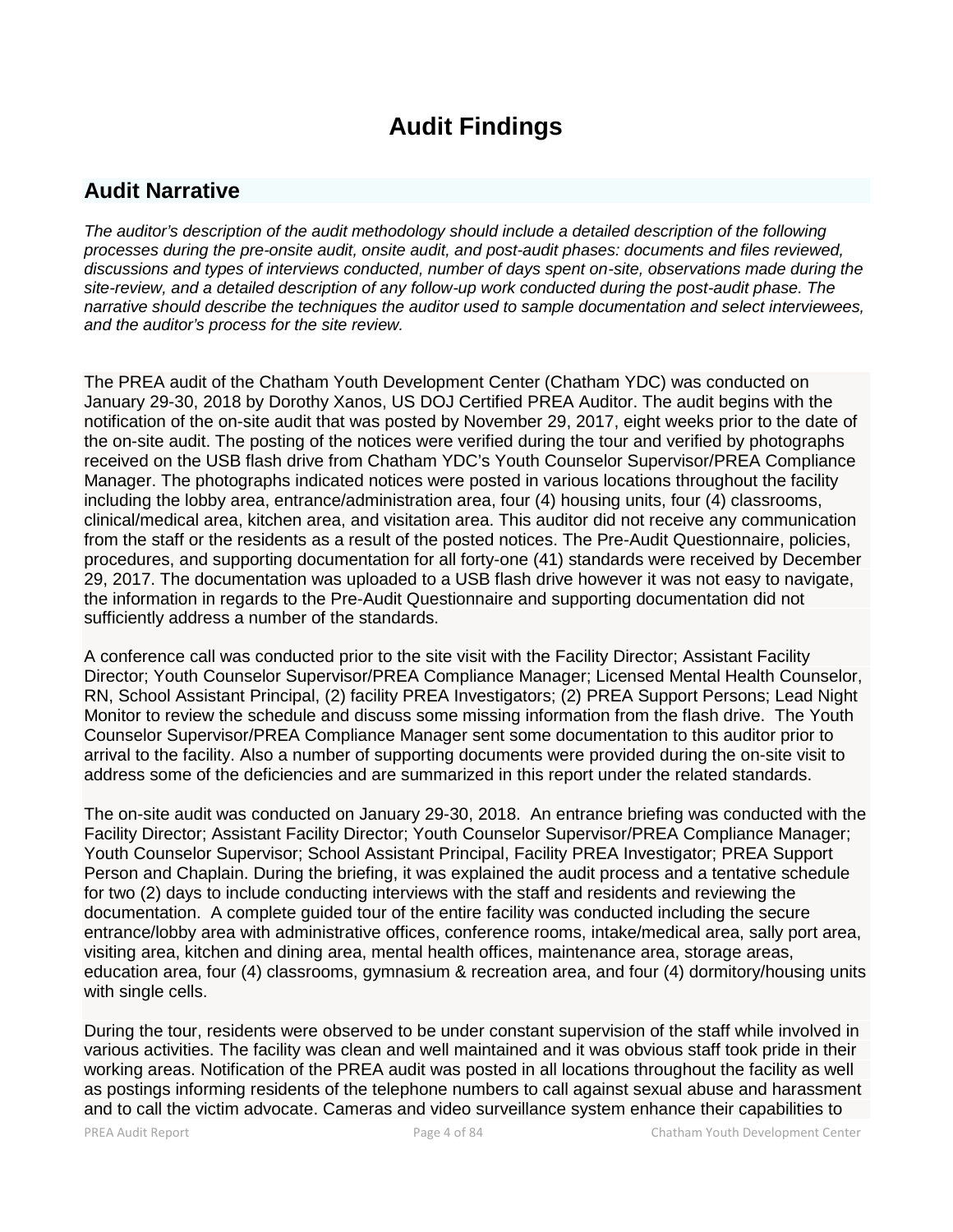assist in monitoring blind spots and the review of incidents. There were no cameras installed in the resident rooms or shower areas so residents are not seen on the surveillance system while showering or toileting, but can be viewed by same sex staff as they supervise the shower areas. During the tour, it was observed that the shower areas in both male and female housing unit/dorm areas did allow for privacy. However, the shower curtains were too long which obstructed the staff's view of the resident's feet. This was corrected and pictures were sent to this auditor by Chatham YDC's Youth Counselor Supervisor/PREA Compliance Manager prior to the submission of this report.

During the two (2) day on-site visit, there were a total of twenty-six (26) residents in the facility. There are four (4) dormitory/housing units and ten (10) residents (male and female) were randomly selected for the interview process. Residents were well informed of their right to be free from sexual abuse and harassment and how to report sexual abuse and harassment using several ways of communication such as trusted staff, administrative staff, the hot line, and the grievance process. The community victims' advocacy service and telephone number is available to the residents located throughout the facility. There is evidence of the Chatham YDC's Facility Director obtaining a Memorandum of Understanding that was reviewed and signed on 12/21/17 with the Family Victim and Rape Crisis to provide confidential emotional support to residents who are victims of sexual abuse at the facility. UNC Children's Hospital Pediatric ER (SANE certified) provides the emergency and forensic medical examinations at no financial cost to the victim. Also, this auditor contacted a representative from the Family Victim and Rape Crisis via telephone during the on-site visit and confirmed the rape crisis center has established a telephone number for residents to call and to provide emotional support services.

Twenty-four (24) staff were formally interviewed including those from both shifts, medical and mental health staff, administrative and supervisory staff, investigator, teacher, volunteer, Facility Director, Assistant Facility Director, and Youth Counselor Supervisor/PREA Compliance Manager were interviewed during the two (2) days of the audit and several days after the on-site visit. Additionally, interviews were conducted via telephone with the NCDPS Secretary's representative and NCDPS PREA Coordinator prior to the on-site visit. Overall, the interviews revealed the staff is knowledgeable of the PREA standards and were able to articulate their responsibilities and their mandated duty to report.

At the end of the second day, an initial exit briefing with a summary of the findings was conducted with Facility Director; Assistant Facility Director; Youth Counselor Supervisor/PREA Compliance Manager; Youth Counselor Supervisor; PREA Investigator; PREA Support Person; RN; Chaplain and DPS Assistant Director of Juvenile Facilities Operations. At the exit debriefing, it was discussed additional documentation was required for four (4) standards and it was determined this information would be sent to this auditor within the next three (3) weeks to be in compliance with all the PREA standards. The requested information was sent to this auditor by Chatham YDC's Youth Counselor Supervisor/PREA Compliance Manager prior to the submission of this report. Also, the Chatham YDC's Youth Counselor Supervisor/PREA Compliance Manager re-organized and highlighted the information on the USB flash drive and sent it to this auditor prior to the submission of this report. This auditor reviewed all requested information and this facility is in full compliance with the PREA Standards.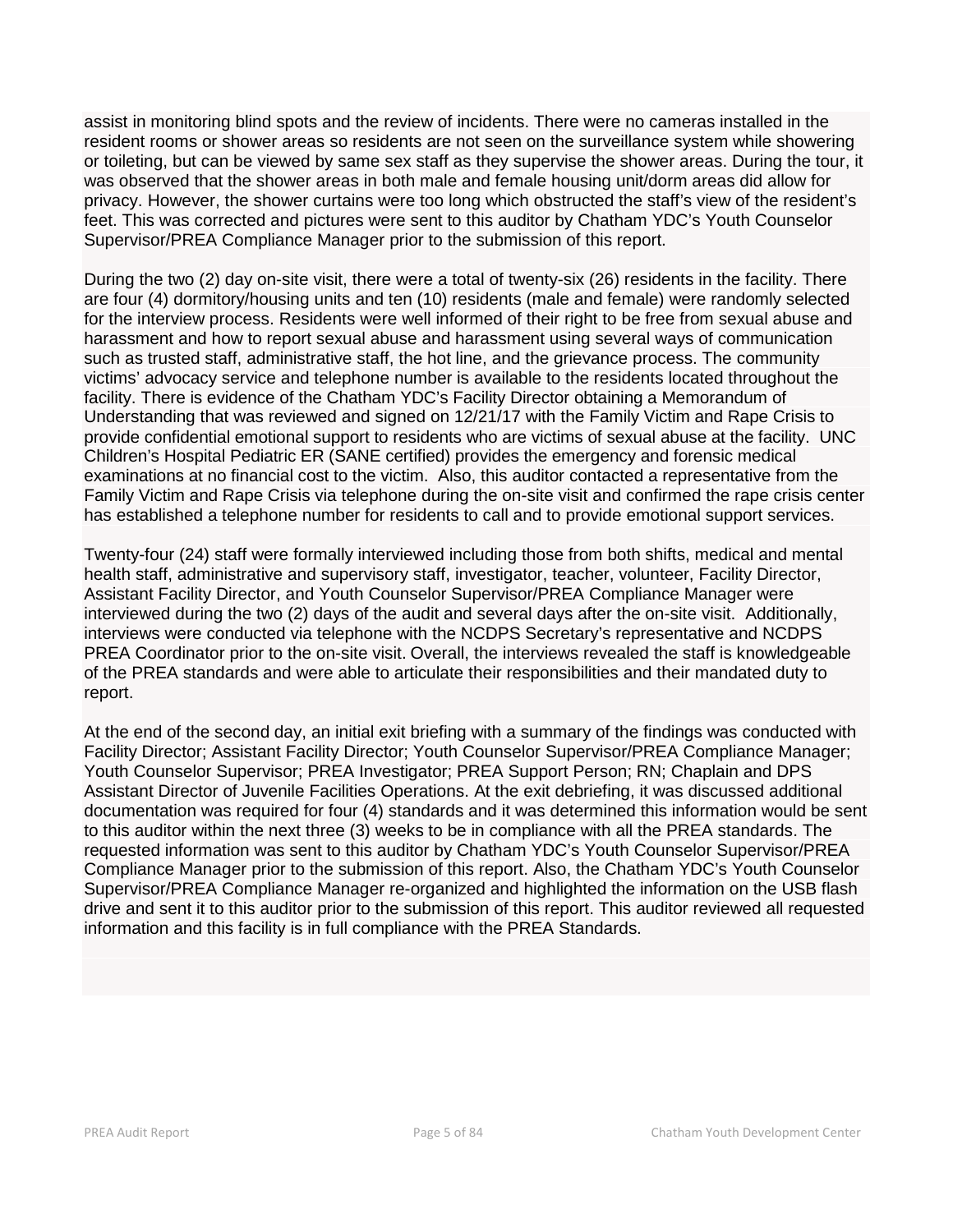## **Facility Characteristics**

*The auditor's description of the audited facility should include details about the facility type, demographics and size of the inmate, resident or detainee population, numbers and type of staff positions, configuration and layout of the facility, numbers of housing units, description of housing units including any special housing units, a description of programs and services, including food service and recreation. The auditor should describe how these details are relevant to PREA implementation and compliance.*

Chatham Youth Development Center (Chatham YDC) is a thirty-two (32) bed secure facility for male and female residents governed by North Carolina Department of Public Safety (NCDPS) located in Siler City, North Carolina. The facility was opened in 2008 and is the only Youth Development Center in North Carolina that serves females. Youth development centers are secure facilities that provide education and treatment services to prepare committed residents to successfully transition to a community setting. This type of commitment is the most restrictive, intensive dispositional option available to the juvenile courts in North Carolina. The structure of the juvenile code limits this disposition to those juveniles who have been adjudicated for violent or serious offenses or who have a lengthy delinquency history. The program is geared toward a therapeutic treatment model which incorporates fifty-one basic skills and incentives through a progressive level system. Accordingly, the resident's average length of stay is twelve (12) months and can be extended if necessary. The average age is between 13 -17 years old although juvenile jurisdiction could remain until the age of 21. Residents under the age of 13 could also potentially be detained if ordered by the Court. The facility has a bed capacity of thirty-two (32) which is divided into four (4) 8-bed housing units, sixteen (16) beds for males and sixteen (16) beds for females. There were twenty-five (25) residents (15 males & 10 females) at the facility at the time of the review.

The facility's physical plant is a single story building with a fenced secured area and an outdoor recreation area. There is a secure entrance/lobby area with administrative offices, conference rooms, master control area, intake/medical area, sally port area, visiting area, kitchen and dining area, mental health offices, maintenance area, storage areas, education area, four (4) classrooms, gymnasium & recreation area, and four (4) dormitory/housing units with single cells. The facility is video monitored and recorded to ensure safety and security of all residents. Residents have the capability to quietly read in their rooms if not interested in an outdoor activity. The food personnel staff at the facility provides each resident with hot home cooked meals and plenty of snacks on a daily basis.

The facility has a staffing pattern that supports a high level of supervision and supportive interventions for residents. The facility is staffed with sixty-five (65) full-time and part-time employees. The staff consisted of: Facility Director; Assistant Facility Director; Clinical Chaplain; Staff Psychologist; (2) Social Workers III; Substance Abuse Treatment Specialist; (2) Professional Nurses; (3) Youth Counselor Supervisors; (13) Youth Counselors; (17) Youth Counselor Associates; (2) Lead Night Monitor; (9) Night Monitors; (7) Education Staff and (5) other staff (Administrative and Food Service). In addition, there are seven (7) religious volunteers who are authorized to enter the facility.

The medical staff consists of a two (2) full-time professional nurses (licensed registered nurse) providing nursing services on-site 6:30 AM – 6:00 PM daily, five (5) days a week and an on-call physician. Additionally, both nurses are supervised by a regional registered nurse supervisor who is responsible for coordination of the medical services and medical clinics. The facility has an agreement with the local hospital for 24 hour emergency needs. A medical physician visits the facility weekly. Also, the nurses provide health education and counseling about a variety of health topics. The medical staff provides medical care to include: completing the initial intake assessment, review intake referrals, routine and additional lab work as ordered, STD testing and treatment as indicated, updating immunization records, seasonal flu vaccinations, routine eye exams, dietary services and referrals,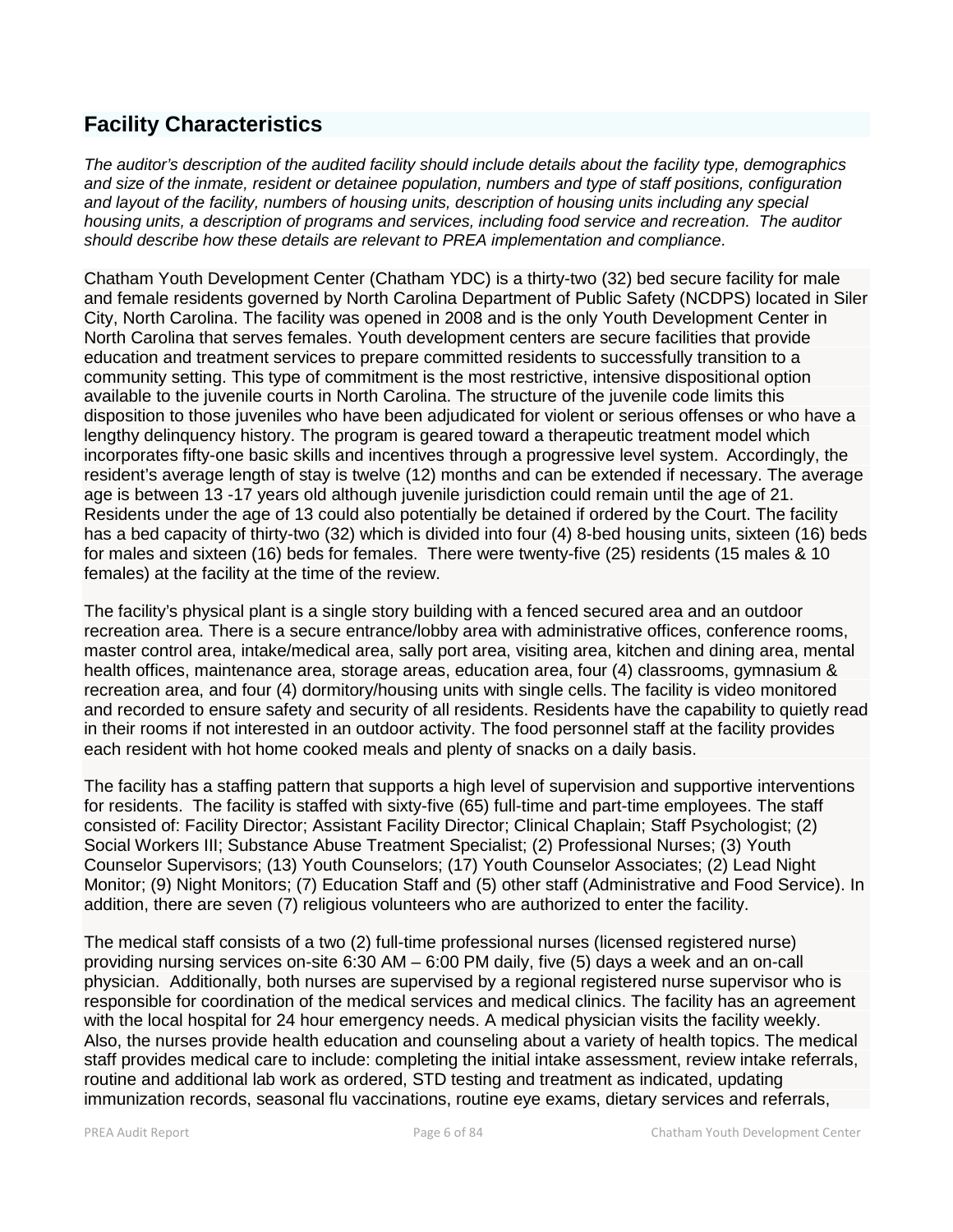administration of medications/treatments as prescribed, assessments of resident injuries and treatment as required, medical assessments and monitoring with any restraint or seclusion, assessments of somatic health complaints with treatment as indicated, develop treatment plans and provide medical discharge plans. Several on-site medical clinics occur including a weekly medical clinic, a weekly mental health clinic, and participation in weekly treatment planning meetings. The dental services are provided off campus and consisted of dental care, cleaning, education, and treatment fillings to extractions. All residents are seen by the dentist at least annually for a wellness check. The facility has contracted an optometrist who provides routine eye exams and a psychiatrist providing psychiatric services. Family Victim and Rape Crisis is the program identified to provide confidential emotional support to residents who are victims of sexual abuse at the facility. UNC Children's Hospital Pediatric ER (SANE certified) provides the emergency and forensic medical examinations at no financial cost to the victim.

The educational department consists of an Assistant Principal, five (5) certified teachers and a developmental aid providing educational services, licensed by the NC Department of Public Instruction. Following required State law all educational staff in "licensed" positions holds the appropriate licensure for their subject(s), grade level(s) or professional assignment(s). The academic department provides responsive and progressive education based on professional values of integrity, responsibility and best practices that foster student growth which builds bridges to a successful life of responsible citizenship. Residents are assessed upon arrival to aide with proper grade level placement. Elementary middle school and high school core classes are taught. Credit Recovery is completed for residents who did not complete courses before they arrived. The Exceptional Children's teacher assists in the classroom and complete individual or small group teaching. IEP's are completed on every resident. End-of-Course for high school classes and End-of-Grade for middle school residents are administered according to the state specifications as outlined with the Department of Public Instruction.

Upon arrival to the facility each resident under goes a series of pre-tests to determine their level of performance and then given assignments based on the results of the pre-tests. The residents participate in an individual education program that is designed for them. The facility provides an educational program during the week in order for residents to maintain their grades and the continuity of care upon return to their community schools. The program is designed for residents to have the opportunity to learn at the highest level possible. The instructional program encourages the residents to explore their abilities to learn, understand their cultural backgrounds, and enhance their future. Residents receive instruction in life skills, English, mathematics, social studies and science.

When a resident completes high school, their education continues at the facility by taking on-line classes at the local community college. Some residents take ED2Go classes which has degree or certificate courses. The education department partnered with the State Employees Credit Union who helps with business and finance classes; UNC-CH Journalism Department who send's Master's level students to teach writing by the English teacher. In addition, the education department is currently working with NCSU's agriculture department to create a serenity garden, the local 4-H to complete robotics and other science projects, and with the Chatham Home Extension Agency who assist with the facility's Foods and SafeServe classes.

Recreation and leisure time activities are available to the residents. These activities consist of: sports, team building activities, board games, arts and crafts, and outside recreation when weather permitting. There are varied locations for recreation that include the housing units, gymnasium, outside and multi purpose room/dining hall. Religious activities and services are scheduled weekly and attendance is strictly on a volunteer basis.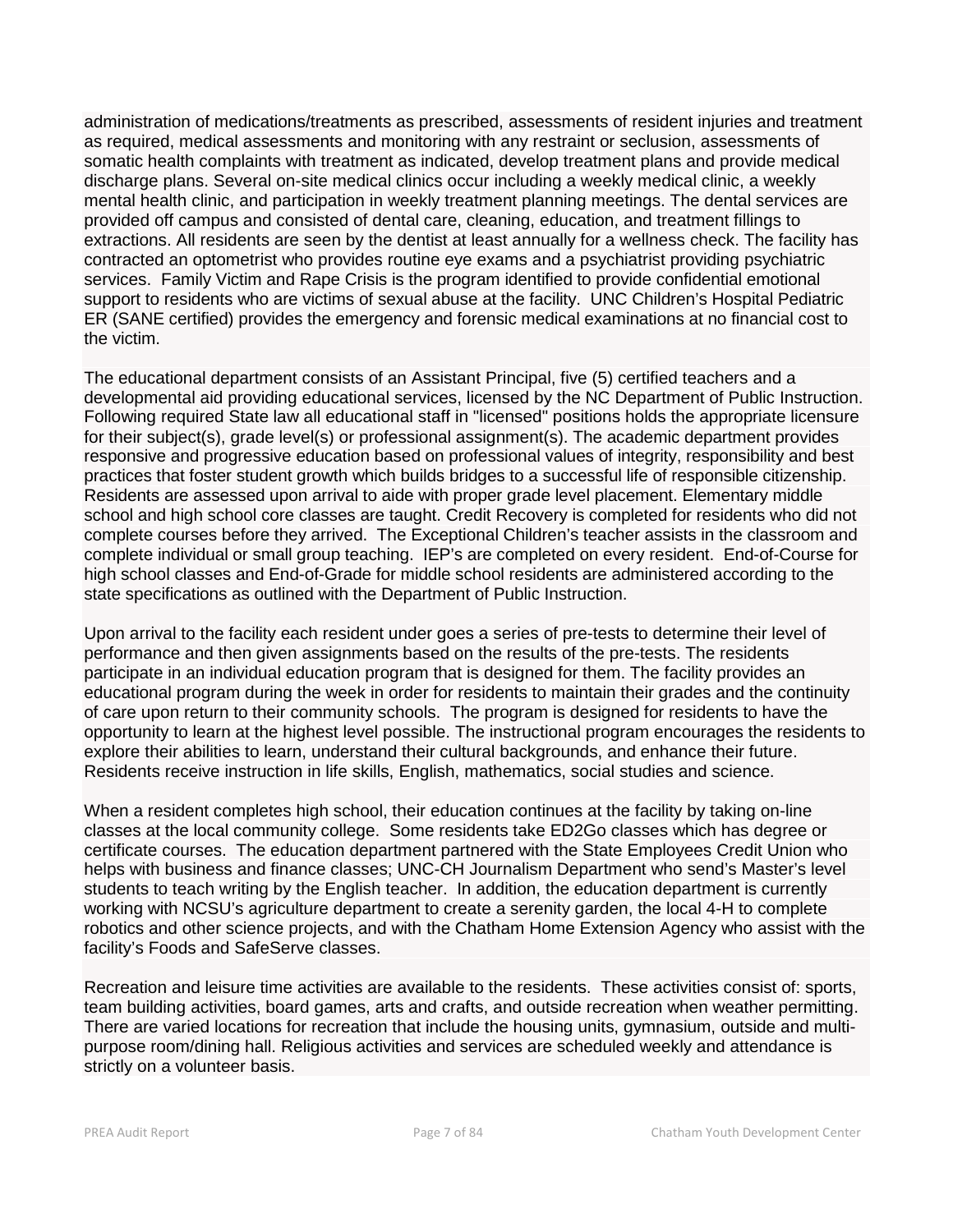## **Summary of Audit Findings**

*The summary should include the number of standards exceeded, number of standards met, and number of standards not met, along with a list of each of the standards in each category. If relevant, provide a summarized description of the corrective action plan, including deficiencies observed, recommendations made, actions taken by the agency, relevant timelines, and methods used by the auditor to reassess compliance.*

*Auditor Note: No standard should be found to be "Not Applicable" or "NA". A compliance determination must be made for each standard.*

| <b>Number of Standards Exceeded</b>          | 3         | (115.311 & 115.331 & 115.382) |
|----------------------------------------------|-----------|-------------------------------|
|                                              |           |                               |
| <b>Number of Standards Met</b>               | 38        |                               |
|                                              |           |                               |
| <b>Number of Standards Not Met:</b>          | 0         |                               |
|                                              |           |                               |
| <b>Summary of Corrective Action (if any)</b> | <b>NA</b> |                               |

# **PREVENTION PLANNING**

## **Standard 115.311: Zero tolerance of sexual abuse and sexual harassment; PREA coordinator**

#### **All Yes/No Questions Must Be Answered by the Auditor to Complete the Report**

**115.311 (a)**

- **Does the agency have a written policy mandating zero tolerance toward all forms of sexual** abuse and sexual harassment?  $\boxtimes$  Yes  $\Box$  No
- **Does the written policy outline the agency's approach to preventing, detecting, and responding** to sexual abuse and sexual harassment?  $\boxtimes$  Yes  $\Box$  No

#### **115.311 (b)**

Has the agency employed or designated an agency-wide PREA Coordinator?  $\boxtimes$  Yes  $\Box$  No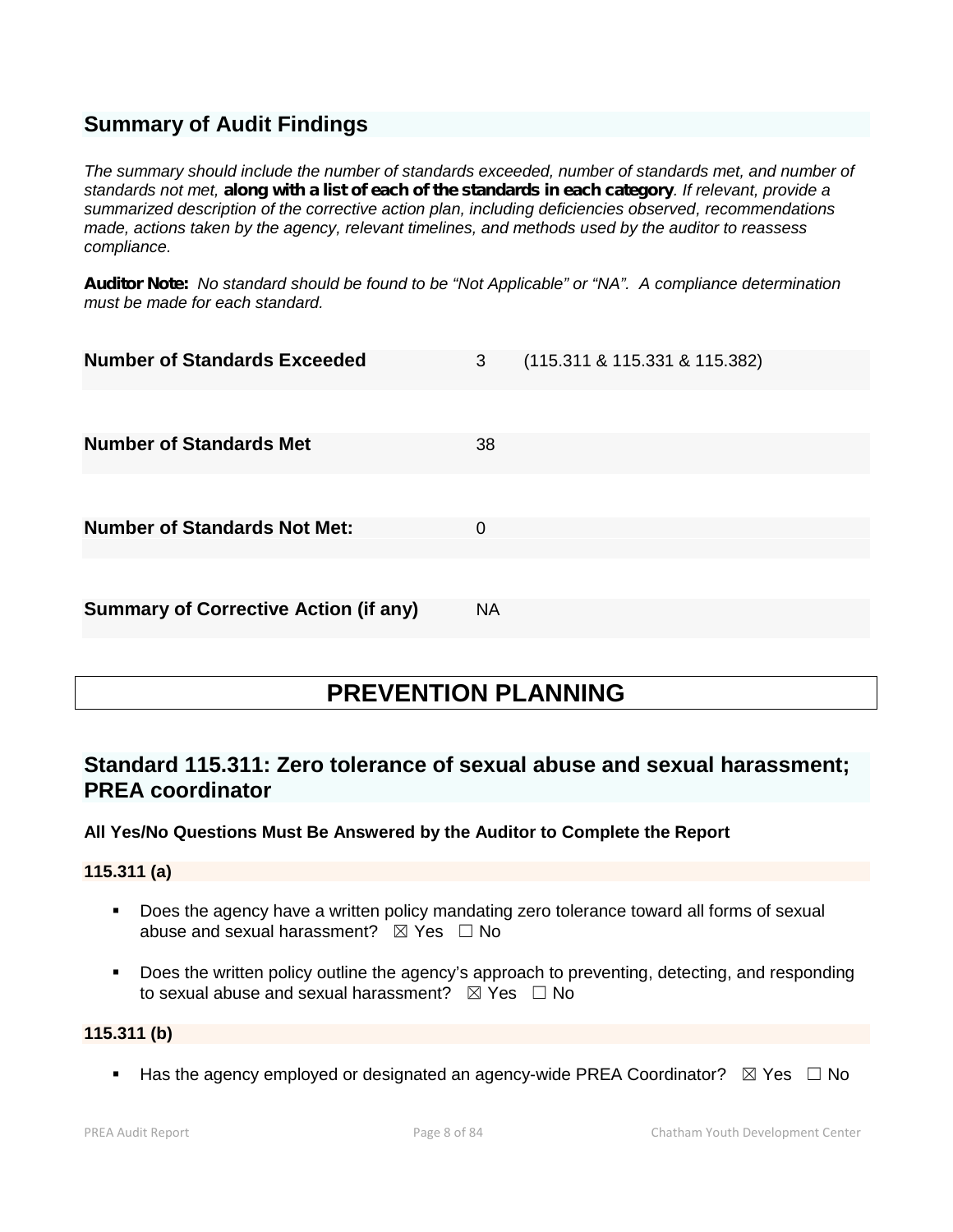- Is the PREA Coordinator position in the upper-level of the agency hierarchy?  $\boxtimes$  Yes  $\Box$  No
- Does the PREA Coordinator have sufficient time and authority to develop, implement, and oversee agency efforts to comply with the PREA standards in all of its facilities?  $\boxtimes$  Yes  $\Box$  No

### **115.311 (c)**

- **If this agency operates more than one facility, has each facility designated a PREA compliance** manager? (N/A if agency operates only one facility.)  $\boxtimes$  Yes  $\Box$  No  $\Box$  NA
- Does the PREA compliance manager have sufficient time and authority to coordinate the facility's efforts to comply with the PREA standards? (N/A if agency operates only one facility.) ☒ Yes ☐ No ☐ NA

#### **Auditor Overall Compliance Determination**

- ☒ **Exceeds Standard** (*Substantially exceeds requirement of standards*)
- ☐ **Meets Standard** (*Substantial compliance; complies in all material ways with the standard for the relevant review period*)
- ☐ **Does Not Meet Standard** (*Requires Corrective Action*)

## **Instructions for Overall Compliance Determination Narrative**

*The narrative below must include a comprehensive discussion of all the evidence relied upon in making the compliance or non-compliance determination, the auditor's analysis and reasoning, and the auditor's conclusions. This discussion must also include corrective action recommendations where the facility does not meet the standard. These recommendations must be included in the Final Report, accompanied by information on specific corrective actions taken by the facility.*

The initial review of the North Carolina Department of Public Safety (NCDPS) Juvenile Justice Facilities Sexual Abuse and Harassment Policy and Requirements and Procedures (R&P) Document reviewed and approved by both the Director of Juvenile Facility Operations and Deputy Secretary of Juvenile Justice in September 2013 and NC General Statute 14-27.7 (Intercourse and sexual offenses with certain victims; consent no defense) outlines how each facility implements its approach to preventing, detecting and responding to all approaches of sexual abuse and harassment, including the definitions of prohibited behaviors as well as sanctions for staff, contractors, volunteers and residents who had violated those prohibitions. Additionally, the policy provided comprehensive guidelines and a training foundation for implementing each facility's approach to include the zero tolerance towards reducing and preventing sexual abuse and harassment of residents. NCDPS's PREA Office has also required each facility administrator statewide to designate at their facility a primary and an alternate PREA Compliance Manager. It is evident, the executive administration has taken the PREA Standards to another level and it is reflected in their commitment to protecting the residents in their care throughout the State of North Carolina.

NC Department of Public Safety has a designated PREA Coordinator, her official title is PREA Director and reports directly to the General Counsel, NCDPS. The PREA Director works statewide to implement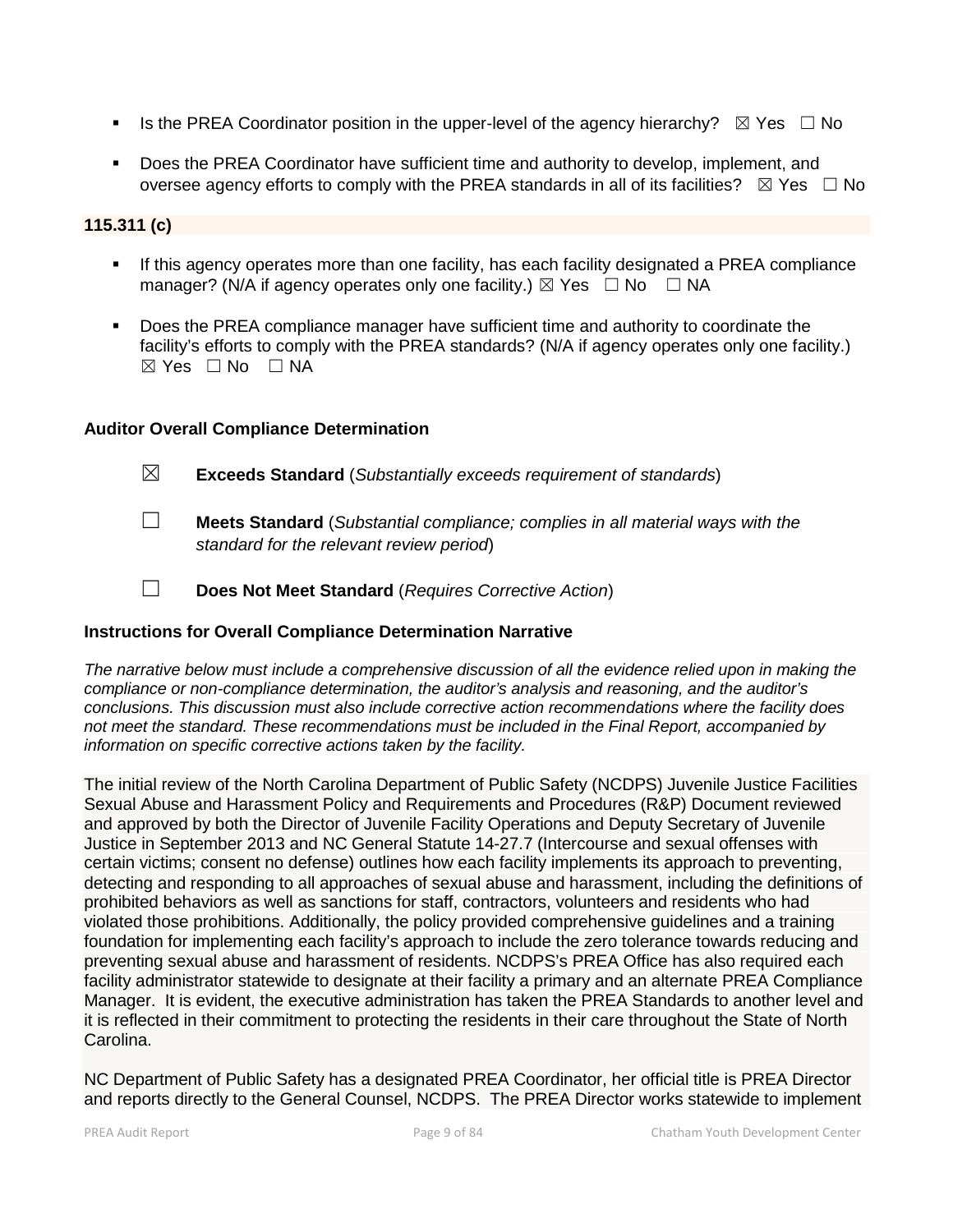the PREA Standards and indicated she has sufficient time and authority to develop, implement and oversee the agency's efforts toward PREA compliance of over seventy (70) facilities with the support of the Department. The Chatham Youth Development Center's Facility Director completed a memorandum on November 29, 2017 to the NCDPS Office of PREA Administration, his designation of the Youth Counselor Supervisor and Housing Unit Supervisor as his primary and alternate PREA Compliance Managers. An interview with Chatham YDC's PREA Compliance Manager indicated she had sufficient time and authority to develop, implement and oversee the facility's PREA compliance efforts to comply with the PREA standards. Additionally, she has created PREA Reference Binders that are located in all four (4) housing units, medical and administration areas containing the PREA checklist, reporting process and forms for the facility staff. It was evident during staff interviews that staff had been trained and knowledgeable of NCDPS Sexual Abuse and Harassment Policy and R&P Document including all aspects of sexual abuse and sexual harassment in accordance with the requirements. Also, during the tour of the facility, the observation of bulletin boards, posters, reviews of staff and resident handbooks, training curriculums confirmed the facility's commitment and dedication to create a PREA compliant culture.

## **Standard 115.312: Contracting with other entities for the confinement of residents**

## **All Yes/No Questions Must Be Answered by the Auditor to Complete the Report**

## **115.312 (a)**

 If this agency is public and it contracts for the confinement of its residents with private agencies or other entities including other government agencies, has the agency included the entity's obligation to adopt and comply with the PREA standards in any new contract or contract renewal signed on or after August 20, 2012? (N/A if the agency does not contract with private agencies or other entities for the confinement of residents.)  $\Box$  Yes  $\Box$  No  $\boxtimes$  NA

## **115.312 (b)**

 Does any new contract or contract renewal signed on or after August 20, 2012 provide for agency contract monitoring to ensure that the contractor is complying with the PREA standards? (N/A if the agency does not contract with private agencies or other entities for the confinement of residents OR the response to 115.312(a)-1 is "NO".)  $\Box$  Yes  $\Box$  No  $\boxtimes$  NA

#### **Auditor Overall Compliance Determination**

- ☐ **Exceeds Standard** (*Substantially exceeds requirement of standards*)
- ☐ **Meets Standard** (*Substantial compliance; complies in all material ways with the standard for the relevant review period*)

☐ **Does Not Meet Standard** (*Requires Corrective Action*)

#### **Instructions for Overall Compliance Determination Narrative**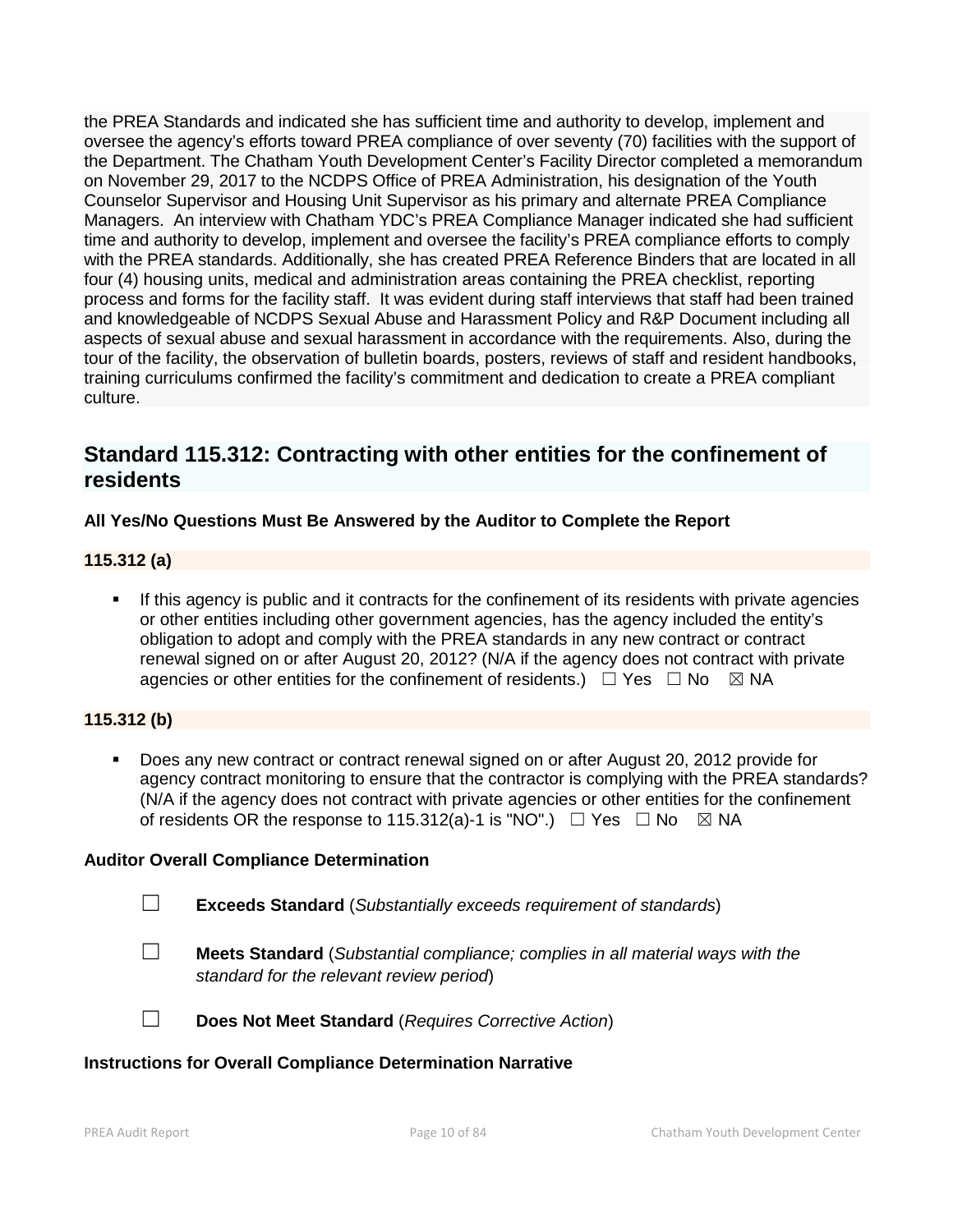*The narrative below must include a comprehensive discussion of all the evidence relied upon in making the compliance or non-compliance determination, the auditor's analysis and reasoning, and the auditor's conclusions. This discussion must also include corrective action recommendations where the facility does not meet the standard. These recommendations must be included in the Final Report, accompanied by information on specific corrective actions taken by the facility.*

The documentation reviewed indicated that the Chatham Youth Development Center does not contract for the confinement of residents with private entities or other entities including other government agencies, therefore this standard is not applicable to this facility.

## **Standard 115.313: Supervision and monitoring**

## **All Yes/No Questions Must Be Answered by the Auditor to Complete the Report**

## **115.313 (a)**

- **Does the agency ensure that each facility has developed a staffing plan that provides for** adequate levels of staffing and, where applicable, video monitoring, to protect residents against sexual abuse? ⊠ Yes □ No
- Does the agency ensure that each facility has implemented a staffing plan that provides for adequate levels of staffing and, where applicable, video monitoring, to protect residents against sexual abuse? ⊠ Yes □ No
- Does the agency ensure that each facility has documented a staffing plan that provides for adequate levels of staffing and, where applicable, video monitoring, to protect residents against sexual abuse?  $\boxtimes$  Yes  $\Box$  No
- Does the agency ensure that each facility's staffing plan takes into consideration the 11 criteria below in calculating adequate staffing levels and determining the need for video monitoring: The prevalence of substantiated and unsubstantiated incidents of sexual abuse?  $\boxtimes$  Yes  $\Box$  No
- Does the agency ensure that each facility's staffing plan takes into consideration the 11 criteria below in calculating adequate staffing levels and determining the need for video monitoring: Generally accepted juvenile detention and correctional/secure residential practices?  $\boxtimes$  Yes  $\Box$  No
- Does the agency ensure that each facility's staffing plan takes into consideration the 11 criteria below in calculating adequate staffing levels and determining the need for video monitoring: Any judicial findings of inadequacy?  $\boxtimes$  Yes  $\Box$  No
- Does the agency ensure that each facility's staffing plan takes into consideration the 11 criteria below in calculating adequate staffing levels and determining the need for video monitoring: Any findings of inadequacy from Federal investigative agencies?  $\boxtimes$  Yes  $\Box$  No
- Does the agency ensure that each facility's staffing plan takes into consideration the 11 criteria below in calculating adequate staffing levels and determining the need for video monitoring: Any findings of inadequacy from internal or external oversight bodies?  $\boxtimes$  Yes  $\Box$  No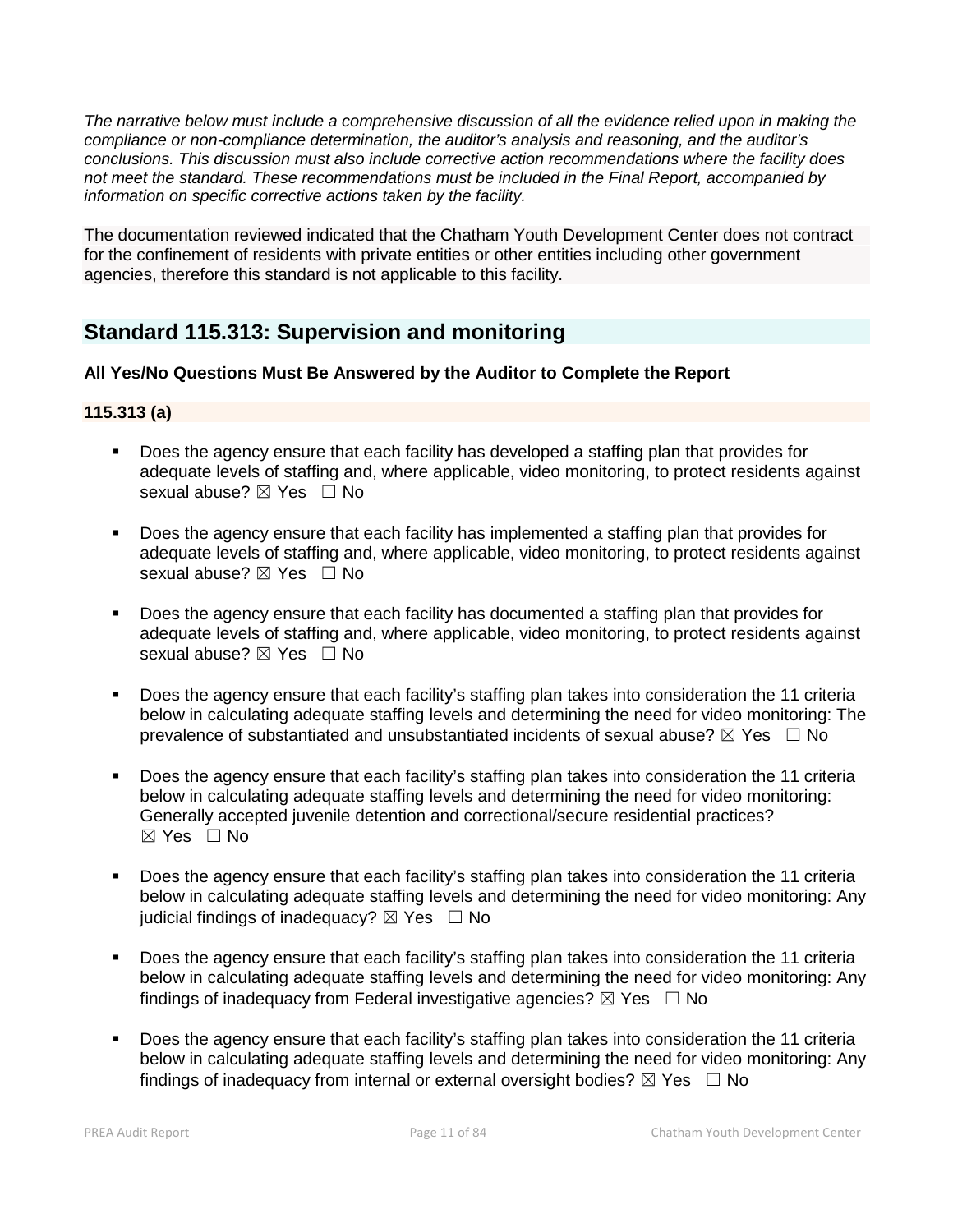- Does the agency ensure that each facility's staffing plan takes into consideration the 11 criteria below in calculating adequate staffing levels and determining the need for video monitoring: All components of the facility's physical plant (including "blind-spots" or areas where staff or residents may be isolated)?  $\boxtimes$  Yes  $\Box$  No
- Does the agency ensure that each facility's staffing plan takes into consideration the 11 criteria below in calculating adequate staffing levels and determining the need for video monitoring: The composition of the resident population?  $\boxtimes$  Yes  $\Box$  No
- Does the agency ensure that each facility's staffing plan takes into consideration the 11 criteria below in calculating adequate staffing levels and determining the need for video monitoring: The number and placement of supervisory staff?  $\boxtimes$  Yes  $\Box$  No
- Does the agency ensure that each facility's staffing plan takes into consideration the 11 criteria below in calculating adequate staffing levels and determining the need for video monitoring: Institution programs occurring on a particular shift?  $\boxtimes$  Yes  $\Box$  No
- Does the agency ensure that each facility's staffing plan takes into consideration the 11 criteria below in calculating adequate staffing levels and determining the need for video monitoring: Any applicable State or local laws, regulations, or standards?  $\boxtimes$  Yes  $\Box$  No
- Does the agency ensure that each facility's staffing plan takes into consideration the 11 criteria below in calculating adequate staffing levels and determining the need for video monitoring: Any other relevant factors?  $\nabla$  Yes  $\Box$  No

## **115.313 (b)**

- Does the agency comply with the staffing plan except during limited and discrete exigent circumstances? ☒ Yes ☐ No
- In circumstances where the staffing plan is not complied with, does the facility document all deviations from the plan? (N/A if no deviations from staffing plan.)  $\Box$  Yes  $\Box$  No  $\boxtimes$  NA

## **115.313 (c)**

- Does the facility maintain staff ratios of a minimum of 1:8 during resident waking hours, except during limited and discrete exigent circumstances? (N/A only until October 1, 2017.)  $⊠ Yes ⊡ No ⊡ NA$
- Does the facility maintain staff ratios of a minimum of 1:16 during resident sleeping hours, except during limited and discrete exigent circumstances? (N/A only until October 1, 2017.)  $\boxtimes$  Yes  $\Box$  No  $\Box$  NA
- Does the facility fully document any limited and discrete exigent circumstances during which the facility did not maintain staff ratios? (N/A only until October 1, 2017.)  $\boxtimes$  Yes  $\Box$  No  $\Box$  NA
- Does the facility ensure only security staff are included when calculating these ratios? (N/A only until October 1, 2017.)  $\boxtimes$  Yes  $\Box$  No  $\Box$  NA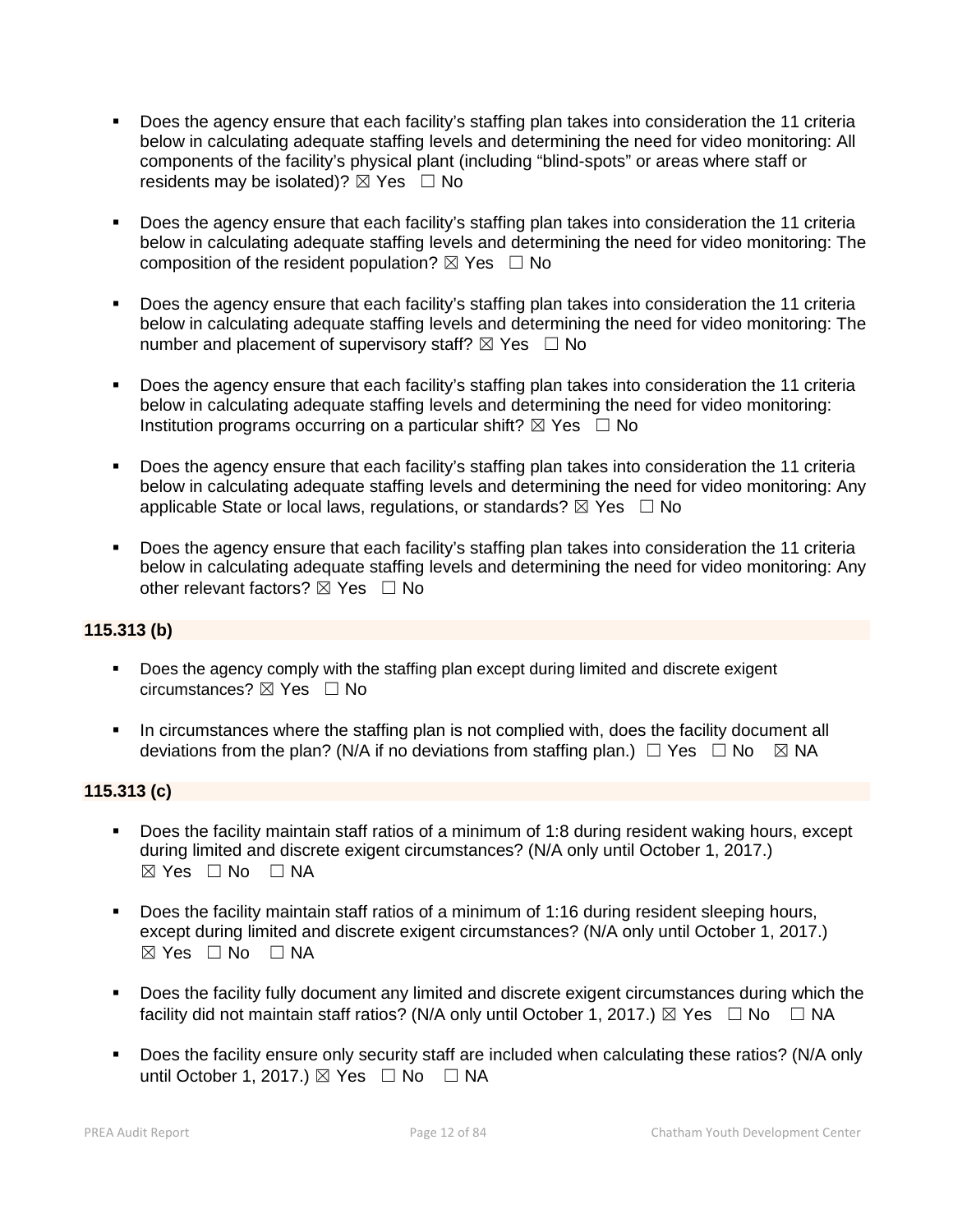In Its the facility obligated by law, regulation, or judicial consent decree to maintain the staffing ratios set forth in this paragraph?  $\boxtimes$  Yes  $\Box$  No

## **115.313 (d)**

- In the past 12 months, has the facility, in consultation with the agency PREA Coordinator, assessed, determined, and documented whether adjustments are needed to: The staffing plan established pursuant to paragraph (a) of this section?  $\boxtimes$  Yes  $\Box$  No
- In the past 12 months, has the facility, in consultation with the agency PREA Coordinator, assessed, determined, and documented whether adjustments are needed to: Prevailing staffing patterns? ⊠ Yes □ No
- In the past 12 months, has the facility, in consultation with the agency PREA Coordinator, assessed, determined, and documented whether adjustments are needed to: The facility's deployment of video monitoring systems and other monitoring technologies?  $\boxtimes$  Yes  $\Box$  No
- In the past 12 months, has the facility, in consultation with the agency PREA Coordinator, assessed, determined, and documented whether adjustments are needed to: The resources the facility has available to commit to ensure adherence to the staffing plan?  $\boxtimes$  Yes  $\Box$  No

#### **115.313 (e)**

- Has the facility implemented a policy and practice of having intermediate-level or higher-level supervisors conduct and document unannounced rounds to identify and deter staff sexual abuse and sexual harassment? (N/A for non-secure facilities)  $\boxtimes$  Yes  $\Box$  No  $\Box$  NA
- Is this policy and practice implemented for night shifts as well as day shifts? (N/A for non-secure facilities) ⊠ Yes □ No □ NA
- Does the facility have a policy prohibiting staff from alerting other staff members that these supervisory rounds are occurring, unless such announcement is related to the legitimate operational functions of the facility? (N/A for non-secure facilities)  $\boxtimes$  Yes  $\Box$  No  $\Box$  NA

#### **Auditor Overall Compliance Determination**

- ☐ **Exceeds Standard** (*Substantially exceeds requirement of standards*)
- ☒ **Meets Standard** (*Substantial compliance; complies in all material ways with the standard for the relevant review period*)
- ☐ **Does Not Meet Standard** (*Requires Corrective Action*)

#### **Instructions for Overall Compliance Determination Narrative**

*The narrative below must include a comprehensive discussion of all the evidence relied upon in making the compliance or non-compliance determination, the auditor's analysis and reasoning, and the auditor's conclusions. This discussion must also include corrective action recommendations where the facility does*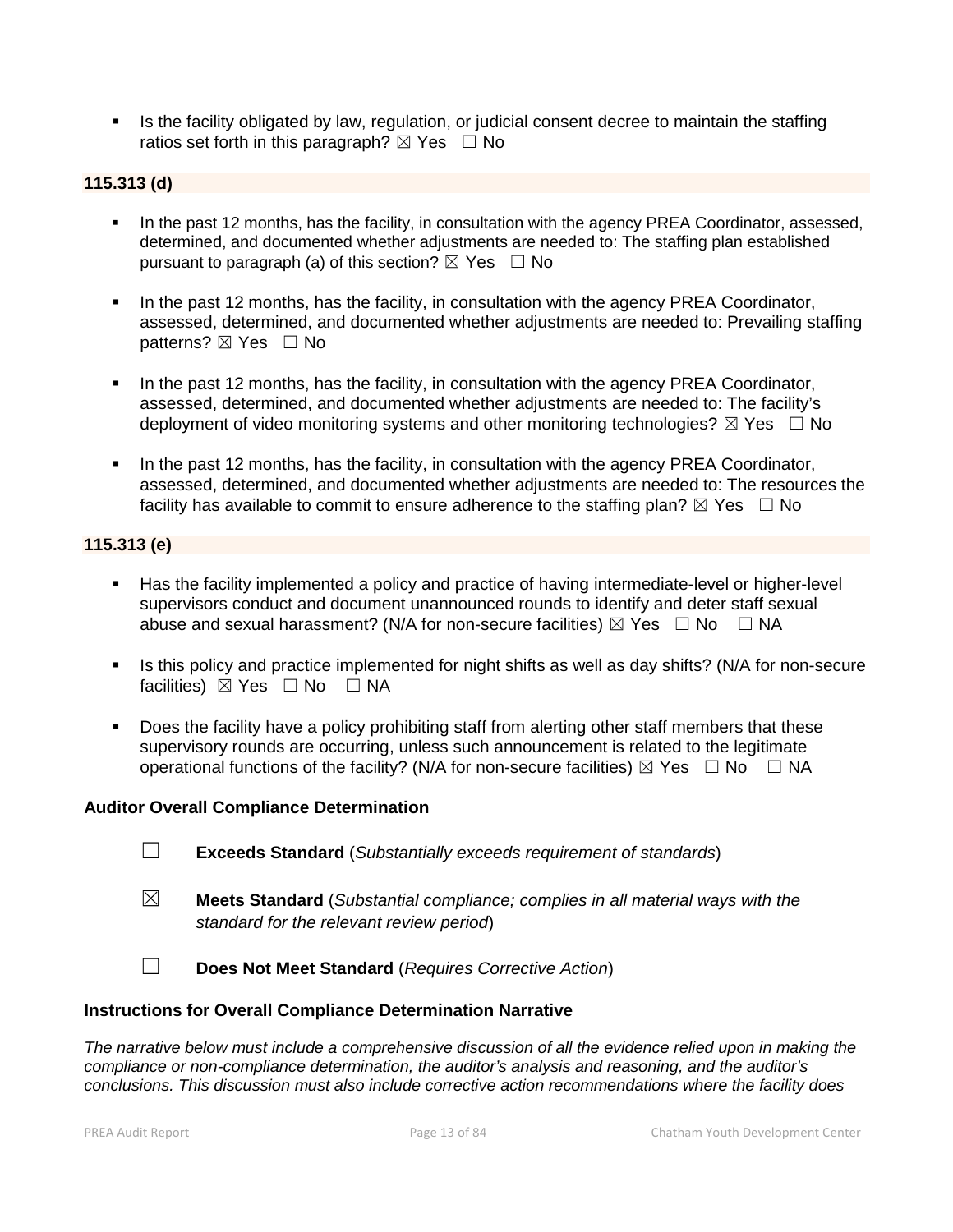*not meet the standard. These recommendations must be included in the Final Report, accompanied by information on specific corrective actions taken by the facility.*

The initial review of the North Carolina Department of Public Safety (NCDPS) Juvenile Justice Facilities Sexual Abuse and Harassment Policy and Requirements and Procedures (R&P) Document reviewed and approved by both the Director of Juvenile Facility Operations and Deputy Secretary of Juvenile Justice in September 2013 – Section 1.12 (Staffing) and GS 143B-709 (Security Staffing) contained the required information identifying the facility to develop a staffing plan, to provide for adequate staffing levels to ensure the safety and custody of residents, account for departmental resident to staff ratios, physical plant, video monitoring, and federal standards. Also, the policies contained information identifying the facility shall comply with staffing requirements including exigent circumstances and supervisory staff conducting unannounced rounds on a weekly basis during all shifts documenting the information in all logbooks and shift notes that contains observations of all areas of the facility.

According to the policy, Chatham YDC's staff-to-youth ratios is identified as 1:8 during the resident waking hours and 1:16 during resident sleeping hours. Chatham YDC's staffing plan was developed, implemented and approved in November 2017 and in compliance with the standard. An interview with the Facility Director and the documentation confirmed on an annual basis, there is a review of the facility's staffing plan. During the initial documentation review, the facility did not report deviations from the staffing plan during the past twelve (12) months, their critical positions are always filled, it is a mandate, and minimum staff ratios are always maintained. The facility has a mechanism in place for call outs and staff volunteer to stay over if needed.

Chatham YDC is a secure facility and utilizes constant video and staff monitoring to protect the residents from sexual abuse and sexual harassment. The Facility Director, Assistant Facility Director and Youth Counselor Supervisors conduct and document unannounced rounds on both shifts and in all areas of the facility to monitor and deter staff sexual abuse and sexual harassment on a weekly basis. All unannounced rounds are documented in all unit logbooks and shift notes that contains information and observations of all areas of the facility. The documentation, Facility Director and staff interviews confirmed the process takes place in the facility.

## **Standard 115.315: Limits to cross-gender viewing and searches**

## **All Yes/No Questions Must Be Answered by the Auditor to Complete the Report**

## **115.315 (a)**

 Does the facility always refrain from conducting any cross-gender strip or cross-gender visual body cavity searches, except in exigent circumstances or by medical practitioners?  $\boxtimes$  Yes  $\Box$  No

## **115.315 (b)**

**Does the facility always refrain from conducting cross-gender pat-down searches in non-exigent** circumstances? ☒ Yes ☐ No ☐ NA

#### **115.315 (c)**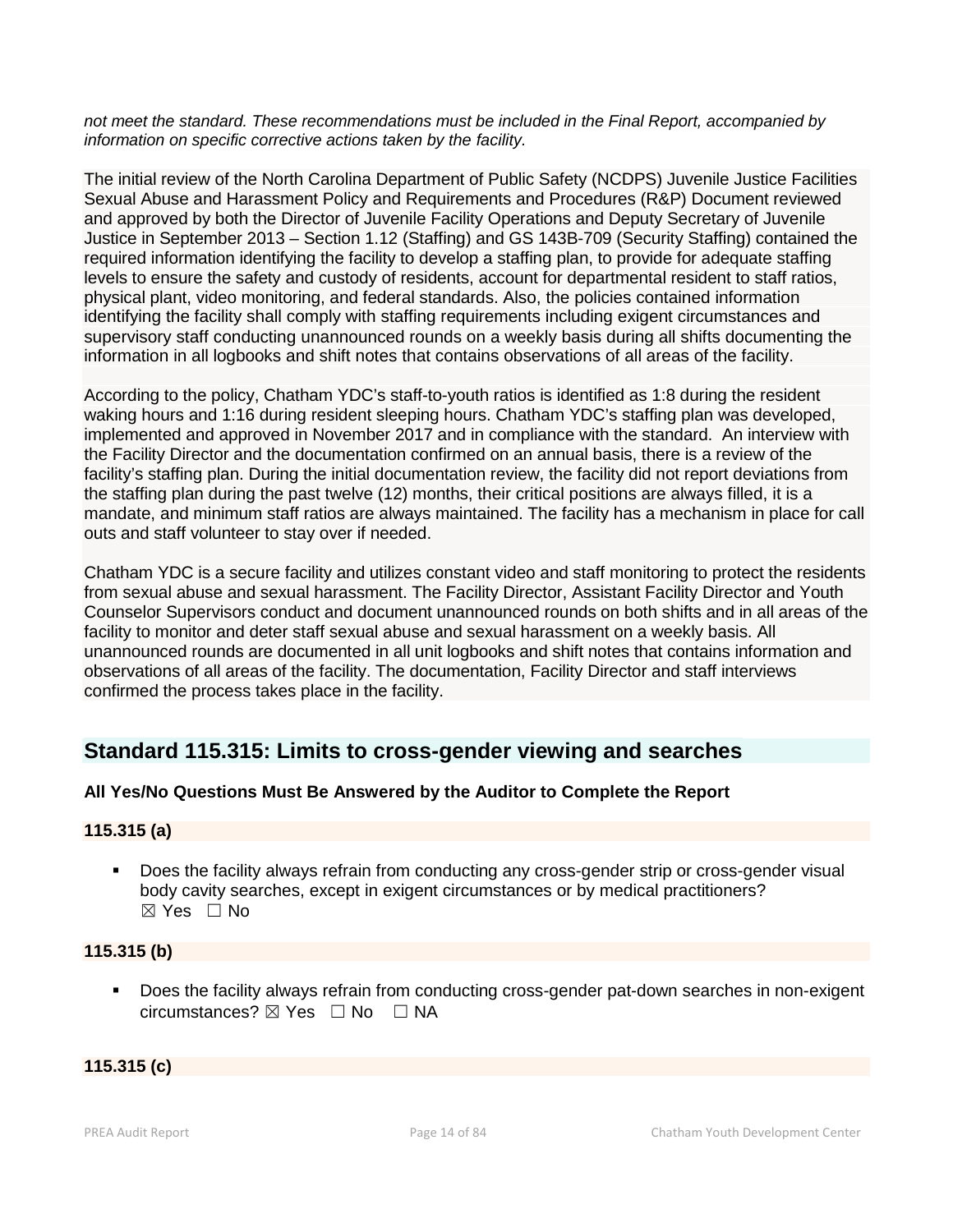- **Does the facility document and justify all cross-gender strip searches and cross-gender visual** body cavity searches?  $\boxtimes$  Yes  $\Box$  No
- Does the facility document all cross-gender pat-down searches?  $\boxtimes$  Yes  $\Box$  No

## **115.315 (d)**

- Does the facility implement policies and procedures that enable residents to shower, perform bodily functions, and change clothing without nonmedical staff of the opposite gender viewing their breasts, buttocks, or genitalia, except in exigent circumstances or when such viewing is incidental to routine cell checks?  $\boxtimes$  Yes  $\Box$  No
- Does the facility require staff of the opposite gender to announce their presence when entering a resident housing unit?  $\boxtimes$  Yes  $\Box$  No
- In facilities (such as group homes) that do not contain discrete housing units, does the facility require staff of the opposite gender to announce their presence when entering an area where residents are likely to be showering, performing bodily functions, or changing clothing? (N/A for facilities with discrete housing units)  $\boxtimes$  Yes  $\Box$  No  $\Box$  NA

## **115.315 (e)**

- **Does the facility always refrain from searching or physically examining transgender or intersex** residents for the sole purpose of determining the resident's genital status?  $\boxtimes$  Yes  $\Box$  No
- If a resident's genital status is unknown, does the facility determine genital status during conversations with the resident, by reviewing medical records, or, if necessary, by learning that information as part of a broader medical examination conducted in private by a medical practitioner?  $\boxtimes$  Yes  $\Box$  No

## **115.315 (f)**

- Does the facility/agency train security staff in how to conduct cross-gender pat down searches in a professional and respectful manner, and in the least intrusive manner possible, consistent with security needs?  $\boxtimes$  Yes  $\Box$  No
- Does the facility/agency train security staff in how to conduct searches of transgender and intersex residents in a professional and respectful manner, and in the least intrusive manner possible, consistent with security needs?  $\boxtimes$  Yes  $\Box$  No

#### **Auditor Overall Compliance Determination**



- ☐ **Exceeds Standard** (*Substantially exceeds requirement of standards*)
- ☒ **Meets Standard** (*Substantial compliance; complies in all material ways with the standard for the relevant review period*)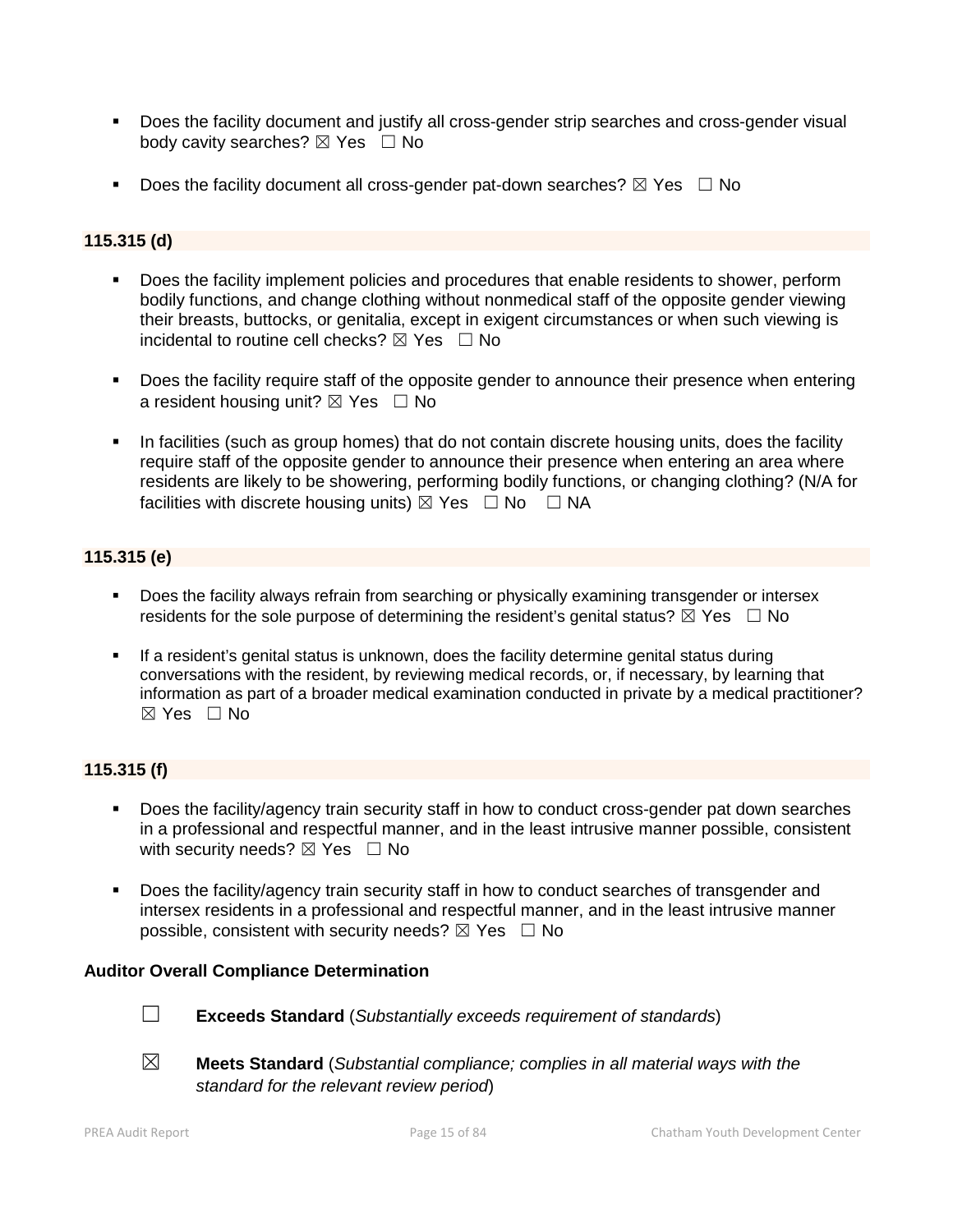☐ **Does Not Meet Standard** (*Requires Corrective Action*)

#### **Instructions for Overall Compliance Determination Narrative**

*The narrative below must include a comprehensive discussion of all the evidence relied upon in making the compliance or non-compliance determination, the auditor's analysis and reasoning, and the auditor's conclusions. This discussion must also include corrective action recommendations where the facility does not meet the standard. These recommendations must be included in the Final Report, accompanied by information on specific corrective actions taken by the facility.*

The initial review of the North Carolina Department of Public Safety (NCDPS) Juvenile Justice Facilities Sexual Abuse and Harassment Policy and Requirements and Procedures (R&P) Document reviewed and approved by both the Director of Juvenile Facility Operations and Deputy Secretary of Juvenile Justice in September 2013 – Section 1.13 (Searches); NCDPS Division of Juvenile Justice (DJJ) Detention Policy and Requirements and Procedures (R & P) Document reviewed and approved in July 2012 – Section 1.8 (Searches) and NCDPS DJJ Youth Development Center Policy and Requirements and Procedures (R&P) Document – Section 2.7 (YDC Admission Procedures) and NCDPS DJJ and Delinquency Prevention Policy dated 5/19/04 – Section YD/YC 3.2 (Searches, Population Count and Juvenile Supervision) required each facility to maintain protocols on limited pat down searches to same gender staff absent exigent circumstances, shower procedures, opposite gender announcing when entering housing areas, and prohibiting the search of a transgender or intersex resident solely for the purpose of determining the resident's genital status. Also, policy requires all staff to document any cross gender pat down searches.

The NCDPS PREA Office in its "Campaign of Awareness" sent a memorandum dated April 22, 2013 to all Directors and Managers on the development of a Cross Gender bulletin board document and announcement to be displayed and shared with all staff. There is a requirement for all staff to sign and date the "Cross Gender Announcement and Acknowledgment" form acknowledging their completion of the orientation and limitations to cross gender viewing and searches. A review of the training documentation and staff interviews confirmed training on pat down searches, cross-gender pat searches and searches of transgender and intersex residents are conducted in a respectful and professional manner and prohibiting cross-gender strip or cross-gender visual body cavity searches of residents.

Most staff interviews were able to describe what an exigent circumstance would be and were knowledgeable of the procedures for securing authorization to conduct such a search as well as the requirements for justifying and documenting those searches. Most staff interviews could identify the NCDPS policy on prohibiting staff from searching or physically examining a transgender or intersex resident for purpose of determining that resident's genital status. Most residents stated that they had never been searched by a staff member of the opposite sex nor had they ever seen a staff conduct a cross gender pat down search. Most staff and resident interviews indicated that staff of the opposite gender entering their housing area would consistently announce themselves.

All staff and resident interviews confirmed residents are able to shower, perform bodily functions and change clothing without non-medical staff of the opposite gender viewing them. During the facility's tour, it was observed that most of the shower/toilet areas in the housing/dorm areas did allow for privacy, however, the shower curtains were too long which obstructed the staff's view of the resident's feet. There has been no cross-gender pat down searches, cross-gender strip or cross-gender visual body cavity searches of residents in the past twelve (12) months. Also, there have been no exigent circumstances of cross-gender pat down, strip or visual body cavity searches conducted of residents in the past twelve (12) months. The Chatham YDC's Youth Counselor Supervisor/PREA Compliance Manager sent photographs to this auditor verifying that all shower curtains were shortened after the on-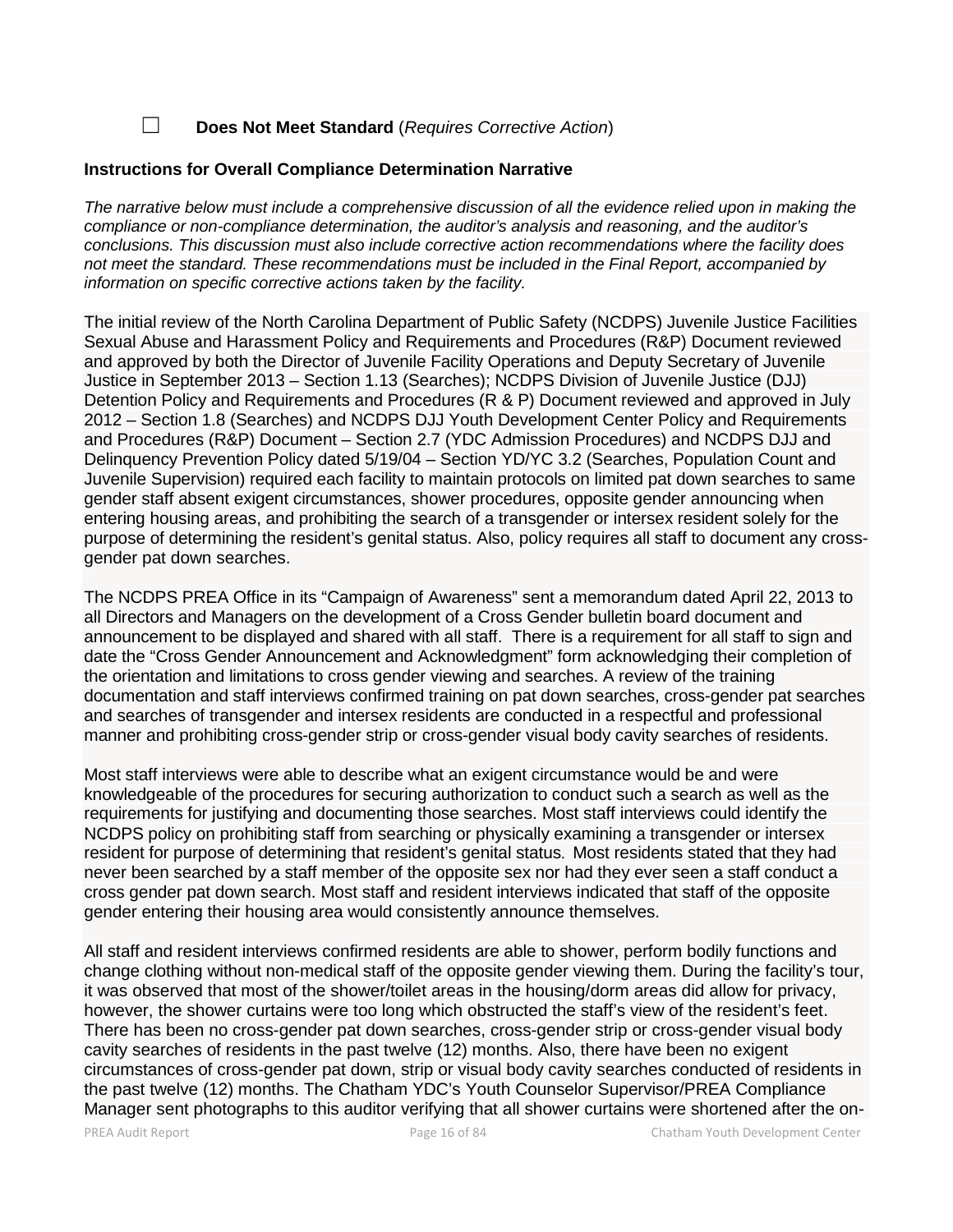site visit and prior to the submission of this report. The information was reviewed by this auditor and the facility is in full compliance with this standard.

## **Standard 115.316: Residents with disabilities and residents who are limited English proficient**

## **All Yes/No Questions Must Be Answered by the Auditor to Complete the Report**

## **115.316 (a)**

- Does the agency take appropriate steps to ensure that residents with disabilities have an equal opportunity to participate in or benefit from all aspects of the agency's efforts to prevent, detect, and respond to sexual abuse and sexual harassment, including: Residents who are deaf or hard of hearing?  $\boxtimes$  Yes  $\Box$  No
- **Does the agency take appropriate steps to ensure that residents with disabilities have an equal** opportunity to participate in or benefit from all aspects of the agency's efforts to prevent, detect, and respond to sexual abuse and sexual harassment, including: Residents who are blind or have low vision?  $\boxtimes$  Yes  $\Box$  No
- Does the agency take appropriate steps to ensure that residents with disabilities have an equal opportunity to participate in or benefit from all aspects of the agency's efforts to prevent, detect, and respond to sexual abuse and sexual harassment, including: Residents who have intellectual disabilities? ⊠ Yes □ No
- Does the agency take appropriate steps to ensure that residents with disabilities have an equal opportunity to participate in or benefit from all aspects of the agency's efforts to prevent, detect, and respond to sexual abuse and sexual harassment, including: Residents who have psychiatric disabilities?  $\boxtimes$  Yes  $\Box$  No
- Does the agency take appropriate steps to ensure that residents with disabilities have an equal opportunity to participate in or benefit from all aspects of the agency's efforts to prevent, detect, and respond to sexual abuse and sexual harassment, including: Residents who have speech disabilities?  $\boxtimes$  Yes  $\Box$  No
- Does the agency take appropriate steps to ensure that residents with disabilities have an equal opportunity to participate in or benefit from all aspects of the agency's efforts to prevent, detect, and respond to sexual abuse and sexual harassment, including: Other? (if "other," please explain in overall determination notes.)  $\boxtimes$  Yes  $\Box$  No
- Do such steps include, when necessary, ensuring effective communication with residents who are deaf or hard of hearing?  $\boxtimes$  Yes  $\Box$  No
- Do such steps include, when necessary, providing access to interpreters who can interpret effectively, accurately, and impartially, both receptively and expressively, using any necessary specialized vocabulary?  $\boxtimes$  Yes  $\Box$  No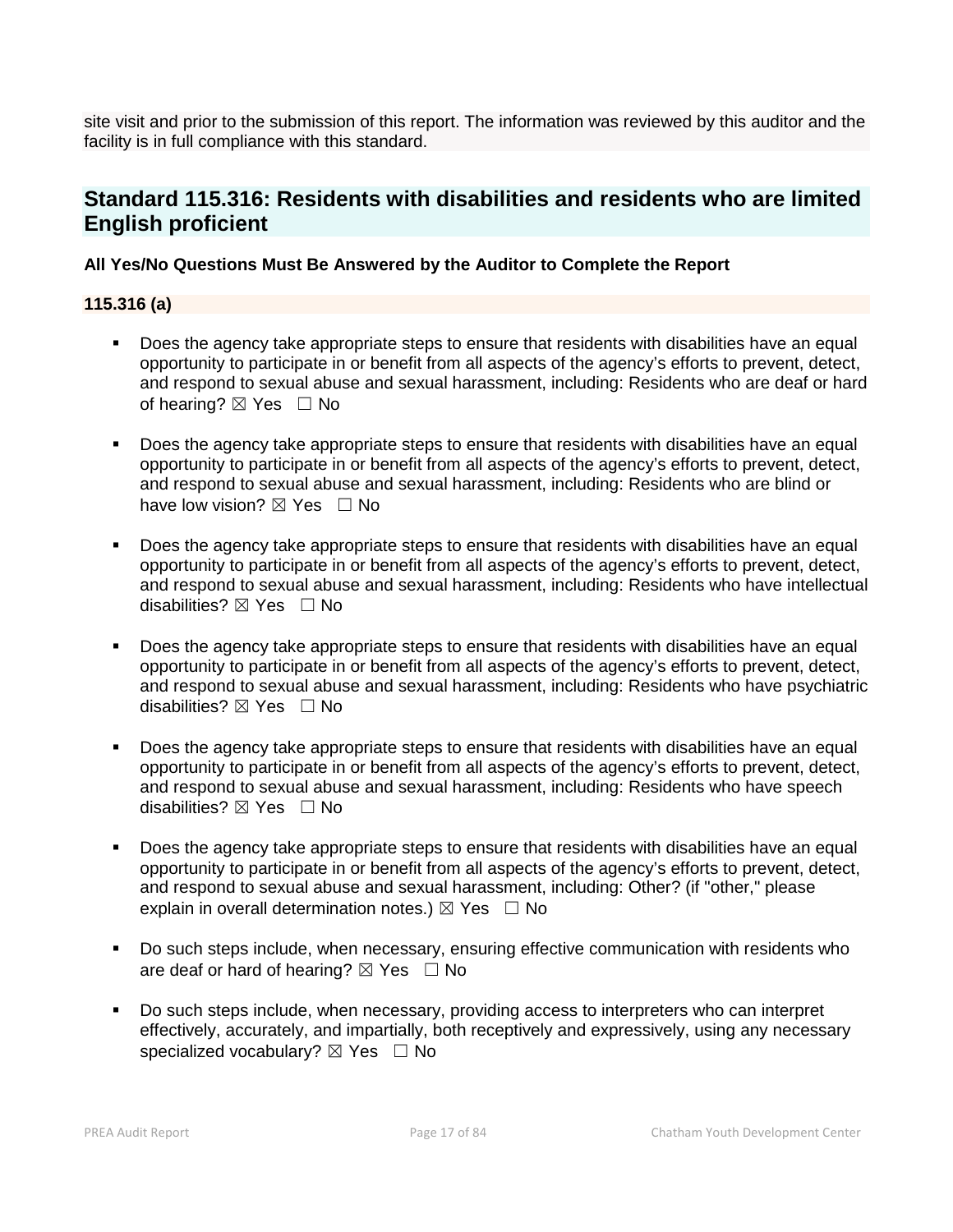- Does the agency ensure that written materials are provided in formats or through methods that ensure effective communication with residents with disabilities including residents who: Have intellectual disabilities?  $\boxtimes$  Yes  $\Box$  No
- Does the agency ensure that written materials are provided in formats or through methods that ensure effective communication with residents with disabilities including residents who: Have limited reading skills?  $\boxtimes$  Yes  $\Box$  No
- Does the agency ensure that written materials are provided in formats or through methods that ensure effective communication with residents with disabilities including residents who: Are blind or have low vision?  $\boxtimes$  Yes  $\Box$  No

#### **115.316 (b)**

- Does the agency take reasonable steps to ensure meaningful access to all aspects of the agency's efforts to prevent, detect, and respond to sexual abuse and sexual harassment to residents who are limited English proficient?  $\boxtimes$  Yes  $\Box$  No
- Do these steps include providing interpreters who can interpret effectively, accurately, and impartially, both receptively and expressively, using any necessary specialized vocabulary?  $\boxtimes$  Yes  $\Box$  No

## **115.316 (c)**

 Does the agency always refrain from relying on resident interpreters, resident readers, or other types of resident assistants except in limited circumstances where an extended delay in obtaining an effective interpreter could compromise the resident's safety, the performance of first-response duties under §115.364, or the investigation of the resident's allegations?  $\boxtimes$  Yes  $\Box$  No

#### **Auditor Overall Compliance Determination**

- ☐ **Exceeds Standard** (*Substantially exceeds requirement of standards*)
- ☒ **Meets Standard** (*Substantial compliance; complies in all material ways with the standard for the relevant review period*)
- ☐ **Does Not Meet Standard** (*Requires Corrective Action*)

## **Instructions for Overall Compliance Determination Narrative**

*The narrative below must include a comprehensive discussion of all the evidence relied upon in making the compliance or non-compliance determination, the auditor's analysis and reasoning, and the auditor's conclusions. This discussion must also include corrective action recommendations where the facility does not meet the standard. These recommendations must be included in the Final Report, accompanied by information on specific corrective actions taken by the facility.*

The initial review of the North Carolina Department of Public Safety (NCDPS) Juvenile Justice Facilities Sexual Abuse and Harassment Policy and Requirements and Procedures (R&P) Document reviewed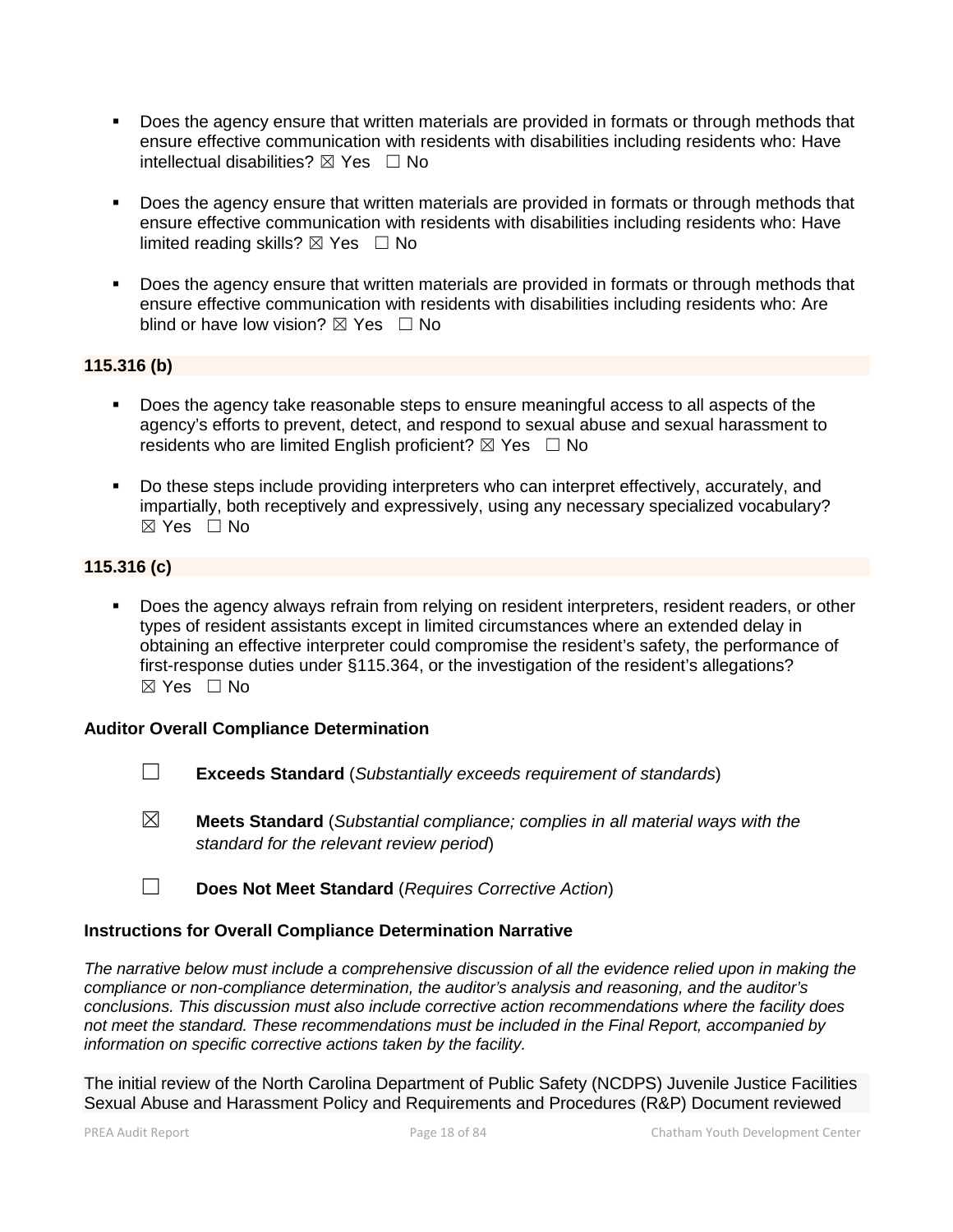and approved by both the Director of Juvenile Facility Operations and Deputy Secretary of Juvenile Justice in September 2013 – Section 1.10 (General Provisions) contained procedures to be taken to ensure residents with disabilities or who are limited English proficient have an equal opportunity and are provided meaningful access to all aspects of the facility's efforts to prevent, protect and respond to sexual abuse and harassment. Additionally, the policy indicates each facility will not rely on resident interpreters, resident readers or any kind of resident assistants except when a delay in obtaining interpreters services could jeopardize a resident's safety. NCDPS has established a contract with Linguistica International, Inc. for statewide services to provide residents with disabilities and residents who are limited English proficient with various interpreter services on an as needed basis.

NCDPS DJJ pamphlet "Expect Respect: Your Safety in Juvenile Justice" and JJ Rack Card are provided to the residents and is available in both English and Spanish. There are postings throughout the facility in English and Spanish. The staff training documentation including the Juvenile Educator Manual and NCDPS DJJ pamphlet contained information on providing appropriate explanations regarding PREA to residents based upon the individual needs of the youth. Some staff interviews confirmed there is an outside agency to provide services and they do not allow for the use of resident assistants in relation to reporting allegations of sexual abuse or sexual harassment. In the past twelve (12) months, the facility did not have any instances of resident interpreters or readers being used for reporting allegations of sexual abuse or sexual harassment. The teachers could provide residents with disabilities with various services on an as needed basis. After the on-site visit, all staff were re-trained on interpreter services provided at the facility and the process on how to obtain these services. The Chatham YDC's Youth Counselor Supervisor/PREA Compliance Manager sent the documentation to this auditor prior to the submission of this report. The information was reviewed by this auditor and the facility is in full compliance with this standard.

## **Standard 115.317: Hiring and promotion decisions**

## **All Yes/No Questions Must Be Answered by the Auditor to Complete the Report**

## **115.317 (a)**

- Does the agency prohibit the hiring or promotion of anyone who may have contact with residents who: Has engaged in sexual abuse in a prison, jail, lockup, community confinement facility, iuvenile facility, or other institution (as defined in 42 U.S.C. 1997)?  $\boxtimes$  Yes  $\Box$  No
- Does the agency prohibit the hiring or promotion of anyone who may have contact with residents who: Has been convicted of engaging or attempting to engage in sexual activity in the community facilitated by force, overt or implied threats of force, or coercion, or if the victim did not consent or was unable to consent or refuse?  $\boxtimes$  Yes  $\Box$  No
- Does the agency prohibit the hiring or promotion of anyone who may have contact with residents who: Has been civilly or administratively adjudicated to have engaged in the activity described in the question immediately above?  $\boxtimes$  Yes  $\Box$  No
- Does the agency prohibit the enlistment of services of any contractor who may have contact with residents who: Has engaged in sexual abuse in a prison, jail, lockup, community confinement facility, juvenile facility, or other institution (as defined in 42 U.S.C. 1997)?  $\boxtimes$  Yes  $\Box$  No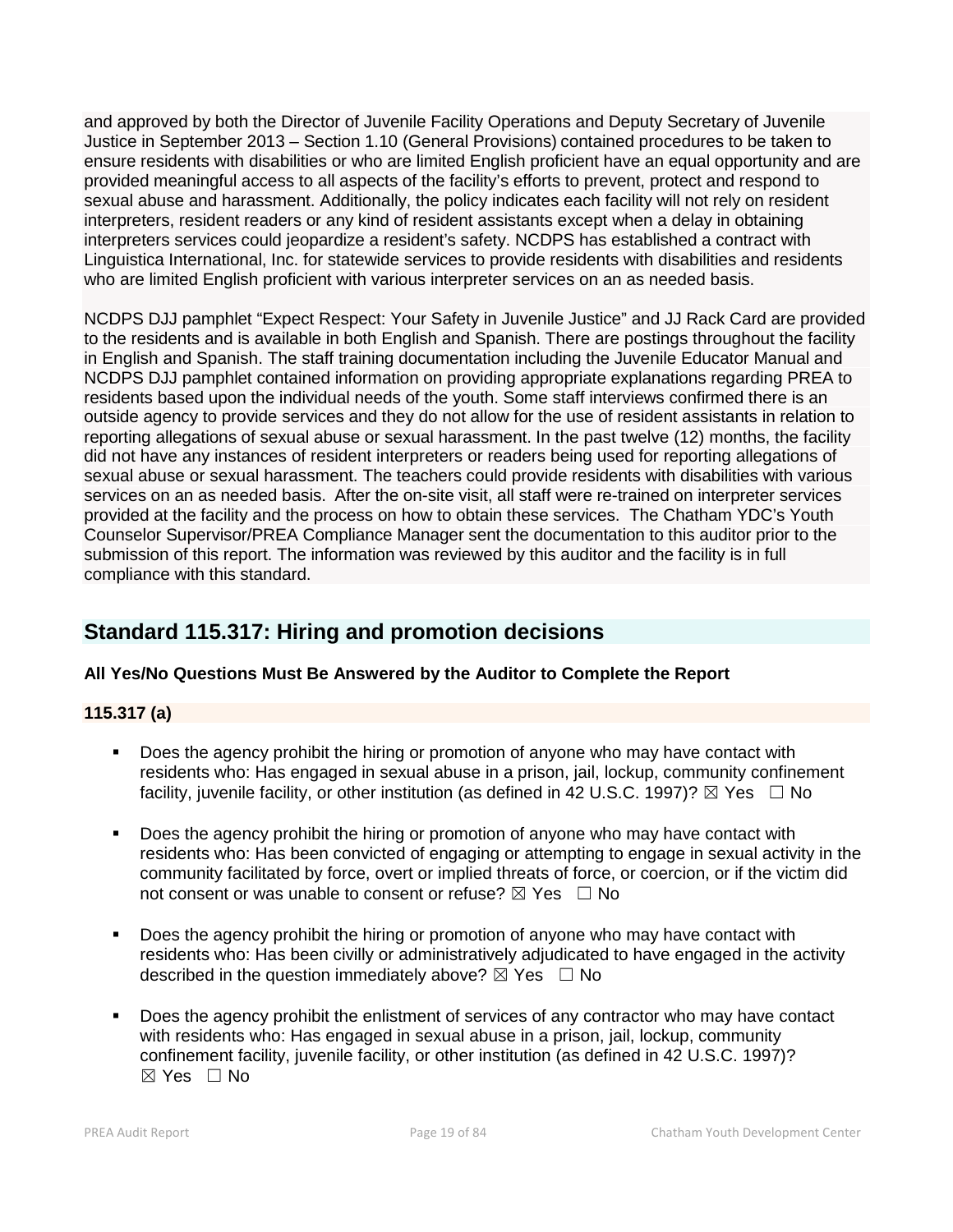- Does the agency prohibit the enlistment of services of any contractor who may have contact with residents who: Has been convicted of engaging or attempting to engage in sexual activity in the community facilitated by force, overt or implied threats of force, or coercion, or if the victim did not consent or was unable to consent or refuse?  $\boxtimes$  Yes  $\Box$  No
- Does the agency prohibit the enlistment of services of any contractor who may have contact with residents who: Has been civilly or administratively adjudicated to have engaged in the activity described in the question immediately above?  $\boxtimes$  Yes  $\Box$  No

## **115.317 (b)**

 Does the agency consider any incidents of sexual harassment in determining whether to hire or promote anyone, or to enlist the services of any contractor, who may have contact with residents? ⊠ Yes □ No

## **115.317 (c)**

- **Before hiring new employees, who may have contact with residents, does the agency: Perform** a criminal background records check?  $\boxtimes$  Yes  $\Box$  No
- Before hiring new employees, who may have contact with residents, does the agency: Consult any child abuse registry maintained by the State or locality in which the employee would work?  $\boxtimes$  Yes  $\Box$  No
- Before hiring new employees, who may have contact with residents, does the agency: Consistent with Federal, State, and local law, make its best efforts to contact all prior institutional employers for information on substantiated allegations of sexual abuse or any resignation during a pending investigation of an allegation of sexual abuse?  $\boxtimes$  Yes  $\Box$  No

## **115.317 (d)**

- Does the agency perform a criminal background records check before enlisting the services of any contractor who may have contact with residents?  $\boxtimes$  Yes  $\Box$  No
- Does the agency consult applicable child abuse registries before enlisting the services of any contractor who may have contact with residents?  $\overline{\boxtimes}$  Yes  $\Box$  No

## **115.317 (e)**

 Does the agency either conduct criminal background records checks at least every five years of current employees and contractors who may have contact with residents or have in place a system for otherwise capturing such information for current employees?  $\boxtimes$  Yes  $\Box$  No

## **115.317 (f)**

 Does the agency ask all applicants and employees who may have contact with residents directly about previous misconduct described in paragraph (a) of this section in written applications or interviews for hiring or promotions?  $\boxtimes$  Yes  $\Box$  No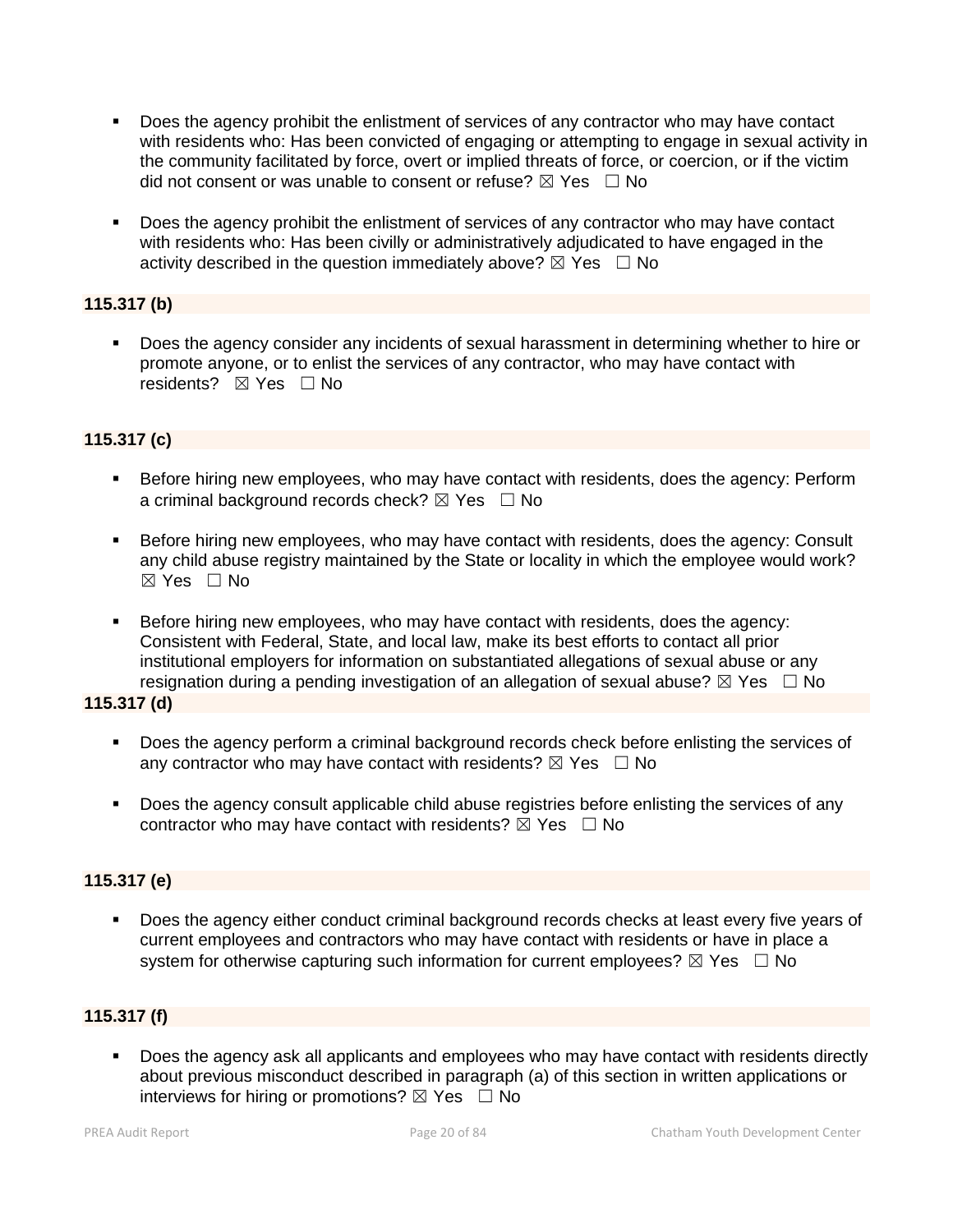- Does the agency ask all applicants and employees who may have contact with residents directly about previous misconduct described in paragraph (a) of this section in any interviews or written self-evaluations conducted as part of reviews of current employees?  $\boxtimes$  Yes  $\Box$  No
- **Does the agency impose upon employees a continuing affirmative duty to disclose any such** misconduct?  $\boxtimes$  Yes  $\Box$  No

### **115.317 (g)**

Does the agency consider material omissions regarding such misconduct, or the provision of materially false information, grounds for termination?  $\boxtimes$  Yes  $\Box$  No

#### **115.317 (h)**

 Unless prohibited by law, does the agency provide information on substantiated allegations of sexual abuse or sexual harassment involving a former employee upon receiving a request from an institutional employer for whom such employee has applied to work? (N/A if providing information on substantiated allegations of sexual abuse or sexual harassment involving a former employee is prohibited by law.)  $\boxtimes$  Yes  $\Box$  No  $\Box$  NA

#### **Auditor Overall Compliance Determination**

- ☐ **Exceeds Standard** (*Substantially exceeds requirement of standards*)
- ☒ **Meets Standard** (*Substantial compliance; complies in all material ways with the standard for the relevant review period*)
- ☐ **Does Not Meet Standard** (*Requires Corrective Action*)

#### **Instructions for Overall Compliance Determination Narrative**

*The narrative below must include a comprehensive discussion of all the evidence relied upon in making the compliance or non-compliance determination, the auditor's analysis and reasoning, and the auditor's conclusions. This discussion must also include corrective action recommendations where the facility does not meet the standard. These recommendations must be included in the Final Report, accompanied by information on specific corrective actions taken by the facility.*

The initial review of the North Carolina Department of Public Safety (NCDPS) Juvenile Justice Facilities Sexual Abuse and Harassment Policy and Requirements and Procedures (R&P) Document reviewed and approved by both the Director of Juvenile Facility Operations and Deputy Secretary of Juvenile Justice in September 2013 and the Administrative Memorandum & Addendum dated 10-2013 from the Office of PREA Administration contained all the elements required by this standard and all background checks are conducted initially on new employees, current and promotion decisions of employees and contractors.

NCDPS has extensive initial background screening requirements that include the screening for criminal record checks (AOC & NCDL), possible checks on criminal convictions and pending criminal charges, access to local, state and federal criminal databases to conduct background checks, psychological,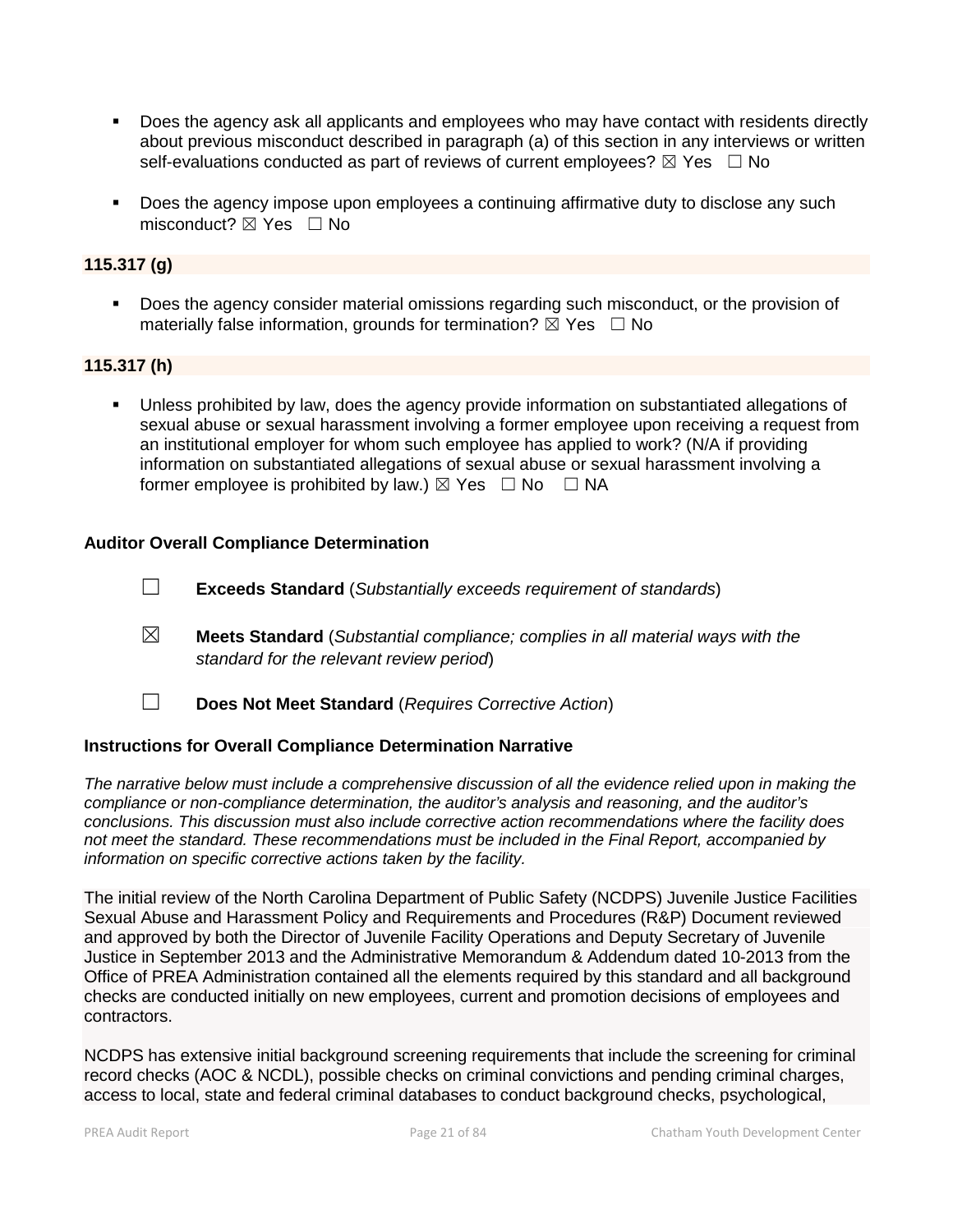driving records check, child abuse registry checks, domestic violence check, Diana screening - sex offender registry checks, and best efforts to contact all prior institutional employers for information on substantiated allegations of sexual abuse and any resignation during a pending investigation or an allegation of sexual abuse. The agency conducts 5-year background checks for all employees and contractors. There is an affirmative duty to disclose any arrests or previous misconduct and material omissions by an employee is subject to termination.

A sampled review of staff's, volunteer's and contractor's HR files had documentation on staff completing varied forms containing the questions regarding past misconduct (Applicant Verification form, Professional Reference Check, DPS Employment Statements, On Board Checklist and the PREA Notice and Information Collection for Current Employees) that are completed during the hiring process. The HR staff sends the criminal background information to their Central Office and receives an email on whether an individual is approved or disqualified. Once an individual is approved for hire, the new employee begins the LMS training and orientation process. The Processing Assistant V's interview and documentation confirmed the staff hired had documented criminal background checks and the questions regarding past conduct were asked and responded to during the hiring process. Additionally, volunteer and contractors who have contact with residents have documented criminal background checks. The personnel staff has a process to track all staff and their hire dates. Their central office provides information to requests from institutional employers where an employee has applied to work.

## **Standard 115.318: Upgrades to facilities and technologies**

## **All Yes/No Questions Must Be Answered by the Auditor to Complete the Report**

## **115.318 (a)**

 If the agency designed or acquired any new facility or planned any substantial expansion or modification of existing facilities, did the agency consider the effect of the design, acquisition, expansion, or modification upon the agency's ability to protect residents from sexual abuse? (N/A if agency/facility has not acquired a new facility or made a substantial expansion to existing facilities since August 20, 2012, or since the last PREA audit, whichever is later.)  $\square$  Yes  $\square$  No  $\square$  NA

## **115.318 (b)**

 If the agency installed or updated a video monitoring system, electronic surveillance system, or other monitoring technology, did the agency consider how such technology may enhance the agency's ability to protect residents from sexual abuse? (N/A if agency/facility has not installed or updated a video monitoring system, electronic surveillance system, or other monitoring technology since August 20, 2012, or since the last PREA audit, whichever is later.)  $\square$  Yes  $\square$  No  $\square$  NA

## **Auditor Overall Compliance Determination**

- ☐ **Exceeds Standard** (*Substantially exceeds requirement of standards*)
- ☐ **Meets Standard** (*Substantial compliance; complies in all material ways with the standard for the relevant review period*)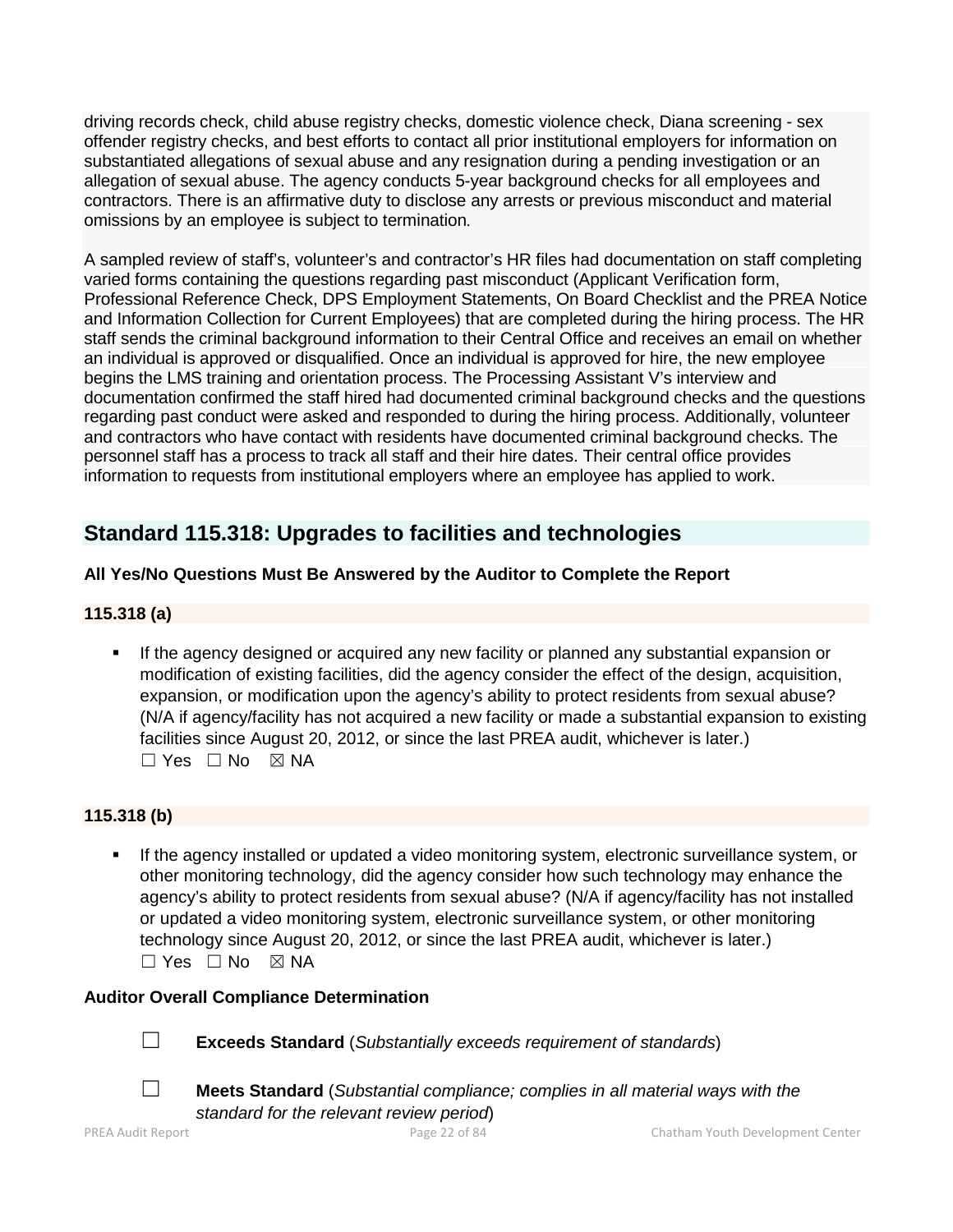☐ **Does Not Meet Standard** (*Requires Corrective Action*)

#### **Instructions for Overall Compliance Determination Narrative**

*The narrative below must include a comprehensive discussion of all the evidence relied upon in making the compliance or non-compliance determination, the auditor's analysis and reasoning, and the auditor's conclusions. This discussion must also include corrective action recommendations where the facility does not meet the standard. These recommendations must be included in the Final Report, accompanied by information on specific corrective actions taken by the facility.*

Chatham Youth Development Center has not been newly designed nor had a substantial expansion or modification since August 20, 2012. There was no installation or updating of a video monitoring system, electronic surveillance system, or other monitoring technology at this facility. During the tour, cameras were observed throughout the facility and the Facility Director brought up the video surveillance system on his desk top for this auditor to review. This system will enhance their capabilities to assist in monitoring blind spots and the review of incidents. Additionally, this enables the staff to monitor residents more efficiently throughout the physical plant of the facility.

# **RESPONSIVE PLANNING**

## **Standard 115.321: Evidence protocol and forensic medical examinations**

## **All Yes/No Questions Must Be Answered by the Auditor to Complete the Report**

#### **115.321 (a)**

 If the agency is responsible for investigating allegations of sexual abuse, does the agency follow a uniform evidence protocol that maximizes the potential for obtaining usable physical evidence for administrative proceedings and criminal prosecutions? (N/A if the agency/facility is not responsible for conducting any form of criminal OR administrative sexual abuse investigations.)  $\boxtimes$  Yes  $\Box$  No  $\Box$  NA

#### **115.321 (b)**

- $\blacksquare$  Is this protocol developmentally appropriate for youth where applicable? (N/A if the agency/facility is not responsible for conducting any form of criminal OR administrative sexual abuse investigations.)  $\boxtimes$  Yes  $\Box$  No  $\Box$  NA
- Is this protocol, as appropriate, adapted from or otherwise based on the most recent edition of the U.S. Department of Justice's Office on Violence Against Women publication, "A National Protocol for Sexual Assault Medical Forensic Examinations, Adults/Adolescents," or similarly comprehensive and authoritative protocols developed after 2011? (N/A if the agency/facility is not responsible for conducting any form of criminal OR administrative sexual abuse investigations.) ☒ Yes ☐ No ☐ NA

## **115.321 (c)**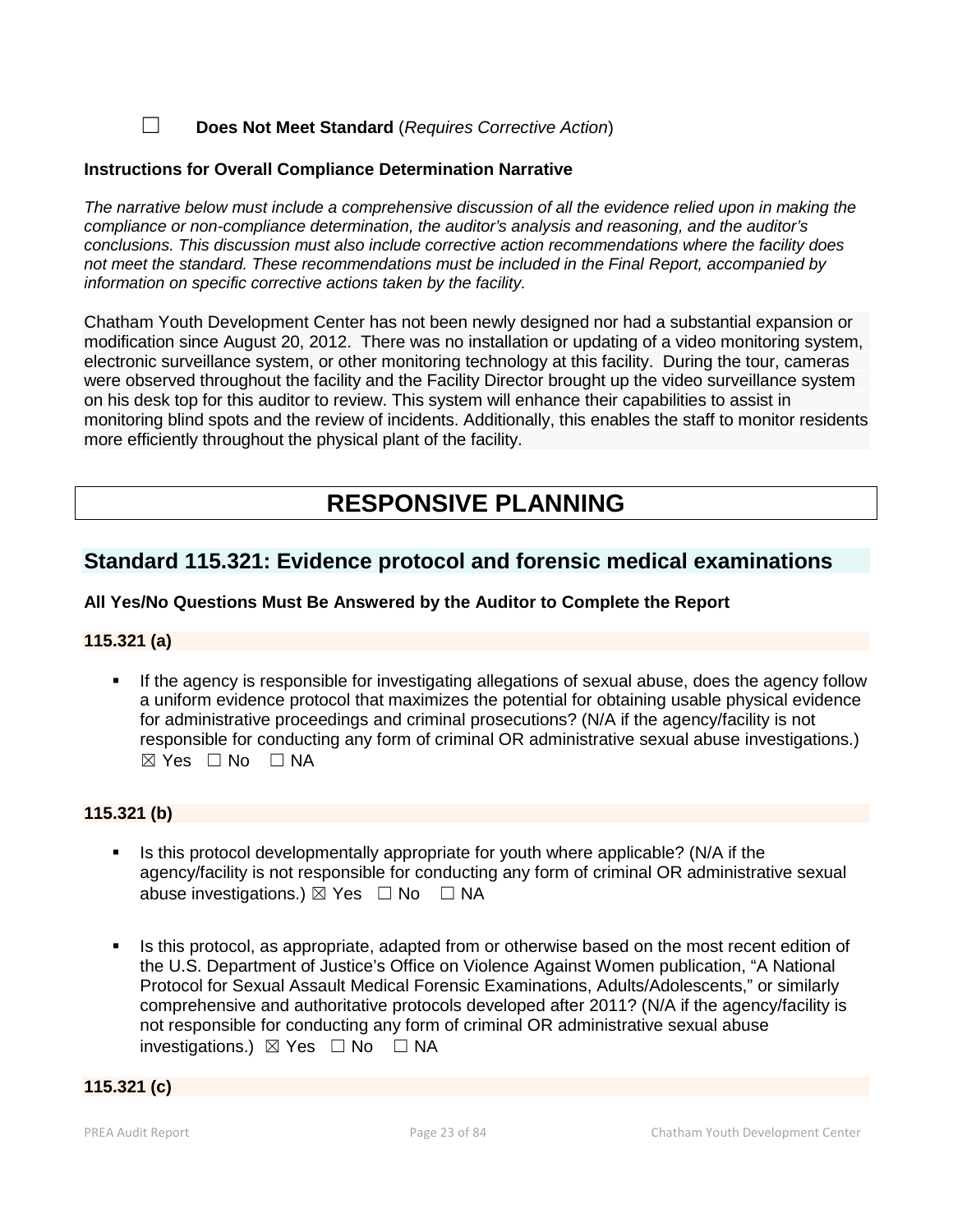- Does the agency offer all residents who experience sexual abuse access to forensic medical examinations, whether on-site or at an outside facility, without financial cost, where evidentiarily or medically appropriate?  $\boxtimes$  Yes  $\Box$  No
- Are such examinations performed by Sexual Assault Forensic Examiners (SAFEs) or Sexual Assault Nurse Examiners (SANEs) where possible?  $\boxtimes$  Yes  $\Box$  No
- If SAFEs or SANEs cannot be made available, is the examination performed by other qualified medical practitioners (they must have been specifically trained to conduct sexual assault forensic exams)?  $\boxtimes$  Yes  $\Box$  No
- Has the agency documented its efforts to provide SAFEs or SANEs?  $\boxtimes$  Yes  $\Box$  No

#### **115.321 (d)**

- Does the agency attempt to make available to the victim a victim advocate from a rape crisis center?  $\boxtimes$  Yes  $\Box$  No
- If a rape crisis center is not available to provide victim advocate services, does the agency make available to provide these services a qualified staff member from a community-based organization, or a qualified agency staff member?  $\boxtimes$  Yes  $\Box$  No
- Has the agency documented its efforts to secure services from rape crisis centers? ☒ Yes ☐ No

#### **115.321 (e)**

- As requested by the victim, does the victim advocate, qualified agency staff member, or qualified community-based organization staff member accompany and support the victim through the forensic medical examination process and investigatory interviews?  $\boxtimes$  Yes  $\Box$  No
- As requested by the victim, does this person provide emotional support, crisis intervention, information, and referrals?  $\boxtimes$  Yes  $\Box$  No

#### **115.321 (f)**

 If the agency itself is not responsible for investigating allegations of sexual abuse, has the agency requested that the investigating entity follow the requirements of paragraphs (a) through (e) of this section? (N/A if the agency/facility is responsible for conducting criminal AND administrative sexual abuse investigations.)  $\boxtimes$  Yes  $\Box$  No  $\Box$  NA

#### **115.321 (g)**

**Auditor is not required to audit this provision.** 

## **115.321 (h)**

If the agency uses a qualified agency staff member or a qualified community-based staff member for the purposes of this section, has the individual been screened for appropriateness to serve in this role and received education concerning sexual assault and forensic examination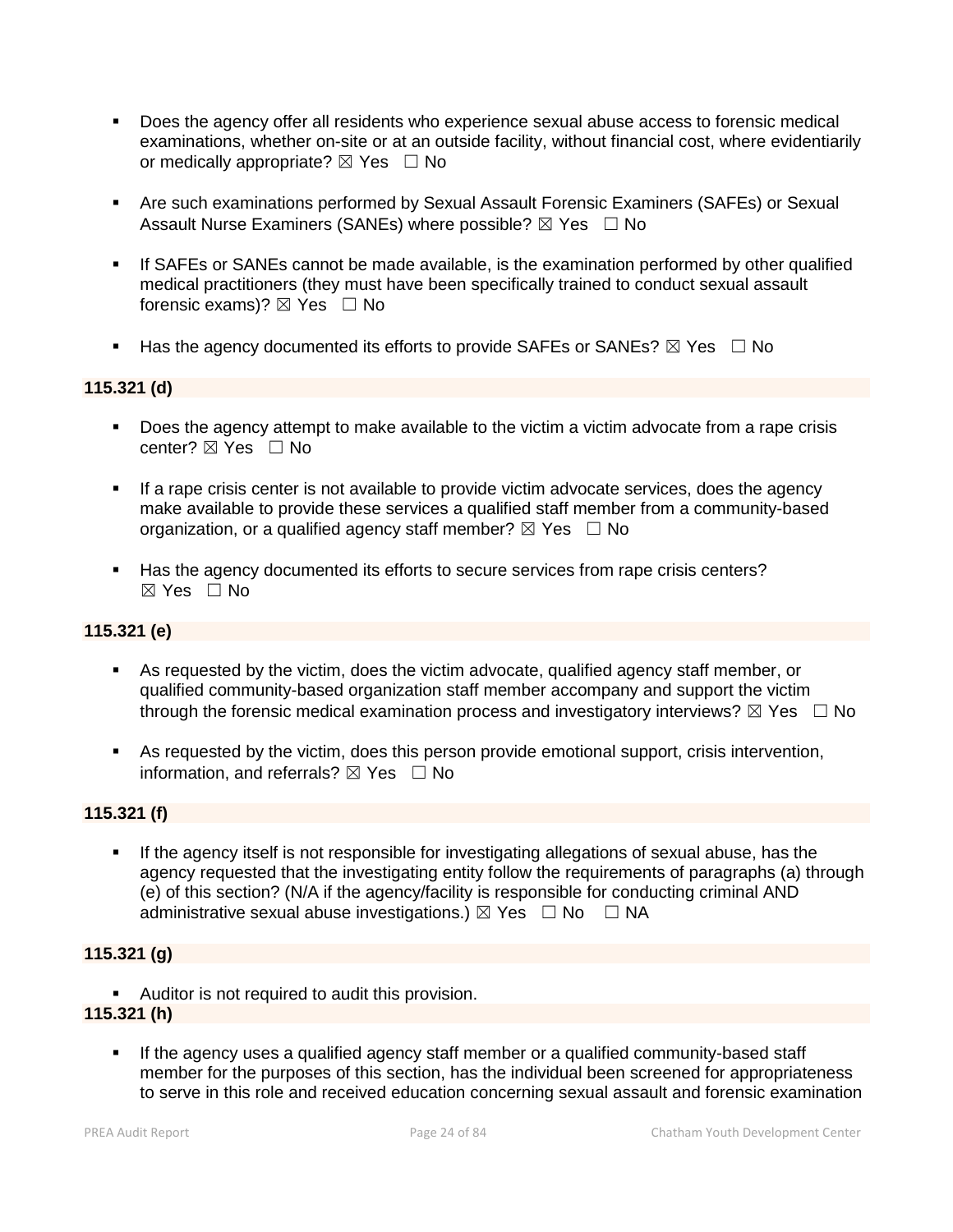issues in general? (Check N/A if agency attempts to make a victim advocate from a rape crisis center available to victims per 115.321(d) above.)  $\boxtimes$  Yes  $\Box$  No  $\Box$  NA

## **Auditor Overall Compliance Determination**

- ☐ **Exceeds Standard** (*Substantially exceeds requirement of standards*)
- ☒ **Meets Standard** (*Substantial compliance; complies in all material ways with the standard for the relevant review period*)
- ☐ **Does Not Meet Standard** (*Requires Corrective Action*)

#### **Instructions for Overall Compliance Determination Narrative**

*The narrative below must include a comprehensive discussion of all the evidence relied upon in making the compliance or non-compliance determination, the auditor's analysis and reasoning, and the auditor's conclusions. This discussion must also include corrective action recommendations where the facility does not meet the standard. These recommendations must be included in the Final Report, accompanied by information on specific corrective actions taken by the facility.*

The initial review of the North Carolina Department of Public Safety (NCDPS) Juvenile Justice Facilities Sexual Abuse and Harassment Policy and Requirements and Procedures (R&P) Document reviewed and approved by both the Director of Juvenile Facility Operations and Deputy Secretary of Juvenile Justice in September 2013 – Section 2.1 (Reporting, Sexual Abuse and Harassment) and NC General Statute Chapter 15B (Victims Compensation Article 1 Crime Victim's Compensation Act) contained the elements of the standard and identified that all allegations of sexual abuse and sexual harassment be referred to the appropriate investigative agency based upon the victim's age. Additionally, the policies require protocols for informed consent, confidentiality, reporting to law enforcement, and reporting to child abuse investigative agencies. Documentation and staff interviews confirmed Siler City Police Department (SCPD) conducts the criminal investigations Department of Social Services (DSS) and the Office of Special Investigations (OCI) conducts the administrative investigations of allegations of sexual abuse and sexual harassment for residents under the age of 18 and DSS receive reports through their hotline number posted for residents at the facility. Residents are required to ask a staff member to utilize the telephone. The staff immediately provides access to the telephone for a resident to call DSS privately. Residents 18 years of age are referred to the appropriate law enforcement agency to investigate allegations of sexual abuse and sexual harassment.

There is evidence of the Chatham YDC's Facility Director obtaining a Memorandum of Understanding from Family Victim and Rape Crisis to provide confidential emotional support to residents who are victims of sexual abuse at the facility. UNC Children's Hospital Pediatric ER (SANE certified) provides the emergency and forensic medical examinations at no financial cost to the victim. Also, NCDPS PREA Office sent a directive to all facilities to establish a standardized role of the PREA Support Person (PSP) that will serve as an advocate to link services (community based advocates or mental health professionals) and provide confidential emotional support to residents who report sexual abuse and sexual harassment by another resident, staff member, contractor or volunteer. The Facility Director has designated three (3) staff for this role and completed the required form (OPA-A18) on December 21, 2017. These individuals are screened for appropriateness to serve as a victim advocate and receive specialized training. The staff interviews and training documentation confirmed the PSP individuals and their role in the facility.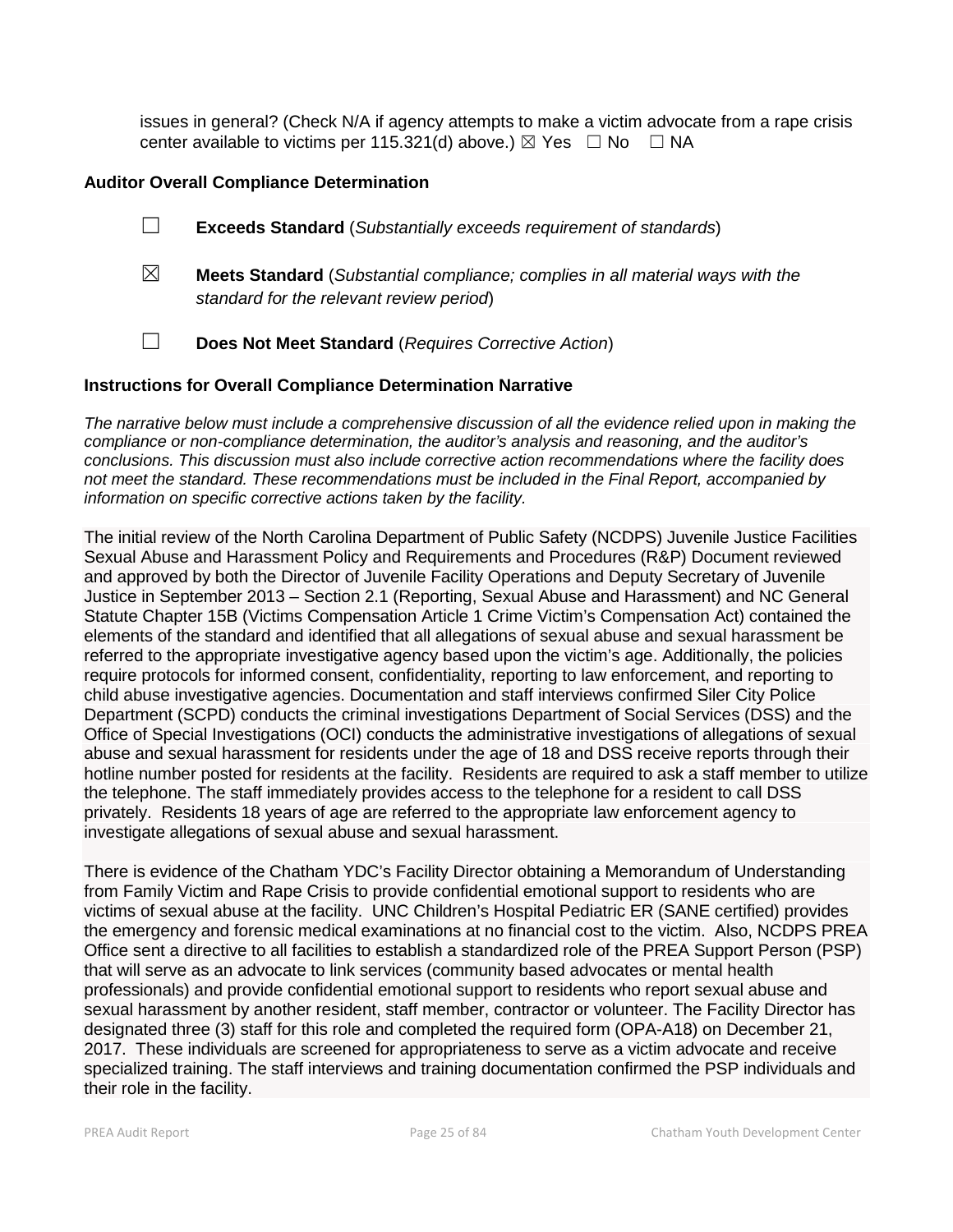## **Standard 115.322: Policies to ensure referrals of allegations for investigations**

## **All Yes/No Questions Must Be Answered by the Auditor to Complete the Report**

## **115.322 (a)**

- Does the agency ensure an administrative or criminal investigation is completed for all allegations of sexual abuse?  $\boxtimes$  Yes  $\Box$  No
- **Does the agency ensure an administrative or criminal investigation is completed for all** allegations of sexual harassment?  $\boxtimes$  Yes  $\Box$  No

## **115.322 (b)**

- Does the agency have a policy and practice in place to ensure that allegations of sexual abuse or sexual harassment are referred for investigation to an agency with the legal authority to conduct criminal investigations, unless the allegation does not involve potentially criminal behavior? **⊠** Yes □ No
- Has the agency published such policy on its website or, if it does not have one, made the policy available through other means?  $\boxtimes$  Yes  $\Box$  No
- Does the agency document all such referrals?  $\boxtimes$  Yes  $\Box$  No

## **115.322 (c)**

 If a separate entity is responsible for conducting criminal investigations, does such publication describe the responsibilities of both the agency and the investigating entity? [N/A if the agency/facility is responsible for criminal investigations. See 115.321(a).]  $\boxtimes$  Yes  $\Box$  No  $\Box$  NA

## **115.322 (d)**

**Auditor is not required to audit this provision.** 

## **115.322 (e)**

**Auditor is not required to audit this provision.** 

#### **Auditor Overall Compliance Determination**



☐ **Exceeds Standard** (*Substantially exceeds requirement of standards*)

- 
- ☒ **Meets Standard** (*Substantial compliance; complies in all material ways with the standard for the relevant review period*)
- ☐ **Does Not Meet Standard** (*Requires Corrective Action*)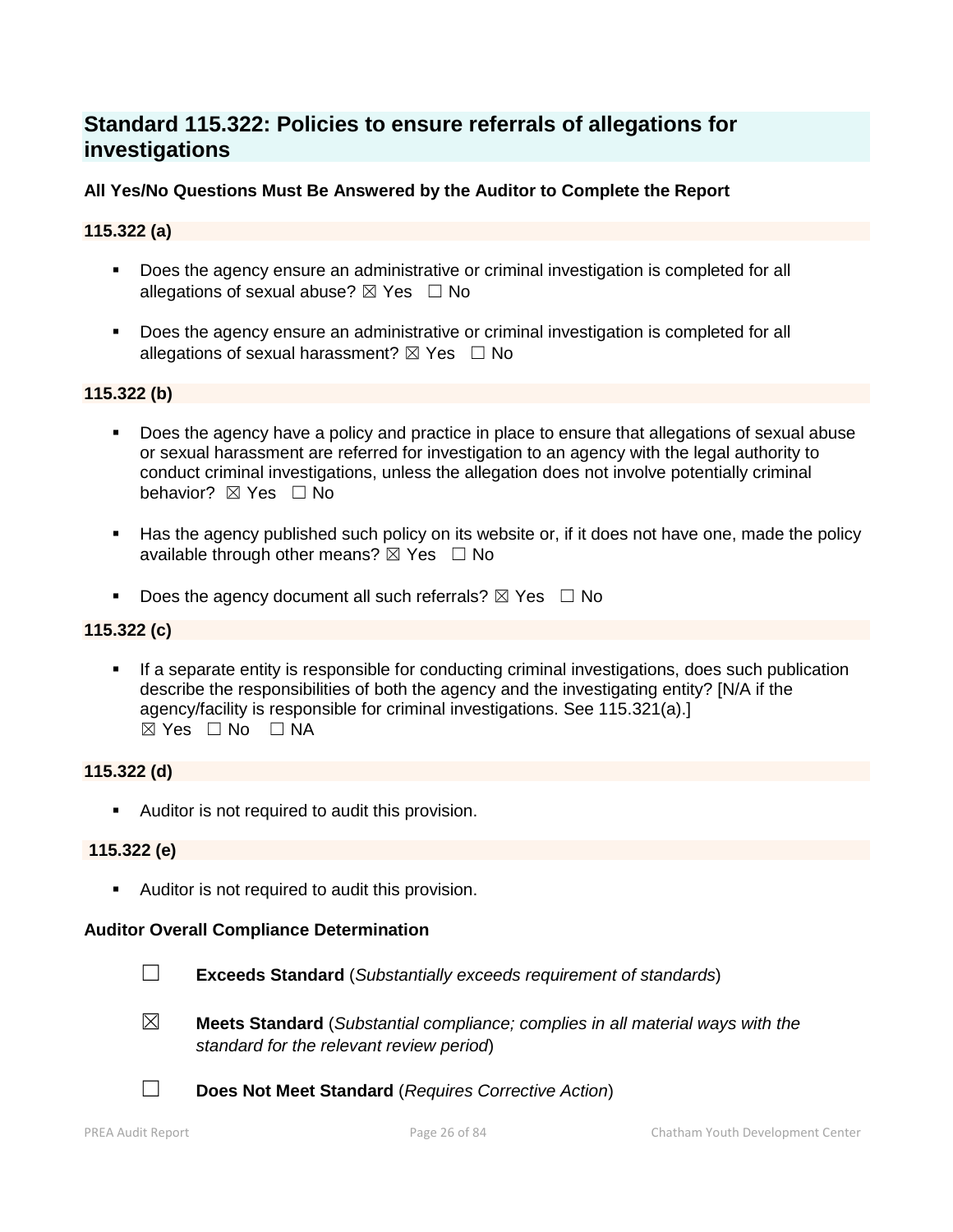## **Instructions for Overall Compliance Determination Narrative**

*The narrative below must include a comprehensive discussion of all the evidence relied upon in making the compliance or non-compliance determination, the auditor's analysis and reasoning, and the auditor's conclusions. This discussion must also include corrective action recommendations where the facility does not meet the standard. These recommendations must be included in the Final Report, accompanied by information on specific corrective actions taken by the facility.*

The initial review of the North Carolina Department of Public Safety (NCDPS) Juvenile Justice Facilities Sexual Abuse and Harassment Policy and Requirements and Procedures (R&P) Document reviewed and approved by both the Director of Juvenile Facility Operations and Deputy Secretary of Juvenile Justice in September 2013 – Section 1.11 (Allegation of Juvenile Sexual Abuse or Sexual Harassment at Former Center) requires an administrative and/or criminal investigation for all allegations of sexual abuse or sexual harassment. All staff are required to report all allegations, knowledge and suspicions of sexual abuse, sexual harassment, retaliation, staff neglect and/or violations of responsibilities that may have contributed to an incident or retaliation. All staff are required to refer all alleged incidents of sexual abuse or sexual harassment to Department of Social Services (DSS) for investigation and determination of child abuse and Siler City Police Department (SCPD) for the determination of criminal charges.

Staff refers all allegations of sexual abuse and sexual harassment to the Office of Special Investigations (OSI), the Central Office and the DPS PREA Office for completion of an administrative investigation. The appropriate information will be entered into their internal TROI system. The PREA policy can be found at the North Carolina DPS state's website and information can be found in their PREA pamphlet (Expect Respect: Your Safety in Juvenile Justice) that is available in English and Spanish. The parent/guardian is provided with an information packet identifying the zero tolerance to sexual abuse or sexual harassment, the DSS & NCDPS information on how to report and the Family Victim and Rape Crisis information for emotional support services.

Chatham YDC had received two (2) allegations of sexual abuse and sexual harassment resulting in a criminal investigation and/or an administrative investigation in the past twelve (12) months. All staff interviews confirmed their knowledge on the reporting, referral process and policy's requirements but did not know the agency who conducts the administrative and criminal investigation in response to an allegation of sexual abuse and sexual harassment. After the on-site visit, all staff were re-trained on who conducts the administrative and criminal investigations in response to an allegation of sexual abuse and sexual harassment. The Chatham YDC's Youth Counselor Supervisor/PREA Compliance Manager sent the documentation to this auditor prior to the submission of this report. The information was reviewed by this auditor and the facility is in full compliance with this standard.

# **TRAINING AND EDUCATION**

## **Standard 115.331: Employee training**

## **All Yes/No Questions Must Be Answered by the Auditor to Complete the Report**

## **115.331 (a)**

**Does the agency train all employees who may have contact with residents on: Its zero-tolerance** policy for sexual abuse and sexual harassment?  $\boxtimes$  Yes  $\Box$  No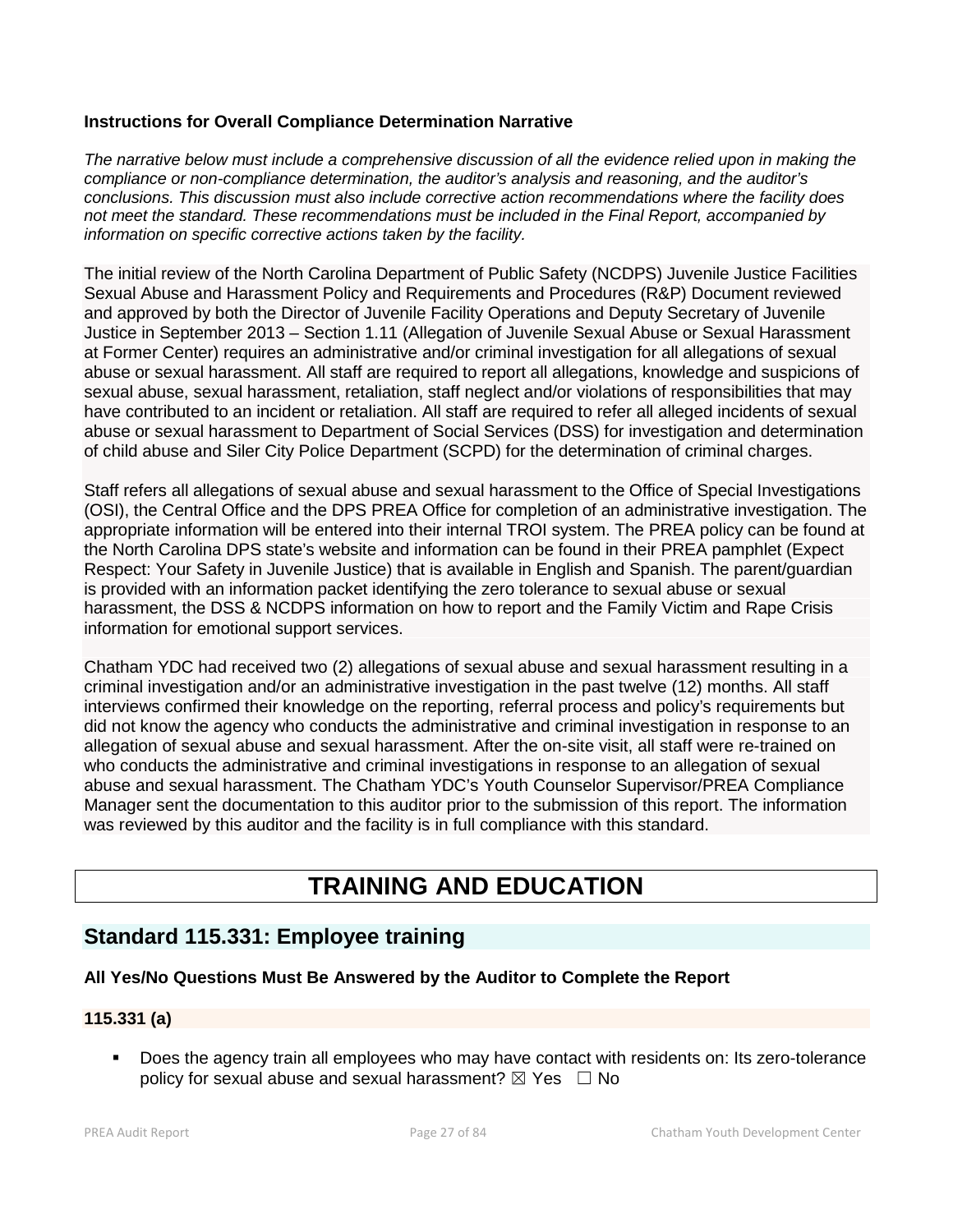- Does the agency train all employees who may have contact with residents on: How to fulfill their responsibilities under agency sexual abuse and sexual harassment prevention, detection, reporting, and response policies and procedures?  $\boxtimes$  Yes  $\Box$  No
- **Does the agency train all employees who may have contact with residents on: Residents' right** to be free from sexual abuse and sexual harassment  $\boxtimes$  Yes  $\Box$  No
- Does the agency train all employees who may have contact with residents on: The right of residents and employees to be free from retaliation for reporting sexual abuse and sexual harassment? ⊠ Yes □ No
- Does the agency train all employees who may have contact with residents on: The dynamics of sexual abuse and sexual harassment in juvenile facilities?  $\boxtimes$  Yes  $\Box$  No
- Does the agency train all employees who may have contact with residents on: The common reactions of juvenile victims of sexual abuse and sexual harassment?  $\boxtimes$  Yes  $\Box$  No
- **Does the agency train all employees who may have contact with residents on: How to detect** and respond to signs of threatened and actual sexual abuse and how to distinguish between consensual sexual contact and sexual abuse between residents?  $\boxtimes$  Yes  $\Box$  No
- Does the agency train all employees who may have contact with residents on: How to avoid inappropriate relationships with residents?  $\boxtimes$  Yes  $\Box$  No
- Does the agency train all employees who may have contact with residents on: How to communicate effectively and professionally with residents, including lesbian, gay, bisexual, transgender, intersex, or gender nonconforming residents?  $\boxtimes$  Yes  $\Box$  No
- Does the agency train all employees who may have contact with residents on: How to comply with relevant laws related to mandatory reporting of sexual abuse to outside authorities? ☒ Yes ☐ No
- **Does the agency train all employees who may have contact with residents on: Relevant laws** regarding the applicable age of consent?  $\boxtimes$  Yes  $\Box$  No

#### **115.331 (b)**

- Is such training tailored to the unique needs and attributes of residents of juvenile facilities?  $\boxtimes$  Yes  $\Box$  No
- Is such training tailored to the gender of the residents at the employee's facility?  $\boxtimes$  Yes  $\Box$  No
- Have employees received additional training if reassigned from a facility that houses only male residents to a facility that houses only female residents, or vice versa?  $\boxtimes$  Yes  $\Box$  No

### **115.331 (c)**

 Have all current employees who may have contact with residents received such training? ☒ Yes ☐ No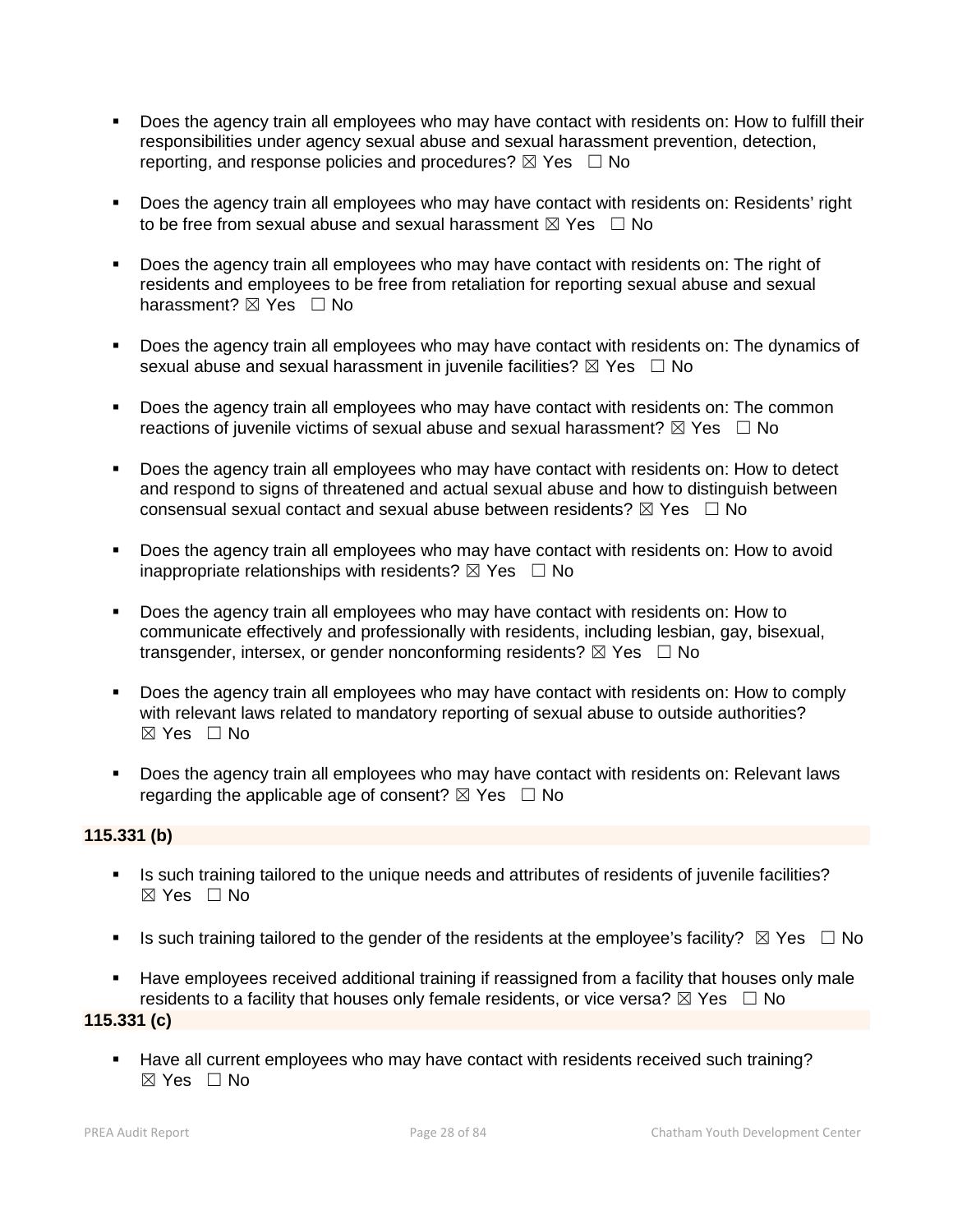- Does the agency provide each employee with refresher training every two years to ensure that all employees know the agency's current sexual abuse and sexual harassment policies and procedures? ⊠ Yes □ No
- In years in which an employee does not receive refresher training, does the agency provide refresher information on current sexual abuse and sexual harassment policies?  $\Box$  Yes  $\Box$  No

#### **115.331 (d)**

**Does the agency document, through employee signature or electronic verification, that** employees understand the training they have received?  $\Box$  Yes  $\Box$  No

#### **Auditor Overall Compliance Determination**

| $\boxtimes$ | <b>Exceeds Standard</b> (Substantially exceeds requirement of standards)                                                          |
|-------------|-----------------------------------------------------------------------------------------------------------------------------------|
|             | <b>Meets Standard</b> (Substantial compliance; complies in all material ways with the<br>standard for the relevant review period) |

☐ **Does Not Meet Standard** (*Requires Corrective Action*)

## **Instructions for Overall Compliance Determination Narrative**

*The narrative below must include a comprehensive discussion of all the evidence relied upon in making the compliance or non-compliance determination, the auditor's analysis and reasoning, and the auditor's conclusions. This discussion must also include corrective action recommendations where the facility does not meet the standard. These recommendations must be included in the Final Report, accompanied by information on specific corrective actions taken by the facility.*

The initial review of the North Carolina Department of Public Safety (NCDPS) Juvenile Justice Facilities Sexual Abuse and Harassment Policy and Requirements and Procedures (R&P) Document reviewed and approved by both the Director of Juvenile Facility Operations and Deputy Secretary of Juvenile Justice in September 2013 – Section 1.4 (Employee Training) requires an in-depth PREA Training upon initially becoming an employee (entry level training) as well as refresher training annually. All the PREA training provided to employees statewide contains all eleven (11) topics consistent with this standard's requirements and is tailored to all facilities with the gender of their resident populations. Also, the staff receive training on professional and ethical boundaries (Daily Dozen) relating not only to PREA but to their role as an employee. The staff training documentation and staff interviews confirmed staff receives PREA training during initial training and during refresher training. All employees are trained as new hires regardless of their previous experience.

PREA Audit Report Page 29 of 84 Chatham Youth Development Center All new employees receive the NCDPS Employee PREA brochure and sign the "PREA Acknowledgement Form" indicating they received the training and understand their responsibilities for all the different training modules and tested upon completion of the initial PREA training. A review of all staff and training education forms, observation of the day-to-day operations as well as staff interviews confirmed that staff receives their required PREA training. The staff interviews confirmed their comprehension of the PREA training and their obligation to report any allegation of the sexual abuse and/or sexual harassment. At the facility, it was evident that staff are trained continually about the PREA standards during shift briefings and the completion of various trainings. Additionally, all staff are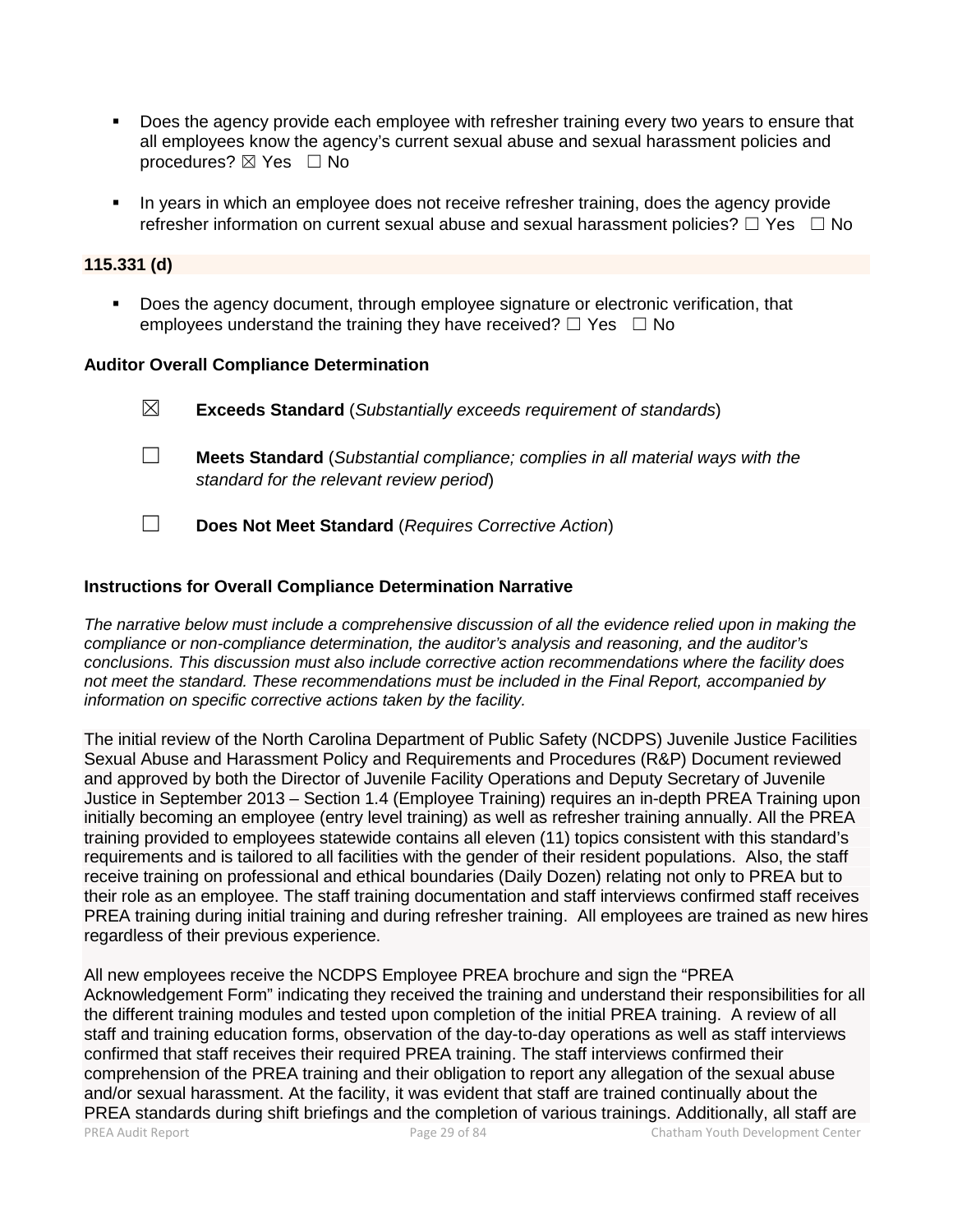required to complete an annual in-service PREA training. Employee training records including curriculums are maintained electronically and certain training documents (NCDPS Human Resources On Boarding Checklist form and PREA Acknowledgement Form) are maintained in their personnel file. It is evident, the executive administration has taken the PREA Standards to another level and it is reflected in their commitment to protecting the residents in their care throughout the State of North Carolina by providing extensive training to all employees who work at their facilities.

## **Standard 115.332: Volunteer and contractor training**

## **All Yes/No Questions Must Be Answered by the Auditor to Complete the Report**

## **115.332 (a)**

 Has the agency ensured that all volunteers and contractors who have contact with residents have been trained on their responsibilities under the agency's sexual abuse and sexual harassment prevention, detection, and response policies and procedures?  $\boxtimes$  Yes  $\Box$  No

#### **115.332 (b)**

 Have all volunteers and contractors who have contact with residents been notified of the agency's zero-tolerance policy regarding sexual abuse and sexual harassment and informed how to report such incidents (the level and type of training provided to volunteers and contractors shall be based on the services they provide and level of contact they have with residents)?  $\boxtimes$  Yes  $\Box$  No

#### **115.332 (c)**

 Does the agency maintain documentation confirming that volunteers and contractors understand the training they have received?  $\boxtimes$  Yes  $\Box$  No

#### **Auditor Overall Compliance Determination**

- ☐ **Exceeds Standard** (*Substantially exceeds requirement of standards*)
- ☒ **Meets Standard** (*Substantial compliance; complies in all material ways with the standard for the relevant review period*)
- ☐ **Does Not Meet Standard** (*Requires Corrective Action*)

#### **Instructions for Overall Compliance Determination Narrative**

*The narrative below must include a comprehensive discussion of all the evidence relied upon in making the compliance or non-compliance determination, the auditor's analysis and reasoning, and the auditor's conclusions. This discussion must also include corrective action recommendations where the facility does not meet the standard. These recommendations must be included in the Final Report, accompanied by information on specific corrective actions taken by the facility.*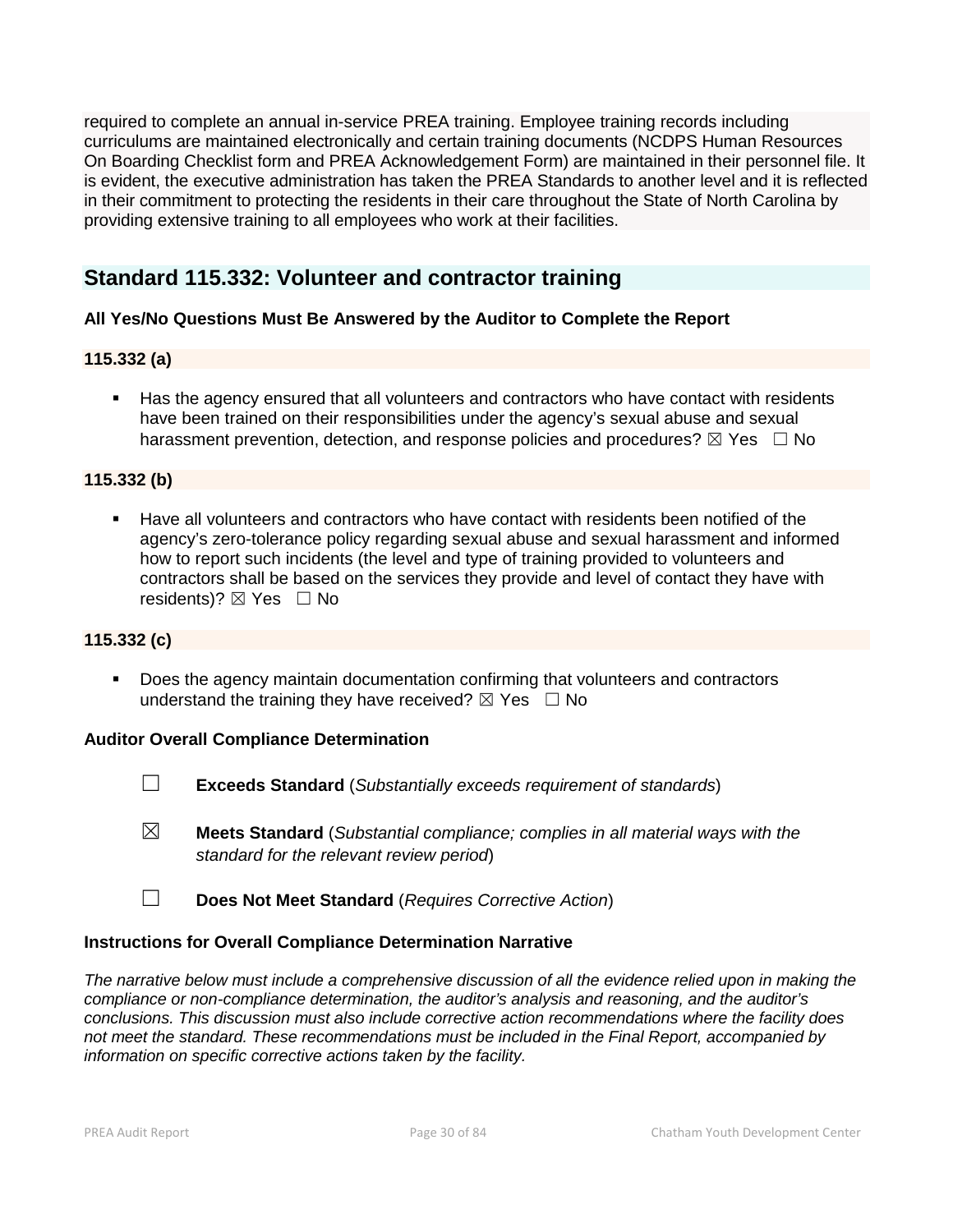The initial review of the North Carolina Department of Public Safety (NCDPS) Juvenile Justice Facilities Sexual Abuse and Harassment Policy and Requirements and Procedures (R&P) Document reviewed and approved by both the Director of Juvenile Facility Operations and Deputy Secretary of Juvenile Justice in September 2013 – Section 1.5 (Training for Volunteers, Custodial Agents, Contractors, and Other Persons Providing Services to Residents) requires volunteers, interns and contractors who have contact with residents to receive in-depth PREA training. All volunteers, interns and contractors receive the PREA training, PREA Volunteer brochure and sign the "PREA Acknowledgement Form" upon completion of the PREA training they received. Documentation confirmed they are aware of the facility's requirement for confidentiality and their duty to report any incidents of sexual abuse and/or sexual harassment. Interviews with a teacher and a volunteer confirmed their knowledge of the PREA training and NCDPS's zero tolerance of any form of sexual activity at the facility as well as their duty to report sexual abuse or sexual harassment.

## **Standard 115.333: Resident education**

## **All Yes/No Questions Must Be Answered by the Auditor to Complete the Report**

## **115.333 (a)**

- During intake, do residents receive information explaining the agency's zero-tolerance policy regarding sexual abuse and sexual harassment?  $\boxtimes$  Yes  $\Box$  No
- During intake, do residents receive information explaining how to report incidents or suspicions of sexual abuse or sexual harassment?  $\boxtimes$  Yes  $\Box$  No
- Is this information presented in an age-appropriate fashion?  $\boxtimes$  Yes  $\Box$  No

## **115.333 (b)**

- Within 10 days of intake, does the agency provide age-appropriate comprehensive education to residents either in person or through video regarding: Their rights to be free from sexual abuse and sexual harassment?  $\boxtimes$  Yes  $\Box$  No
- Within 10 days of intake, does the agency provide age-appropriate comprehensive education to residents either in person or through video regarding: Their rights to be free from retaliation for reporting such incidents?  $\boxtimes$  Yes  $\Box$  No
- Within 10 days of intake, does the agency provide age-appropriate comprehensive education to residents either in person or through video regarding: Agency policies and procedures for responding to such incidents?  $\boxtimes$  Yes  $\Box$  No

## **115.333 (c)**

- **Have all residents received such education?**  $\boxtimes$  Yes  $\Box$  No
- Do residents receive education upon transfer to a different facility to the extent that the policies and procedures of the resident's new facility differ from those of the previous facility? ☒ Yes ☐ No

## **115.333 (d)**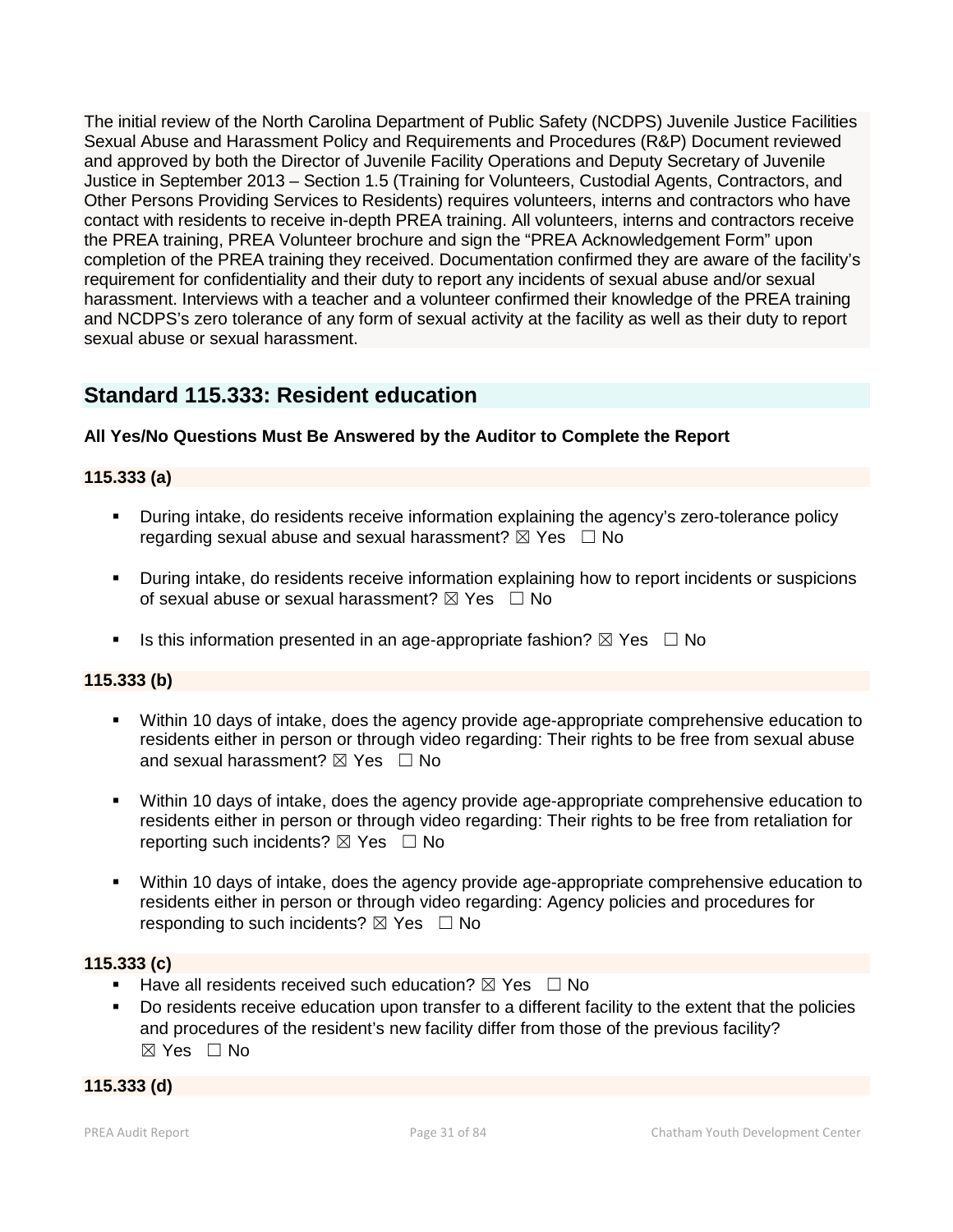- **Does the agency provide resident education in formats accessible to all residents including** those who: Are limited English proficient?  $\boxtimes$  Yes  $\Box$  No
- Does the agency provide resident education in formats accessible to all residents including those who: Are deaf?  $\boxtimes$  Yes  $\Box$  No
- Does the agency provide resident education in formats accessible to all residents including those who: Are visually impaired?  $\boxtimes$  Yes  $\Box$  No
- Does the agency provide resident education in formats accessible to all residents including those who: Are otherwise disabled?  $\boxtimes$  Yes  $\Box$  No
- **Does the agency provide resident education in formats accessible to all residents including** those who: Have limited reading skills?  $\boxtimes$  Yes  $\Box$  No

#### **115.333 (e)**

**Does the agency maintain documentation of resident participation in these education sessions?** ☒ Yes ☐ No

#### **115.333 (f)**

In addition to providing such education, does the agency ensure that key information is continuously and readily available or visible to residents through posters, resident handbooks, or other written formats?  $\boxtimes$  Yes  $\Box$  No

#### **Auditor Overall Compliance Determination**

- ☐ **Exceeds Standard** (*Substantially exceeds requirement of standards*)
- ☒ **Meets Standard** (*Substantial compliance; complies in all material ways with the standard for the relevant review period*)
- 
- ☐ **Does Not Meet Standard** (*Requires Corrective Action*)

## **Instructions for Overall Compliance Determination Narrative**

*The narrative below must include a comprehensive discussion of all the evidence relied upon in making the compliance or non-compliance determination, the auditor's analysis and reasoning, and the auditor's conclusions. This discussion must also include corrective action recommendations where the facility does not meet the standard. These recommendations must be included in the Final Report, accompanied by information on specific corrective actions taken by the facility.*

The initial review of the North Carolina Department of Public Safety (NCDPS) Juvenile Justice Facilities Sexual Abuse and Harassment Policy and Requirements and Procedures (R&P) Document reviewed and approved by both the Director of Juvenile Facility Operations and Deputy Secretary of Juvenile Justice in September 2013 – Section 1.6 (Resident Education) requires residents to receive comprehensive age appropriate education information regarding safety, their rights to be free from sexual abuse, sexual harassment, retaliation, reporting and the agency's response to allegations within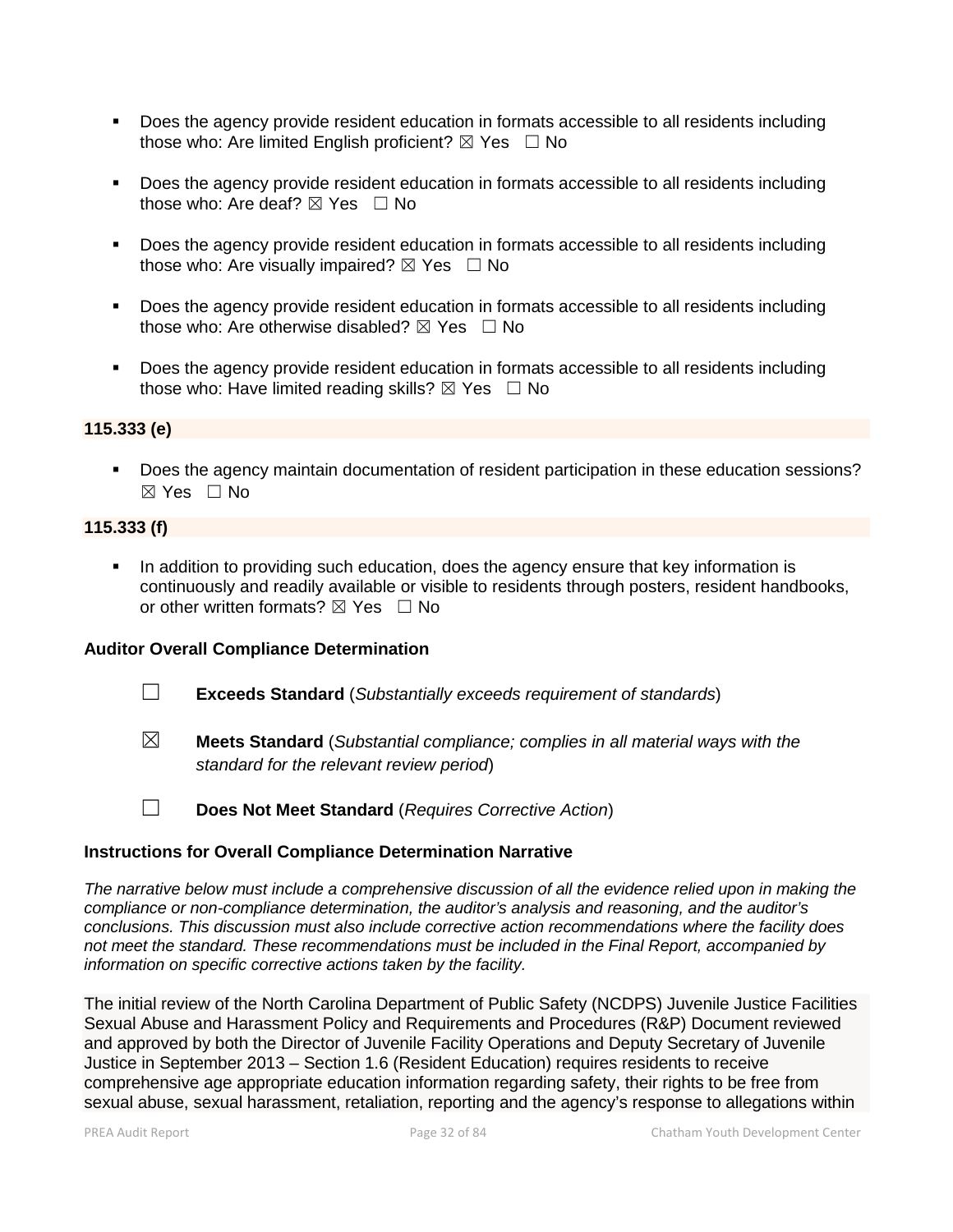10 days upon arrival. However, the assigned staff provides the residents with this information immediately upon arrival during their initial intake and orientation process.

During the initial intake, the assigned staff utilizes the Juvenile Educator Manual and the "PREA Juvenile Sequence Checklist" form to review detailed information verbally with the resident and the resident signs the "Juvenile PREA Education Acknowledgement" form verifying receipt for all information regarding orientation to the facility. Also, the staff reviews the Chatham Model of Care Student Manual that contains PREA information, resident's rights and has the resident observe the PREA Video. An interview with one of the Youth Counselor Supervisors confirmed the above practices and indicated in most instances the initial intake and orientation is completed within the first several hours of their arrival and the PREA Video is observed within 2 to 3 days.

Documentation of resident's signatures were reviewed and confirmed during resident interviews. Residents are provided a NCDPS "Expect Respect" brochure which includes information on prevention/ intervention, self-protection, reporting and treatment/counseling and is available in Spanish for future reference. Most residents interviewed stated they received this information the same day they arrived at the facility and identified the receipt of the brochure. The staff presents PREA information in a manner that is accessible to all residents and provides education on an ongoing basis individually or in a group session. The parent/guardian is provided a packet with detailed information on PREA and the resident's orientation to the facility. PREA postings were observed during the facility tour in the housing units, common areas and residents identified the postings as another source of information for them.

## **Standard 115.334: Specialized training: Investigations**

## **All Yes/No Questions Must Be Answered by the Auditor to Complete the Report**

## **115.334 (a)**

In addition to the general training provided to all employees pursuant to §115.331, does the agency ensure that, to the extent the agency itself conducts sexual abuse investigations, its investigators have received training in conducting such investigations in confinement settings? [N/A if the agency does not conduct any form of administrative or criminal sexual abuse investigations. See 115.321(a). $I \boxtimes$  Yes  $\Box$  No  $\Box$  NA

## **115.334 (b)**

- Does this specialized training include: Techniques for interviewing juvenile sexual abuse victims? [N/A if the agency does not conduct any form of administrative or criminal sexual abuse investigations. See 115.321(a).]  $\boxtimes$  Yes  $\Box$  No  $\Box$  NA
- Does this specialized training include: Proper use of Miranda and Garrity warnings? [N/A if the agency does not conduct any form of administrative or criminal sexual abuse investigations. See 115.321(a).]  $\boxtimes$  Yes  $\Box$  No  $\Box$  NA
- Does this specialized training include: Sexual abuse evidence collection in confinement settings? [N/A if the agency does not conduct any form of administrative or criminal sexual abuse investigations. See 115.321(a).]  $\boxtimes$  Yes  $\Box$  No  $\Box$  NA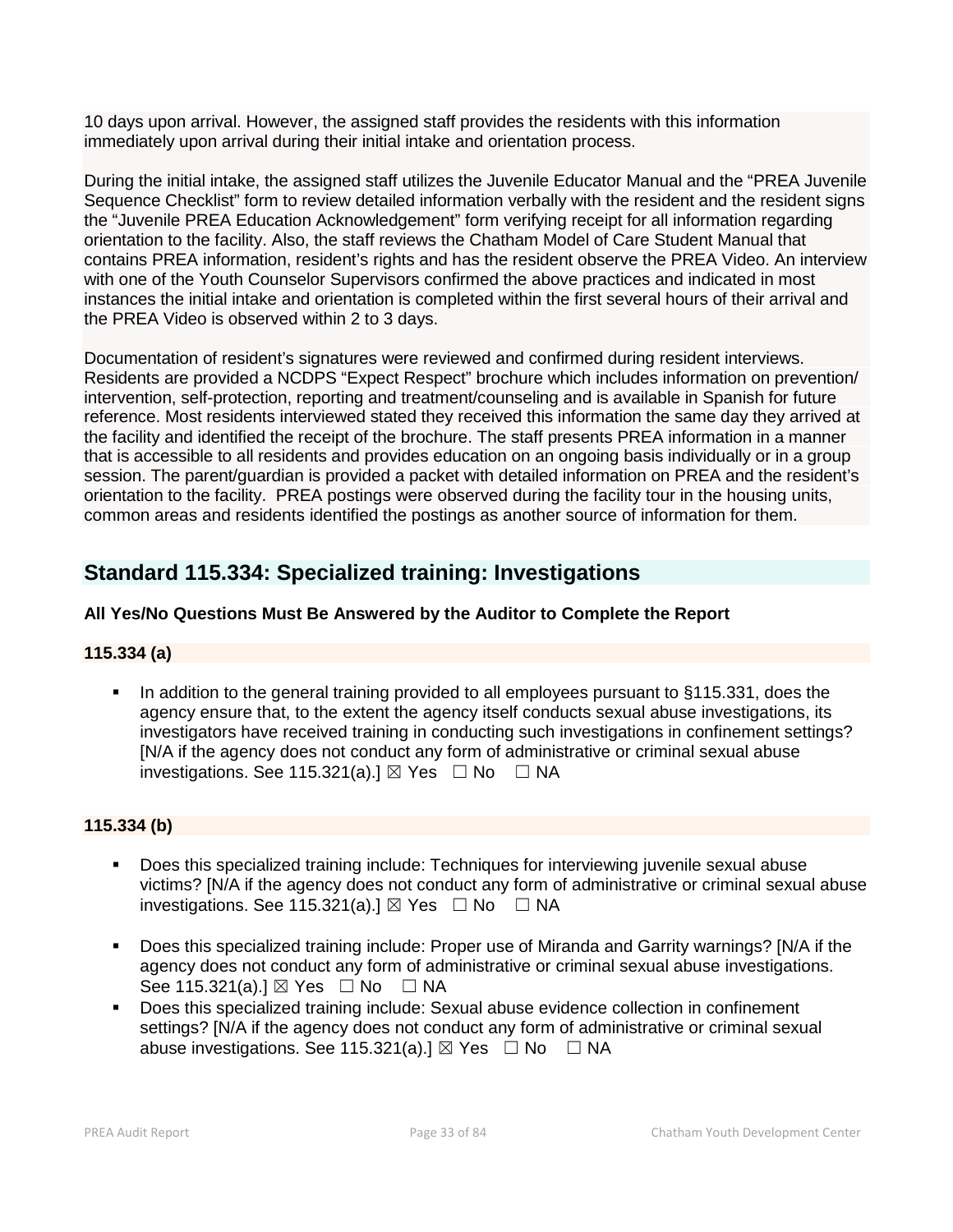Does this specialized training include: The criteria and evidence required to substantiate a case for administrative action or prosecution referral? [N/A if the agency does not conduct any form of administrative or criminal sexual abuse investigations. See 115.321(a).]  $\boxtimes$  Yes  $\Box$  No  $\Box$  NA

## **115.334 (c)**

 Does the agency maintain documentation that agency investigators have completed the required specialized training in conducting sexual abuse investigations? [N/A if the agency does not conduct any form of administrative or criminal sexual abuse investigations. See 115.321(a).]  $\boxtimes$  Yes  $\Box$  No  $\Box$  NA

## **115.334 (d)**

**Auditor is not required to audit this provision.** 

#### **Auditor Overall Compliance Determination**

- ☐ **Exceeds Standard** (*Substantially exceeds requirement of standards*)
- ☒ **Meets Standard** (*Substantial compliance; complies in all material ways with the standard for the relevant review period*)
- ☐ **Does Not Meet Standard** (*Requires Corrective Action*)

## **Instructions for Overall Compliance Determination Narrative**

*The narrative below must include a comprehensive discussion of all the evidence relied upon in making the compliance or non-compliance determination, the auditor's analysis and reasoning, and the auditor's conclusions. This discussion must also include corrective action recommendations where the facility does not meet the standard. These recommendations must be included in the Final Report, accompanied by information on specific corrective actions taken by the facility.*

The initial review of the North Carolina Department of Public Safety (NCDPS) Juvenile Justice Facilities Sexual Abuse and Harassment Policy and Requirements and Procedures (R&P) Document reviewed and approved by both the Director of Juvenile Facility Operations and Deputy Secretary of Juvenile Justice in September 2013 – Section 2.3 (Investigations) requires the executive administration to ensure all investigators are properly trained in conducting investigations in confinement settings. The required training includes: Techniques for interviewing sexual abuse victims; Proper use of Miranda and Garrity Warnings; Sexual abuse evidence collection in confinement settings and the criteria and evidence required to substantiate a case for administrative or prosecution referral.

All investigators under-go an extensive training prior to conducting administrative investigations which includes the NCDPS PREA Specialized Training: Investigating Sexual Abuse and Sexual Harassment. The facility's PREA investigators when assigned conduct administrative investigations. The assigned PREA investigator will conduct an initial inquiry into the alleged allegation of sexual abuse or sexual harassment, however all alleged allegations of sexual abuse or sexual harassment are referred to Siler City Police Department (SCPD) for criminal investigations and Office of Special Investigations (OSI), DPS PREA Office and Department of Social Services (DSS) for administrative investigations for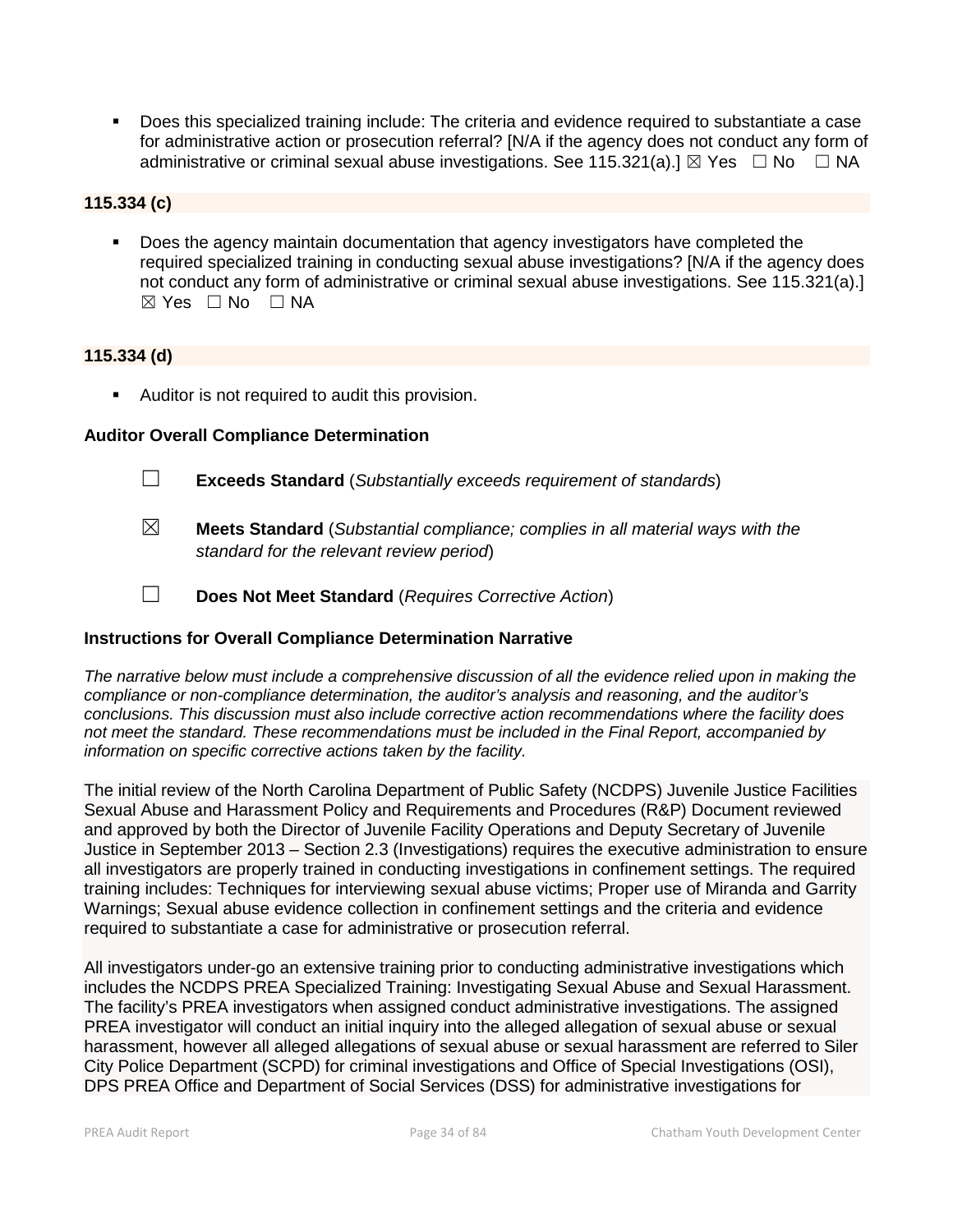residents under the age of 18. Residents 18 years of age are referred to the appropriate law enforcement agency to investigate allegations of sexual abuse and sexual harassment.

At the facility, there are two (2) staff who have completed the NCDPS PREA Specialized Training: Investigating Sexual Abuse and Sexual Harassment. An interview with one of the investigators and a review of the documentation confirmed the compliance with the PREA requirements for specialized training for investigators who investigate allegations of sexual abuse and sexual harassment in confinement.

## **Standard 115.335: Specialized training: Medical and mental health care**

## **All Yes/No Questions Must Be Answered by the Auditor to Complete the Report**

## **115.335 (a)**

- Does the agency ensure that all full- and part-time medical and mental health care practitioners who work regularly in its facilities have been trained in: How to detect and assess signs of sexual abuse and sexual harassment?  $\boxtimes$  Yes  $\Box$  No
- Does the agency ensure that all full- and part-time medical and mental health care practitioners who work regularly in its facilities have been trained in: How to preserve physical evidence of sexual abuse? ⊠ Yes □ No
- Does the agency ensure that all full- and part-time medical and mental health care practitioners who work regularly in its facilities have been trained in: How to respond effectively and professionally to juvenile victims of sexual abuse and sexual harassment?  $\boxtimes$  Yes  $\Box$  No
- Does the agency ensure that all full- and part-time medical and mental health care practitioners who work regularly in its facilities have been trained in: How and to whom to report allegations or suspicions of sexual abuse and sexual harassment?  $\boxtimes$  Yes  $\Box$  No

## **115.335 (b)**

 If medical staff employed by the agency conduct forensic examinations, do such medical staff receive appropriate training to conduct such examinations? (N/A if agency medical staff at the facility do not conduct forensic exams.)  $\boxtimes$  Yes  $\Box$  No  $\Box$  NA

## **115.335 (c)**

 Does the agency maintain documentation that medical and mental health practitioners have received the training referenced in this standard either from the agency or elsewhere?  $\boxtimes$  Yes  $\Box$  No

#### **115.335 (d)**

 Do medical and mental health care practitioners employed by the agency also receive training mandated for employees by §115.331?  $\boxtimes$  Yes  $\Box$  No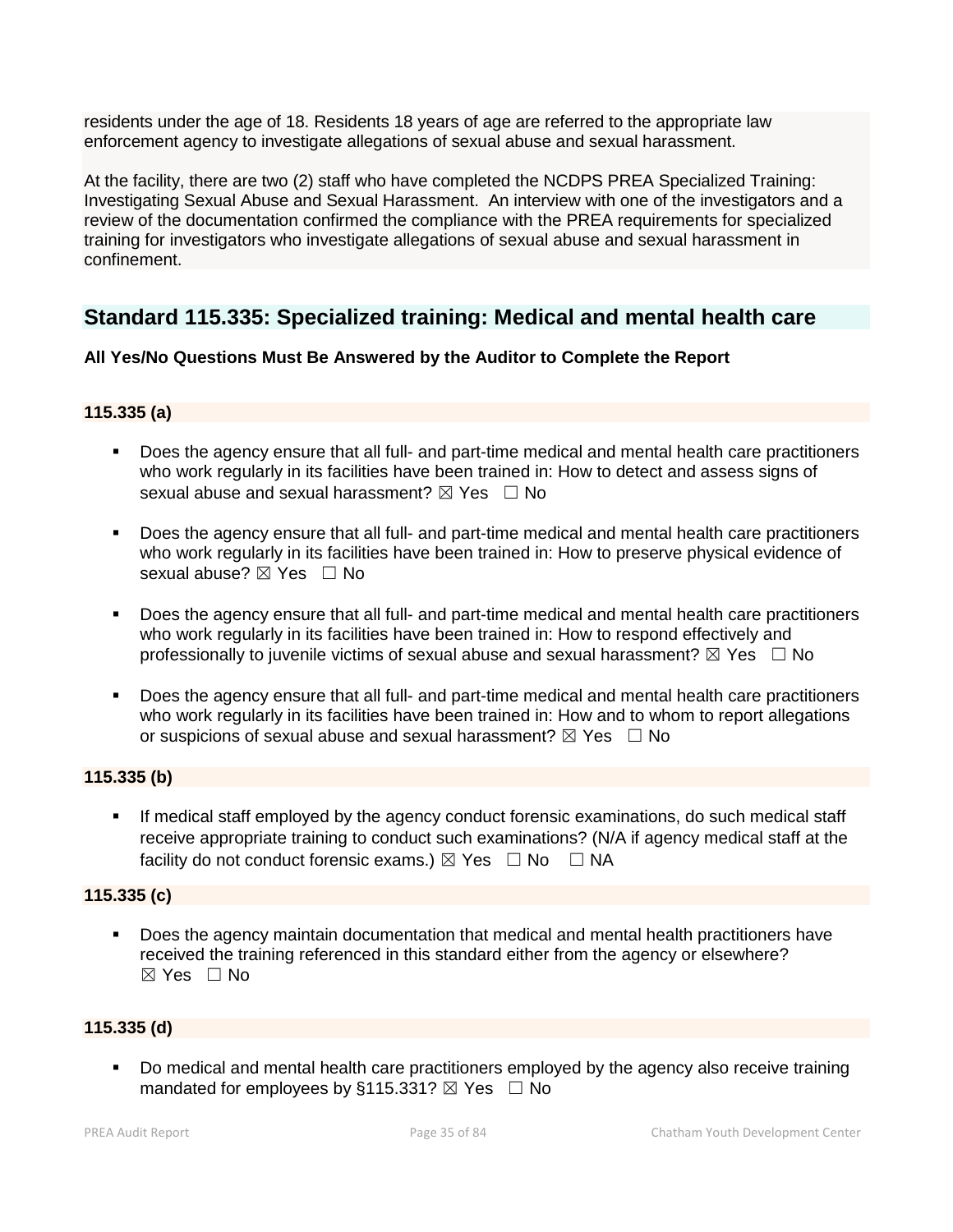Do medical and mental health care practitioners contracted by and volunteering for the agency also receive training mandated for contractors and volunteers by §115.332?  $\boxtimes$  Yes  $\Box$  No

## **Auditor Overall Compliance Determination**

- ☐ **Exceeds Standard** (*Substantially exceeds requirement of standards*)
- ☒ **Meets Standard** (*Substantial compliance; complies in all material ways with the standard for the relevant review period*)
- ☐ **Does Not Meet Standard** (*Requires Corrective Action*)

## **Instructions for Overall Compliance Determination Narrative**

*The narrative below must include a comprehensive discussion of all the evidence relied upon in making the compliance or non-compliance determination, the auditor's analysis and reasoning, and the auditor's conclusions. This discussion must also include corrective action recommendations where the facility does not meet the standard. These recommendations must be included in the Final Report, accompanied by information on specific corrective actions taken by the facility.*

The initial review of the North Carolina Department of Public Safety (NCDPS) Juvenile Justice Facilities Sexual Abuse and Harassment Policy and Requirements and Procedures (R&P) Document reviewed and approved by both the Director of Juvenile Facility Operations and Deputy Secretary of Juvenile Justice in September 2013 – Section 1.7 (Specialized Medical/Mental Health Provider Training) requires PREA training and specialized training for medical and mental health staff who work at the facilities. It was evident through the medical and mental health staff interviews they had received the basic PREA training provided to all staff and the specialized training offered by NCDPS (Preventing, Detecting, and Responding to Sexual Abuse of Youth in Confinement: The Role of the Mental Health Clinician).

The initial review of training documentation contained the training completed by all four (4) of the medical and mental health staff. Also, all medical and mental health staff participated in annual PREA training. All four (4) medical and mental health staff signed the "Medical & Mental Health Care PREA Training Acknowledgement" form to acknowledge they received the training and understand their responsibilities in the event of an incident. The facility's medical staff does not conduct forensic examinations. Interviews with a medical and a mental health staff confirmed their understanding of the requirement to complete the specialized training, verified completing the course and participating in the annual basic PREA training.

# **SCREENING FOR RISK OF SEXUAL VICTIMIZATION AND ABUSIVENESS**

## **Standard 115.341: Screening for risk of victimization and abusiveness**

## **All Yes/No Questions Must Be Answered by the Auditor to Complete the Report 115.341 (a)**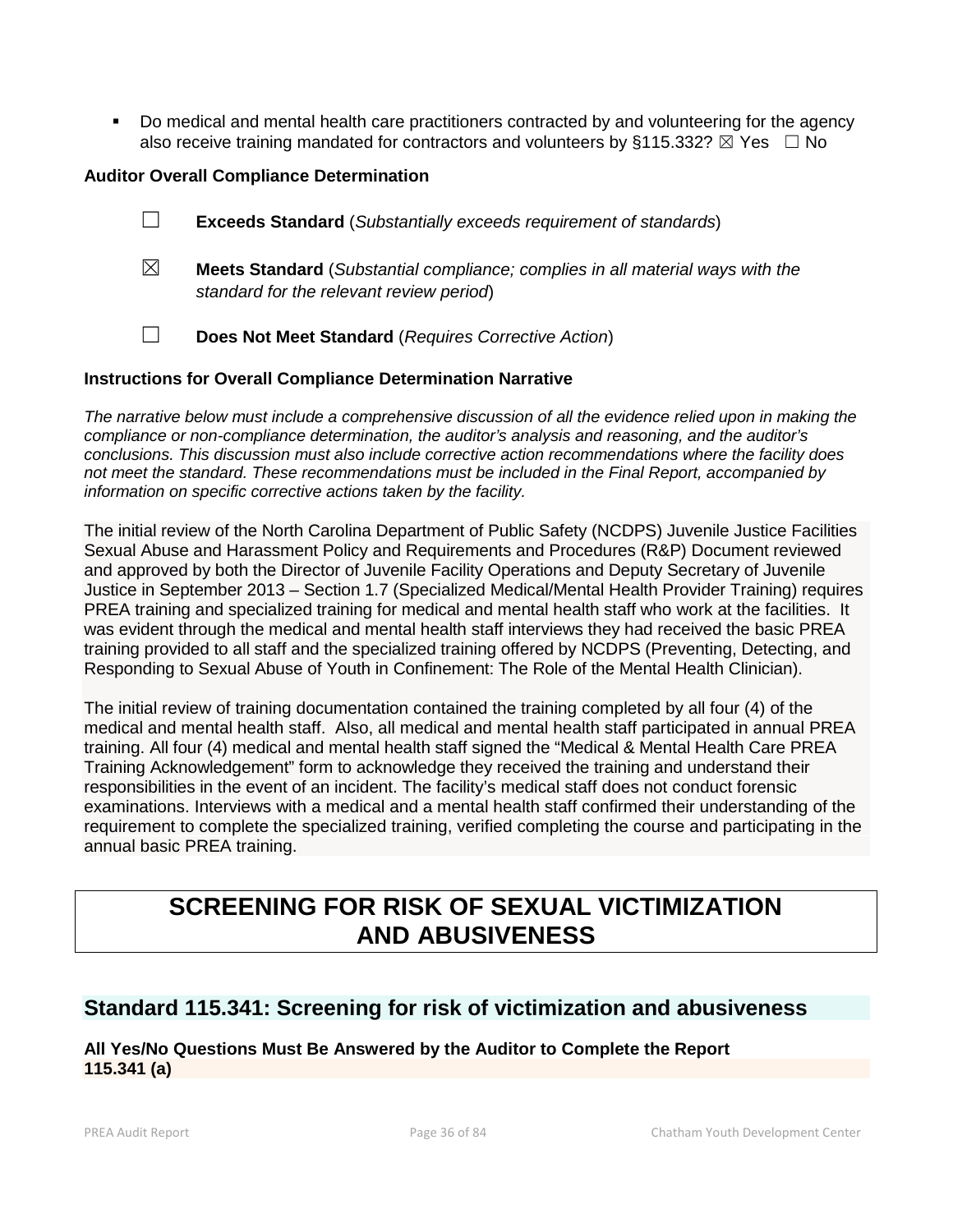- Within 72 hours of the resident's arrival at the facility, does the agency obtain and use information about each resident's personal history and behavior to reduce risk of sexual abuse by or upon a resident?  $\boxtimes$  Yes  $\Box$  No
- Does the agency also obtain this information periodically throughout a resident's confinement?  $\boxtimes$  Yes  $\Box$  No

# **115.341 (b)**

 Are all PREA screening assessments conducted using an objective screening instrument? ☒ Yes ☐ No

# **115.341 (c)**

- During these PREA screening assessments, at a minimum, does the agency attempt to ascertain information about: Prior sexual victimization or abusiveness?  $\boxtimes$  Yes  $\Box$  No
- **During these PREA screening assessments, at a minimum, does the agency attempt to** ascertain information about: Any gender nonconforming appearance or manner or identification as lesbian, gay, bisexual, transgender, or intersex, and whether the resident may therefore be vulnerable to sexual abuse?  $\boxtimes$  Yes  $\Box$  No
- During these PREA screening assessments, at a minimum, does the agency attempt to ascertain information about: Current charges and offense history?  $\boxtimes$  Yes  $\Box$  No
- **•** During these PREA screening assessments, at a minimum, does the agency attempt to ascertain information about: Age?  $\boxtimes$  Yes  $\Box$  No
- During these PREA screening assessments, at a minimum, does the agency attempt to ascertain information about: Level of emotional and cognitive development?  $\boxtimes$  Yes  $\Box$  No
- During these PREA screening assessments, at a minimum, does the agency attempt to ascertain information about: Physical size and stature?  $\boxtimes$  Yes  $\Box$  No
- **•** During these PREA screening assessments, at a minimum, does the agency attempt to ascertain information about: Mental illness or mental disabilities?  $\boxtimes$  Yes  $\Box$  No
- During these PREA screening assessments, at a minimum, does the agency attempt to ascertain information about: Intellectual or developmental disabilities?  $\boxtimes$  Yes  $\Box$  No
- During these PREA screening assessments, at a minimum, does the agency attempt to ascertain information about: Physical disabilities?  $\boxtimes$  Yes  $\Box$  No
- **During these PREA screening assessments, at a minimum, does the agency attempt to** ascertain information about: The resident's own perception of vulnerability?  $\boxtimes$  Yes  $\Box$  No
- During these PREA screening assessments, at a minimum, does the agency attempt to ascertain information about: Any other specific information about individual residents that may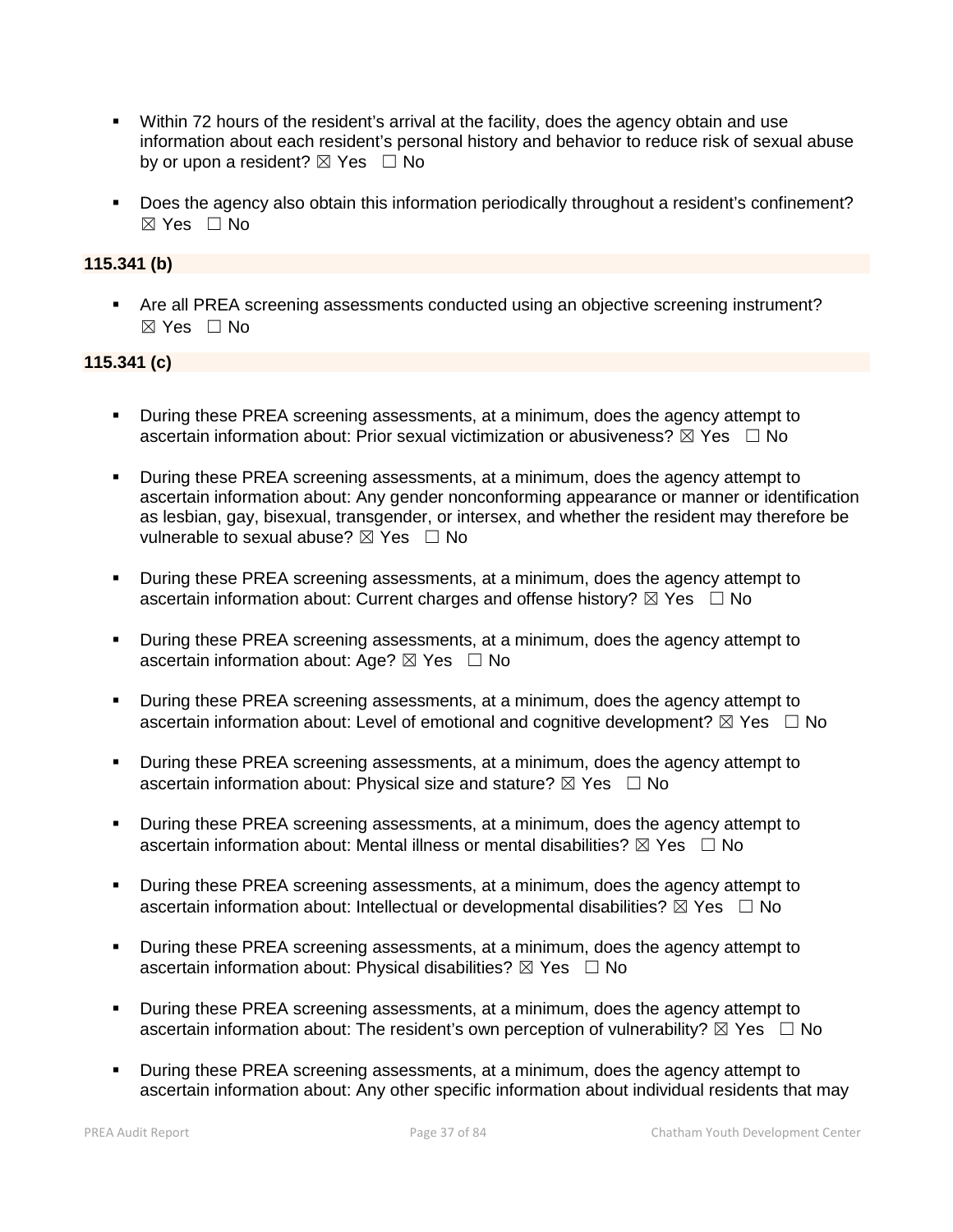indicate heightened needs for supervision, additional safety precautions, or separation from certain other residents?  $\boxtimes$  Yes  $\Box$  No

# **115.341 (d)**

- Is this information ascertained: Through conversations with the resident during the intake process and medical mental health screenings?  $\boxtimes$  Yes  $\Box$  No
- Is this information ascertained: During classification assessments?  $\boxtimes$  Yes  $\Box$  No
- **IS this information ascertained: By reviewing court records, case files, facility behavioral records,** and other relevant documentation from the resident's files?  $\boxtimes$  Yes  $\Box$  No

# **115.341 (e)**

 Has the agency implemented appropriate controls on the dissemination within the facility of responses to questions asked pursuant to this standard in order to ensure that sensitive information is not exploited to the resident's detriment by staff or other residents?  $\boxtimes$  Yes  $\Box$  No

### **Auditor Overall Compliance Determination**

- ☐ **Exceeds Standard** (*Substantially exceeds requirement of standards*)
- ☒ **Meets Standard** (*Substantial compliance; complies in all material ways with the standard for the relevant review period*)
- ☐ **Does Not Meet Standard** (*Requires Corrective Action*)

#### **Instructions for Overall Compliance Determination Narrative**

*The narrative below must include a comprehensive discussion of all the evidence relied upon in making the compliance or non-compliance determination, the auditor's analysis and reasoning, and the auditor's conclusions. This discussion must also include corrective action recommendations where the facility does not meet the standard. These recommendations must be included in the Final Report, accompanied by information on specific corrective actions taken by the facility.*

The initial review of the North Carolina Department of Public Safety (NCDPS) Juvenile Justice Facilities Sexual Abuse and Harassment Policy and Requirements and Procedures (R&P) Document reviewed and approved by both the Director of Juvenile Facility Operations and Deputy Secretary of Juvenile Justice in September 2013 – Section 1.10 (General Provisions) requires prior to placement as part of the screening process each resident is screened upon admission with an objective screening instrument for risk of victimization and sexual abusiveness called NCDPS "Admission and Placement Screening" form within 72 hours and a mental health clinician will conduct an initial mental health clinical assessment. All residents are screened within twenty-four (24) hours upon arrival at the facility to determine placement and their special needs. Those residents who score vulnerable to victim or sexually aggressive are included into their alert tracking system, as well as receiving further assessments, as identified. The intake and admission process consists of the NCDPS "Admission and Placement Screening" form, medical and mental health assessment and various other forms are used in combination with information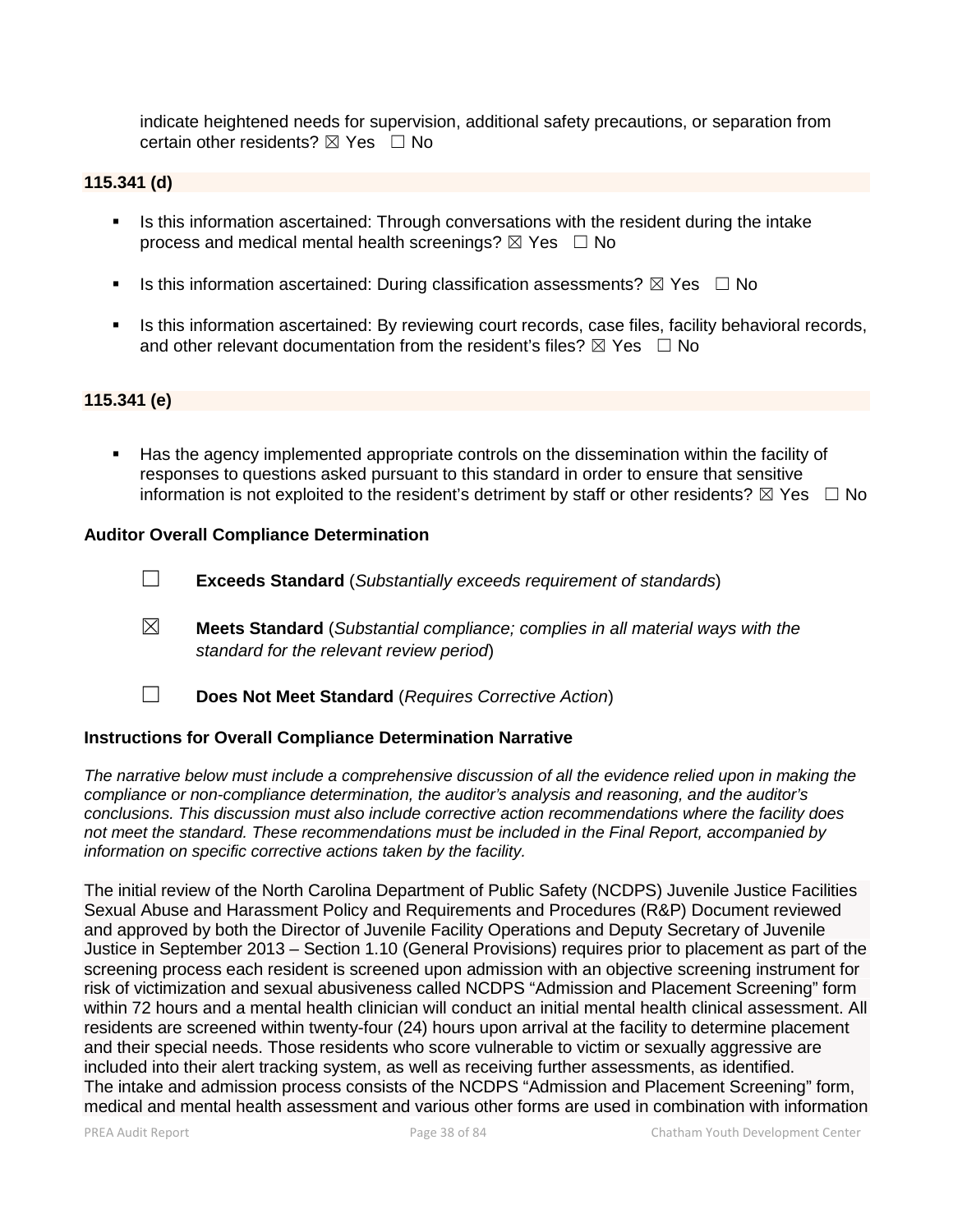about personal history, parent/guardian interviews, medical and mental health/substance abuse screenings, conversations, classification assessments as well as reviewed court records and case files. Residents are reassessed within thirty (30) days of their arrival and throughout their stay at the facility. The facility's policies limit staff access to this information on a "need to know basis". The staff interviews confirmed a screening is completed on each resident upon admission to the facility. Residents reporting prior victimization, according to staff, are referred immediately for a follow-up with medical or mental health personnel. Although there have been no transgender or intersex residents admitted to the facility within the past twelve (12) months, staff were aware of giving consideration for the residents own view of their safety in placement and programming assignments. Most resident interviews and the documentation confirmed that risk screenings are being conducted within seventy-two (72) hours of their admission to the facility.

# **Standard 115.342: Use of screening information**

# **All Yes/No Questions Must Be Answered by the Auditor to Complete the Report**

# **115.342 (a)**

- Does the agency use all of the information obtained pursuant to § 115.341 and subsequently, with the goal of keeping all residents safe and free from sexual abuse, to make: Housing Assignments?  $\boxtimes$  Yes  $\Box$  No
- Does the agency use all of the information obtained pursuant to § 115.341 and subsequently, with the goal of keeping all residents safe and free from sexual abuse, to make: Bed assignments?  $\boxtimes$  Yes  $\Box$  No
- Does the agency use all of the information obtained pursuant to § 115.341 and subsequently, with the goal of keeping all residents safe and free from sexual abuse, to make: Work Assignments?  $\boxtimes$  Yes  $\Box$  No
- Does the agency use all of the information obtained pursuant to § 115.341 and subsequently, with the goal of keeping all residents safe and free from sexual abuse, to make: Education Assignments? ⊠ Yes □ No
- Does the agency use all of the information obtained pursuant to § 115.341 and subsequently, with the goal of keeping all residents safe and free from sexual abuse, to make: Program Assignments?  $\boxtimes$  Yes  $\Box$  No

# **115.342 (b)**

- Are residents isolated from others only as a last resort when less restrictive measures are inadequate to keep them and other residents safe, and then only until an alternative means of keeping all residents safe can be arranged?  $\boxtimes$  Yes  $\Box$  No
- During any period of isolation, does the agency always refrain from denying residents daily large-muscle exercise?  $\boxtimes$  Yes  $\Box$  No
- During any period of isolation, does the agency always refrain from denying residents any legally required educational programming or special education services?  $\boxtimes$  Yes  $\Box$  No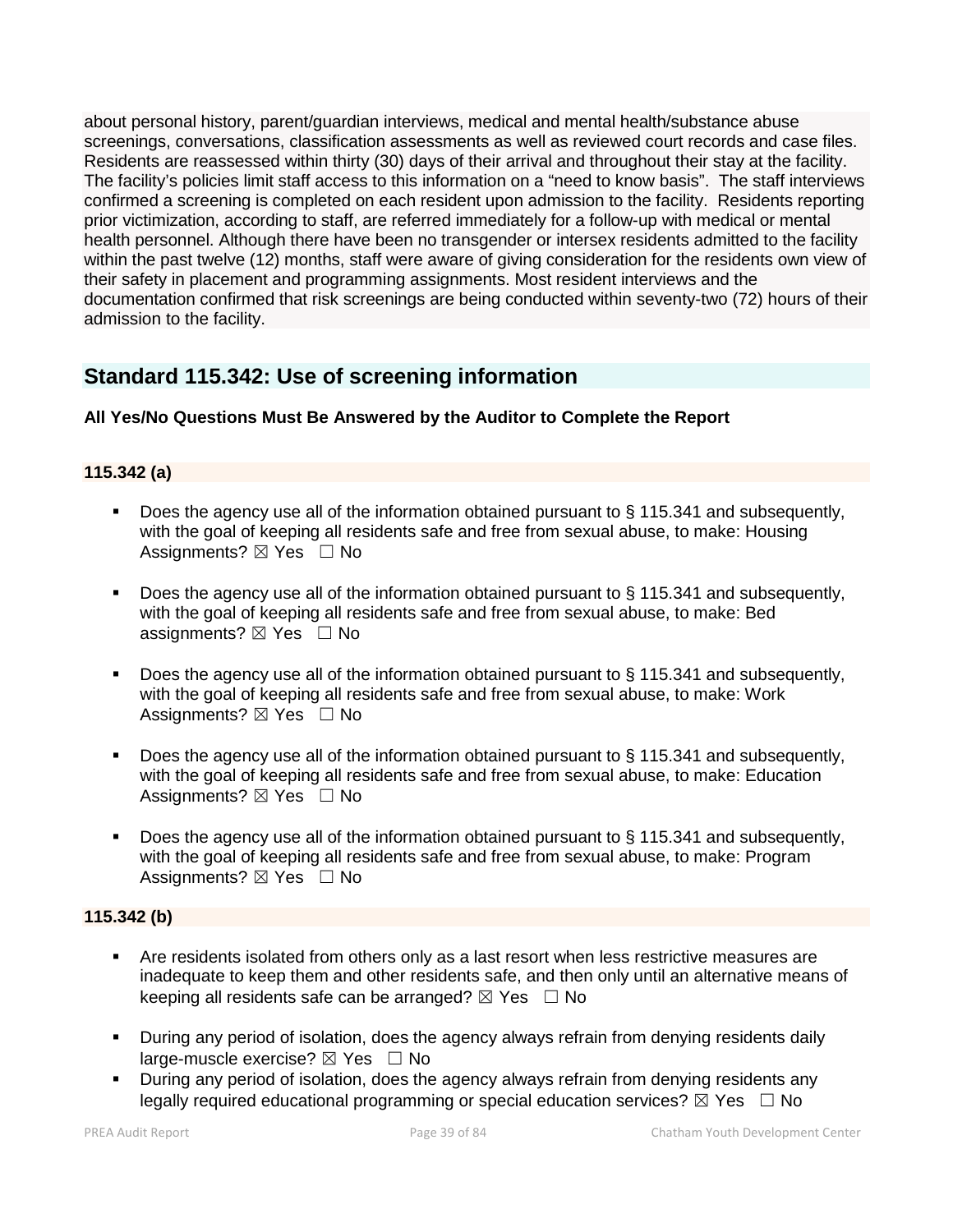- Do residents in isolation receive daily visits from a medical or mental health care clinician?  $\boxtimes$  Yes  $\Box$  No
- Do residents also have access to other programs and work opportunities to the extent possible?  $\boxtimes$  Yes  $\Box$  No

# **115.342 (c)**

- Does the agency always refrain from placing: Lesbian, gay, and bisexual residents in particular housing, bed, or other assignments solely on the basis of such identification or status? ☒ Yes ☐ No
- Does the agency always refrain from placing: Transgender residents in particular housing, bed, or other assignments solely on the basis of such identification or status?  $\boxtimes$  Yes  $\Box$  No
- Does the agency always refrain from placing: Intersex residents in particular housing, bed, or other assignments solely on the basis of such identification or status?  $\boxtimes$  Yes  $\Box$  No
- Does the agency always refrain from considering lesbian, gay, bisexual, transgender, or intersex identification or status as an indicator or likelihood of being sexually abusive?  $\boxtimes$  Yes  $\Box$  No

# **115.342 (d)**

- When deciding whether to assign a transgender or intersex resident to a facility for male or female residents, does the agency consider on a case-by-case basis whether a placement would ensure the resident's health and safety, and whether a placement would present management or security problems (NOTE: if an agency by policy or practice assigns residents to a male or female facility on the basis of anatomy alone, that agency is not in compliance with this standard)?  $\boxtimes$  Yes  $\Box$  No
- When making housing or other program assignments for transgender or intersex residents, does the agency consider on a case-by-case basis whether a placement would ensure the resident's health and safety, and whether a placement would present management or security problems? ⊠ Yes □ No

### **115.342 (e)**

**• Are placement and programming assignments for each transgender or intersex resident** reassessed at least twice each year to review any threats to safety experienced by the resident?  $\boxtimes$  Yes  $\Box$  No

#### **115.342 (f)**

 Are each transgender or intersex resident's own views with respect to his or her own safety given serious consideration when making facility and housing placement decisions and programming assignments?  $\boxtimes$  Yes  $\Box$  No

### **115.342 (g)**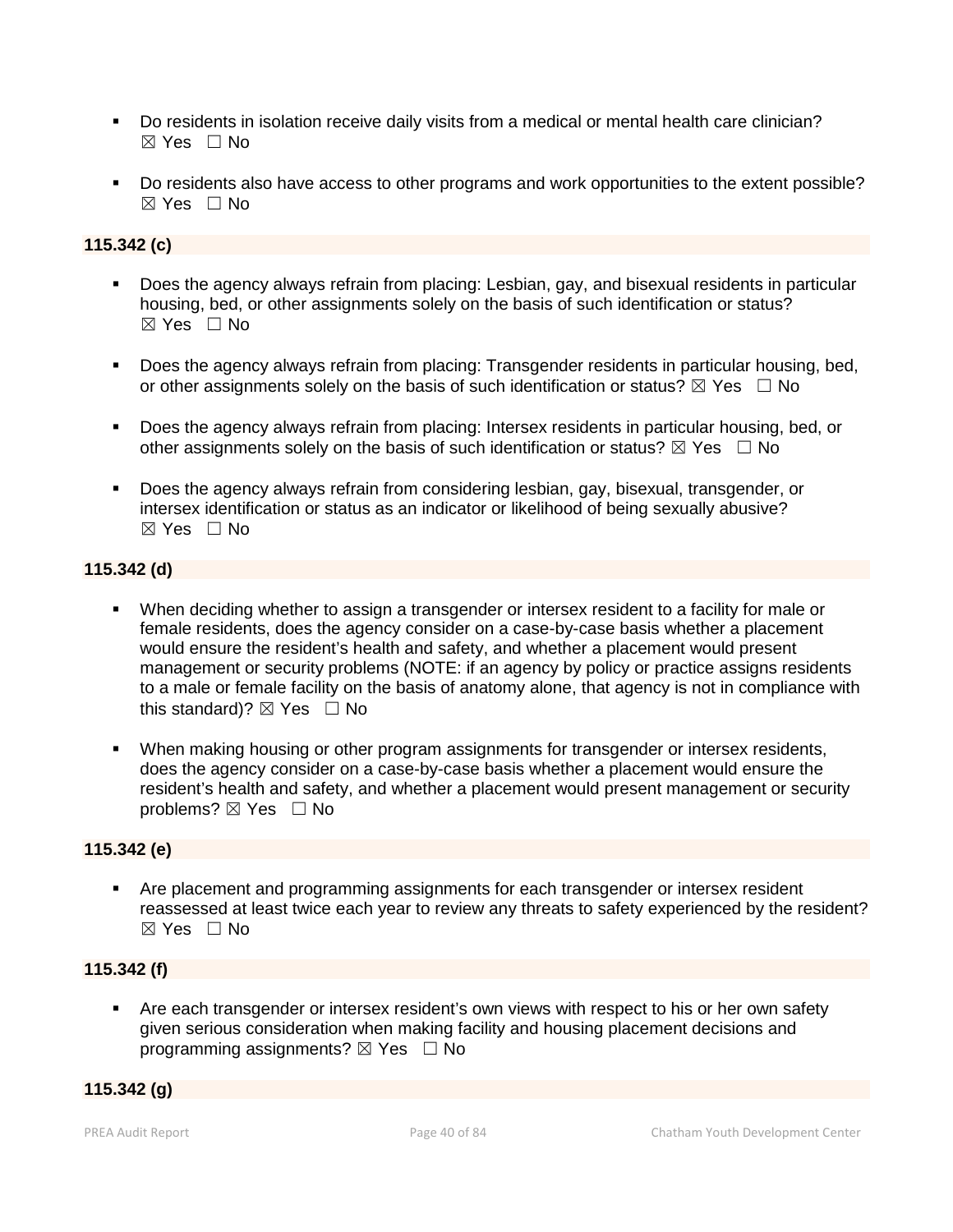Are transgender and intersex residents given the opportunity to shower separately from other residents?  $⊠$  **Yes**  $□$  No

# **115.342 (h)**

- If a resident is isolated pursuant to paragraph (b) of this section, does the facility clearly document: The basis for the facility's concern for the resident's safety? (N/A for h and i if facility doesn't use isolation?) ⊠ Yes □ No □ NA
- If a resident is isolated pursuant to paragraph (b) of this section, does the facility clearly document: The reason why no alternative means of separation can be arranged? (N/A for h and i if facility doesn't use isolation?)  $\boxtimes$  Yes  $\Box$  No  $\Box$  NA

### **115.342 (i)**

 In the case of each resident who is isolated as a last resort when less restrictive measures are inadequate to keep them and other residents safe, does the facility afford a review to determine whether there is a continuing need for separation from the general population EVERY 30 DAYS?  $\boxtimes$  Yes  $\Box$  No

#### **Auditor Overall Compliance Determination**

- ☐ **Exceeds Standard** (*Substantially exceeds requirement of standards*)
- ☒ **Meets Standard** (*Substantial compliance; complies in all material ways with the standard for the relevant review period*)
- ☐ **Does Not Meet Standard** (*Requires Corrective Action*)

# **Instructions for Overall Compliance Determination Narrative**

*The narrative below must include a comprehensive discussion of all the evidence relied upon in making the compliance or non-compliance determination, the auditor's analysis and reasoning, and the auditor's conclusions. This discussion must also include corrective action recommendations where the facility does not meet the standard. These recommendations must be included in the Final Report, accompanied by information on specific corrective actions taken by the facility.*

The initial review of the North Carolina Department of Public Safety (NCDPS) Juvenile Justice Facilities Sexual Abuse and Harassment Policy and Requirements and Procedures (R&P) Document reviewed and approved by both the Director of Juvenile Facility Operations and Deputy Secretary of Juvenile Justice in September 2013 – Section 1.10 (General Provisions); NCDPS Division of Juvenile Justice (DJJ) Detention Policy and Requirements and Procedures (R&P) Document reviewed and approved in July 2012 – Section 3.3 (Admissions) and NCDPS DJJ Youth Development Center Policy and Requirements and Procedures (R&P) Document – Section 2 (R&P/YC 2: YDC Admissions and Assessments) and NCDPS DJJ and Delinquency Prevention Policy dated 4/15/07 – Section PS/YC 3.0 (Behavior Expectations) prohibits gay, bi-sexual, transgender and intersex residents being placed in a dorm area, bed or other assignments based solely on their identification or status. In addition, the policies describe the screening and assessment process and how that information, along with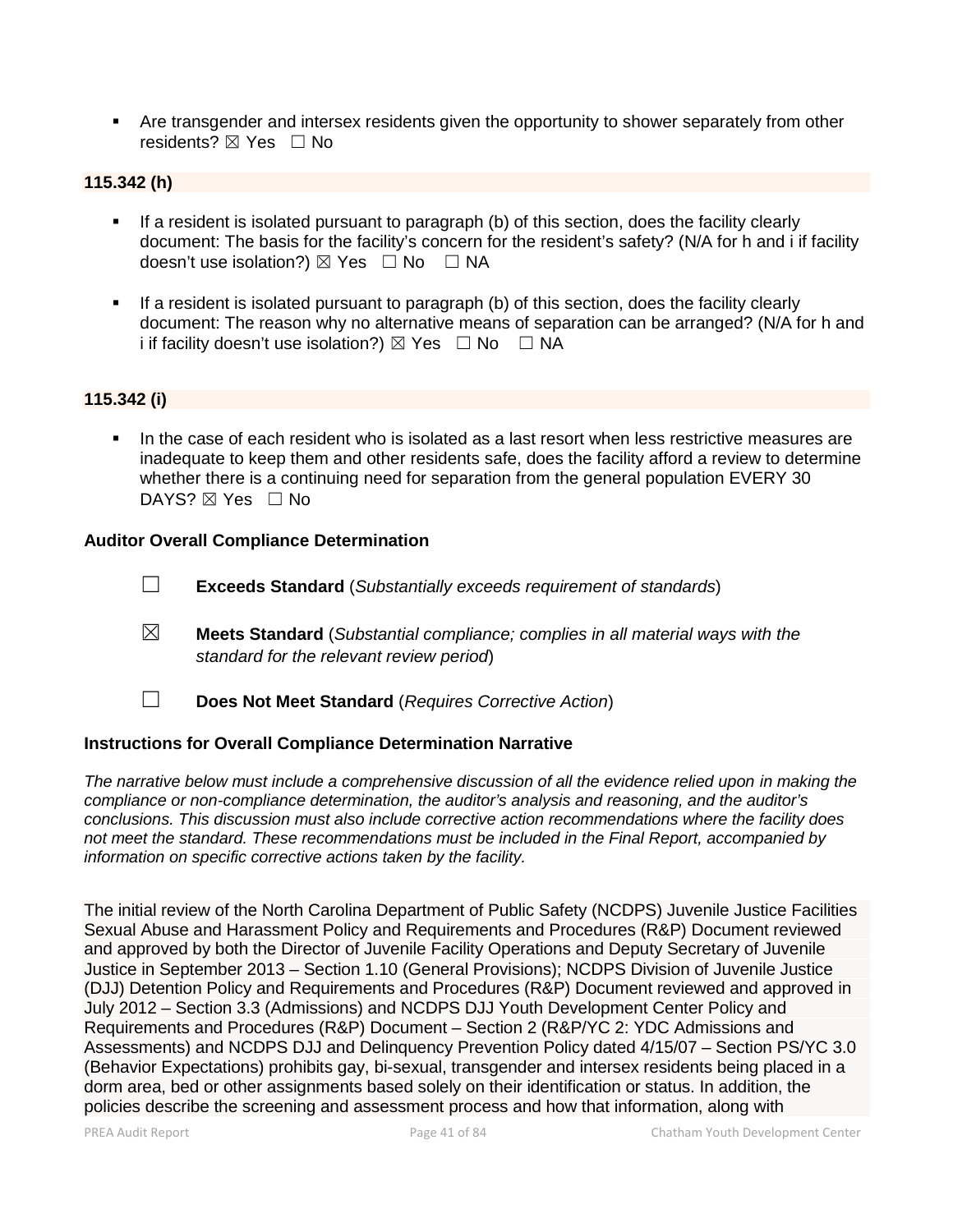information derived from medical and mental health screening and assessments, records reviews, database checks, conversations and observations, is used to determine a resident's appropriate placement, housing and bed assignments, as well as work, education, and program assignments with the goal of keeping all residents safe and free from sexual abuse.

The assigned staff utilizes various forms, the Admission and Placement Screening, Mental Health Assessment Summary to name a few and any other pertinent information during the resident's admission process to determine placement of residents in a specific sleeping assignment according to their risk level (low, medium or high). The staff interviews described how information is derived from the various forms and the initial medical and mental health/substance abuse screening forms to determine placement and risk level. There are four (4) housing units containing a day room, tables/chairs, telephones, shower area, and eight (8) single cells with single bed, toilet/sink. All housing units had bulletin boards with some PREA information and other facility information. One side of the facility is for male residents and the other side is for female residents. Isolation is not utilized at the facility as a means of protective custody.

# **REPORTING**

# **Standard 115.351: Resident reporting**

# **All Yes/No Questions Must Be Answered by the Auditor to Complete the Report**

### **115.351 (a)**

- Does the agency provide multiple internal ways for residents to privately report: Sexual abuse and sexual harassment?  $\boxtimes$  Yes  $\Box$  No
- **Does the agency provide multiple internal ways for residents to privately report: Retaliation by** other residents or staff for reporting sexual abuse and sexual harassment?  $\boxtimes$  Yes  $\Box$  No
- Does the agency provide multiple internal ways for residents to privately report: Staff neglect or violation of responsibilities that may have contributed to such incidents?  $\boxtimes$  Yes  $\Box$  No

# **115.351 (b)**

- Does the agency also provide at least one way for residents to report sexual abuse or sexual harassment to a public or private entity or office that is not part of the agency?  $\boxtimes$  Yes  $\Box$  No
- Is that private entity or office able to receive and immediately forward resident reports of sexual abuse and sexual harassment to agency officials?  $\boxtimes$  Yes  $\Box$  No
- Does that private entity or office allow the resident to remain anonymous upon request?  $\boxtimes$  Yes  $\Box$  No
- Are residents detained solely for civil immigration purposes provided information on how to contact relevant consular officials and relevant officials at the Department of Homeland Security to report sexual abuse or harassment?  $\boxtimes$  Yes  $\Box$  No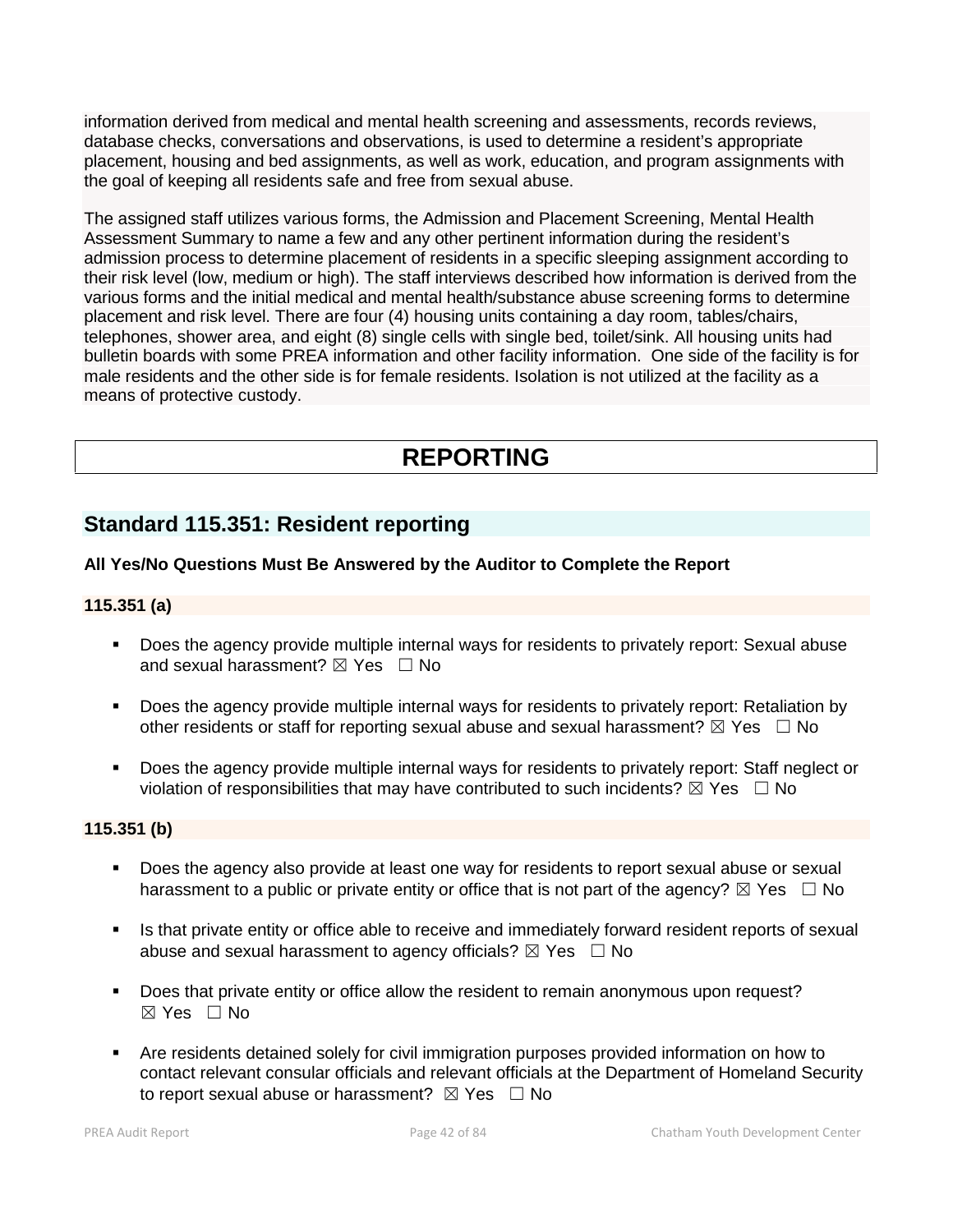#### **115.351 (c)**

- Do staff members accept reports of sexual abuse and sexual harassment made verbally, in writing, anonymously, and from third parties?  $\boxtimes$  Yes  $\Box$  No
- Do staff members promptly document any verbal reports of sexual abuse and sexual harassment? ⊠ Yes □ No

# **115.351 (d)**

- Does the facility provide residents with access to tools necessary to make a written report?  $\boxtimes$  Yes  $\Box$  No
- Does the agency provide a method for staff to privately report sexual abuse and sexual harassment of residents?  $\boxtimes$  Yes  $\Box$  No

### **Auditor Overall Compliance Determination**

- ☐ **Exceeds Standard** (*Substantially exceeds requirement of standards*)
- ☒ **Meets Standard** (*Substantial compliance; complies in all material ways with the standard for the relevant review period*)
- ☐ **Does Not Meet Standard** (*Requires Corrective Action*)

#### **Instructions for Overall Compliance Determination Narrative**

*The narrative below must include a comprehensive discussion of all the evidence relied upon in making the compliance or non-compliance determination, the auditor's analysis and reasoning, and the auditor's conclusions. This discussion must also include corrective action recommendations where the facility does not meet the standard. These recommendations must be included in the Final Report, accompanied by information on specific corrective actions taken by the facility.*

The initial review of the North Carolina Department of Public Safety (NCDPS) Juvenile Justice Facilities Sexual Abuse and Harassment Policy and Requirements and Procedures (R&P) Document reviewed and approved by both the Director of Juvenile Facility Operations and Deputy Secretary of Juvenile Justice in September 2013 – Section 2.1 (Reporting Sexual Abuse and Sexual Harassment) and NCDPS DJJ and Delinquency Prevention Abuse and Neglect Policy and Requirements and Procedures (R&P) Document – Section 1.7 (Availability for Reporting Mechanisms in a Facility) provides multiple internal ways for residents to report sexual abuse and harassment retaliation, staff neglect or violation of responsibilities that may have contributed to such incidents.

PREA Audit Report **Page 13 of 84** Page 43 of 84 Chatham Youth Development Center Residents are informed verbally and in writing on how to report sexual abuse and sexual harassment. These various ways of reporting include advising an administrator, a staff member, telephoning the hotline number, placing a written complaint in the grievance box and external complaint to a third party. Additionally, residents are provided with access to a locked grievance box with grievance forms, envelopes addressed to (DSS, PREA Office, Facility Director & Director of Facility Operations), posting of the PREA information (reporting resources) and brochure. While touring the entire facility, it was observed in the living areas postings of the PREA information (posters), other facility information, the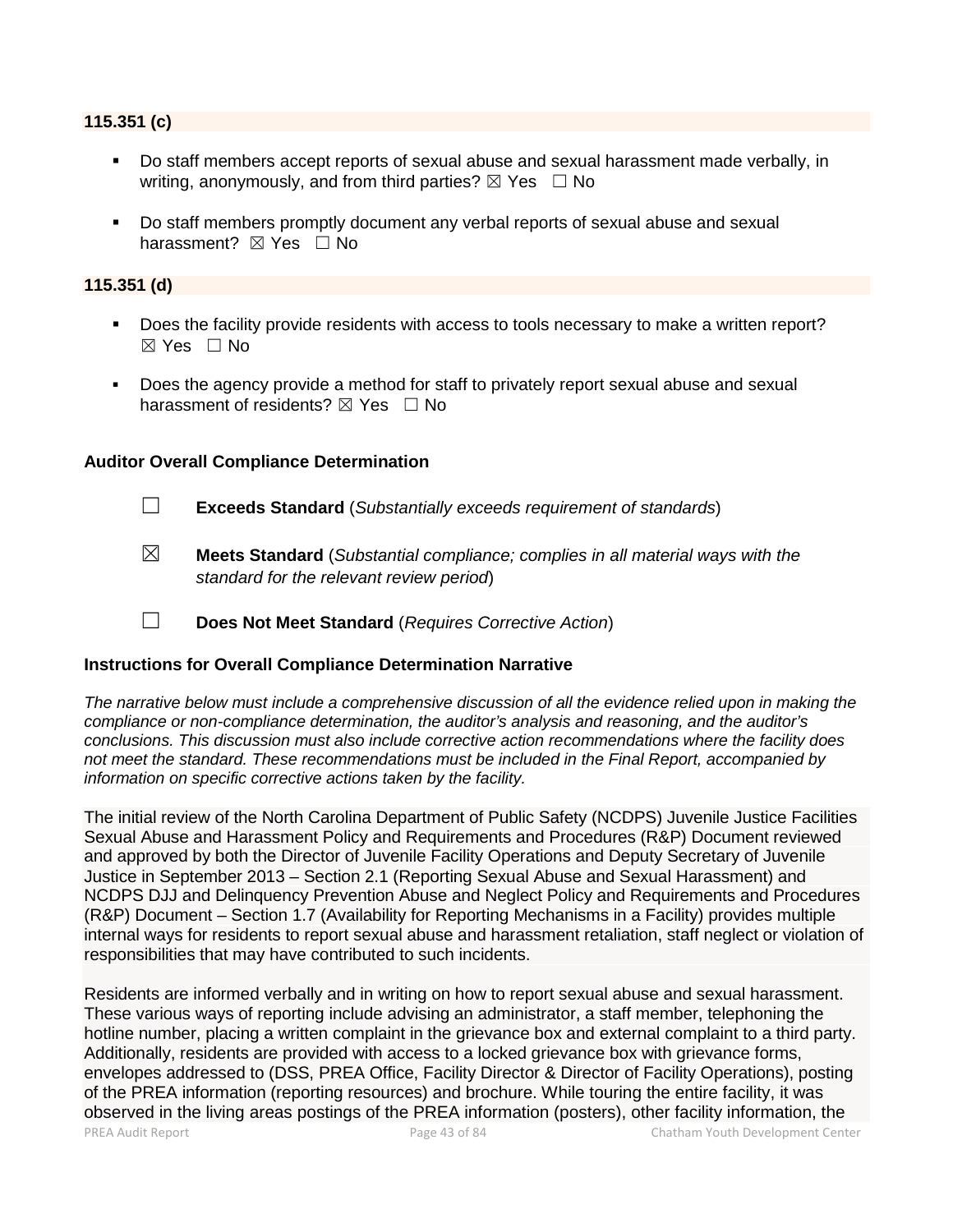locked grievance box with grievance forms, envelopes addressed to (DSS, PREA Office, Facility Director & Director of Facility Operations). The victim advocate information postings were limited.

Resident interviews indicated several ways to report sexual abuse and sexual harassment by sending correspondence to the Facility Director, Director of Facility Operations and DSS (third party), telephoning the DSS or PREA Center telephone number, speak with a staff they trust, and court counselor. During the intake and admission process residents are advised of their rights and sign a form acknowledging they had been advised of these rights. Some residents identified the grievance box as a means to report sexual abuse and sexual harassment and about the anonymous reporting capability. Most staff interviews along with the postings, and supporting documentation confirmed multiple internal ways for residents to report sexual abuse and sexual harassment, their understanding of the policies and their obligation of being mandated child abuse reporters.

# **Standard 115.352: Exhaustion of administrative remedies**

# **All Yes/No Questions Must Be Answered by the Auditor to Complete the Report**

### **115.352 (a)**

Is the agency exempt from this standard? NOTE: The agency is exempt ONLY if it does not have administrative procedures to address resident grievances regarding sexual abuse. This does not mean the agency is exempt simply because a resident does not have to or is not ordinarily expected to submit a grievance to report sexual abuse. This means that as a matter of explicit policy, the agency does not have an administrative remedies process to address sexual abuse. □ Yes ⊠ No □ NA

### **115.352 (b)**

- **Does the agency permit residents to submit a grievance regarding an allegation of sexual abuse** without any type of time limits? (The agency may apply otherwise-applicable time limits to any portion of a grievance that does not allege an incident of sexual abuse.) (N/A if agency is exempt from this standard.)  $\boxtimes$  Yes  $\Box$  No  $\Box$  NA
- Does the agency always refrain from requiring a resident to use any informal grievance process, or to otherwise attempt to resolve with staff, an alleged incident of sexual abuse? (N/A if agency is exempt from this standard.)  $\boxtimes$  Yes  $\Box$  No  $\Box$  NA

# **115.352 (c)**

- Does the agency ensure that: A resident who alleges sexual abuse may submit a grievance without submitting it to a staff member who is the subject of the complaint? (N/A if agency is exempt from this standard.)  $\boxtimes$  Yes  $\Box$  No  $\Box$  NA
- Does the agency ensure that: Such grievance is not referred to a staff member who is the subject of the complaint? (N/A if agency is exempt from this standard.)  $\boxtimes$  Yes  $\Box$  No  $\Box$  NA

**115.352 (d)**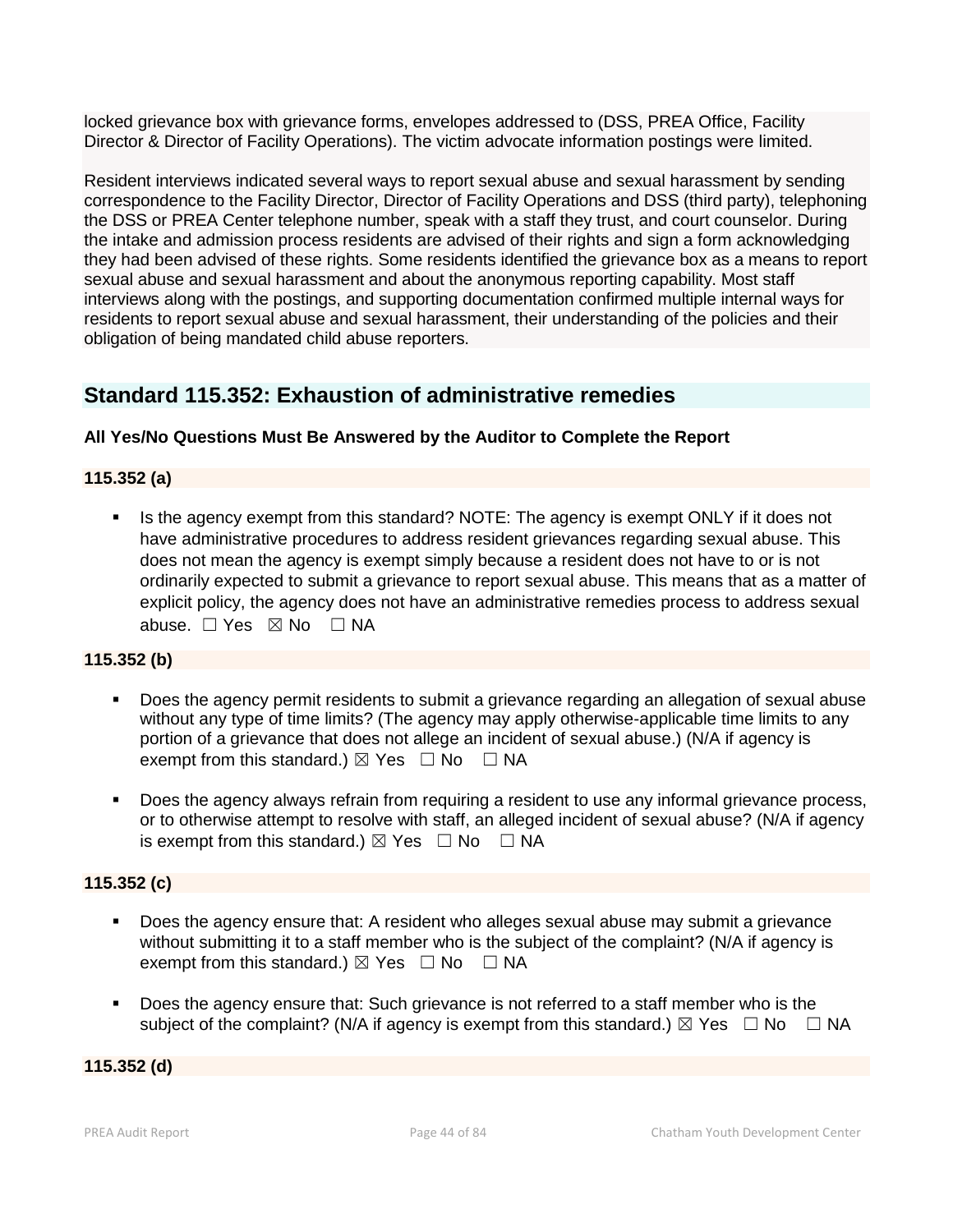- Does the agency issue a final agency decision on the merits of any portion of a grievance alleging sexual abuse within 90 days of the initial filing of the grievance? (Computation of the 90-day time period does not include time consumed by residents in preparing any administrative appeal.) (N/A if agency is exempt from this standard.)  $\boxtimes$  Yes  $\Box$  No  $\Box$  NA
- If the agency determines that the 90-day timeframe is insufficient to make an appropriate decision and claims an extension of time [the maximum allowable extension of time to respond is 70 days per 115.352(d)(3)], does the agency notify the resident in writing of any such extension and provide a date by which a decision will be made? (N/A if agency is exempt from this standard.)  $\boxtimes$  Yes  $\Box$  No  $\Box$  NA
- At any level of the administrative process, including the final level, if the resident does not receive a response within the time allotted for reply, including any properly noticed extension, may a resident consider the absence of a response to be a denial at that level? (N/A if agency is exempt from this standard.)  $\boxtimes$  Yes  $\Box$  No  $\Box$  NA

# **115.352 (e)**

- Are third parties, including fellow residents, staff members, family members, attorneys, and outside advocates, permitted to assist residents in filing requests for administrative remedies relating to allegations of sexual abuse? (N/A if agency is exempt from this standard.) ☒ Yes ☐ No ☐ NA
- Are those third parties also permitted to file such requests on behalf of residents? (If a third party, other than a parent or legal guardian, files such a request on behalf of a resident, the facility may require as a condition of processing the request that the alleged victim agree to have the request filed on his or her behalf, and may also require the alleged victim to personally pursue any subsequent steps in the administrative remedy process.) (N/A if agency is exempt from this standard.)  $\boxtimes$  Yes  $\Box$  No  $\Box$  NA
- If the resident declines to have the request processed on his or her behalf, does the agency document the resident's decision? (N/A if agency is exempt from this standard.)  $\boxtimes$  Yes  $\Box$  No  $\Box$  NA
- Is a parent or legal guardian of a juvenile allowed to file a grievance regarding allegations of sexual abuse, including appeals, on behalf of such juvenile? (N/A if agency is exempt from this standard.)  $\boxtimes$  Yes  $\Box$  No  $\Box$  NA
- If a parent or legal guardian of a juvenile files a grievance (or an appeal) on behalf of a juvenile regarding allegations of sexual abuse, is it the case that those grievances are not conditioned upon the juvenile agreeing to have the request filed on his or her behalf? (N/A if agency is exempt from this standard.)  $\boxtimes$  Yes  $\Box$  No  $\Box$  NA

# **115.352 (f)**

 Has the agency established procedures for the filing of an emergency grievance alleging that a resident is subject to a substantial risk of imminent sexual abuse? (N/A if agency is exempt from this standard.)  $\boxtimes$  Yes  $\Box$  No  $\Box$  NA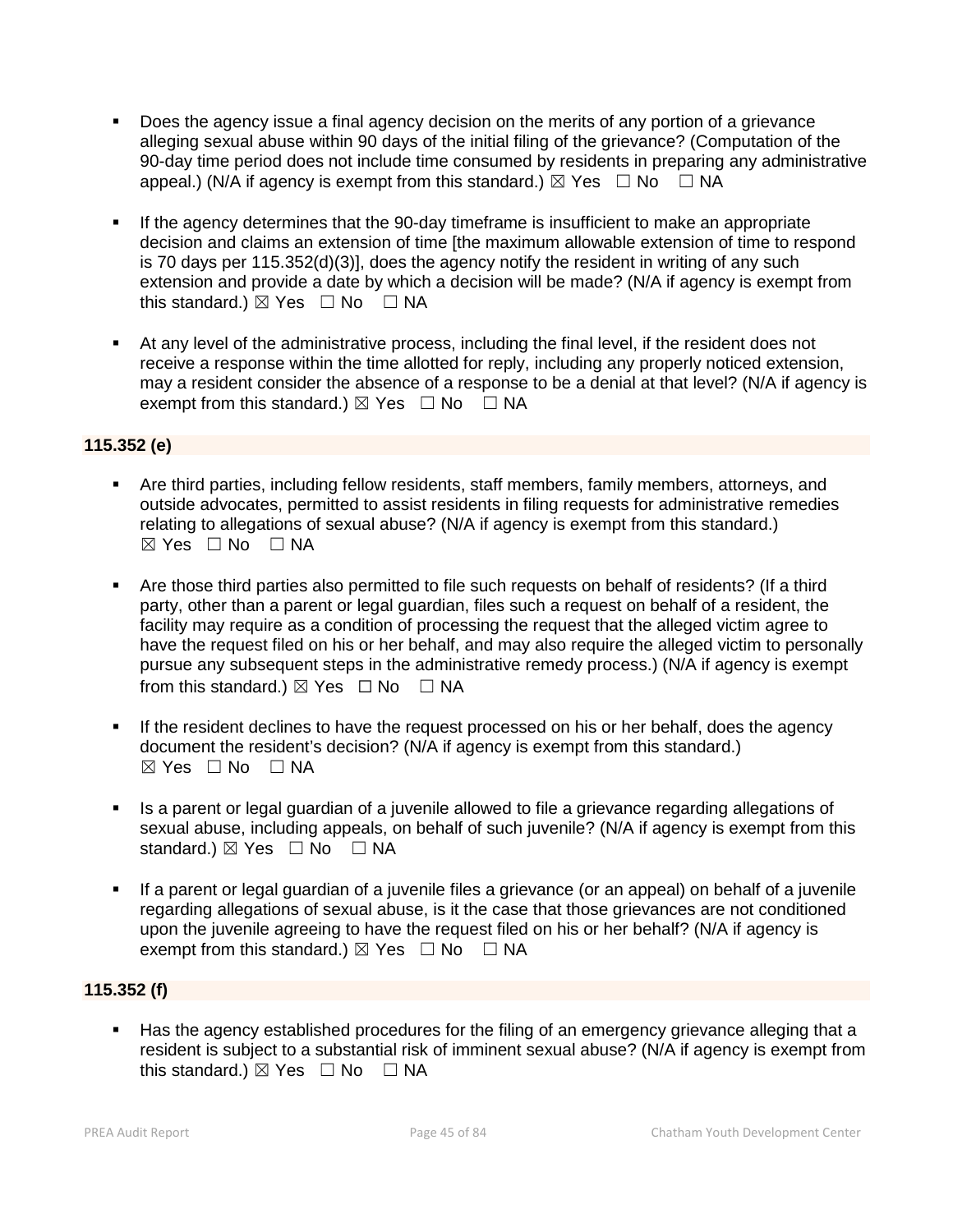- After receiving an emergency grievance alleging a resident is subject to a substantial risk of imminent sexual abuse, does the agency immediately forward the grievance (or any portion thereof that alleges the substantial risk of imminent sexual abuse) to a level of review at which immediate corrective action may be taken? (N/A if agency is exempt from this standard.).  $\boxtimes$  Yes  $\Box$  No  $\Box$  NA
- After receiving an emergency grievance described above, does the agency provide an initial response within 48 hours? (N/A if agency is exempt from this standard.)  $\boxtimes$  Yes  $\Box$  No  $\Box$  NA
- After receiving an emergency grievance described above, does the agency issue a final agency decision within 5 calendar days? (N/A if agency is exempt from this standard.)  $\boxtimes$  Yes  $\Box$  No  $\Box$  NA
- Does the initial response and final agency decision document the agency's determination whether the resident is in substantial risk of imminent sexual abuse? (N/A if agency is exempt from this standard.)  $\boxtimes$  Yes  $\Box$  No  $\Box$  NA
- Does the initial response document the agency's action(s) taken in response to the emergency grievance? (N/A if agency is exempt from this standard.)  $\boxtimes$  Yes  $\Box$  No  $\Box$  NA
- Does the agency's final decision document the agency's action(s) taken in response to the emergency grievance? (N/A if agency is exempt from this standard.)  $\boxtimes$  Yes  $\Box$  No  $\Box$  NA

# **115.352 (g)**

 If the agency disciplines a resident for filing a grievance related to alleged sexual abuse, does it do so ONLY where the agency demonstrates that the resident filed the grievance in bad faith? (N/A if agency is exempt from this standard.)  $\boxtimes$  Yes  $\Box$  No  $\Box$  NA

#### **Auditor Overall Compliance Determination**

- ☐ **Exceeds Standard** (*Substantially exceeds requirement of standards*)
- ☒ **Meets Standard** (*Substantial compliance; complies in all material ways with the standard for the relevant review period*)
- ☐ **Does Not Meet Standard** (*Requires Corrective Action*)

#### **Instructions for Overall Compliance Determination Narrative**

*The narrative below must include a comprehensive discussion of all the evidence relied upon in making the compliance or non-compliance determination, the auditor's analysis and reasoning, and the auditor's conclusions. This discussion must also include corrective action recommendations where the facility does not meet the standard. These recommendations must be included in the Final Report, accompanied by information on specific corrective actions taken by the facility.*

The initial review of the North Carolina Department of Public Safety (NCDPS) Juvenile Justice Facilities Sexual Abuse and Harassment Policy and Requirements and Procedures (R&P) Document reviewed and approved by both the Director of Juvenile Facility Operations and Deputy Secretary of Juvenile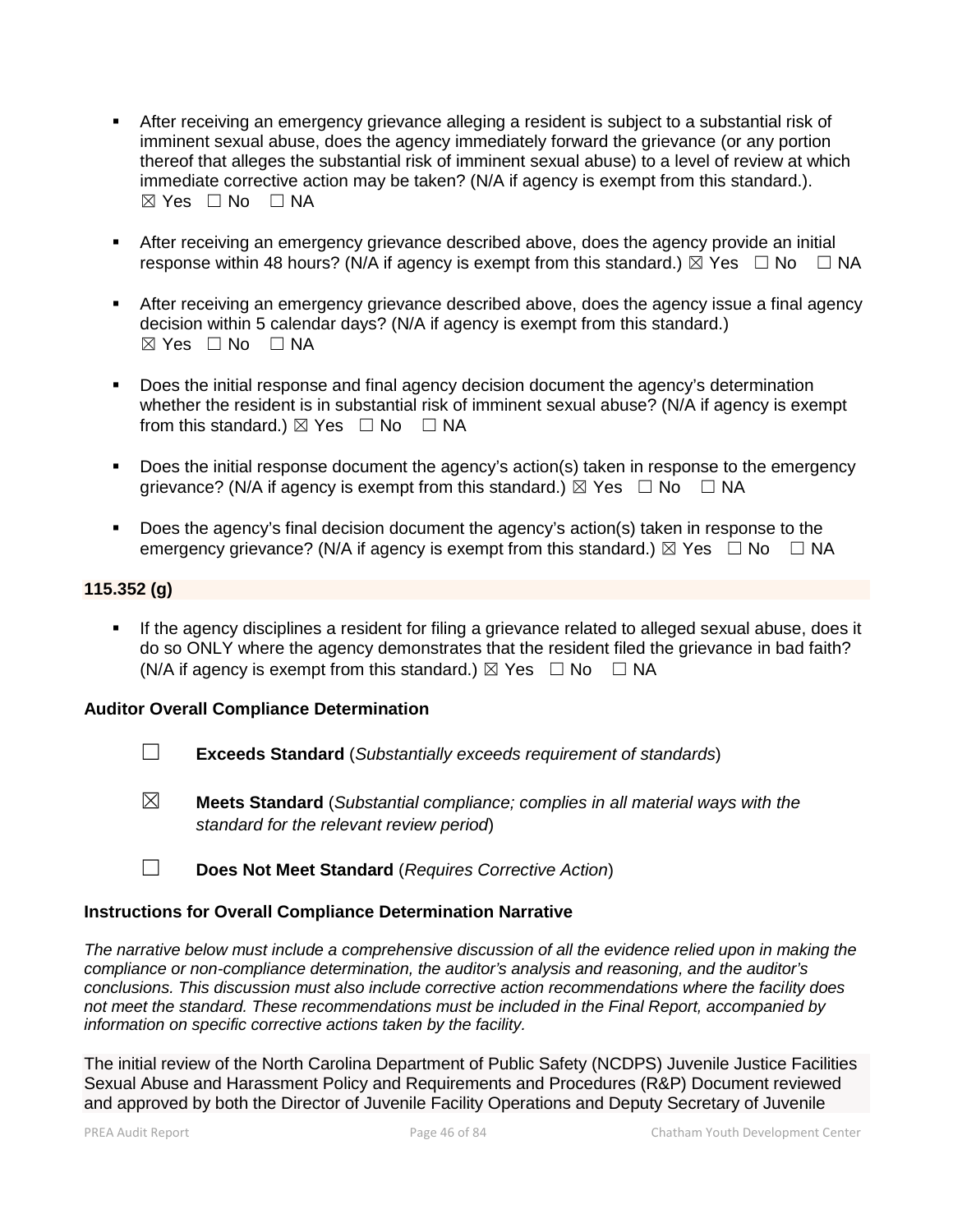Justice in September 2013 – Section 1.16 (Grievance Process) and NCDPS DJJ Youth Development Center Policy and Requirements and Procedures (R&P) Document – Section 6 (R&P/YD 6: Non- Disciplinary, Internal Grievance Process) describes the orientation residents receive explaining how to use the grievance process to report allegations of abuse and has administrative procedures/appeal process for dealing with resident's grievances regarding sexual abuse and/or harassment. Residents may place a written grievance or complaint in the locked PREA/grievance box (black box) located in all four (4) housing units of the facility.

The facility has a multi-layered grievance process enabling timely response and layers of review. The policies and procedures describe an unimpeded process. Residents are not required to utilize an informal process for reporting allegations of sexual abuse or sexual harassment nor are they required to submit it to the staff member involved in the allegation. Also, the facility has an emergency grievance procedure requiring an initial response within 48 hours and a final decision within five (5) calendar days. The staff interviews confirmed there is a grievance process relating to sexual abuse or sexual harassment complaints at the facility. Some resident interviews and documentation confirmed there is a grievance process relating to sexual abuse or sexual harassment and a written complaint can be placed in the PREA/grievance box (black box). Resident interviews indicated they would contact a trusted staff, parent/guardian, DSS or court counselor in relation to sexual abuse or sexual harassment complaints. Chatham YDC did not have any grievances in the past twelve (12) months related to sexual abuse or sexual harassment complaints.

# **Standard 115.353: Resident access to outside confidential support services and legal representation**

# **All Yes/No Questions Must Be Answered by the Auditor to Complete the Report**

# **115.353 (a)**

- Does the facility provide residents with access to outside victim advocates for emotional support services related to sexual abuse by providing, posting, or otherwise making assessable mailing addresses and telephone numbers, including toll-free hotline numbers where available, of local, State, or national victim advocacy or rape crisis organizations?  $\boxtimes$  Yes  $\Box$  No
- Does the facility provide persons detained solely for civil immigration purposes mailing addresses and telephone numbers, including toll-free hotline numbers where available of local, State, or national immigrant services agencies?  $\boxtimes$  Yes  $\Box$  No
- Does the facility enable reasonable communication between residents and these organizations and agencies, in as confidential a manner as possible?  $\boxtimes$  Yes  $\Box$  No

# **115.353 (b)**

Does the facility inform residents, prior to giving them access, of the extent to which such communications will be monitored and the extent to which reports of abuse will be forwarded to authorities in accordance with mandatory reporting laws?  $\boxtimes$  Yes  $\Box$  No

#### **115.353 (c)**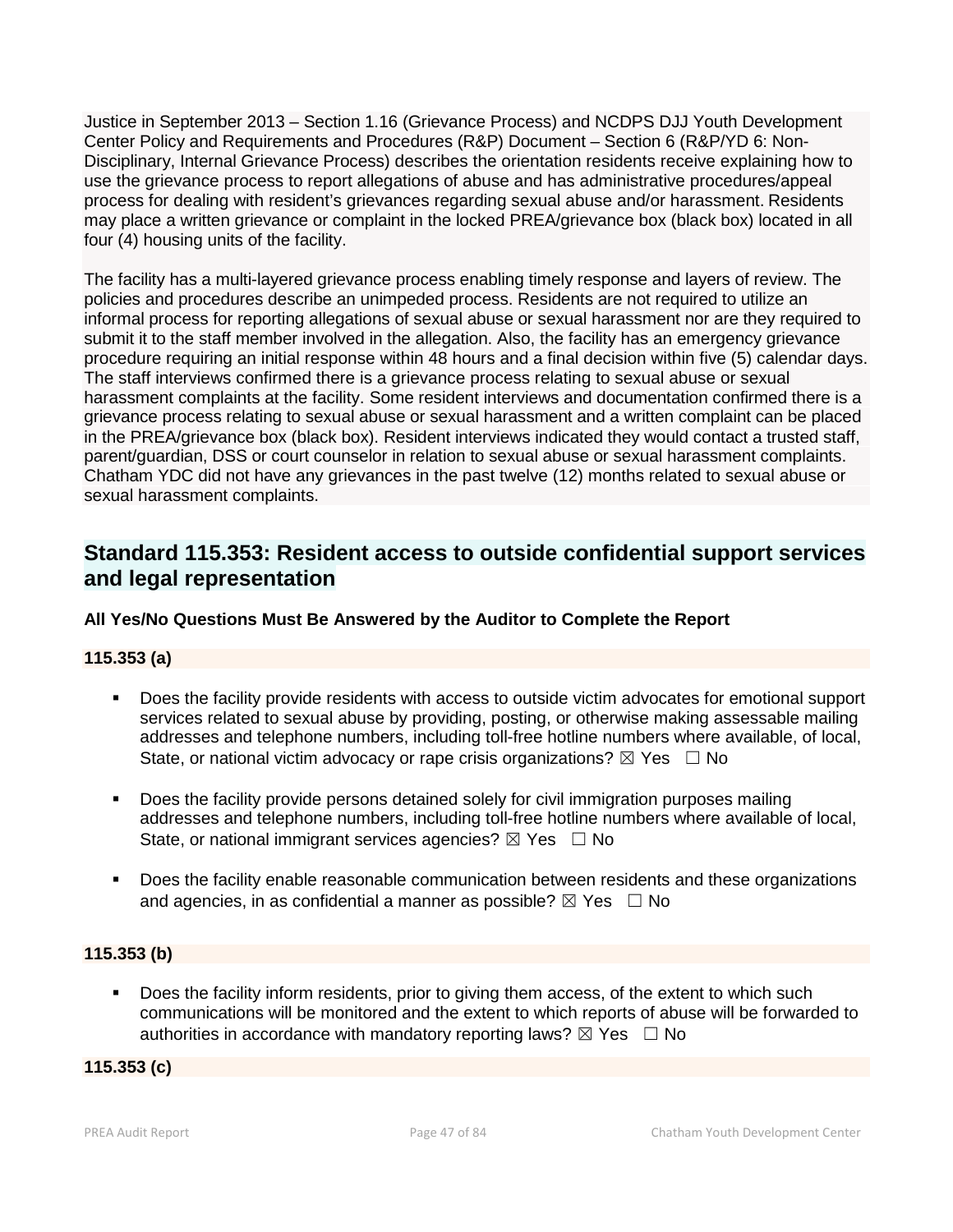- Does the agency maintain or attempt to enter into memoranda of understanding or other agreements with community service providers that are able to provide residents with confidential emotional support services related to sexual abuse?  $\boxtimes$  Yes  $\Box$  No
- **Does the agency maintain copies of agreements or documentation showing attempts to enter** into such agreements?  $\boxtimes$  Yes  $\Box$  No

### **115.353 (d)**

- Does the facility provide residents with reasonable and confidential access to their attorneys or other legal representation?  $\boxtimes$  Yes  $\Box$  No
- Does the facility provide residents with reasonable access to parents or legal guardians?  $\boxtimes$  Yes  $\Box$  No

### **Auditor Overall Compliance Determination**

☐ **Exceeds Standard** (*Substantially exceeds requirement of standards*)

- ☒ **Meets Standard** (*Substantial compliance; complies in all material ways with the standard for the relevant review period*)
- ☐ **Does Not Meet Standard** (*Requires Corrective Action*)

# **Instructions for Overall Compliance Determination Narrative**

*The narrative below must include a comprehensive discussion of all the evidence relied upon in making the compliance or non-compliance determination, the auditor's analysis and reasoning, and the auditor's conclusions. This discussion must also include corrective action recommendations where the facility does not meet the standard. These recommendations must be included in the Final Report, accompanied by information on specific corrective actions taken by the facility.*

The initial review of the North Carolina Department of Public Safety (NCDPS) Juvenile Justice Facilities Sexual Abuse and Harassment Policy and Requirements and Procedures (R&P) Document reviewed and approved by both the Director of Juvenile Facility Operations and Deputy Secretary of Juvenile Justice in September 2013 – Section 1.8 (Victim Support); NCDPS Division of Juvenile Justice (DJJ) Detention Policy and Requirements and Procedures (R&P) Document reviewed and approved in July 2012 – Section 2.7 (Telephone and Mail) and Section 2.8 (Visitation) and NCDPS DJJ Youth Development Center Policy and Requirements and Procedures (R&P) Document – Section 4.4 (Visitation) and Section 4 (R&P/YD 4: Legal Representation) ensures that residents are provided access to outside confidential support services, legal counsel and parent/guardian. There is evidence of Chatham YDC's Facility Director obtaining a Memorandum of Understanding from Family Victim & Rape Crisis to provide confidential emotional support to residents who are victims of sexual abuse at the facility. UNC Children's Hospital Pediatric ER (SANE certified) provides the emergency and forensic medical examinations at no financial cost to the victim. An interview with a representative from the Family Victim & Rape Crisis indicated there have been no calls from residents in the past twelve (12) months to provide emotional support services.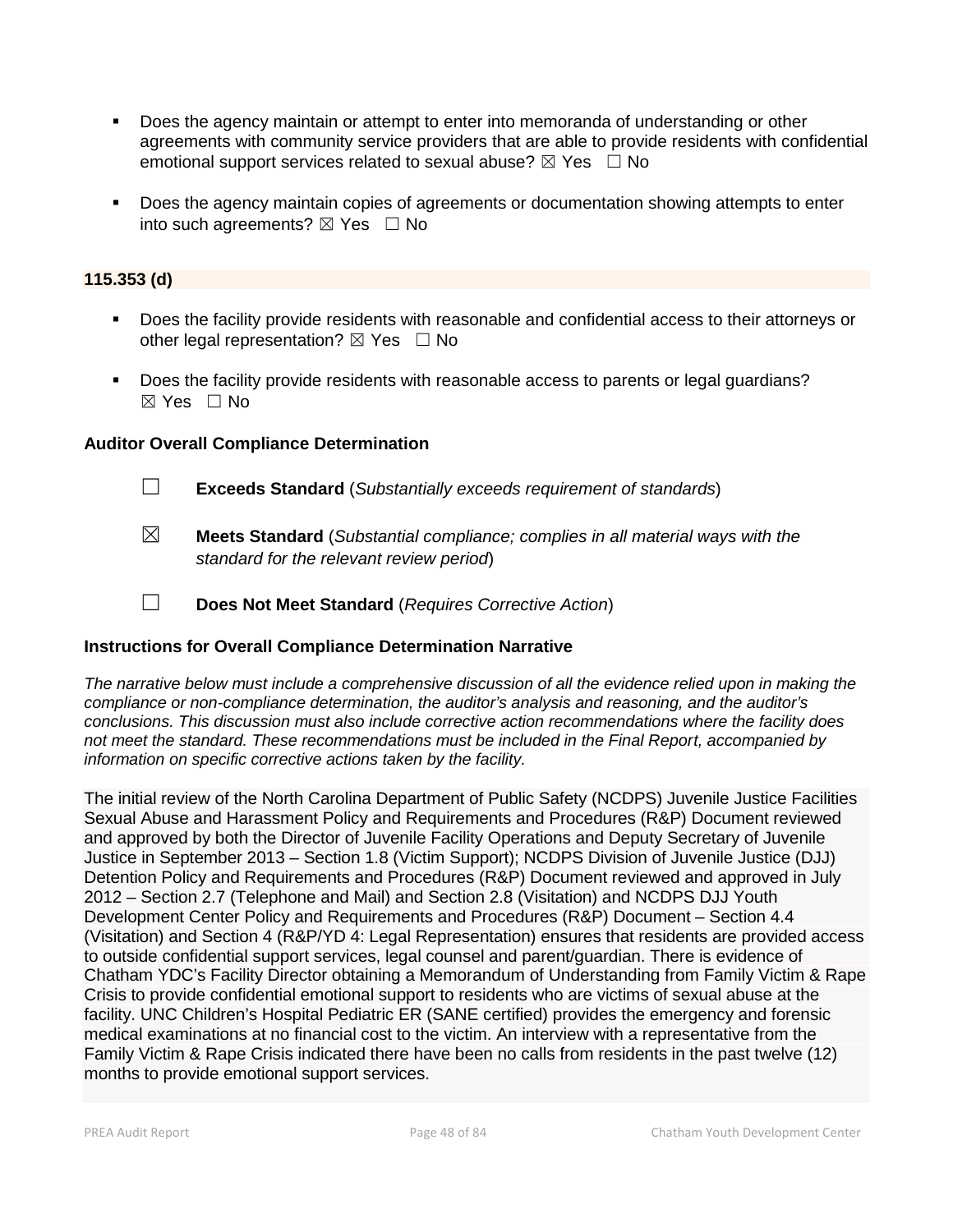Most resident interviews confirmed they have reasonable and confidential access to their attorneys and reasonable access to their parent/guardian either through visitation, correspondence or by telephone. The facility provides weekly calls to parents/legal guardians, provides for the toll free hotline to report sexual abuse to DSS or Family Victim & Rape Crisis, permits parental/legal guardians visitation, and letter writing to parents/legal guardians. The staff provides the NCDPS "Expect Respect" brochure, Family Victim & Rape Crisis information, envelopes addressed to (DSS, PREA Office, Facility Director & Director of Facility Operations) and the availability of the 24 hour toll free telephone numbers identified in the posters located in the housing units. Residents are required to ask a staff member to utilize the telephone. The staff immediately provides access to the telephone for a resident to call DSS or Family Victim & Rape Crisis privately.

Resident interviews confirmed their knowledge of how to access outside services (victim advocate) but limited knowledge of what kind of services are provided to them. The staff will be providing additional education to future residents on victim advocate services during their orientation process and during their group session while at the facility. Also, all the bulletin boards located in the housing units and the visitation area were updated with additional victim advocate services information. Chatham YDC's Youth Counselor Supervisor/PREA Compliance Manager sent the documentation to this auditor prior to the submission of this report. The information was reviewed by this auditor and the facility is in full compliance with this standard.

# **Standard 115.354: Third-party reporting**

# **All Yes/No Questions Must Be Answered by the Auditor to Complete the Report**

# **115.354 (a)**

- Has the agency established a method to receive third-party reports of sexual abuse and sexual harassment? ⊠ Yes □ No
- Has the agency distributed publicly information on how to report sexual abuse and sexual harassment on behalf of a resident?  $\boxtimes$  Yes  $\Box$  No

#### **Auditor Overall Compliance Determination**

- ☐ **Exceeds Standard** (*Substantially exceeds requirement of standards*)
- ☒ **Meets Standard** (*Substantial compliance; complies in all material ways with the standard for the relevant review period*)
- ☐ **Does Not Meet Standard** (*Requires Corrective Action*)

#### **Instructions for Overall Compliance Determination Narrative**

*The narrative below must include a comprehensive discussion of all the evidence relied upon in making the compliance or non-compliance determination, the auditor's analysis and reasoning, and the auditor's conclusions. This discussion must also include corrective action recommendations where the facility does not meet the standard. These recommendations must be included in the Final Report, accompanied by information on specific corrective actions taken by the facility.*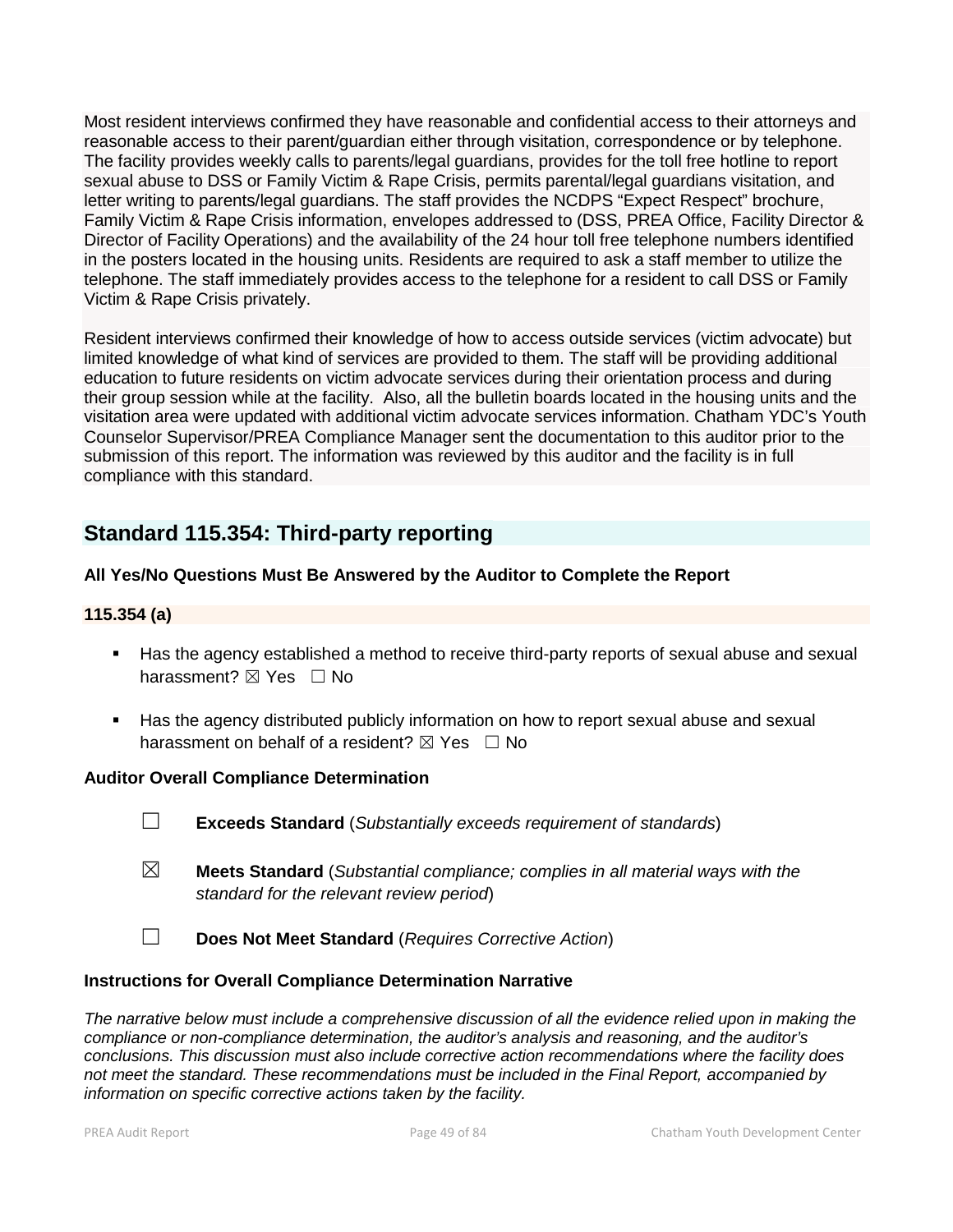The initial review of the North Carolina Department of Public Safety (NCDPS) Juvenile Justice Facilities Sexual Abuse and Harassment Policy and Requirements and Procedures (R&P) Document reviewed and approved by both the Director of Juvenile Facility Operations and Deputy Secretary of Juvenile Justice in September 2013 – Section 2.1 (Reporting Sexual Abuse and Sexual Harassment) identifies the Department's third party reporting process and instruct staff to accept third party reports from any source. NCDPS website provides the public with information regarding third-party reporting of sexual abuse or sexual harassment on behalf of a resident. There are several reporting options (written, verbal and anonymous) for the receipt of third-party reports of sexual abuse or sexual harassment. In addition, the Department has established a confidential webpage for employees to report allegations fraud, waste, abuse, misconduct or mismanagement in the department and these concerns may be reported anonymously. This information is reported directly to the NCDPS PREA Office who will inform the Chatham YDC's Facility Director.

The staff provides the parent/guardian with a packet containing varied forms, victim advocate services and third-party (DSS, NCDPS website) reporting information. Resident interviews confirmed their awareness of reporting sexual abuse or harassment to others outside of the facility including access to their parent(s)/legal guardian(s), court counselor and attorney. Additionally, they are instructed to report allegations of sexual abuse and sexual harassment to a trusted adult, parent/legal guardian, DSS, PREA Office, Facility Director & Director of Facility Operations, court counselor and/or attorney. All staff interviews were able to describe how reports may be made by third parties (DSS, NCDPS website).

# **OFFICIAL RESPONSE FOLLOWING A RESIDENT REPORT**

# **Standard 115.361: Staff and agency reporting duties**

# **All Yes/No Questions Must Be Answered by the Auditor to Complete the Report**

# **115.361 (a)**

- Does the agency require all staff to report immediately and according to agency policy any knowledge, suspicion, or information regarding an incident of sexual abuse or sexual harassment that occurred in a facility, whether or not it is part of the agency?  $\boxtimes$  Yes  $\Box$  No
- Does the agency require all staff to report immediately and according to agency policy any knowledge, suspicion, or information regarding retaliation against residents or staff who reported an incident of sexual abuse or sexual harassment?  $\boxtimes$  Yes  $\Box$  No
- Does the agency require all staff to report immediately and according to agency policy any knowledge, suspicion, or information regarding any staff neglect or violation of responsibilities that may have contributed to an incident of sexual abuse or sexual harassment or retaliation? ☒ Yes ☐ No

# **115.361 (b)**

**Does the agency require all staff to comply with any applicable mandatory child abuse reporting** laws? ⊠ Yes □ No

# **115.361 (c)**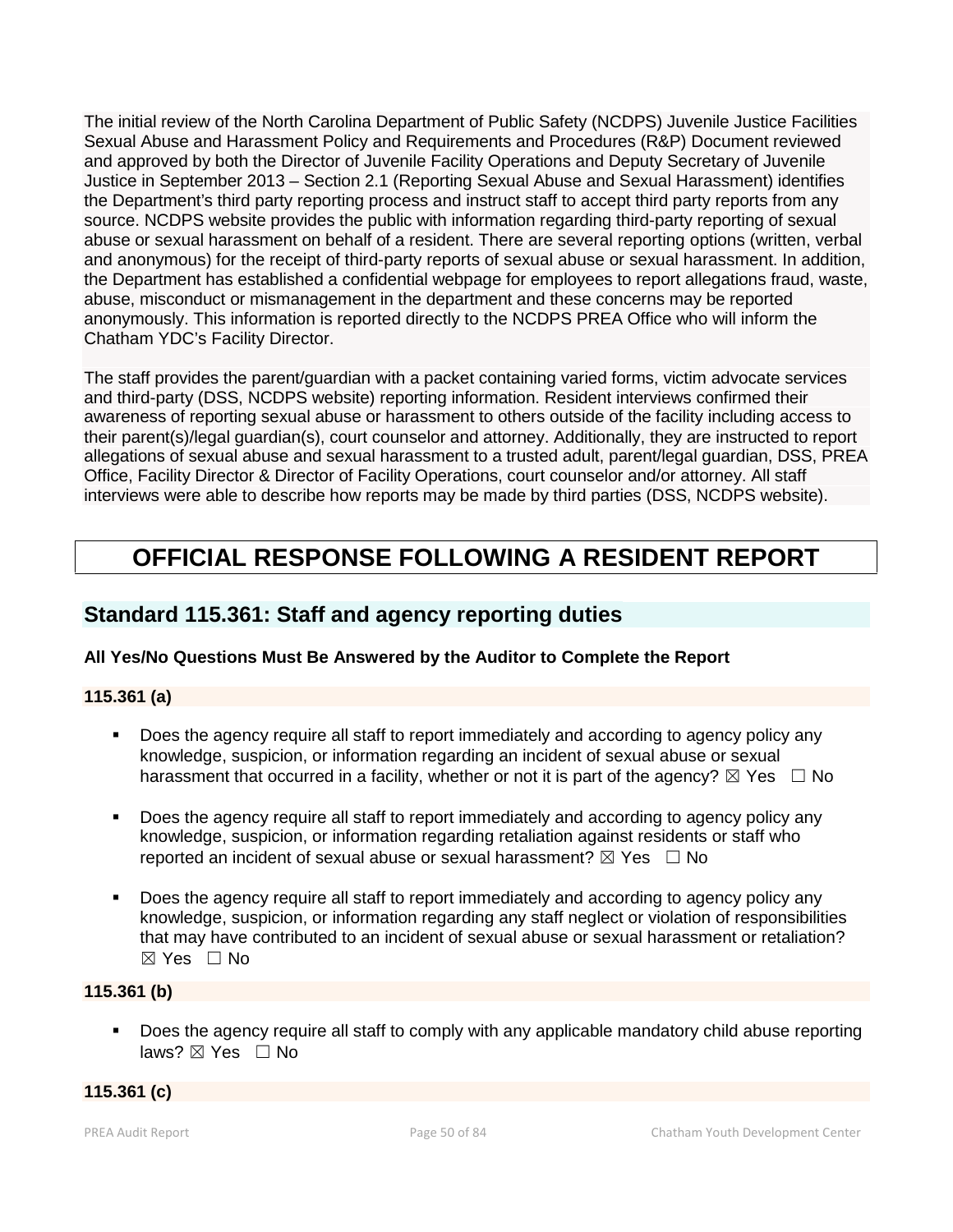Apart from reporting to designated supervisors or officials and designated State or local services agencies, are staff prohibited from revealing any information related to a sexual abuse report to anyone other than to the extent necessary, as specified in agency policy, to make treatment, investigation, and other security and management decisions?  $\boxtimes$  Yes  $\Box$  No

# **115.361 (d)**

- Are medical and mental health practitioners required to report sexual abuse to designated supervisors and officials pursuant to paragraph (a) of this section as well as to the designated State or local services agency where required by mandatory reporting laws?  $\boxtimes$  Yes  $\Box$  No
- Are medical and mental health practitioners required to inform residents of their duty to report, and the limitations of confidentiality, at the initiation of services?  $\boxtimes$  Yes  $\Box$  No

# **115.361 (e)**

- Upon receiving any allegation of sexual abuse, does the facility head or his or her designee promptly report the allegation to the appropriate office?  $\boxtimes$  Yes  $\Box$  No
- Upon receiving any allegation of sexual abuse, does the facility head or his or her designee promptly report the allegation to the alleged victim's parents or legal guardians unless the facility has official documentation showing the parents or legal guardians should not be notified?  $\boxtimes$  Yes  $\Box$  No
- If the alleged victim is under the guardianship of the child welfare system, does the facility head or his or her designee promptly report the allegation to the alleged victim's caseworker instead of the parents or legal guardians? (N/A if the alleged victim is not under the guardianship of the child welfare system.)  $\boxtimes$  Yes  $\Box$  No  $\Box$  NA
- If a juvenile court retains jurisdiction over the alleged victim, does the facility head or designee also report the allegation to the juvenile's attorney or other legal representative of record within 14 days of receiving the allegation?  $\boxtimes$  Yes  $\Box$  No

# **115.361 (f)**

 Does the facility report all allegations of sexual abuse and sexual harassment, including third party and anonymous reports, to the facility's designated investigators?  $\boxtimes$  Yes  $\Box$  No

# **Auditor Overall Compliance Determination**

- 
- ☐ **Exceeds Standard** (*Substantially exceeds requirement of standards*)
- ☒ **Meets Standard** (*Substantial compliance; complies in all material ways with the standard for the relevant review period*)
- ☐ **Does Not Meet Standard** (*Requires Corrective Action*)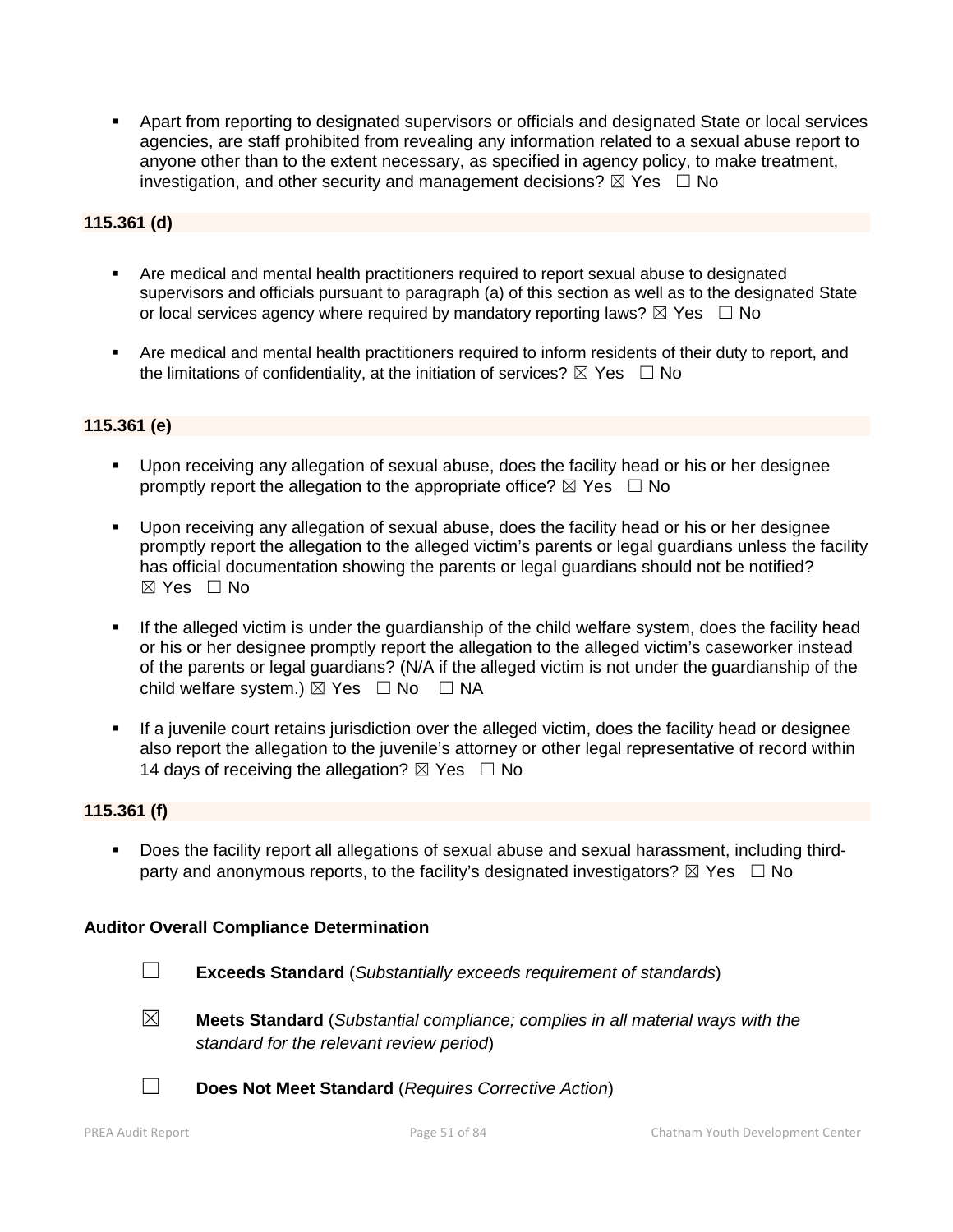### **Instructions for Overall Compliance Determination Narrative**

*The narrative below must include a comprehensive discussion of all the evidence relied upon in making the compliance or non-compliance determination, the auditor's analysis and reasoning, and the auditor's conclusions. This discussion must also include corrective action recommendations where the facility does not meet the standard. These recommendations must be included in the Final Report, accompanied by information on specific corrective actions taken by the facility.*

The initial review of the North Carolina Department of Public Safety (NCDPS) Juvenile Justice Facilities Sexual Abuse and Harassment Policy and Requirements and Procedures (R&P) Document reviewed and approved by both the Director of Juvenile Facility Operations and Deputy Secretary of Juvenile Justice in September 2013 - Section 2.1 (Reporting Sexual Abuse and Sexual Harassment) and NCDPS DJJ and Delinquency Prevention Abuse and Neglect Policy and Requirements and Procedures (R&P) Document – Section 1.7 (Availability for Reporting Mechanisms in a Facility) identified the reporting process for all staff to immediately report any knowledge, suspicion or information they receive regarding sexual abuse and harassment, retaliation against residents or staff who report any incidents or any staff neglect or violation of responsibilities that may have contributed to an incident or retaliation. During random staff interviews, staff confirmed being mandated reporters and receiving information on clear steps on how to report sexual abuse, sexual harassment and to maintain confidentiality through the facility's protocol and/or training. Also, staff would complete an incident report with the details of any incidents that would occur in the facility. Interviews with medical and mental health staff confirmed their responsibility to inform residents under 18 years old of their duty to report and limitations of confidentiality.

# **Standard 115.362: Agency protection duties**

# **All Yes/No Questions Must Be Answered by the Auditor to Complete the Report**

#### **115.362 (a)**

 When the agency learns that a resident is subject to a substantial risk of imminent sexual abuse, does it take immediate action to protect the resident?  $\boxtimes$  Yes  $\Box$  No

#### **Auditor Overall Compliance Determination**

☐ **Exceeds Standard** (*Substantially exceeds requirement of standards*)

- ☒ **Meets Standard** (*Substantial compliance; complies in all material ways with the standard for the relevant review period*)
- ☐ **Does Not Meet Standard** (*Requires Corrective Action*)

#### **Instructions for Overall Compliance Determination Narrative**

*The narrative below must include a comprehensive discussion of all the evidence relied upon in making the compliance or non-compliance determination, the auditor's analysis and reasoning, and the auditor's conclusions. This discussion must also include corrective action recommendations where the facility does not meet the standard. These recommendations must be included in the Final Report, accompanied by information on specific corrective actions taken by the facility.*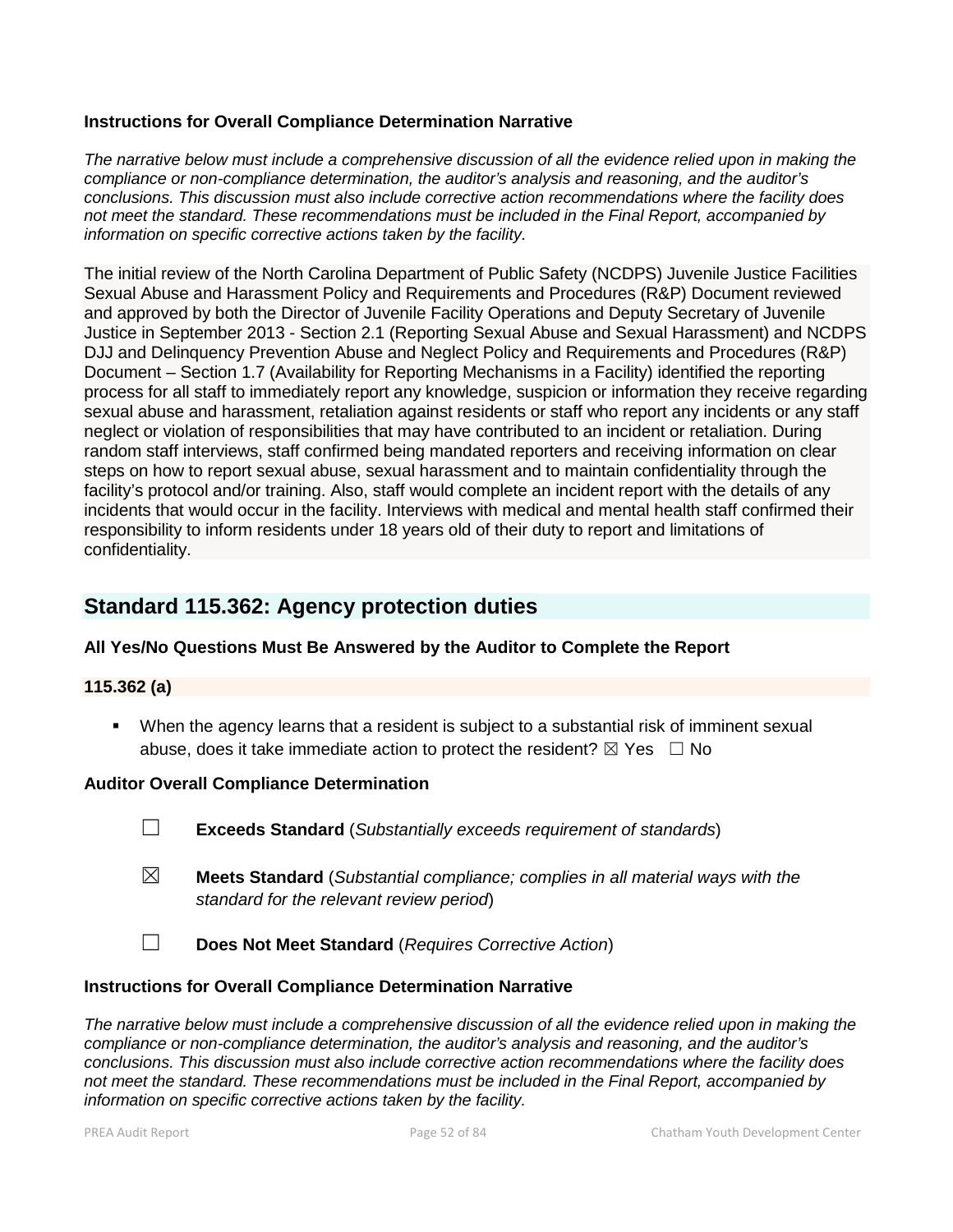The initial review of the North Carolina Department of Public Safety (NCDPS) Juvenile Justice Facilities Sexual Abuse and Harassment Policy and Requirements and Procedures (R&P) Document reviewed and approved by both the Director of Juvenile Facility Operations and Deputy Secretary of Juvenile Justice in September 2013 - Section 3.1 (First Response to Concerns of Sexual Abuse, Sexual Harassment and Voyeurism) and NCDPS DJJ Youth Development Center Policy and Requirements and Procedures (R&P) Document – Section 6 (R&P/YD 6: Non-Disciplinary, Internal Grievance Process) requires that immediate action be taken upon learning that a resident is subject to a substantial risk of imminent sexual abuse.

There were no residents determined to be subject to substantial risk of imminent sexual abuse in the past twelve (12) months at the facility. Documentation and interviews with the Facility Director and other random selected staff were able to articulate, without hesitation, the expectations and requirements of the policies and PREA Standards, upon becoming aware that a resident may be subject to a substantial risk of imminent sexual abuse. Most staff interviews indicated if a resident was in danger of sexual abuse or at substantial risk of imminent sexual abuse, they would act immediately to ensure the safety of the resident, separate from the alleged perpetrator and contact their immediate supervisor. Additionally, the resident would be referred for mental health services. All resident interviews reported they feel safe at this facility and none had ever reported to staff that they were at substantial risk of imminent sexual abuse. Chatham YDC's staff has a process in place that when identifying a resident who may be subject to a substantial risk of imminent sexual abuse the information is documented in a log book and resident is placed on a watch status.

# **Standard 115.363: Reporting to other confinement facilities**

# **All Yes/No Questions Must Be Answered by the Auditor to Complete the Report**

# **115.363 (a)**

- Upon receiving an allegation that a resident was sexually abused while confined at another facility, does the head of the facility that received the allegation notify the head of the facility or appropriate office of the agency where the alleged abuse occurred?  $\boxtimes$  Yes  $\Box$  No
- **Does the head of the facility that received the allegation also notify the appropriate investigative** agency? ⊠ Yes □ No

# **115.363 (b)**

Is such notification provided as soon as possible, but no later than 72 hours after receiving the allegation?  $\boxtimes$  Yes  $\Box$  No

# **115.363 (c)**

Does the agency document that it has provided such notification?  $\boxtimes$  Yes  $\Box$  No

# **115.363 (d)**

**Does the facility head or agency office that receives such notification ensure that the allegation** is investigated in accordance with these standards?  $\boxtimes$  Yes  $\Box$  No

# **Auditor Overall Compliance Determination**

☐ **Exceeds Standard** (*Substantially exceeds requirement of standards*)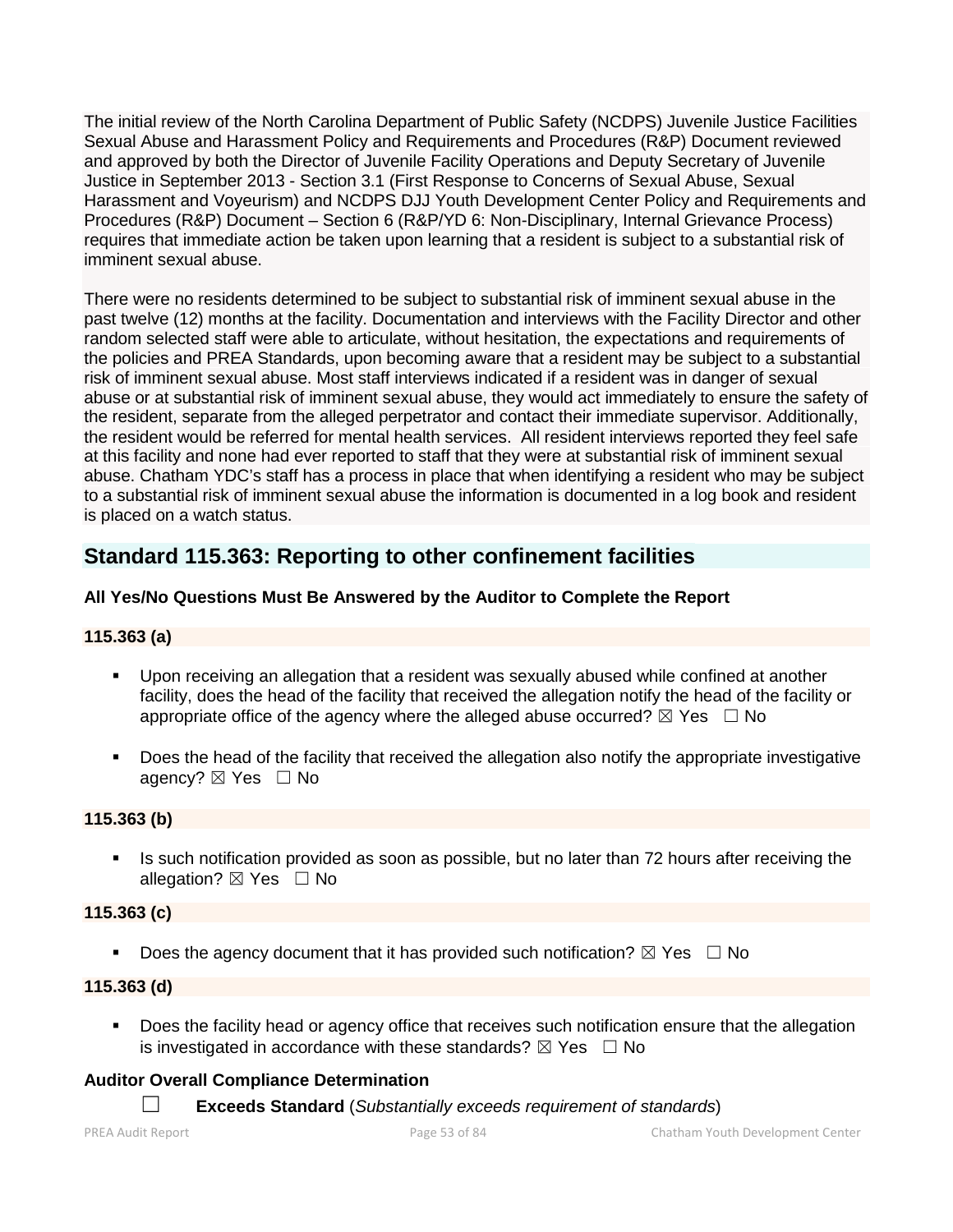☒ **Meets Standard** (*Substantial compliance; complies in all material ways with the standard for the relevant review period*)

☐ **Does Not Meet Standard** (*Requires Corrective Action*)

# **Instructions for Overall Compliance Determination Narrative**

*The narrative below must include a comprehensive discussion of all the evidence relied upon in making the compliance or non-compliance determination, the auditor's analysis and reasoning, and the auditor's conclusions. This discussion must also include corrective action recommendations where the facility does not meet the standard. These recommendations must be included in the Final Report, accompanied by information on specific corrective actions taken by the facility.*

The initial review of the North Carolina Department of Public Safety (NCDPS) Juvenile Justice Facilities Sexual Abuse and Harassment Policy and Requirements and Procedures (R&P) Document reviewed and approved by both the Director of Juvenile Facility Operations and Deputy Secretary of Juvenile Justice in September 2013 - Section 1.11 (Allegation of Juvenile Sexual Abuse or Sexual Harassment at Former Center) requires the Facility Director, upon receiving an allegation that a resident was sexually abused while confined at another facility, to notify the head of the other facility within 72 hours where the alleged abuse occurred and to report it in accordance with NCDPS policies and procedures. Also according to the policies and procedures, the Facility Director is to immediately report the incident for investigation and complete an incident report. An interview with the Facility Director indicated he had received no allegations that a resident was abused while confined at another facility or were there any allegations received from another facility during the past twelve (12) months.

# **Standard 115.364: Staff first responder duties**

# **All Yes/No Questions Must Be Answered by the Auditor to Complete the Report**

# **115.364 (a)**

- Upon learning of an allegation that a resident was sexually abused, is the first security staff member to respond to the report required to: Separate the alleged victim and abuser?  $\boxtimes$  Yes  $\Box$  No
- Upon learning of an allegation that a resident was sexually abused, is the first security staff member to respond to the report required to: Preserve and protect any crime scene until appropriate steps can be taken to collect any evidence?  $\boxtimes$  Yes  $\Box$  No
- Upon learning of an allegation that a resident was sexually abused, is the first security staff member to respond to the report required to: Request that the alleged victim not take any actions that could destroy physical evidence, including, as appropriate, washing, brushing teeth, changing clothes, urinating, defecating, smoking, drinking, or eating, if the abuse occurred within a time period that still allows for the collection of physical evidence?  $\boxtimes$  Yes  $\Box$  No
- Upon learning of an allegation that a resident was sexually abused, is the first security staff member to respond to the report required to: Ensure that the alleged abuser does not take any actions that could destroy physical evidence, including, as appropriate, washing, brushing teeth,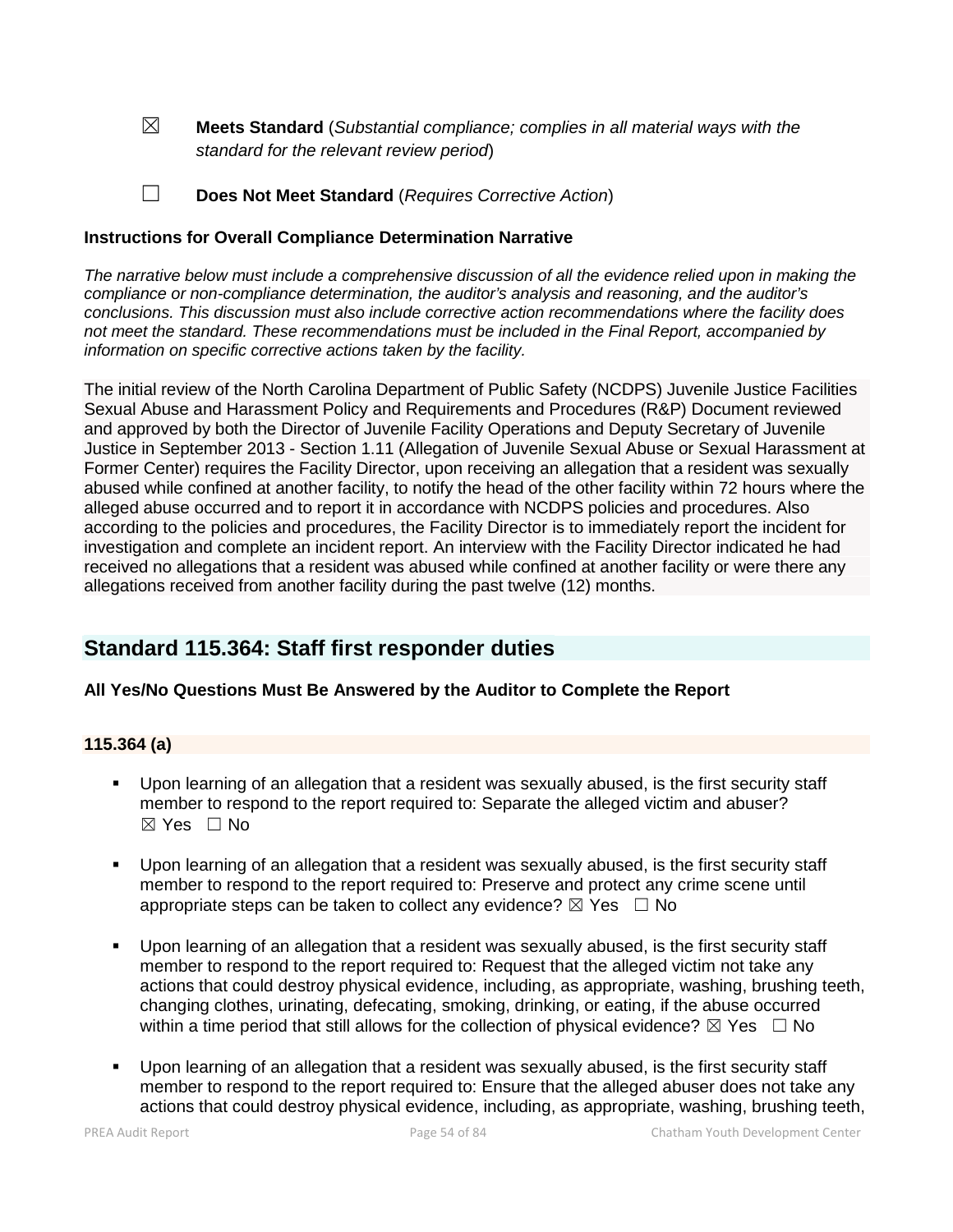changing clothes, urinating, defecating, smoking, drinking, or eating, if the abuse occurred within a time period that still allows for the collection of physical evidence?  $\boxtimes$  Yes  $\Box$  No

# **115.364 (b)**

**If the first staff responder is not a security staff member, is the responder required to request** that the alleged victim not take any actions that could destroy physical evidence, and then notify security staff? ⊠ Yes □ No

#### **Auditor Overall Compliance Determination**

- ☐ **Exceeds Standard** (*Substantially exceeds requirement of standards*)
- ☒ **Meets Standard** (*Substantial compliance; complies in all material ways with the standard for the relevant review period*)
- ☐ **Does Not Meet Standard** (*Requires Corrective Action*)

### **Instructions for Overall Compliance Determination Narrative**

*The narrative below must include a comprehensive discussion of all the evidence relied upon in making the compliance or non-compliance determination, the auditor's analysis and reasoning, and the auditor's conclusions. This discussion must also include corrective action recommendations where the facility does not meet the standard. These recommendations must be included in the Final Report, accompanied by information on specific corrective actions taken by the facility.*

The initial review of the North Carolina Department of Public Safety (NCDPS) Juvenile Justice Facilities Sexual Abuse and Harassment Policy and Requirements and Procedures (R&P) Document reviewed and approved by both the Director of Juvenile Facility Operations and Deputy Secretary of Juvenile Justice in September 2013 - Section 3.1 (First Response to Concerns of Sexual Abuse, Sexual Harassment and Voyeurism) and NCDPS Sexual Abuse Incident Response Checklist for First Responder requires staff to take specific steps to respond to a report of sexual abuse including; separating the alleged victim from the abuser; preserving any crime scene within a period that still allows for the collection of physical evidence; request that the alleged victim not take any action that could destroy physical evidence; and ensure that the alleged abuser does not take any action to destroy physical evidence, if the abuse took place within a time period that still allows for the collection of physical evidence. Also, a review of the training documentation confirmed staff had been trained in their responsibilities as first responders and have been provided with all types of additional training.

There have been two (2) allegations of sexual abuse during the past twelve (12) months. Random staff and first responder interviews validated their technical knowledge of actions to be taken upon learning that a resident was sexually abused. Also, every interviewed staff, without hesitation, described actions they would take immediately and these steps were all consistent with NCDPS policies and procedures.

# **Standard 115.365: Coordinated response**

# **All Yes/No Questions Must Be Answered by the Auditor to Complete the Report**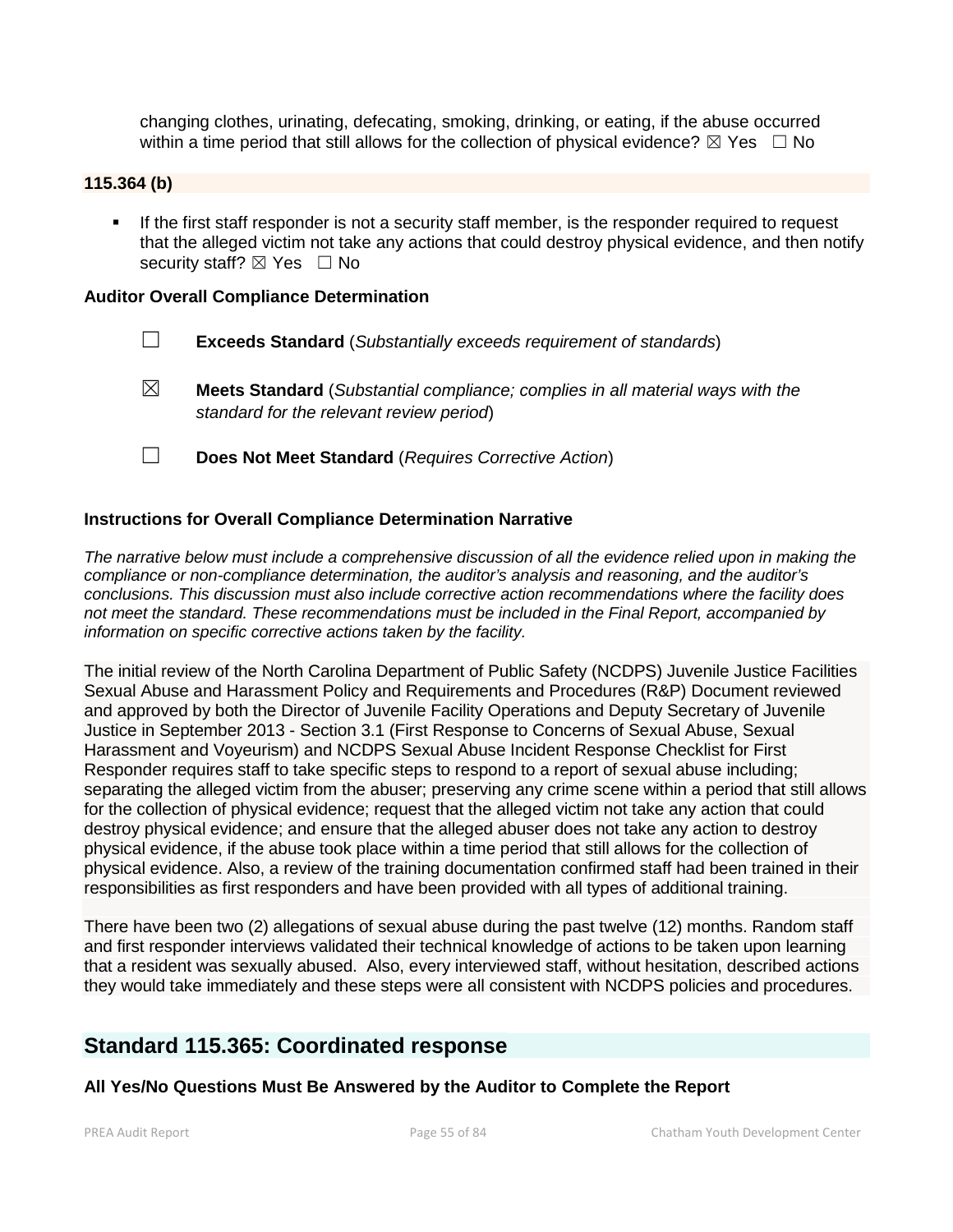#### **115.365 (a)**

 Has the facility developed a written institutional plan to coordinate actions among staff first responders, medical and mental health practitioners, investigators, and facility leadership taken in response to an incident of sexual abuse?  $\boxtimes$  Yes  $\Box$  No

#### **Auditor Overall Compliance Determination**

- ☐ **Exceeds Standard** (*Substantially exceeds requirement of standards*)
- ☒ **Meets Standard** (*Substantial compliance; complies in all material ways with the standard for the relevant review period*)
- ☐ **Does Not Meet Standard** (*Requires Corrective Action*)

#### **Instructions for Overall Compliance Determination Narrative**

*The narrative below must include a comprehensive discussion of all the evidence relied upon in making the compliance or non-compliance determination, the auditor's analysis and reasoning, and the auditor's conclusions. This discussion must also include corrective action recommendations where the facility does not meet the standard. These recommendations must be included in the Final Report, accompanied by information on specific corrective actions taken by the facility.*

The initial review of the North Carolina Department of Public Safety (NCDPS) Juvenile Justice Facilities Sexual Abuse and Harassment Policy and Requirements and Procedures (R&P) Document reviewed and approved by both the Director of Juvenile Facility Operations and Deputy Secretary of Juvenile Justice in September 2013 - Section 3 (Youth Development Center and Detention Center Sexual Abuse and Sexual Harassment Policy); NCDPS Sexual Abuse & Harassment Coordinated Response Overview and Chatham YDC's Sexual Abuse Institutional Response Plan provides a written coordinated response system to coordinate actions taken in response to an incident of sexual abuse and the notification procedures among staff first responders, administration, executive staff and contacting medical and mental health outside sources. Chatham YDC's staff has a system in place providing the staff with clear actions to be taken by each discipline for accessing, contacting administrative staff, medical and mental health staff, contacting OSI, DSS and law enforcement, victim advocate services, & parent/guardian and a number of other individuals in response to sexual abuse allegations. Also, the staff utilizes the "PREA Incident Report" form to complete the documentation of the incident. Interviews with the Facility Director and other staff validated their technical knowledgeable of their duties in response to a sexual abuse allegation.

# **Standard 115.366: Preservation of ability to protect residents from contact with abusers**

#### **All Yes/No Questions Must Be Answered by the Auditor to Complete the Report**

### **115.366 (a)**

 Are both the agency and any other governmental entities responsible for collective bargaining on the agency's behalf prohibited from entering into or renewing any collective bargaining agreement or other agreement that limits the agency's ability to remove alleged staff sexual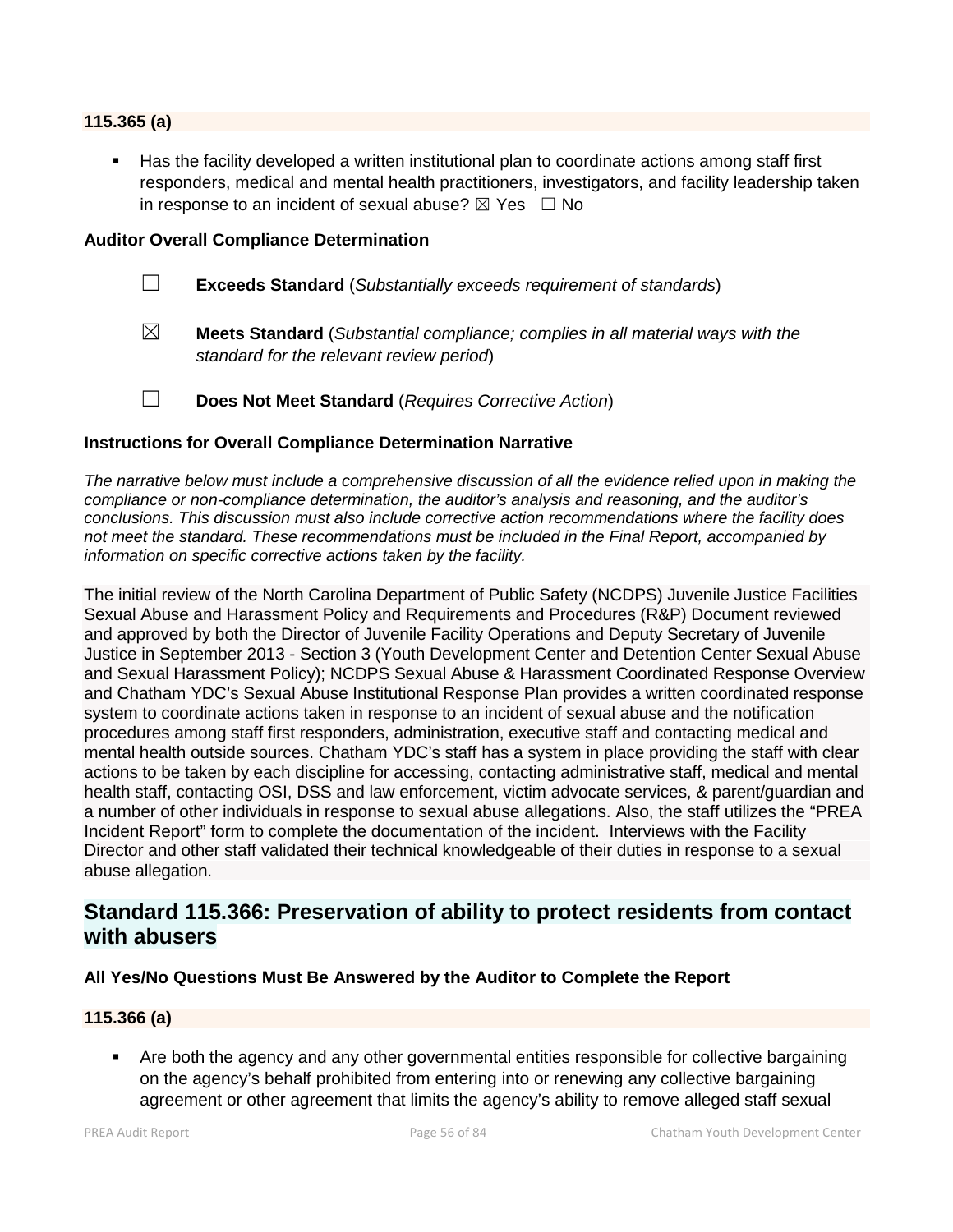abusers from contact with any residents pending the outcome of an investigation or of a determination of whether and to what extent discipline is warranted?  $\Box$  Yes  $\boxtimes$  No

### **115.366 (b)**

**Auditor is not required to audit this provision.** 

#### **Auditor Overall Compliance Determination**

- ☐ **Exceeds Standard** (*Substantially exceeds requirement of standards*)
- ☐ **Meets Standard** (*Substantial compliance; complies in all material ways with the standard for the relevant review period*)
- ☐ **Does Not Meet Standard** (*Requires Corrective Action*)

#### **Instructions for Overall Compliance Determination Narrative**

*The narrative below must include a comprehensive discussion of all the evidence relied upon in making the compliance or non-compliance determination, the auditor's analysis and reasoning, and the auditor's conclusions. This discussion must also include corrective action recommendations where the facility does not meet the standard. These recommendations must be included in the Final Report, accompanied by information on specific corrective actions taken by the facility.*

North Carolina Department of Public Safety (NCDPS) does not engage in the collective bargaining process regarding any violation of departmental policy regarding PREA, therefore this standard is not applicable.

# **Standard 115.367: Agency protection against retaliation**

# **All Yes/No Questions Must Be Answered by the Auditor to Complete the Report**

# **115.367 (a)**

- Has the agency established a policy to protect all residents and staff who report sexual abuse or sexual harassment or cooperate with sexual abuse or sexual harassment investigations from retaliation by other residents or staff?  $\boxtimes$  Yes  $\Box$  No
- Has the agency designated which staff members or departments are charged with monitoring retaliation? **⊠** Yes □ No

# **115.367 (b)**

**Does the agency employ multiple protection measures for residents or staff who fear retaliation** for reporting sexual abuse or sexual harassment or for cooperating with investigations, such as housing changes or transfers for resident victims or abusers, removal of alleged staff or resident abusers from contact with victims, and emotional support services?  $\boxtimes$  Yes  $\Box$  No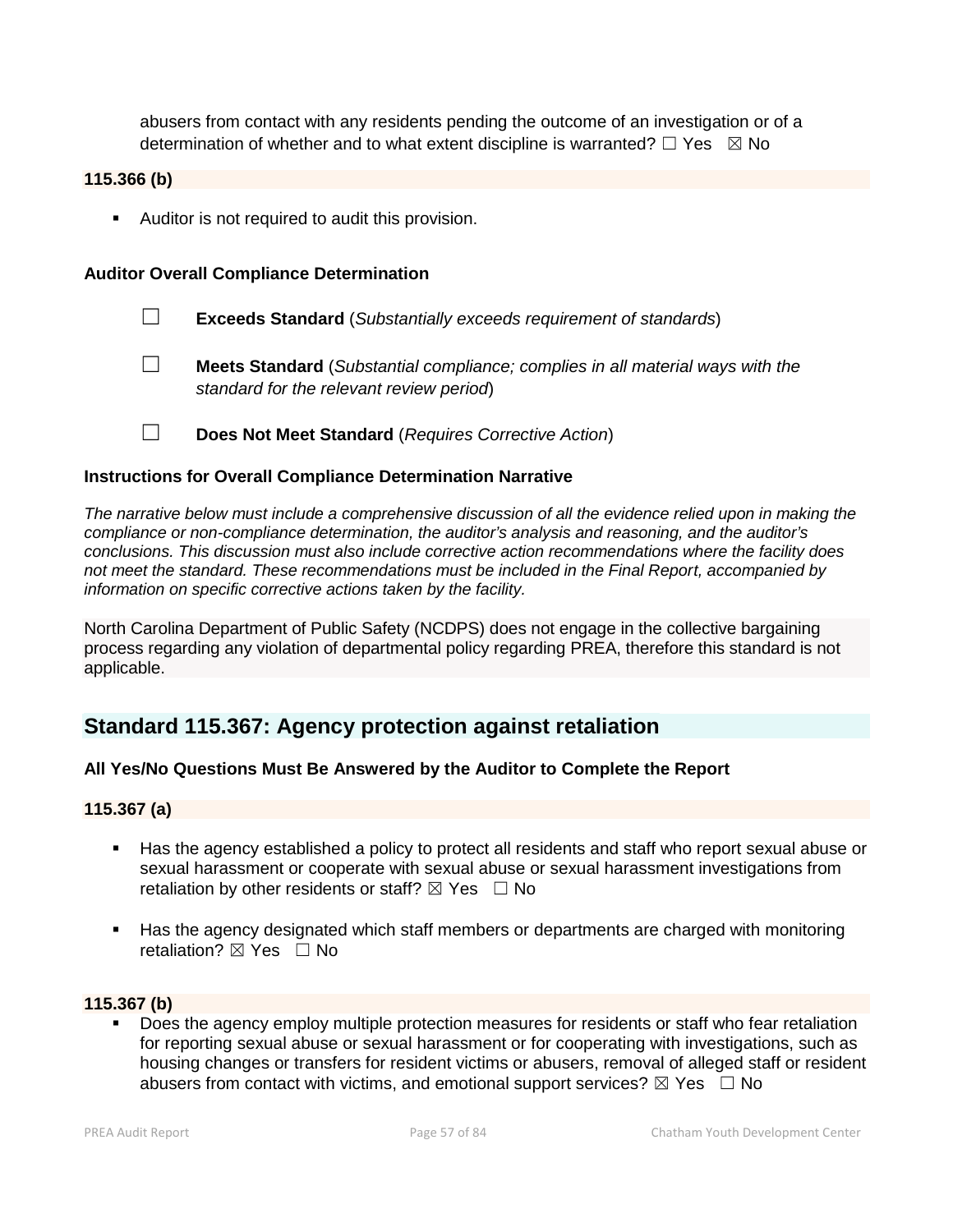#### **115.367 (c)**

- Except in instances where the agency determines that a report of sexual abuse is unfounded, for at least 90 days following a report of sexual abuse, does the agency: Monitor the conduct and treatment of residents or staff who reported the sexual abuse to see if there are changes that may suggest possible retaliation by residents or staff?  $\boxtimes$  Yes  $\Box$  No
- Except in instances where the agency determines that a report of sexual abuse is unfounded, for at least 90 days following a report of sexual abuse, does the agency: Monitor the conduct and treatment of residents who were reported to have suffered sexual abuse to see if there are changes that may suggest possible retaliation by residents or staff?  $\boxtimes$  Yes  $\Box$  No
- Except in instances where the agency determines that a report of sexual abuse is unfounded, for at least 90 days following a report of sexual abuse, does the agency: Act promptly to remedy any such retaliation?  $\boxtimes$  Yes  $\Box$  No
- Except in instances where the agency determines that a report of sexual abuse is unfounded, for at least 90 days following a report of sexual abuse, does the agency: Monitor: Any resident disciplinary reports?  $\boxtimes$  Yes  $\Box$  No
- Except in instances where the agency determines that a report of sexual abuse is unfounded, for at least 90 days following a report of sexual abuse, does the agency: Monitor: Resident housing changes?  $\boxtimes$  Yes  $\Box$  No
- Except in instances where the agency determines that a report of sexual abuse is unfounded, for at least 90 days following a report of sexual abuse, does the agency: Monitor: Resident program changes?  $\boxtimes$  Yes  $\Box$  No
- Except in instances where the agency determines that a report of sexual abuse is unfounded, for at least 90 days following a report of sexual abuse, does the agency: Monitor: Negative performance reviews of staff?  $\boxtimes$  Yes  $\Box$  No
- Except in instances where the agency determines that a report of sexual abuse is unfounded, for at least 90 days following a report of sexual abuse, does the agency: Monitor: Reassignments of staff?  $\boxtimes$  Yes  $\Box$  No
- Does the agency continue such monitoring beyond 90 days if the initial monitoring indicates a continuing need?  $\boxtimes$  Yes  $\Box$  No

#### **115.367 (d)**

In the case of residents, does such monitoring also include periodic status checks? ☒ Yes ☐ No

#### **115.367 (e)**

 If any other individual who cooperates with an investigation expresses a fear of retaliation, does the agency take appropriate measures to protect that individual against retaliation? ☒ Yes ☐ No

#### **115.367 (f)**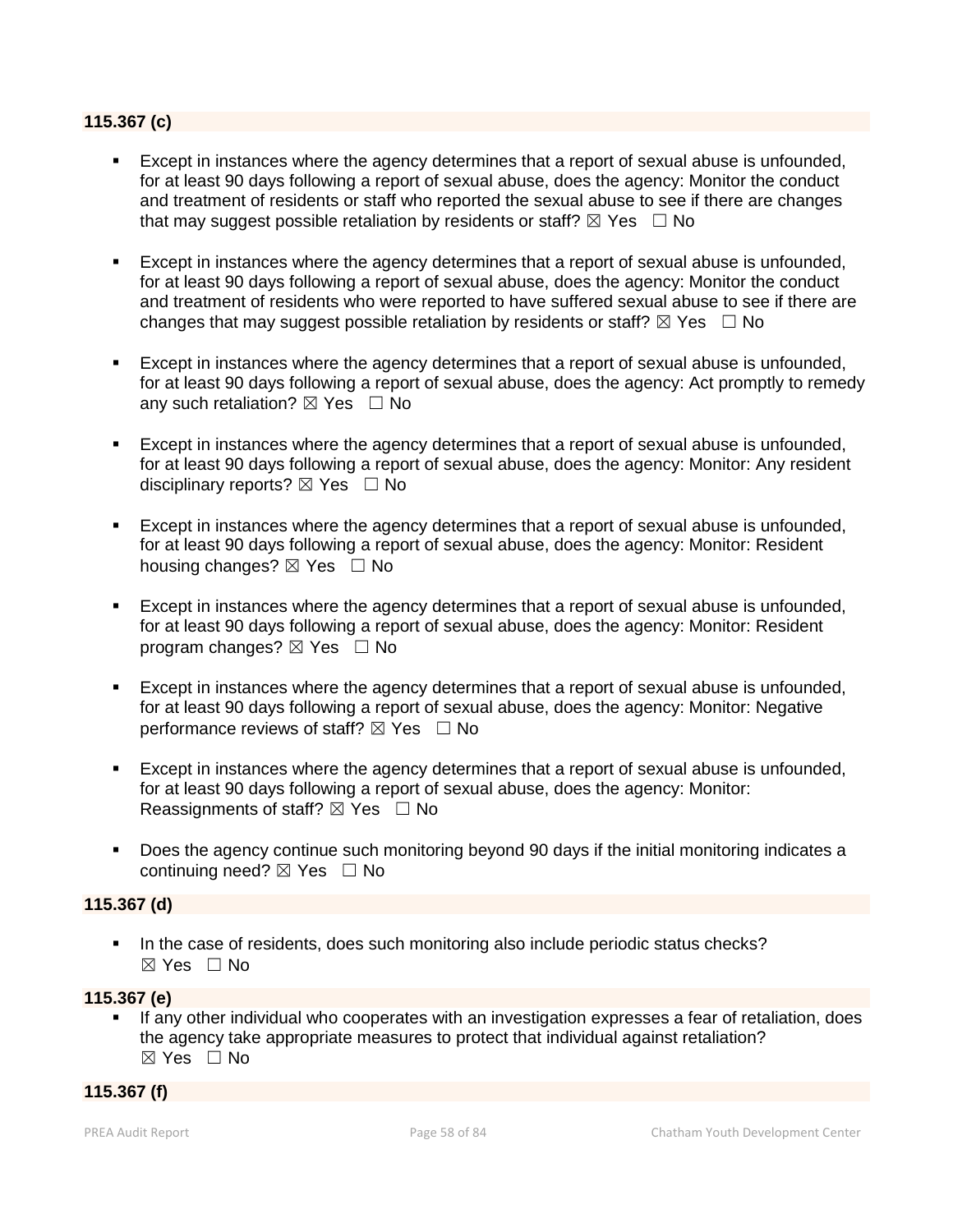Auditor is not required to audit this provision.

# **Auditor Overall Compliance Determination**

- ☐ **Exceeds Standard** (*Substantially exceeds requirement of standards*)
- ☒ **Meets Standard** (*Substantial compliance; complies in all material ways with the standard for the relevant review period*)
- ☐ **Does Not Meet Standard** (*Requires Corrective Action*)

# **Instructions for Overall Compliance Determination Narrative**

*The narrative below must include a comprehensive discussion of all the evidence relied upon in making the compliance or non-compliance determination, the auditor's analysis and reasoning, and the auditor's conclusions. This discussion must also include corrective action recommendations where the facility does not meet the standard. These recommendations must be included in the Final Report, accompanied by information on specific corrective actions taken by the facility.*

The initial review of the North Carolina Department of Public Safety (NCDPS) Juvenile Justice Facilities Sexual Abuse and Harassment Policy and Requirements and Procedures (R&P) Document reviewed and approved by both the Director of Juvenile Facility Operations and Deputy Secretary of Juvenile Justice in September 2013 – Section 1.8 (Victim Support) and Section 1.15 (Retaliation) requires the protection and monitoring of residents and staff who have reported sexual abuse and sexual harassment or who have cooperated in a sexual abuse or harassment investigation. NCDPS policies and procedures prohibit retaliation against any staff or resident for making a report of sexual abuse as well as retaliation against a victim who has suffered from abuse. The monitoring at a minimum will take place for a period of 90 days or longer, as needed. This monitoring would include resident disciplinary reports, bedroom and program changes, negative performance reports as well as reassignments of staff.

The PREA Compliance Manager is responsible with overseeing the monitoring of the conduct or treatment of residents or staff who reported the sexual abuse and of residents who were reported to have suffered sexual abuse to determine if changes that may suggest possible retaliation exist. She is responsible for assigning a PREA Support Person (PSP) that will serve as an advocate to link services (community based advocates or mental health professionals) and support to residents who report sexual abuse and sexual harassment by another resident, staff member, contractor or volunteer. The Facility Director has designated three (3) staff for this role and completed the required form (OPA-A18) on 12/21/17. These individuals are screened for appropriateness to serve as a victim advocate and receive specialized training. The staff interviews and training documentation confirmed the PSP individuals and their role in the facility. The PSP individuals will be completing several forms depending on whether it is a staff or resident retaliation monitoring. Upon completion of the investigation, a PSP individual will complete a "PREA Sexual Abuse and Harassment Retaliation Report" form [Staff (OPA-I22) or Resident (OPA-I24)]. There were no incidents of retaliation at the facility in the past twelve (12) months.

# **Standard 115.368: Post-allegation protective custody**

**All Yes/No Questions Must Be Answered by the Auditor to Complete the Report**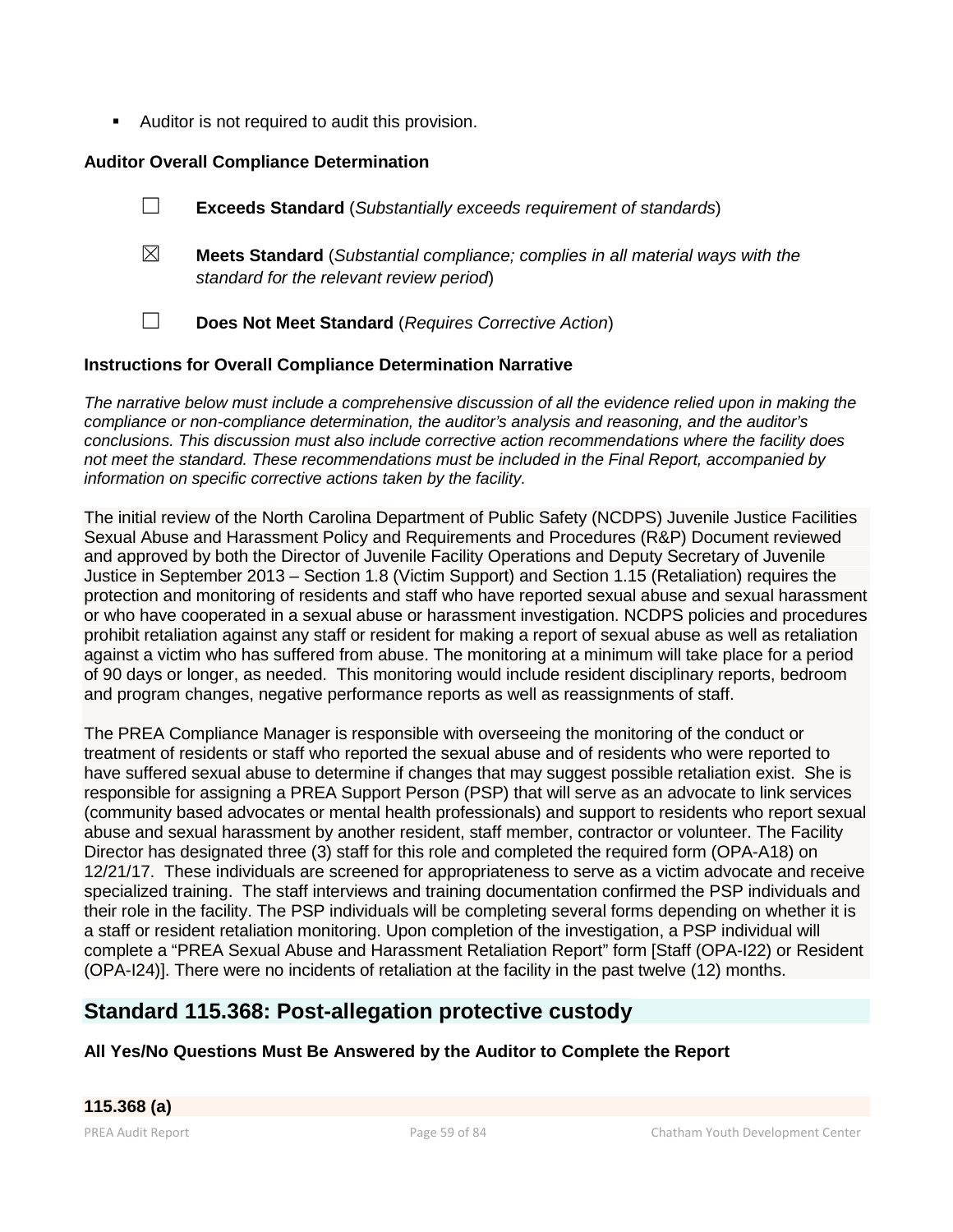Is any and all use of segregated housing to protect a resident who is alleged to have suffered sexual abuse subject to the requirements of § 115.342?  $\boxtimes$  Yes  $\Box$  No

# **Auditor Overall Compliance Determination**

- ☐ **Exceeds Standard** (*Substantially exceeds requirement of standards*)
- ☒ **Meets Standard** (*Substantial compliance; complies in all material ways with the standard for the relevant review period*)
- ☐ **Does Not Meet Standard** (*Requires Corrective Action*)

# **Instructions for Overall Compliance Determination Narrative**

*The narrative below must include a comprehensive discussion of all the evidence relied upon in making the compliance or non-compliance determination, the auditor's analysis and reasoning, and the auditor's conclusions. This discussion must also include corrective action recommendations where the facility does not meet the standard. These recommendations must be included in the Final Report, accompanied by information on specific corrective actions taken by the facility.*

The initial review of the North Carolina Department of Public Safety (NCDPS) Juvenile Justice Facilities Sexual Abuse and Harassment Policy and Requirements and Procedures (R&P) Document reviewed and approved by both the Director of Juvenile Facility Operations and Deputy Secretary of Juvenile Justice in September 2013 – Section 2.2 (Response) & Section PS/YC 3.0 (Behavior Expectations) and NCDPS Division of Juvenile Justice (DJJ) Detention Policy and Requirements and Procedures (R&P) Document reviewed and approved in July 2012 – Section 2.3.13 (Temporary Confinement) contained information on post-allegation protective custody or guidelines for moving a resident to another facility as a last measure to keep residents who alleged sexual abuse safe and only until an alternative means for keeping the resident safe can be arranged. The facility restricts any isolation placements, however, Chatham YDC has the capabilities to provide protective housing for a resident as a last resort. No residents who have alleged sexual abuse in the past twelve (12) months were secluded or isolated from the other residents. The residents would be placed in another facility or staff would be placed on "no contact with resident."

# **INVESTIGATIONS**

# **Standard 115.371: Criminal and administrative agency investigations**

# **All Yes/No Questions Must Be Answered by the Auditor to Complete the Report 115.371 (a)**

 When the agency conducts its own investigations into allegations of sexual abuse and sexual harassment, does it do so promptly, thoroughly, and objectively? [N/A if the agency/facility is not responsible for conducting any form of criminal OR administrative sexual abuse investigations. See 115.321(a).] ⊠ Yes □ No □ NA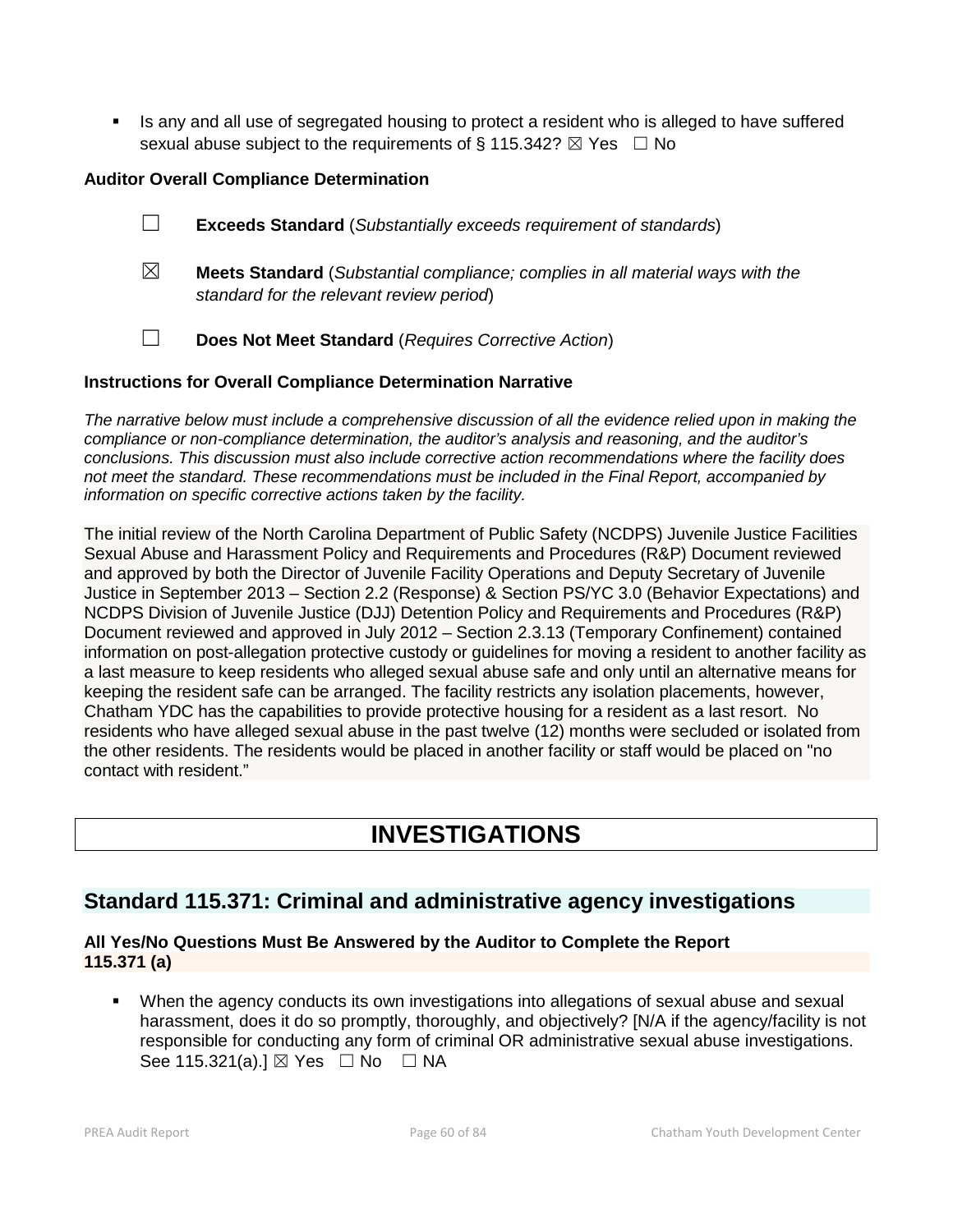Does the agency conduct such investigations for all allegations, including third party and anonymous reports? [N/A if the agency/facility is not responsible for conducting any form of criminal OR administrative sexual abuse investigations. See 115.321(a).]  $⊠ Yes ⊡ No ⊡ NA$ 

# **115.371 (b)**

 Where sexual abuse is alleged, does the agency use investigators who have received specialized training in sexual abuse investigations involving juvenile victims as required by 115.334? ⊠ Yes □ No

# **115.371 (c)**

- Do investigators gather and preserve direct and circumstantial evidence, including any available physical and DNA evidence and any available electronic monitoring data?  $\boxtimes$  Yes  $\Box$  No
- Do investigators interview alleged victims, suspected perpetrators, and witnesses?  $\boxtimes$  Yes  $\Box$  No
- Do investigators review prior reports and complaints of sexual abuse involving the suspected perpetrator? ⊠ Yes □ No

# **115.371 (d)**

**Does the agency always refrain from terminating an investigation solely because the source of** the allegation recants the allegation?  $\boxtimes$  Yes  $\Box$  No

# **115.371 (e)**

 When the quality of evidence appears to support criminal prosecution, does the agency conduct compelled interviews only after consulting with prosecutors as to whether compelled interviews may be an obstacle for subsequent criminal prosecution?  $\boxtimes$  Yes  $\Box$  No

# **115.371 (f)**

- Do agency investigators assess the credibility of an alleged victim, suspect, or witness on an individual basis and not on the basis of that individual's status as resident or staff?  $\boxtimes$  Yes  $\Box$  No
- **Does the agency investigate allegations of sexual abuse without requiring a resident who** alleges sexual abuse to submit to a polygraph examination or other truth-telling device as a condition for proceeding?  $\boxtimes$  Yes  $\Box$  No

### **115.371 (g)**

 Do administrative investigations include an effort to determine whether staff actions or failures to act contributed to the abuse?  $\boxtimes$  Yes  $\Box$  No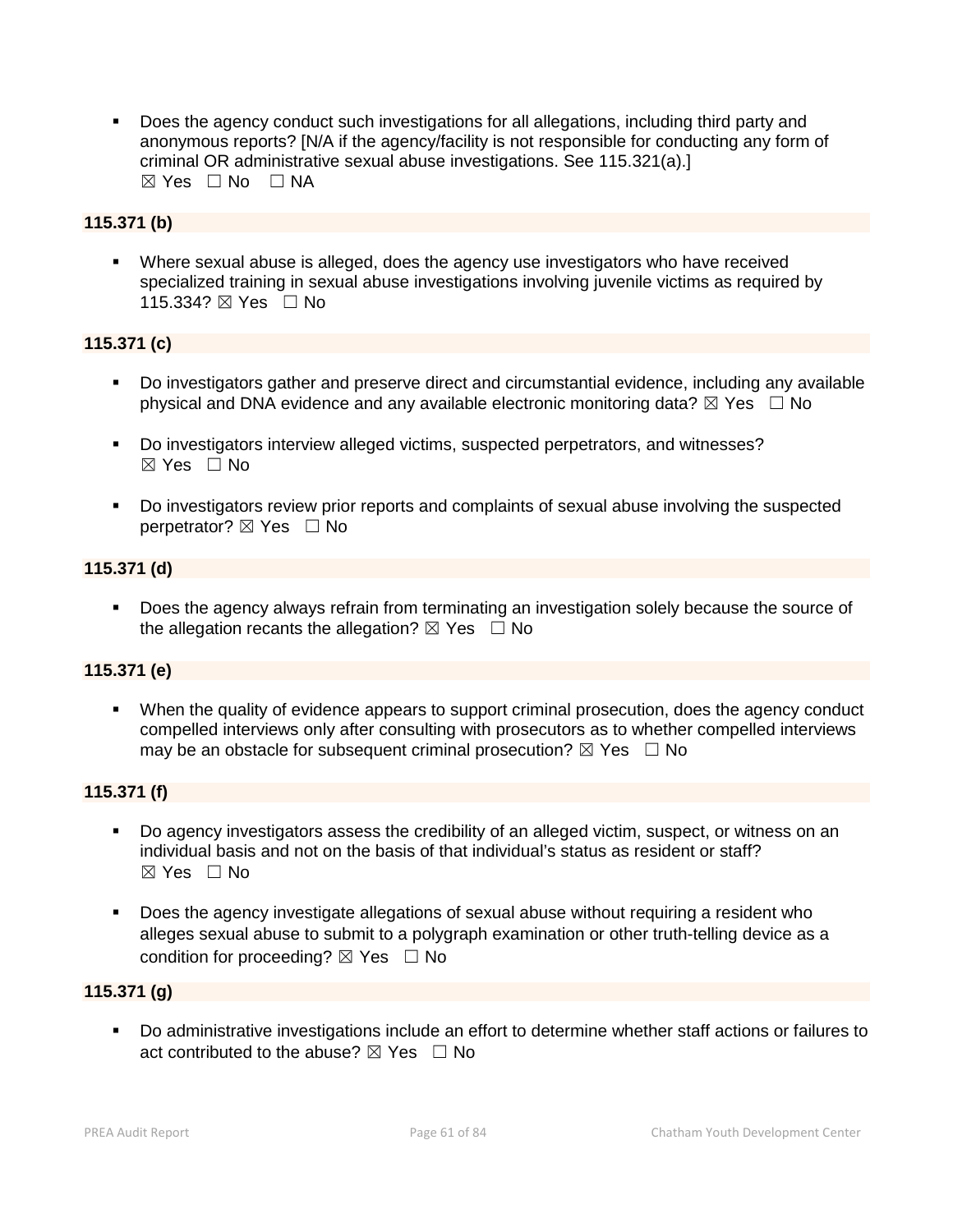Are administrative investigations documented in written reports that include a description of the physical evidence and testimonial evidence, the reasoning behind credibility assessments, and investigative facts and findings?  $\boxtimes$  Yes  $\Box$  No

# **115.371 (h)**

 Are criminal investigations documented in a written report that contains a thorough description of the physical, testimonial, and documentary evidence and attaches copies of all documentary evidence where feasible?  $\boxtimes$  Yes  $\Box$  No

# **115.371 (i)**

 Are all substantiated allegations of conduct that appears to be criminal referred for prosecution?  $\boxtimes$  Yes  $\Box$  No

# **115.371 (j)**

 Does the agency retain all written reports referenced in 115.371(g) and (h) for as long as the alleged abuser is incarcerated or employed by the agency, plus five years unless the abuse was committed by a juvenile resident and applicable law requires a shorter period of retention?  $\boxtimes$  Yes  $\Box$  No

# **115.371 (k)**

 Does the agency ensure that the departure of an alleged abuser or victim from the employment or control of the agency does not provide a basis for terminating an investigation?  $\boxtimes$  Yes  $\Box$  No

#### **115.371 (l)**

**Auditor is not required to audit this provision.** 

#### **115.371 (m)**

 When an outside entity investigates sexual abuse, does the facility cooperate with outside investigators and endeavor to remain informed about the progress of the investigation? (N/A if an outside agency does not conduct administrative or criminal sexual abuse investigations. See 115.321(a).)  $\boxtimes$  Yes  $\Box$  No  $\Box$  NA

#### **Auditor Overall Compliance Determination**

- ☐ **Exceeds Standard** (*Substantially exceeds requirement of standards*)
- ☒ **Meets Standard** (*Substantial compliance; complies in all material ways with the standard for the relevant review period*)
- ☐ **Does Not Meet Standard** (*Requires Corrective Action*)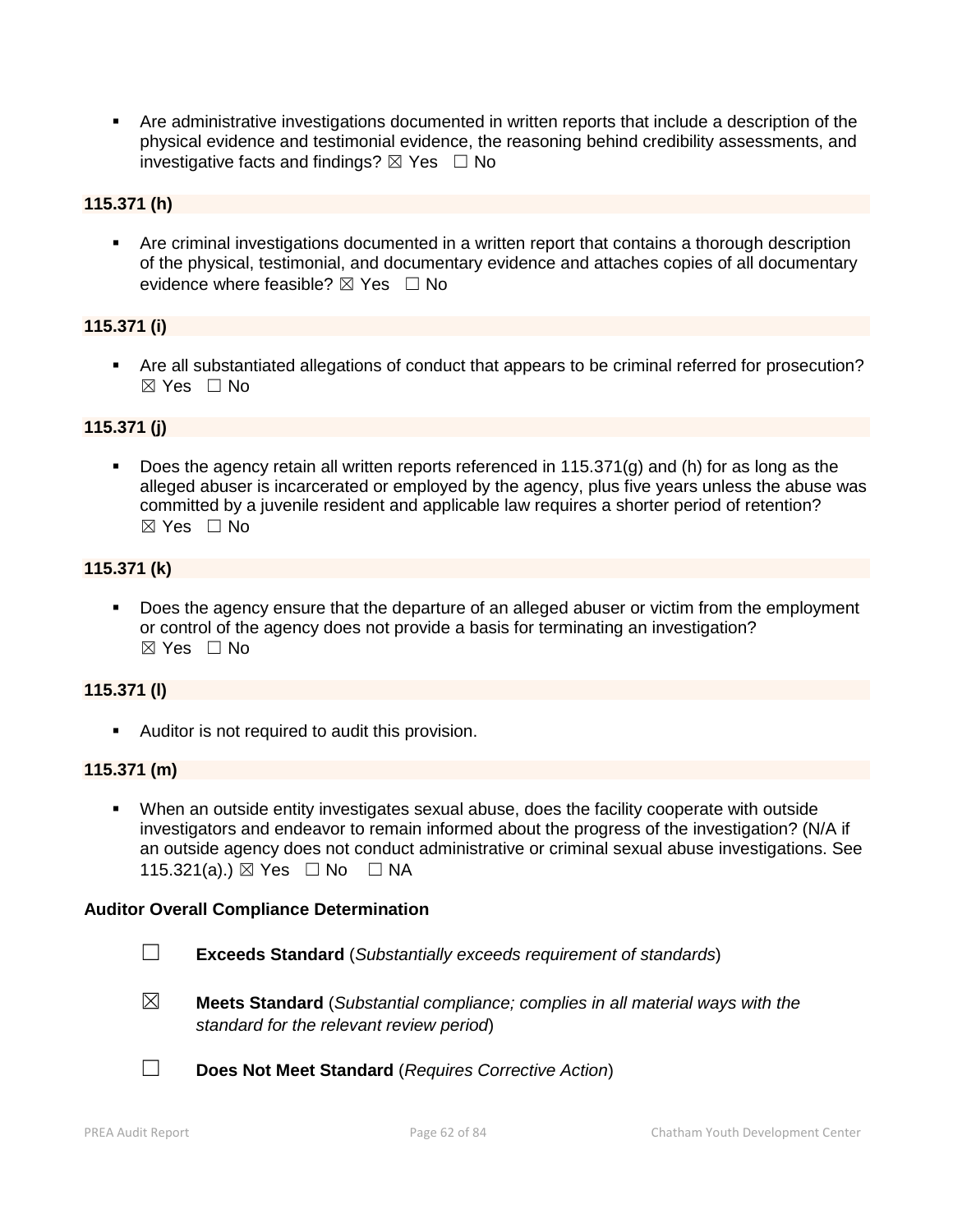### **Instructions for Overall Compliance Determination Narrative**

*The narrative below must include a comprehensive discussion of all the evidence relied upon in making the compliance or non-compliance determination, the auditor's analysis and reasoning, and the auditor's conclusions. This discussion must also include corrective action recommendations where the facility does not meet the standard. These recommendations must be included in the Final Report, accompanied by information on specific corrective actions taken by the facility.*

The initial review of the North Carolina Department of Public Safety (NCDPS) Juvenile Justice Facilities Sexual Abuse and Harassment Policy and Requirements and Procedures (R&P) Document reviewed and approved by both the Director of Juvenile Facility Operations and Deputy Secretary of Juvenile Justice in September 2013 – Section 2.3 (Investigations) and NCDPS Sexual Abuse & Harassment Coordinated Response Overview require staff to refer all alleged incidents of sexual abuse or sexual harassment to the Department of Social Services (DSS) for investigation and determination of child abuse and Siler City Police Department (SCPD) for the determination of criminal charges. The staff refers all allegations of sexual abuse and harassment to the Office of Special Investigations (OSI), Central Office and the DPS PREA Office for completion of an administrative investigation. Additionally, the facility's PREA investigators could be assigned to conduct the administrative investigation.

There have been no reported investigations that appeared to be criminal and referred for prosecution of alleged staff's or residents inappropriate sexual behavior that occurred in this facility in the past twelve (12) months. At the facility, there are two (2) staff who have completed the NCDPS PREA Specialized Training: Investigating Sexual Abuse and Sexual Harassment. It was evident, the staff reported incidents as required and reports are retained for five (5) years from the date the alleged abuser is released or employed by the facility, unless the abuse was committed by a juvenile and applicable laws require a shorter period of retention. The PREA data must be retained for ten (10) years.

# **Standard 115.372: Evidentiary standard for administrative investigations**

# **All Yes/No Questions Must Be Answered by the Auditor to Complete the Report**

#### **115.372 (a)**

 Is it true that the agency does not impose a standard higher than a preponderance of the evidence in determining whether allegations of sexual abuse or sexual harassment are substantiated? **⊠** Yes □ No

#### **Auditor Overall Compliance Determination**

- ☐ **Exceeds Standard** (*Substantially exceeds requirement of standards*)
- ☒ **Meets Standard** (*Substantial compliance; complies in all material ways with the standard for the relevant review period*)

☐ **Does Not Meet Standard** (*Requires Corrective Action*)

#### **Instructions for Overall Compliance Determination Narrative**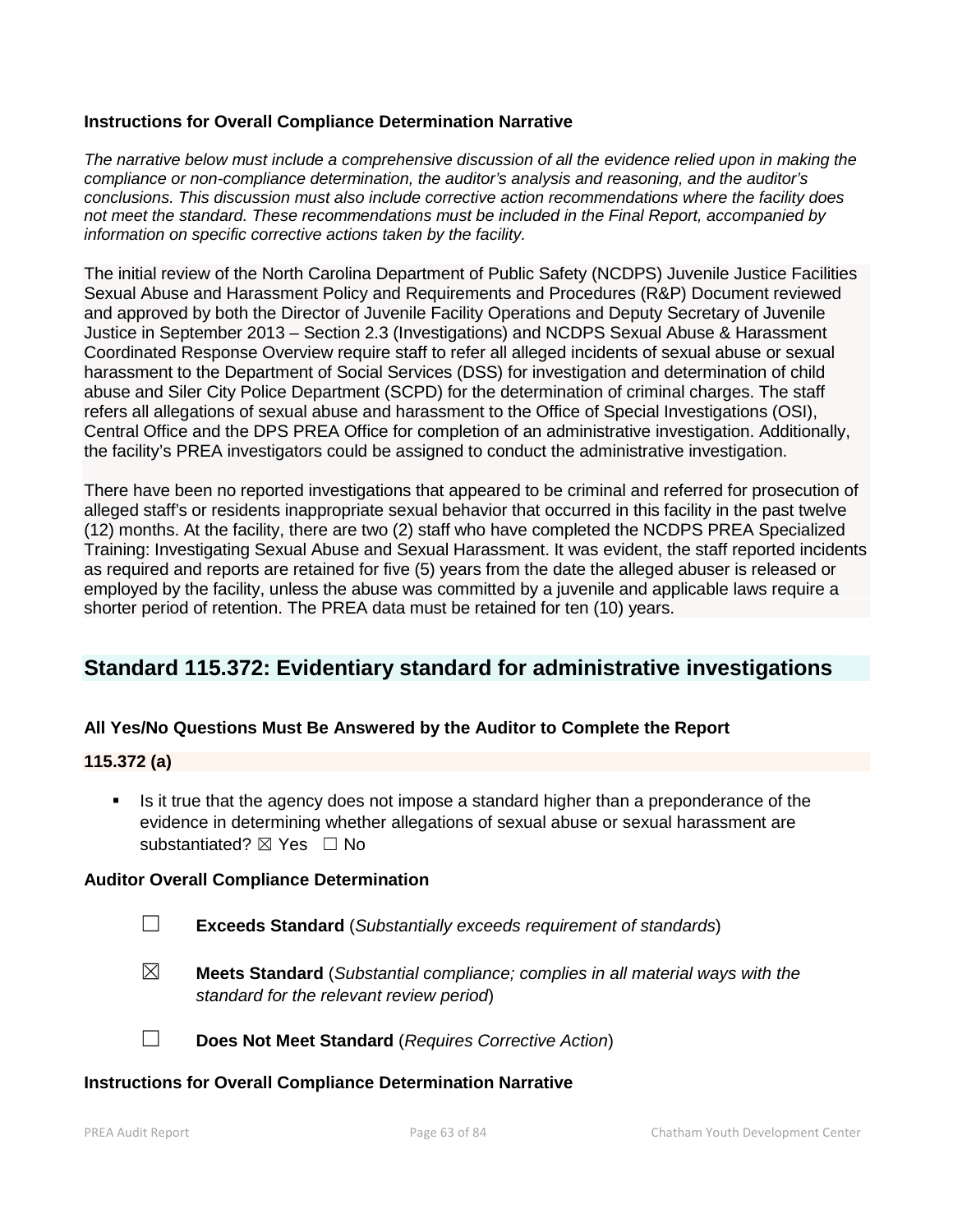*The narrative below must include a comprehensive discussion of all the evidence relied upon in making the compliance or non-compliance determination, the auditor's analysis and reasoning, and the auditor's conclusions. This discussion must also include corrective action recommendations where the facility does not meet the standard. These recommendations must be included in the Final Report, accompanied by information on specific corrective actions taken by the facility.*

The initial review of the North Carolina Department of Public Safety (NCDPS) Juvenile Justice Facilities Sexual Abuse and Harassment Policy and Requirements and Procedures (R&P) Document reviewed and approved by both the Director of Juvenile Facility Operations and Deputy Secretary of Juvenile Justice in September 2013 – Section 2.3 (Investigations) contains all the elements of the standard. The staff from the Department of Social Services (DSS) and the Office of Special Investigations (OSI) investigates the allegation and indicates a standard of a preponderance of the evidence for determining if allegations are substantiated. An interview with the Facility Director indicated that they conduct fact finding investigations, make conclusions following the investigation and provide the information to the facility, to the Central Office and the PREA Office for consultation with legal and human resources to determine disciplinary actions.

# **Standard 115.373: Reporting to residents**

# **All Yes/No Questions Must Be Answered by the Auditor to Complete the Report**

# **115.373 (a)**

 Following an investigation into a resident's allegation that he or she suffered sexual abuse in an agency facility, does the agency inform the resident as to whether the allegation has been determined to be substantiated, unsubstantiated, or unfounded?  $\boxtimes$  Yes  $\Box$  No

# **115.373 (b)**

 If the agency did not conduct the investigation into a resident's allegation of sexual abuse in an agency facility, does the agency request the relevant information from the investigative agency in order to inform the resident? (N/A if the agency/facility is responsible for conducting administrative and criminal investigations.)  $\boxtimes$  Yes  $\Box$  No  $\Box$  NA

# **115.373 (c)**

- Following a resident's allegation that a staff member has committed sexual abuse against the resident, unless the agency has determined that the allegation is unfounded, or unless the resident has been released from custody, does the agency subsequently inform the resident whenever: The staff member is no longer posted within the resident's unit?  $\boxtimes$  Yes  $\Box$  No
- Following a resident's allegation that a staff member has committed sexual abuse against the resident, unless the agency has determined that the allegation is unfounded, or unless the resident has been released from custody, does the agency subsequently inform the resident whenever: The staff member is no longer employed at the facility?  $\boxtimes$  Yes  $\Box$  No
- Following a resident's allegation that a staff member has committed sexual abuse against the resident, unless the agency has determined that the allegation is unfounded, or unless the resident has been released from custody, does the agency subsequently inform the resident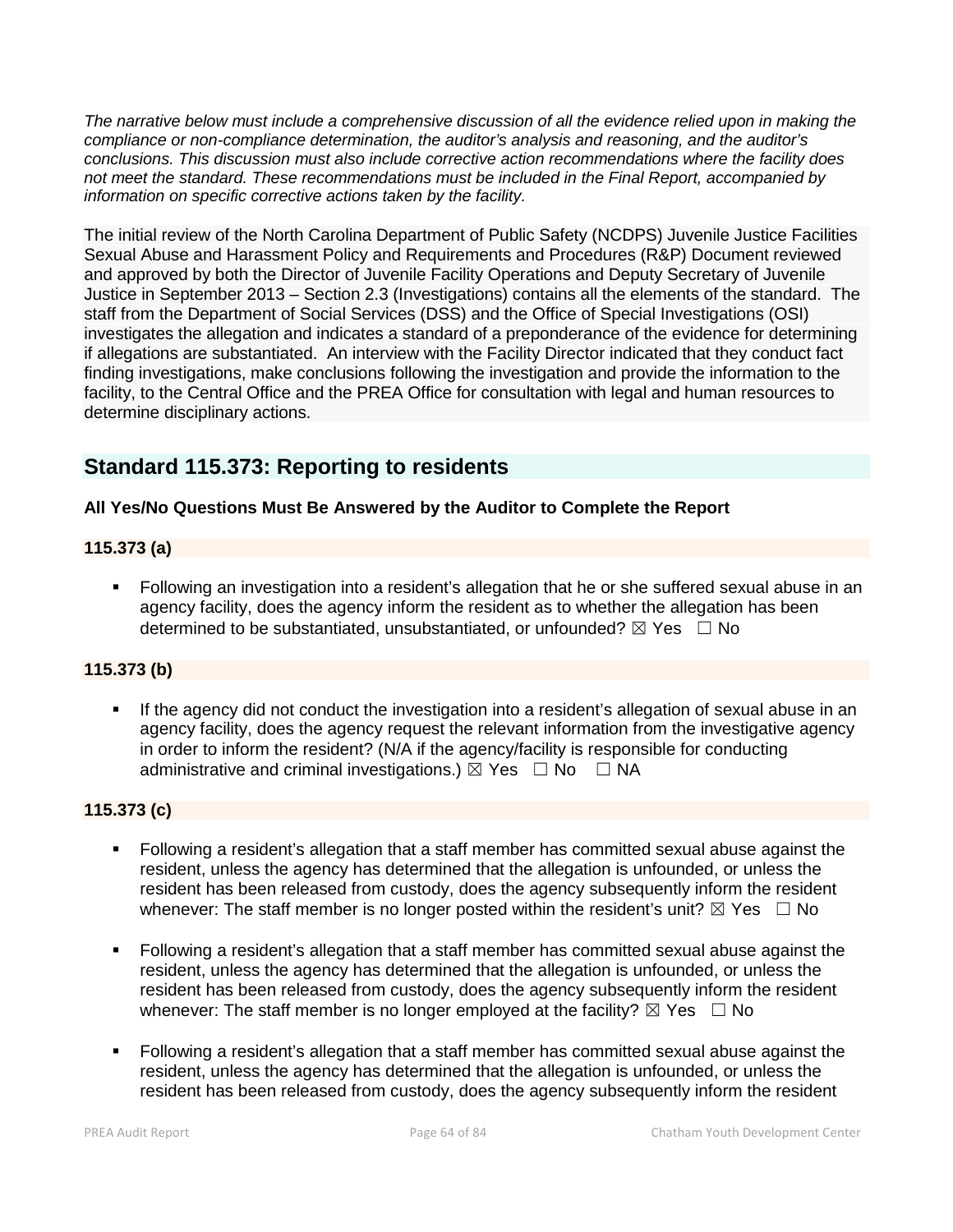whenever: The agency learns that the staff member has been indicted on a charge related to sexual abuse in the facility?  $\boxtimes$  Yes  $\Box$  No

 Following a resident's allegation that a staff member has committed sexual abuse against the resident, unless the agency has determined that the allegation is unfounded, or unless the resident has been released from custody, does the agency subsequently inform the resident whenever: The agency learns that the staff member has been convicted on a charge related to sexual abuse within the facility?  $\boxtimes$  Yes  $\Box$  No

# **115.373 (d)**

- Following a resident's allegation that he or she has been sexually abused by another resident, does the agency subsequently inform the alleged victim whenever: The agency learns that the alleged abuser has been indicted on a charge related to sexual abuse within the facility? ☒ Yes ☐ No
- Following a resident's allegation that he or she has been sexually abused by another resident, does the agency subsequently inform the alleged victim whenever: The agency learns that the alleged abuser has been convicted on a charge related to sexual abuse within the facility? ☒ Yes ☐ No

# **115.373 (e)**

Does the agency document all such notifications or attempted notifications?  $\boxtimes$  Yes  $\Box$  No

# **115.373 (f)**

**Auditor is not required to audit this provision.** 

# **Auditor Overall Compliance Determination**

- ☐ **Exceeds Standard** (*Substantially exceeds requirement of standards*)
- ☒ **Meets Standard** (*Substantial compliance; complies in all material ways with the standard for the relevant review period*)
- ☐ **Does Not Meet Standard** (*Requires Corrective Action*)

# **Instructions for Overall Compliance Determination Narrative**

*The narrative below must include a comprehensive discussion of all the evidence relied upon in making the compliance or non-compliance determination, the auditor's analysis and reasoning, and the auditor's conclusions. This discussion must also include corrective action recommendations where the facility does not meet the standard. These recommendations must be included in the Final Report, accompanied by information on specific corrective actions taken by the facility.*

The initial review of the North Carolina Department of Public Safety (NCDPS) Juvenile Justice Facilities Sexual Abuse and Harassment Policy and Requirements and Procedures (R&P) Document reviewed and approved by both the Director of Juvenile Facility Operations and Deputy Secretary of Juvenile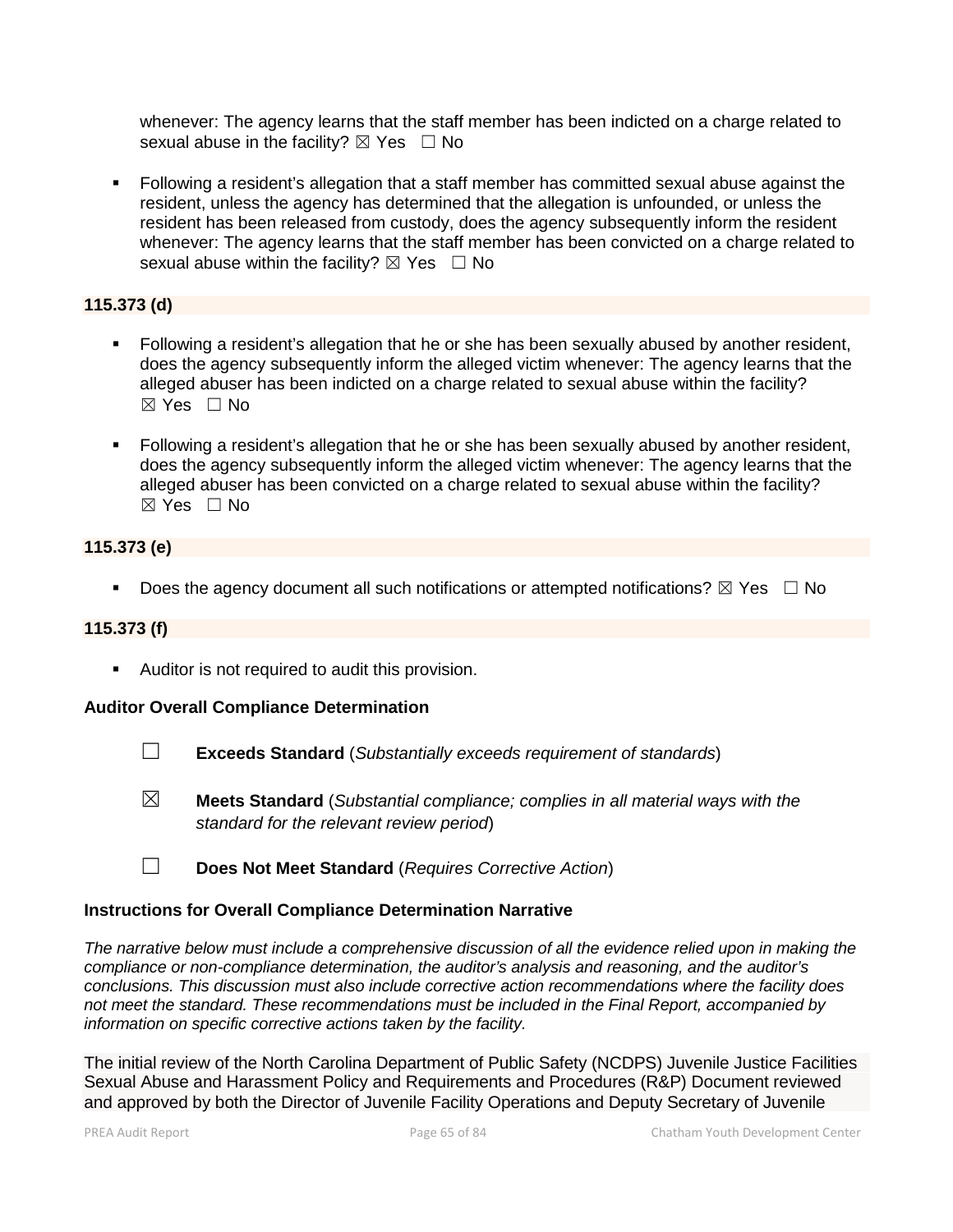Justice in September 2013 – Section 2.3 (Investigations) and Section 1.8 (Victim Support) requires that any resident who makes an allegation that he/she suffered sexual abuse is informed in writing contains the process for notifying residents whether the allegation proves substantiated, unsubstantiated or unfounded following an investigation.

The NCDPS PREA Office has a process to notify the resident. The policies further requires that following a resident's allegation a staff member who has committed sexual abuse against the resident, the facility informs the resident unless the allegations are "unfounded" whenever the staff member is no longer posted within the resident's housing area; the staff member is no longer employed at the facility; Siler City Police Department (SCPD) notifies that the staff member has been indicted or convicted on a charge related to sexual abuse within the facility. With regard to investigations involving resident-onresident allegations of sexual abuse, Siler City Police Department (SCPD) notifies the Facility Director who will then inform the resident whenever the facility learns that the alleged abuser has been indicted or convicted on a charge related to sexual abuse within the facility. There have been two (2) reported investigations of alleged staff's or resident's sexual abuse that occurred in this facility in the past twelve (12) months that was completed by the agency/facility. The Facility Director validated his technical knowledge of the reporting process during his interview.

# **DISCIPLINE**

# **Standard 115.376: Disciplinary sanctions for staff**

# **All Yes/No Questions Must Be Answered by the Auditor to Complete the Report**

# **115.376 (a)**

 Are staff subject to disciplinary sanctions up to and including termination for violating agency sexual abuse or sexual harassment policies?  $\boxtimes$  Yes  $\Box$  No

# **115.376 (b)**

Is termination the presumptive disciplinary sanction for staff who have engaged in sexual abuse? ☒ Yes ☐ No

# **115.376 (c)**

 Are disciplinary sanctions for violations of agency policies relating to sexual abuse or sexual harassment (other than actually engaging in sexual abuse) commensurate with the nature and circumstances of the acts committed, the staff member's disciplinary history, and the sanctions imposed for comparable offenses by other staff with similar histories?  $\boxtimes$  Yes  $\Box$  No

# **115.376 (d)**

 Are all terminations for violations of agency sexual abuse or sexual harassment policies, or resignations by staff who would have been terminated if not for their resignation, reported to: Law enforcement agencies (unless the activity was clearly not criminal)?  $\boxtimes$  Yes  $\Box$  No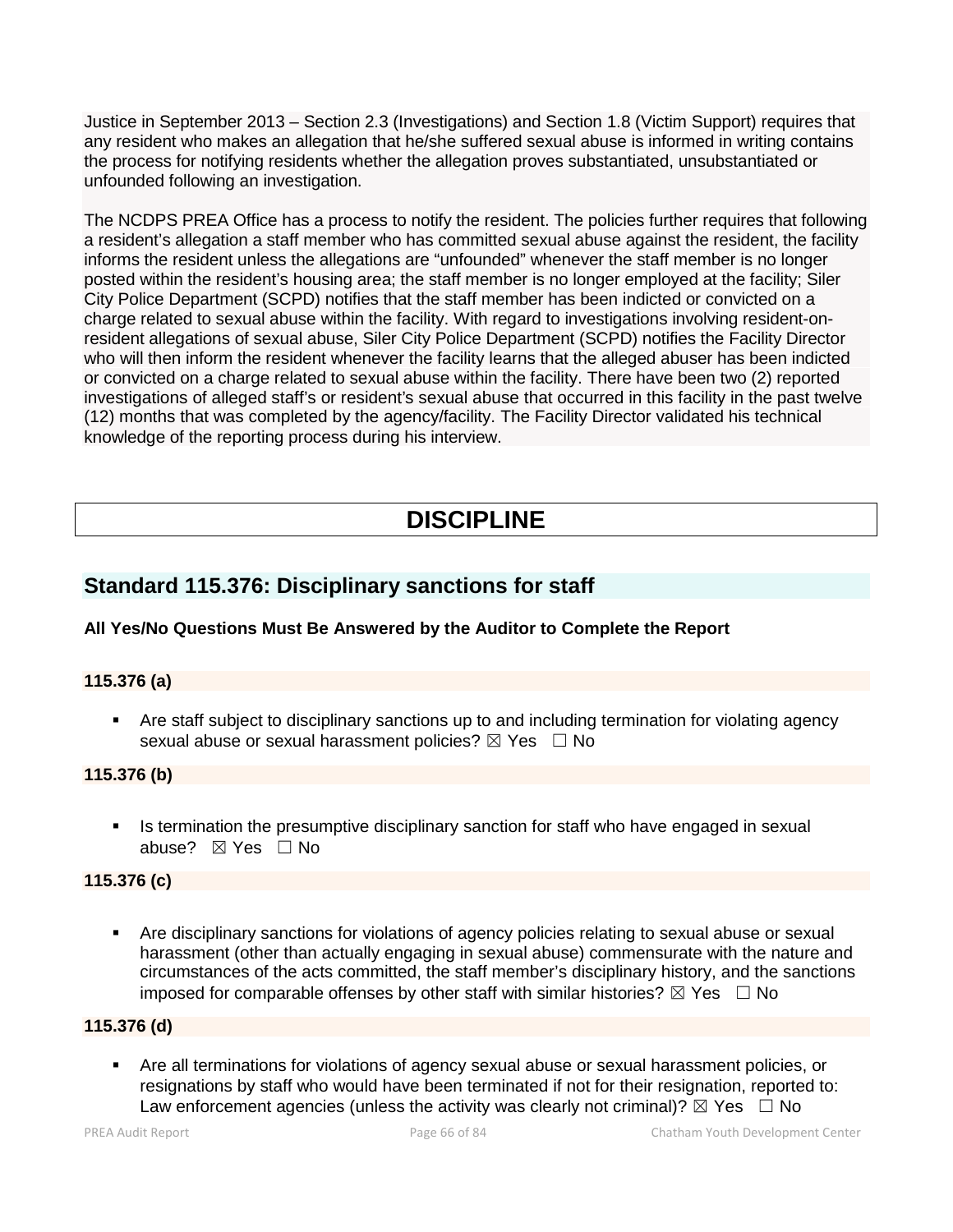Are all terminations for violations of agency sexual abuse or sexual harassment policies, or resignations by staff who would have been terminated if not for their resignation, reported to: Relevant licensing bodies?  $\boxtimes$  Yes  $\Box$  No

### **Auditor Overall Compliance Determination**

- ☐ **Exceeds Standard** (*Substantially exceeds requirement of standards*)
- ☒ **Meets Standard** (*Substantial compliance; complies in all material ways with the standard for the relevant review period*)
- ☐ **Does Not Meet Standard** (*Requires Corrective Action*)

#### **Instructions for Overall Compliance Determination Narrative**

*The narrative below must include a comprehensive discussion of all the evidence relied upon in making the compliance or non-compliance determination, the auditor's analysis and reasoning, and the auditor's conclusions. This discussion must also include corrective action recommendations where the facility does not meet the standard. These recommendations must be included in the Final Report, accompanied by information on specific corrective actions taken by the facility.*

The initial review of the North Carolina Department of Public Safety (NCDPS) Juvenile Justice Facilities Sexual Abuse and Harassment Policy and Requirements and Procedures (R&P) Document reviewed and approved by both the Director of Juvenile Facility Operations and Deputy Secretary of Juvenile Justice in September 2013 – Section 1.14 (Discipline) disciplinary sanctions up to and including termination for violating the facility's sexual abuse or harassment policies. The policy also mandates that the violation be reported to the DPS PREA Office and law enforcement if criminal in nature. All disciplinary sanctions are maintained in the employee's HR file in accordance with NCDPS policy and procedures. Termination is the presumptive sanction for staff who had engaged in sexual abuse. Additionally, staff may not escape sanctions by resigning. Staff who resign because they would have been terminated, are reported to the local law enforcement, unless the activities were not clearly criminal. There have been no employees terminated in the past twelve (12) months for violation of the facility's sexual abuse or sexual harassment policies. The Facility Director interview validated his technical knowledge of the reporting process and was consistent with NCDPS policy and procedures.

# **Standard 115.377: Corrective action for contractors and volunteers**

#### **All Yes/No Questions Must Be Answered by the Auditor to Complete the Report**

#### **115.377 (a)**

- Is any contractor or volunteer who engages in sexual abuse prohibited from contact with residents? ⊠ Yes □ No
- Is any contractor or volunteer who engages in sexual abuse reported to: Law enforcement agencies (unless the activity was clearly not criminal)?  $\boxtimes$  Yes  $\Box$  No
- Is any contractor or volunteer who engages in sexual abuse reported to: Relevant licensing bodies? ⊠ Yes □ No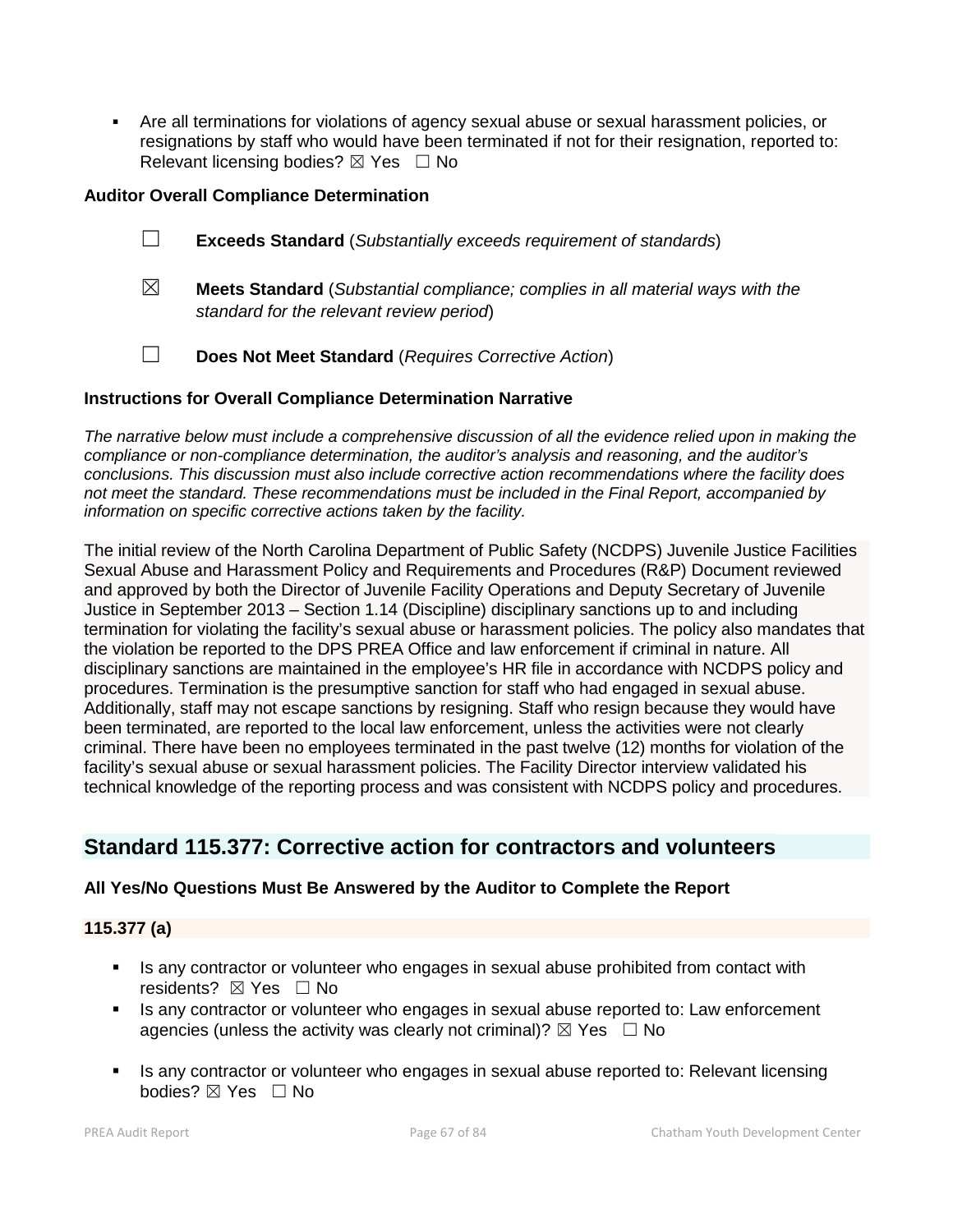### **115.377 (b)**

In the case of any other violation of agency sexual abuse or sexual harassment policies by a contractor or volunteer, does the facility take appropriate remedial measures, and consider whether to prohibit further contact with residents?  $\boxtimes$  Yes  $\Box$  No

#### **Auditor Overall Compliance Determination**

- ☐ **Exceeds Standard** (*Substantially exceeds requirement of standards*)
- ☒ **Meets Standard** (*Substantial compliance; complies in all material ways with the standard for the relevant review period*)
- ☐ **Does Not Meet Standard** (*Requires Corrective Action*)

#### **Instructions for Overall Compliance Determination Narrative**

*The narrative below must include a comprehensive discussion of all the evidence relied upon in making the compliance or non-compliance determination, the auditor's analysis and reasoning, and the auditor's conclusions. This discussion must also include corrective action recommendations where the facility does not meet the standard. These recommendations must be included in the Final Report, accompanied by information on specific corrective actions taken by the facility.*

The initial review of the North Carolina Department of Public Safety (NCDPS) Juvenile Justice Facilities Sexual Abuse and Harassment Policy and Requirements and Procedures (R&P) Document reviewed and approved by both the Director of Juvenile Facility Operations and Deputy Secretary of Juvenile Justice in September 2013 – Section 1.14 (Discipline) requires that volunteers and contractors in violation of the facility's policies and procedures regarding sexual abuse and harassment of residents will be reported to DSS, OSI, DPS PREA Office and local law enforcement unless the activity was clearly not criminal and to relevant licensing bodies. Additionally, the policies requires the facility/YDC staff to take remedial measures and prohibit future contact with residents in the case of any violation of the facility's sexual abuse and harassment policies by contractors or volunteers. This was verified during an interview with the Facility Director. There have been no volunteers or contractors reported in the past twelve (12) months for engaging in sexual abuse or harassment of a resident.

# **Standard 115.378: Interventions and disciplinary sanctions for residents**

#### **All Yes/No Questions Must Be Answered by the Auditor to Complete the Report**

#### **115.378 (a)**

 Following an administrative finding that a resident engaged in resident-on-resident sexual abuse, or following a criminal finding of guilt for resident-on-resident sexual abuse, may residents be subject to disciplinary sanctions only pursuant to a formal disciplinary process? ☒ Yes ☐ No

### **115.378 (b)**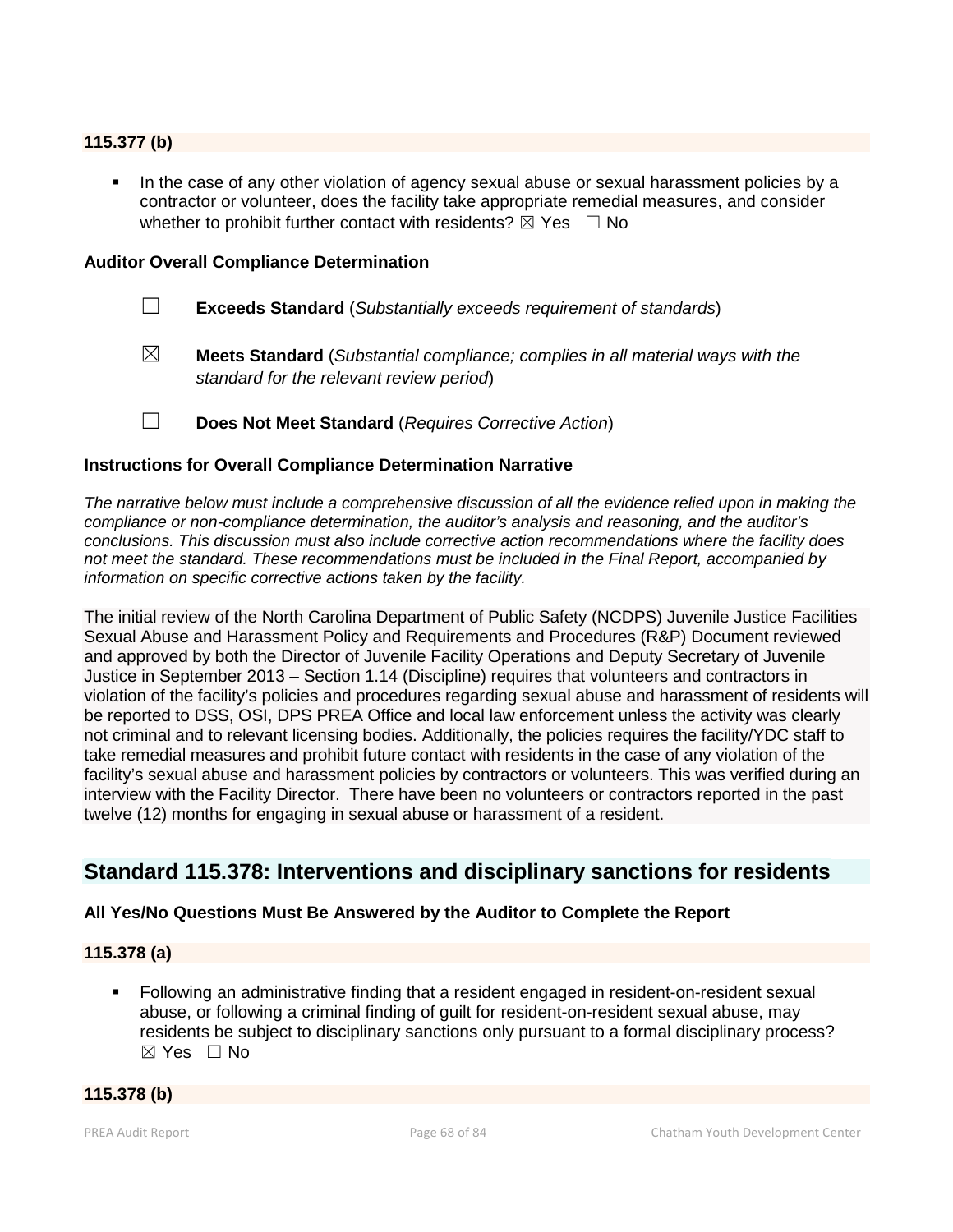- Are disciplinary sanctions commensurate with the nature and circumstances of the abuse committed, the resident's disciplinary history, and the sanctions imposed for comparable offenses by other residents with similar histories?  $\boxtimes$  Yes  $\Box$  No
- In the event a disciplinary sanction results in the isolation of a resident, does the agency ensure the resident is not denied daily large-muscle exercise?  $\boxtimes$  Yes  $\Box$  No
- In the event a disciplinary sanction results in the isolation of a resident, does the agency ensure the resident is not denied access to any legally required educational programming or special education services?  $\boxtimes$  Yes  $\Box$  No
- In the event a disciplinary sanction results in the isolation of a resident, does the agency ensure the resident receives daily visits from a medical or mental health care clinician?  $\boxtimes$  Yes  $\Box$  No
- In the event a disciplinary sanction results in the isolation of a resident, does the resident also have access to other programs and work opportunities to the extent possible?  $\boxtimes$  Yes  $\Box$  No

### **115.378 (c)**

 When determining what types of sanction, if any, should be imposed, does the disciplinary process consider whether a resident's mental disabilities or mental illness contributed to his or her behavior?  $\boxtimes$  Yes  $\Box$  No

# **115.378 (d)**

- If the facility offers therapy, counseling, or other interventions designed to address and correct underlying reasons or motivations for the abuse, does the facility consider whether to offer the offending resident participation in such interventions?  $\boxtimes$  Yes  $\Box$  No
- If the agency requires participation in such interventions as a condition of access to any rewards-based behavior management system or other behavior-based incentives, does it always refrain from requiring such participation as a condition to accessing general programming or education?  $\boxtimes$  Yes  $\Box$  No

#### **115.378 (e)**

 Does the agency discipline a resident for sexual contact with staff only upon a finding that the staff member did not consent to such contact?  $\boxtimes$  Yes  $\Box$  No

#### **115.378 (f)**

 For the purpose of disciplinary action does a report of sexual abuse made in good faith based upon a reasonable belief that the alleged conduct occurred NOT constitute falsely reporting an incident or lying, even if an investigation does not establish evidence sufficient to substantiate the allegation?  $\boxtimes$  Yes  $\Box$  No

#### **115.378 (g)**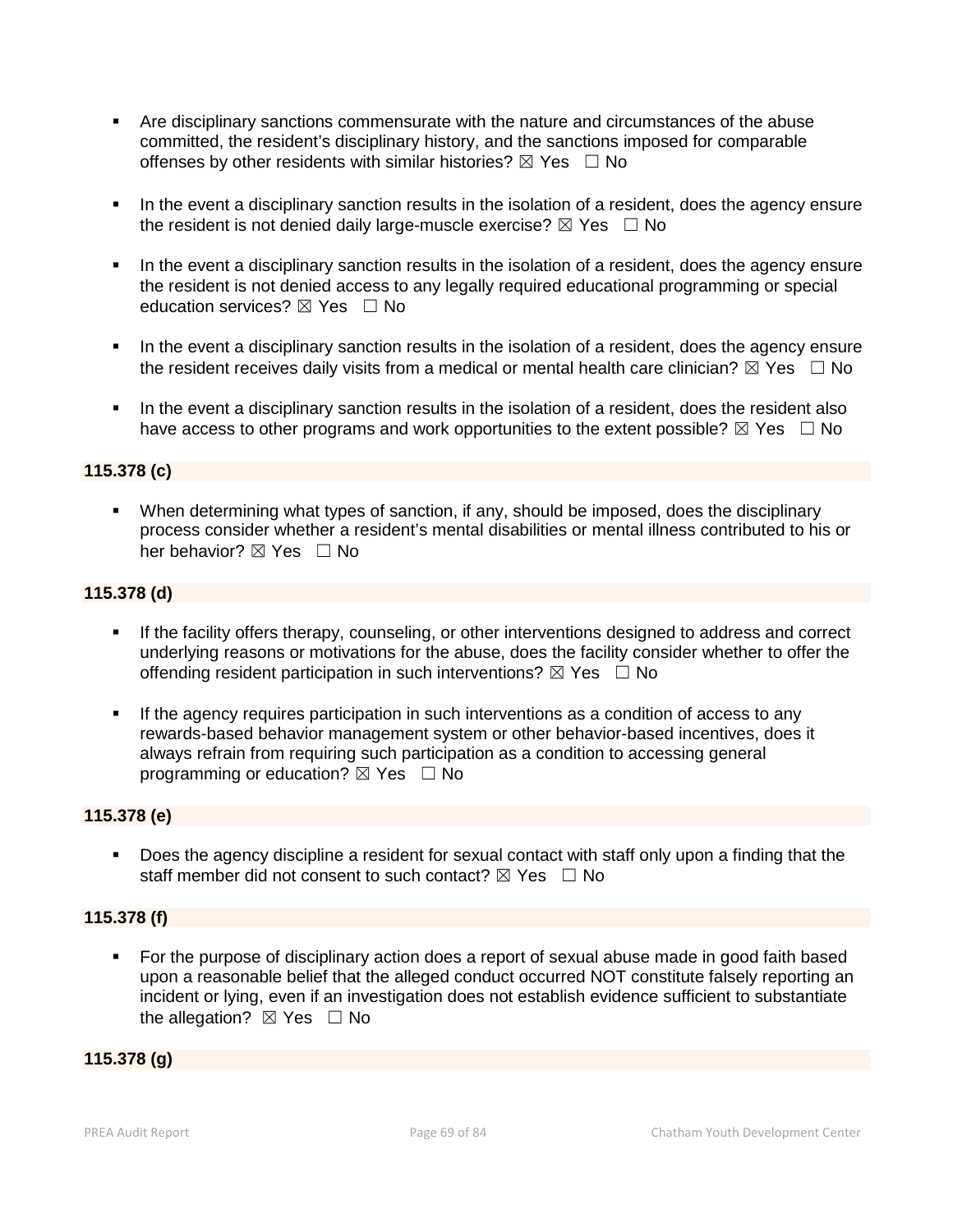Does the agency always refrain from considering non-coercive sexual activity between residents to be sexual abuse? (N/A if the agency does not prohibit all sexual activity between residents.)  $\boxtimes$  Yes  $\Box$  No  $\Box$  NA

# **Auditor Overall Compliance Determination**

- ☐ **Exceeds Standard** (*Substantially exceeds requirement of standards*)
- ☒ **Meets Standard** (*Substantial compliance; complies in all material ways with the standard for the relevant review period*)
- ☐ **Does Not Meet Standard** (*Requires Corrective Action*)

### **Instructions for Overall Compliance Determination Narrative**

*The narrative below must include a comprehensive discussion of all the evidence relied upon in making the compliance or non-compliance determination, the auditor's analysis and reasoning, and the auditor's conclusions. This discussion must also include corrective action recommendations where the facility does not meet the standard. These recommendations must be included in the Final Report, accompanied by information on specific corrective actions taken by the facility.*

The initial review of the North Carolina Department of Public Safety (NCDPS) Juvenile Justice Facilities Sexual Abuse and Harassment Policy and Requirements and Procedures (R&P) Document reviewed and approved by both the Director of Juvenile Facility Operations and Deputy Secretary of Juvenile Justice in September 2013 – Section 1.14 (Discipline); NCDPS Division of Juvenile Justice (DJJ) Detention Policy and Requirements and Procedures (R&P) Document reviewed and approved in July 2012 – Section 2.3 (Rules and Discipline); NCDPS DJJ Youth Development Center Policy and Requirements and Procedures (R & P) Document – Section 2 (R&P/YC 2: YDC Admission and Assessments) and NCDPS DJJ and Delinquency Prevention Abuse and Neglect Policy and Requirements and Procedures (R&P) Document – Section PS/YC 3.0 (Behavior Expectations) any resident found to have violated any of the agency's sexual abuse or sexual harassment policies will be subject to sanctions pursuant to the behavior management program.

Chatham YDC's staff provides each resident with information that includes their rights and responsibilities, a disciplinary list of violations, disciplinary procedures and transfers. Residents will be offered therapy, counseling or other interventions designed to address and correct the underlining reasons for their conduct. Interviews with mental health staff confirmed crisis intervention and counseling are offered to residents. There have been no administrative or criminal findings of guilt for resident-onresident sexual abuse that have occurred at the facility in the past twelve (12) months. The Facility Director indicated that residents may also be referred for prosecution if the allegations were criminal.

# **MEDICAL AND MENTAL CARE**

# **Standard 115.381: Medical and mental health screenings; history of sexual abuse**

**All Yes/No Questions Must Be Answered by the Auditor to Complete the Report**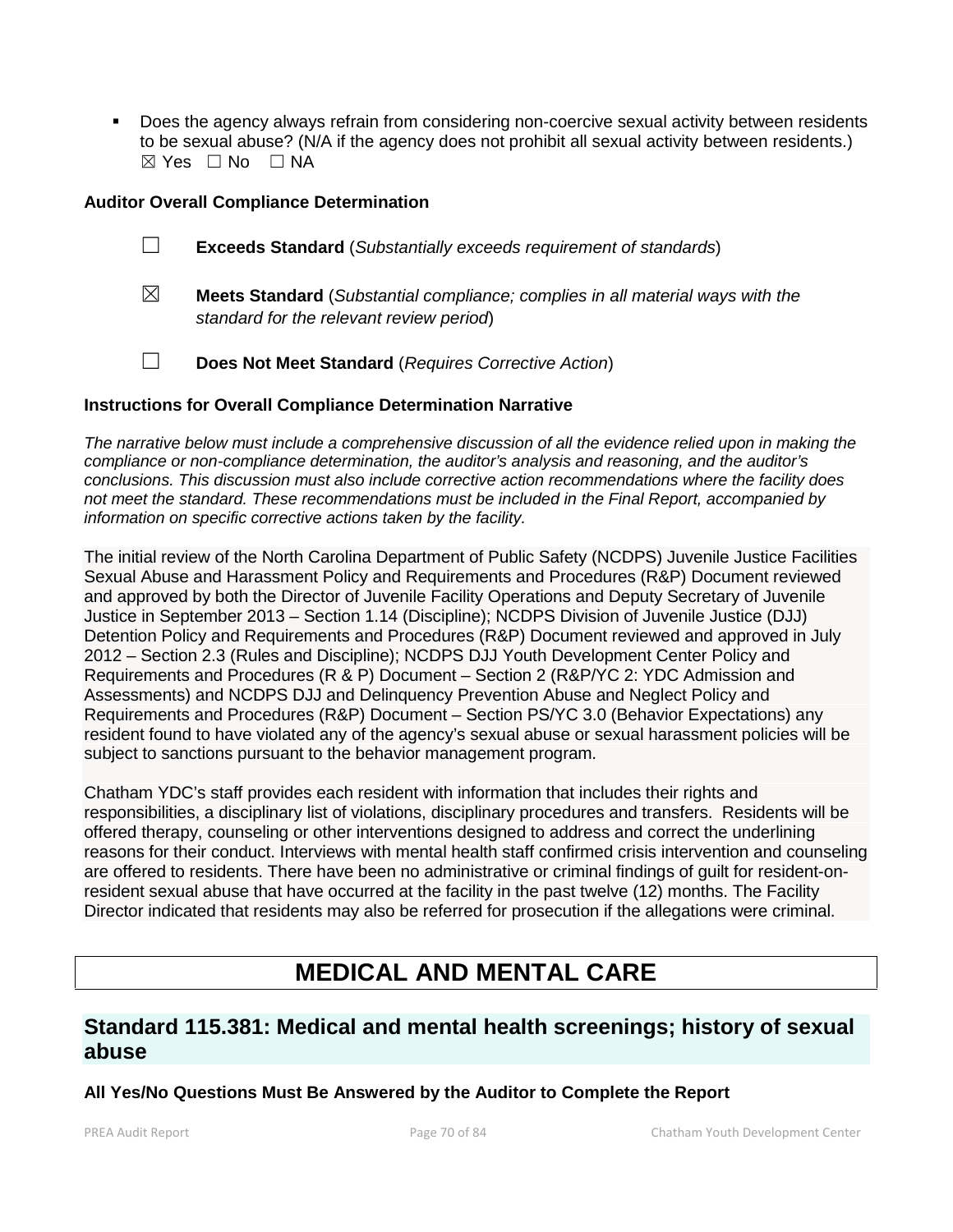#### **115.381 (a)**

 If the screening pursuant to § 115.341 indicates that a resident has experienced prior sexual victimization, whether it occurred in an institutional setting or in the community, do staff ensure that the resident is offered a follow-up meeting with a medical or mental health practitioner within 14 days of the intake screening?  $\boxtimes$  Yes  $\Box$  No

#### **115.381 (b)**

If the screening pursuant to  $\S$  115.341 indicates that a resident has previously perpetrated sexual abuse, whether it occurred in an institutional setting or in the community, do staff ensure that the resident is offered a follow-up meeting with a mental health practitioner within 14 days of the intake screening?  $\boxtimes$  Yes  $\Box$  No

#### **115.381 (c)**

 Is any information related to sexual victimization or abusiveness that occurred in an institutional setting strictly limited to medical and mental health practitioners and other staff as necessary to inform treatment plans and security management decisions, including housing, bed, work, education, and program assignments, or as otherwise required by Federal, State, or local law?  $\boxtimes$  Yes  $\Box$  No

### **115.381 (d)**

 Do medical and mental health practitioners obtain informed consent from residents before reporting information about prior sexual victimization that did not occur in an institutional setting, unless the resident is under the age of 18?  $\boxtimes$  Yes  $\Box$  No

#### **Auditor Overall Compliance Determination**

- ☐ **Exceeds Standard** (*Substantially exceeds requirement of standards*)
- ☒ **Meets Standard** (*Substantial compliance; complies in all material ways with the standard for the relevant review period*)

☐ **Does Not Meet Standard** (*Requires Corrective Action*)

# **Instructions for Overall Compliance Determination Narrative**

*The narrative below must include a comprehensive discussion of all the evidence relied upon in making the compliance or non-compliance determination, the auditor's analysis and reasoning, and the auditor's conclusions. This discussion must also include corrective action recommendations where the facility does not meet the standard. These recommendations must be included in the Final Report, accompanied by information on specific corrective actions taken by the facility.*

The initial review of the North Carolina Department of Public Safety (NCDPS) Juvenile Justice Facilities Sexual Abuse and Harassment Policy and Requirements and Procedures (R&P) Document reviewed and approved by both the Director of Juvenile Facility Operations and Deputy Secretary of Juvenile Justice in September 2013 – Section 1.10 (General Provisions) and NCDPS DJJ Youth Development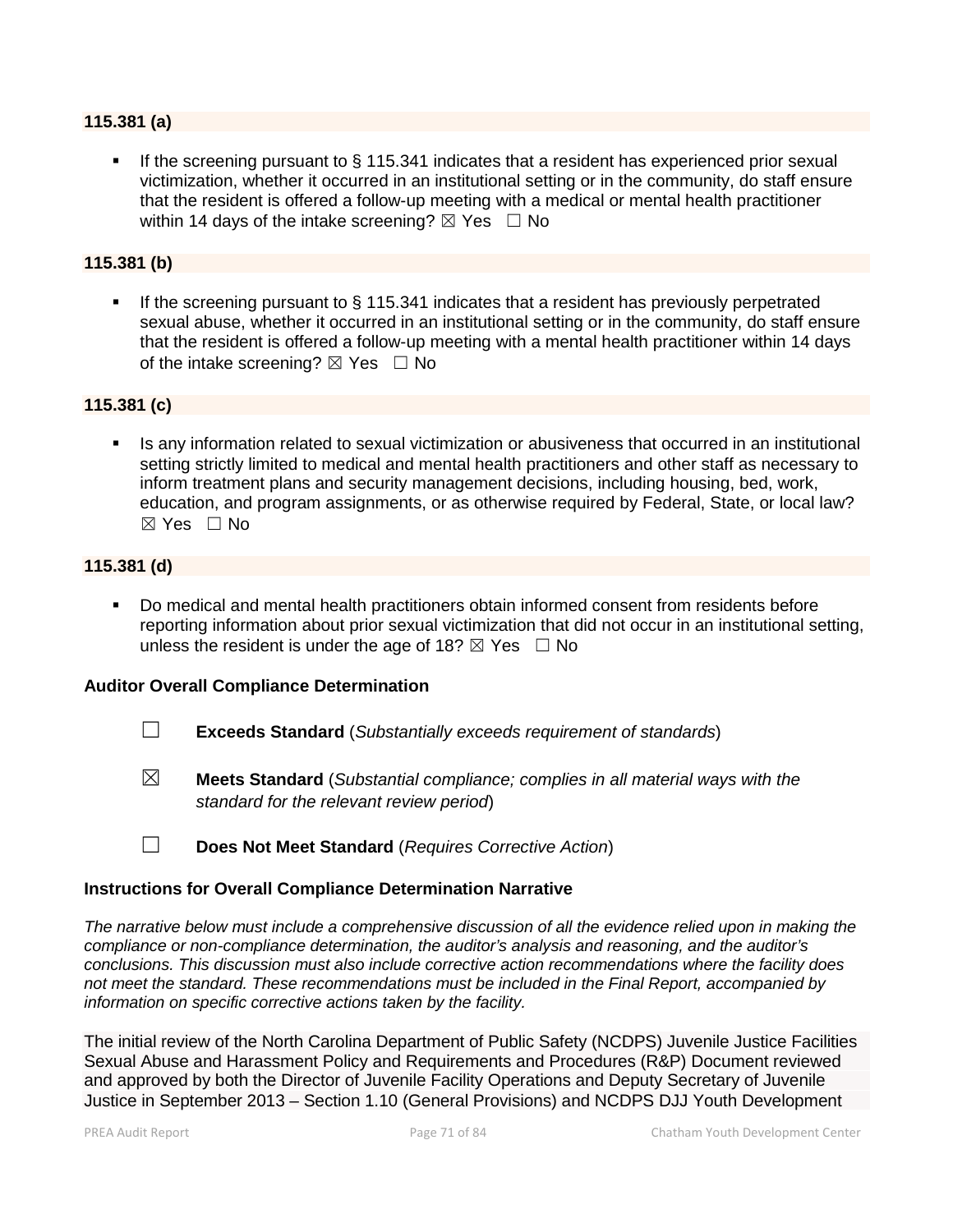Center Policy and Requirements and Procedures (R&P) Document – Section 1.4 (Mental Health Services) require medical and mental health/substance abuse evaluations and as appropriate, treatment is offered to all residents victimized by sexual abuse and ensure confidentiality of information. Residents who report prior sexual victimization or disclose prior incidents of perpetrating sexual abuse, either in an institution or in the community, are required to be offered a follow-up with a medical or mental health practitioner within 14 days of admission/screening.

Documentation review confirmed medical and mental health staff completes various admission screening forms (i.e. Healthcare Services Medical Screening Interview, MAYSI, Suicide Risk Screening, Healthcare Services Mental Health Consultation, and Healthcare Services Admission History and Physical Examination) during the initial intake process including informed consent disclosures. There were no residents who disclosed prior victimization during their initial screening process. Medical and mental health staff interviews confirmed that although there were no disclosures the past twelve (12) months, all residents were offered follow-up meetings with medical and mental health providers during the intake/admission process.

# **Standard 115.382: Access to emergency medical and mental health services**

# **All Yes/No Questions Must Be Answered by the Auditor to Complete the Report**

# **115.382 (a)**

 Do resident victims of sexual abuse receive timely, unimpeded access to emergency medical treatment and crisis intervention services, the nature and scope of which are determined by medical and mental health practitioners according to their professional judgment?  $\boxtimes$  Yes  $\Box$  No

# **115.382 (b)**

- If no qualified medical or mental health practitioners are on duty at the time a report of recent sexual abuse is made, do staff first responders take preliminary steps to protect the victim pursuant to § 115.362?  $\boxtimes$  Yes  $\Box$  No
- Do staff first responders immediately notify the appropriate medical and mental health practitioners? ⊠ Yes □ No

# **115.382 (c)**

 Are resident victims of sexual abuse offered timely information about and timely access to emergency contraception and sexually transmitted infections prophylaxis, in accordance with professionally accepted standards of care, where medically appropriate?  $\boxtimes$  Yes  $\Box$  No

#### **115.382 (d)**

 Are treatment services provided to the victim without financial cost and regardless of whether the victim names the abuser or cooperates with any investigation arising out of the incident? ☒ Yes ☐ No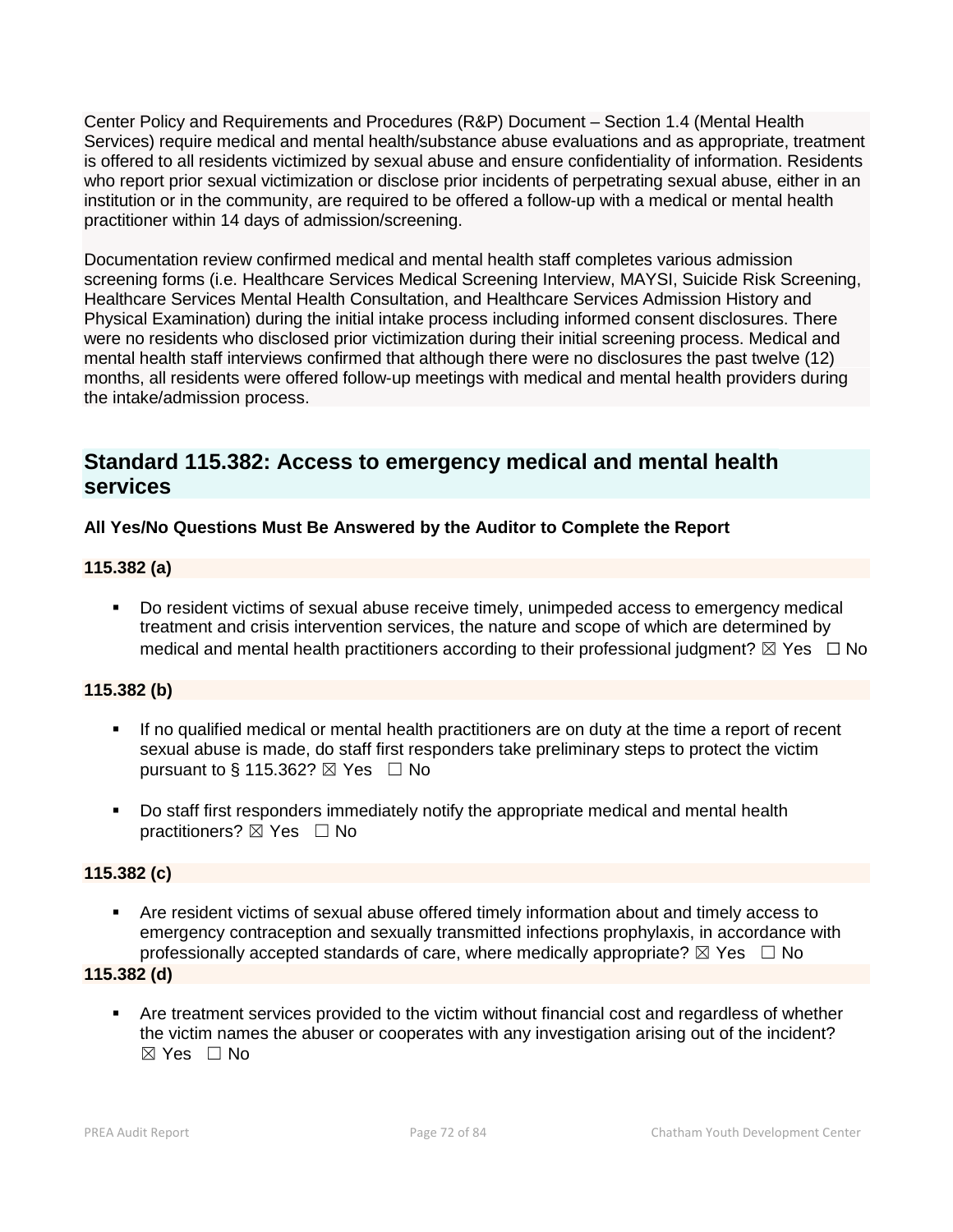## **Auditor Overall Compliance Determination**

| $\boxtimes$<br><b>Exceeds Standard</b> (Substantially exceeds requirement of standards) |  |
|-----------------------------------------------------------------------------------------|--|
|-----------------------------------------------------------------------------------------|--|

- ☐ **Meets Standard** (*Substantial compliance; complies in all material ways with the standard for the relevant review period*)
- 

☐ **Does Not Meet Standard** (*Requires Corrective Action*)

## **Instructions for Overall Compliance Determination Narrative**

*The narrative below must include a comprehensive discussion of all the evidence relied upon in making the compliance or non-compliance determination, the auditor's analysis and reasoning, and the auditor's conclusions. This discussion must also include corrective action recommendations where the facility does not meet the standard. These recommendations must be included in the Final Report, accompanied by information on specific corrective actions taken by the facility.*

The initial review of the North Carolina Department of Public Safety (NCDPS) Juvenile Justice Facilities Sexual Abuse and Harassment Policy and Requirements and Procedures (R&P) Document reviewed and approved by both the Director of Juvenile Facility Operations and Deputy Secretary of Juvenile Justice in September 2013 – Section 1.10 (General Provisions); Section 3.1 (First Response to Concerns of Sexual Abuse, Sexual Harassment and Voyeurism); NCDPS DJJ Youth Development Center Policy and Requirements and Procedures (R&P) Document – Section 1.4 (Mental Health Services) and NC General Statute Chapter 15B (Victims Compensation Article 1 Crime Victim's Compensation Act) requires resident victims of sexual abuse are offered timely information about and timely access to emergency contraception and sexually transmitted disease prophylaxis, in accordance with professionally accepted standards of care, where medically appropriate and unimpeded access to emergency medical treatment and crisis intervention services. The medical staff had a protocol in place to assist in expediting a resident to the emergency room with specific documentation for the staff.

Documentation and interviews confirmed UNC Children's Hospital Pediatric ER (SANE certified) provides the emergency and forensic medical examinations at no financial cost to the victim. Family Victim and Rape Crisis is the program identified to provide confidential emotional support services to the residents at the facility. The facility has available the NCDPS "Expect Respect" brochure that identifies for the residents to telephone the hotline number and postings of the PREA information (reporting resources). Also the facility has three (3) PREA Support Persons (PSP) that serve as an advocate to link services (community based advocates or mental health professionals) and provide confidential emotional support to residents who report sexual abuse and sexual harassment by another resident, staff member, contractor or volunteer. Interviews with the medical and mental health staff confirmed that residents have immediate access to emergency medical and mental health/substance abuse services.

# **Standard 115.383: Ongoing medical and mental health care for sexual abuse victims and abusers**

**All Yes/No Questions Must Be Answered by the Auditor to Complete the Report**

#### **115.383 (a)**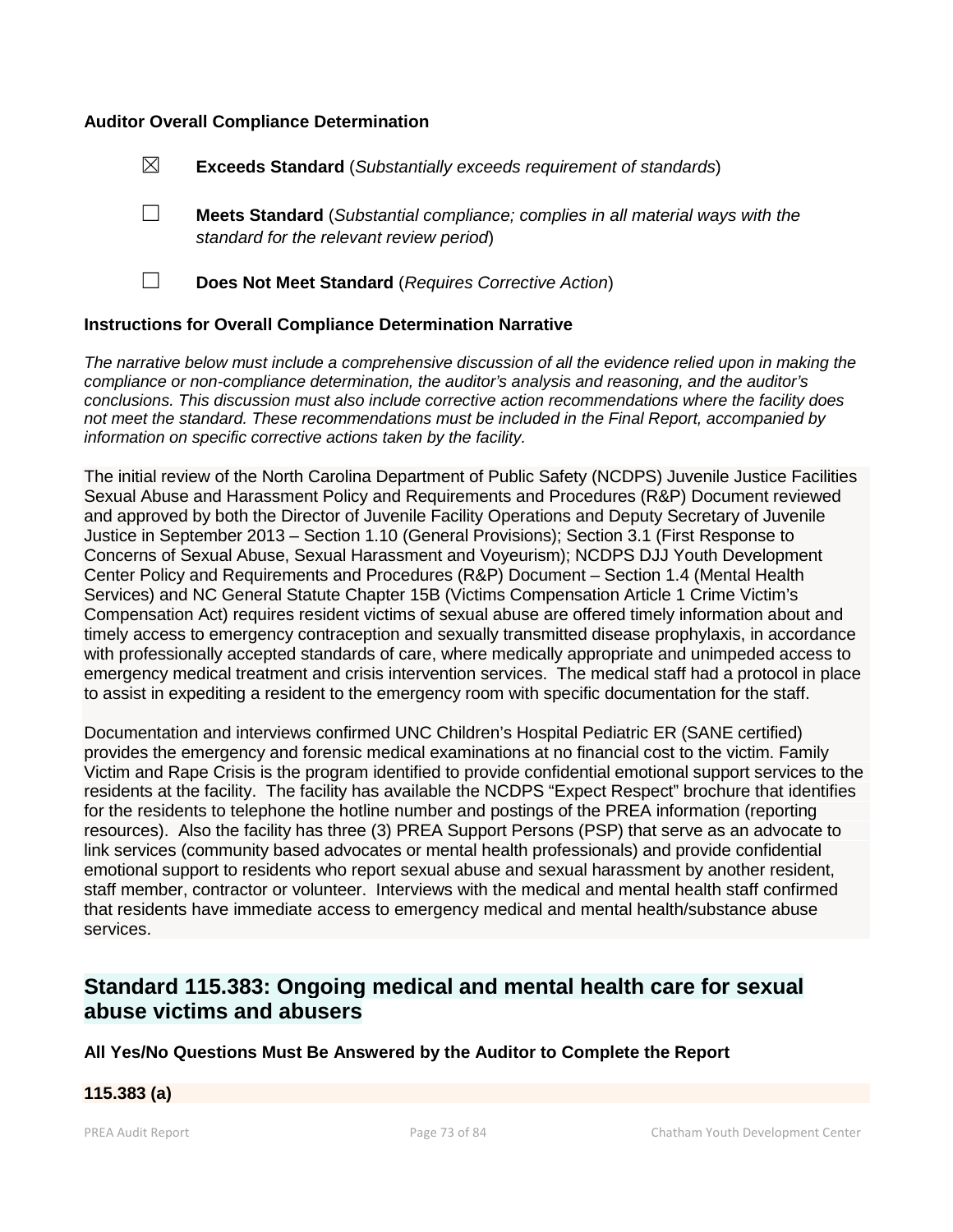Does the facility offer medical and mental health evaluation and, as appropriate, treatment to all residents who have been victimized by sexual abuse in any prison, jail, lockup, or juvenile facility? ⊠ Yes □ No

# **115.383 (b)**

 Does the evaluation and treatment of such victims include, as appropriate, follow-up services, treatment plans, and, when necessary, referrals for continued care following their transfer to, or placement in, other facilities, or their release from custody?  $\boxtimes$  Yes  $\Box$  No

## **115.383 (c)**

 Does the facility provide such victims with medical and mental health services consistent with the community level of care?  $\boxtimes$  Yes  $\Box$  No

# **115.383 (d)**

 Are resident victims of sexually abusive vaginal penetration while incarcerated offered pregnancy tests? (N/A if all-male facility.)  $\boxtimes$  Yes  $\Box$  No  $\Box$  NA

## **115.383 (e)**

If pregnancy results from the conduct described in paragraph  $\S$  115.383(d), do such victims receive timely and comprehensive information about and timely access to all lawful pregnancyrelated medical services? (N/A if all-male facility.)  $\boxtimes$  Yes  $\Box$  No  $\Box$  NA

# **115.383 (f)**

 Are resident victims of sexual abuse while incarcerated offered tests for sexually transmitted infections as medically appropriate?  $\boxtimes$  Yes  $\Box$  No

#### **115.383 (g)**

 Are treatment services provided to the victim without financial cost and regardless of whether the victim names the abuser or cooperates with any investigation arising out of the incident? ☒ Yes ☐ No

# **115.383 (h)**

 Does the facility attempt to conduct a mental health evaluation of all known resident-on-resident abusers within 60 days of learning of such abuse history and offer treatment when deemed appropriate by mental health practitioners?  $\boxtimes$  Yes  $\Box$  No

#### **Auditor Overall Compliance Determination**

- ☐ **Exceeds Standard** (*Substantially exceeds requirement of standards*)
- ☒ **Meets Standard** (*Substantial compliance; complies in all material ways with the standard for the relevant review period*)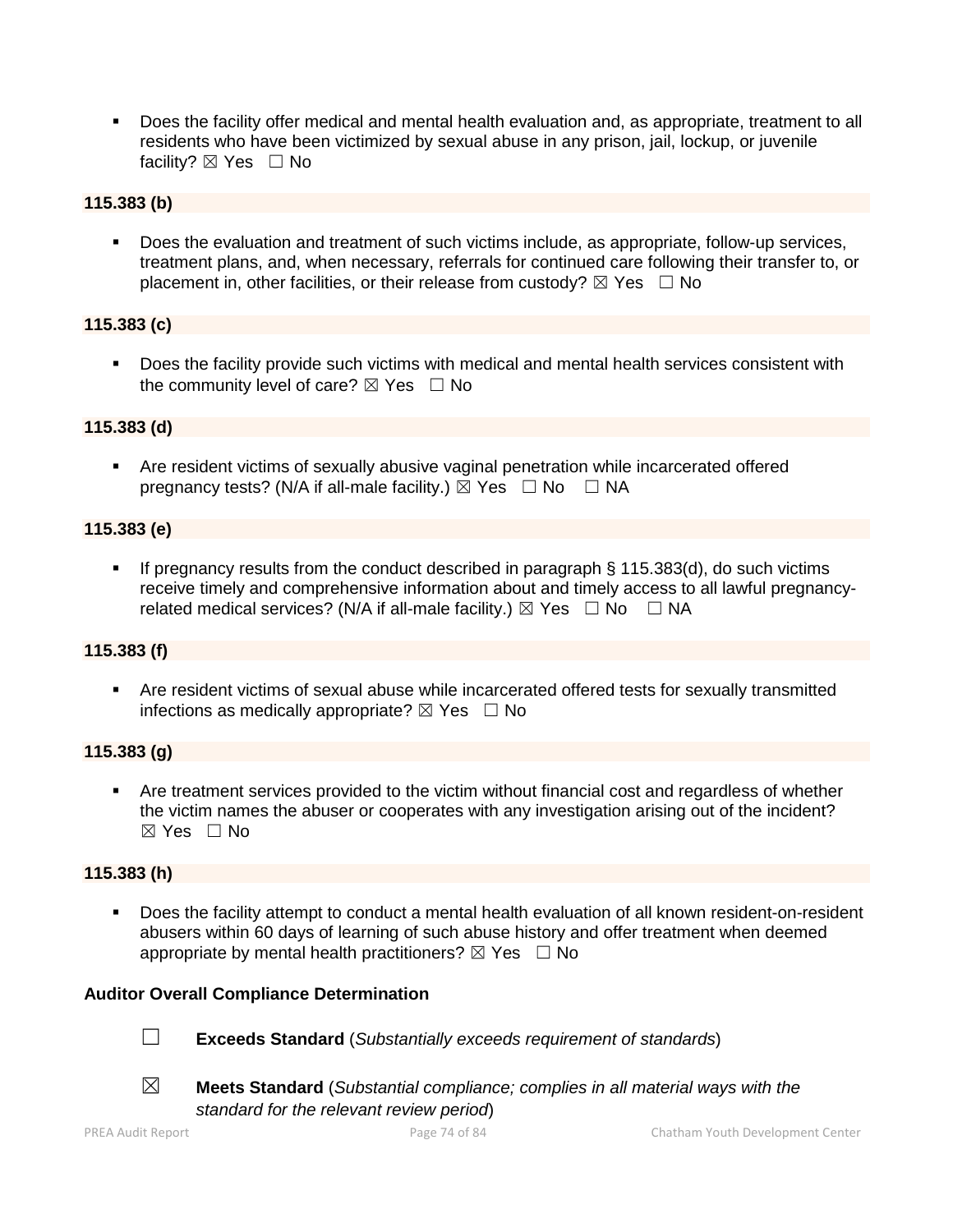☐ **Does Not Meet Standard** (*Requires Corrective Action*)

# **Instructions for Overall Compliance Determination Narrative**

*The narrative below must include a comprehensive discussion of all the evidence relied upon in making the compliance or non-compliance determination, the auditor's analysis and reasoning, and the auditor's conclusions. This discussion must also include corrective action recommendations where the facility does not meet the standard. These recommendations must be included in the Final Report, accompanied by information on specific corrective actions taken by the facility.*

The initial review of the North Carolina Department of Public Safety (NCDPS) Juvenile Justice Facilities Sexual Abuse and Harassment Policy and Requirements and Procedures (R&P) Document reviewed and approved by both the Director of Juvenile Facility Operations and Deputy Secretary of Juvenile Justice in September 2013 – Section 3.2 (Medical Evaluation and Forensic Mental Health Evaluation Following Allegations of Sexual Abuse, Sexual Harassment and/or Voyeurism) and Section 3.3 (Support of the Resident Post-Evaluation for Sexual Abuse, Sexual Harassment and/or Voyeurism) requires ongoing medical and mental health care for sexual abuse victims and abusers. Additionally, the policy requires the facility to offer medical and mental health evaluations and appropriate follow-up treatment that may include pregnancy testing, screening and treatment for STDs, family planning services and any other counseling or assistance as requested.

Victims of sexual abuse will be transported to UNC Children's Hospital Pediatric ER to receive treatment and the physical evidence can be gathered by a certified SANE medical examiner. There is a process in place to ensure medical and mental health staff track on-going medical and mental health services for victims who may have been sexually abused. The medical and mental health staff have a protocol (Medical/Mental Health Discharge Summary and Mental Health Request Referral form) in place to assist residents and their families upon discharge from the facility to continue services if needed. A documentation review confirmed there have been two (2) investigations of alleged resident's sexual abuse that occurred in this facility in the past twelve (12) months.

# **DATA COLLECTION AND REVIEW**

# **Standard 115.386: Sexual abuse incident reviews**

# **All Yes/No Questions Must Be Answered by the Auditor to Complete the Report**

#### **115.386 (a)**

 Does the facility conduct a sexual abuse incident review at the conclusion of every sexual abuse investigation, including where the allegation has not been substantiated, unless the allegation has been determined to be unfounded?  $\boxtimes$  Yes  $\Box$  No

# **115.386 (b)**

Does such review ordinarily occur within 30 days of the conclusion of the investigation? ☒ Yes ☐ No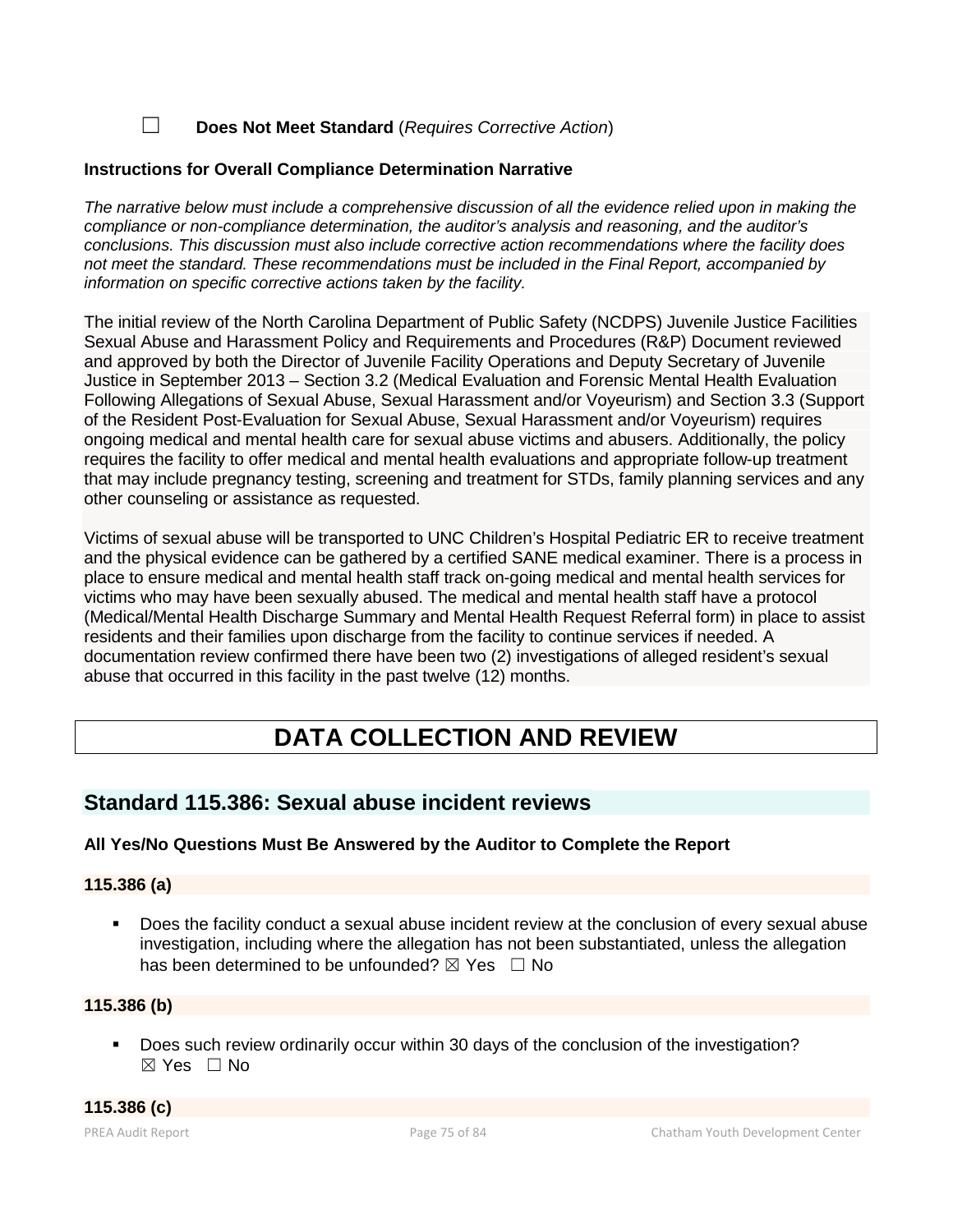Does the review team include upper-level management officials, with input from line supervisors, investigators, and medical or mental health practitioners?  $\boxtimes$  Yes  $\Box$  No

#### **115.386 (d)**

- Does the review team: Consider whether the allegation or investigation indicates a need to change policy or practice to better prevent, detect, or respond to sexual abuse?  $\boxtimes$  Yes  $\Box$  No
- Does the review team: Consider whether the incident or allegation was motivated by race; ethnicity; gender identity; lesbian, gay, bisexual, transgender, or intersex identification, status, or perceived status; gang affiliation; or other group dynamics at the facility?  $\boxtimes$  Yes  $\Box$  No
- Does the review team: Examine the area in the facility where the incident allegedly occurred to assess whether physical barriers in the area may enable abuse?  $\boxtimes$  Yes  $\Box$  No
- Does the review team: Assess the adequacy of staffing levels in that area during different shifts?  $\boxtimes$  Yes  $\Box$  No
- Does the review team: Assess whether monitoring technology should be deployed or augmented to supplement supervision by staff?  $\boxtimes$  Yes  $\Box$  No
- Does the review team: Prepare a report of its findings, including but not necessarily limited to determinations made pursuant to §§ 115.386(d)(1) - (d)(5), and any recommendations for improvement and submit such report to the facility head and PREA compliance manager?  $\boxtimes$  Yes  $\Box$  No

#### **115.386 (e)**

**Does the facility implement the recommendations for improvement, or document its reasons for** not doing so?  $\boxtimes$  Yes  $\Box$  No

#### **Auditor Overall Compliance Determination**

- ☐ **Exceeds Standard** (*Substantially exceeds requirement of standards*)
- ☒ **Meets Standard** (*Substantial compliance; complies in all material ways with the standard for the relevant review period*)
- ☐ **Does Not Meet Standard** (*Requires Corrective Action*)

#### **Instructions for Overall Compliance Determination Narrative**

*The narrative below must include a comprehensive discussion of all the evidence relied upon in making the compliance or non-compliance determination, the auditor's analysis and reasoning, and the auditor's conclusions. This discussion must also include corrective action recommendations where the facility does not meet the standard. These recommendations must be included in the Final Report, accompanied by information on specific corrective actions taken by the facility.*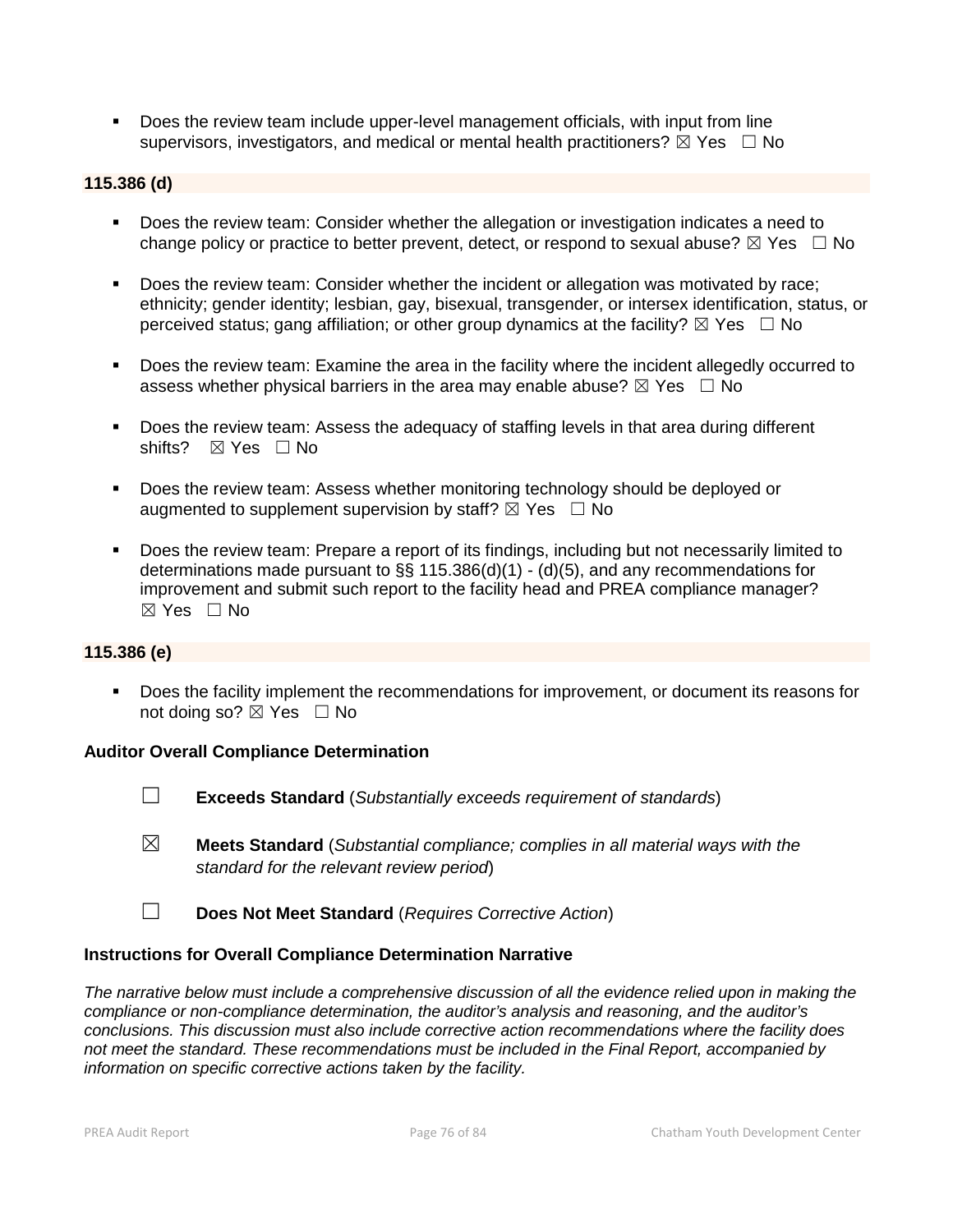The initial review of the North Carolina Department of Public Safety (NCDPS) Juvenile Justice Facilities Sexual Abuse and Harassment Policy and Requirements and Procedures (R&P) Document reviewed and approved by both the Director of Juvenile Facility Operations and Deputy Secretary of Juvenile Justice in September 2013 – Section 1.9 [PREA Compliance Manager (PCM)] and Section 2.3 (Investigations) and NCDPS Sexual Abuse & Harassment Coordinated Response Overview requires a PREA Post Incident Review of every sexual abuse allegation at the conclusion of all investigations, except those determined to be unfounded within thirty (30) days. Chatham YDC's Sexual Abuse Team consists of the Facility Director, Assistant Facility Director, PREA Compliance Manager, Youth Counselor Supervisors, medical and mental health representatives. The facility reported two (2) investigations of alleged staff's or resident's sexual abuse that occurred in this facility in the past twelve (12) months. Documentation and staff interviews confirmed they would document their review on the "PREA Post Incident Review" form that captures all aspects of an incident.

# **Standard 115.387: Data collection**

# **All Yes/No Questions Must Be Answered by the Auditor to Complete the Report**

## **115.387 (a)**

 Does the agency collect accurate, uniform data for every allegation of sexual abuse at facilities under its direct control using a standardized instrument and set of definitions?  $\boxtimes$  Yes  $\Box$  No

## **115.387 (b)**

 Does the agency aggregate the incident-based sexual abuse data at least annually? ☒ Yes ☐ No

# **115.387 (c)**

 Does the incident-based data include, at a minimum, the data necessary to answer all questions from the most recent version of the Survey of Sexual Violence conducted by the Department of Justice? ⊠ Yes □ No

# **115.387 (d)**

 Does the agency maintain, review, and collect data as needed from all available incident-based documents, including reports, investigation files, and sexual abuse incident reviews?  $\boxtimes$  Yes  $\Box$  No

#### **115.387 (e)**

 Does the agency also obtain incident-based and aggregated data from every private facility with which it contracts for the confinement of its residents? (N/A if agency does not contract for the confinement of its residents.)  $\boxtimes$  Yes  $\Box$  No  $\Box$  NA

# **115.387 (f)**

 Does the agency, upon request, provide all such data from the previous calendar year to the Department of Justice no later than June 30? (N/A if DOJ has not requested agency data.)  $\boxtimes$  Yes  $\Box$  No  $\Box$  NA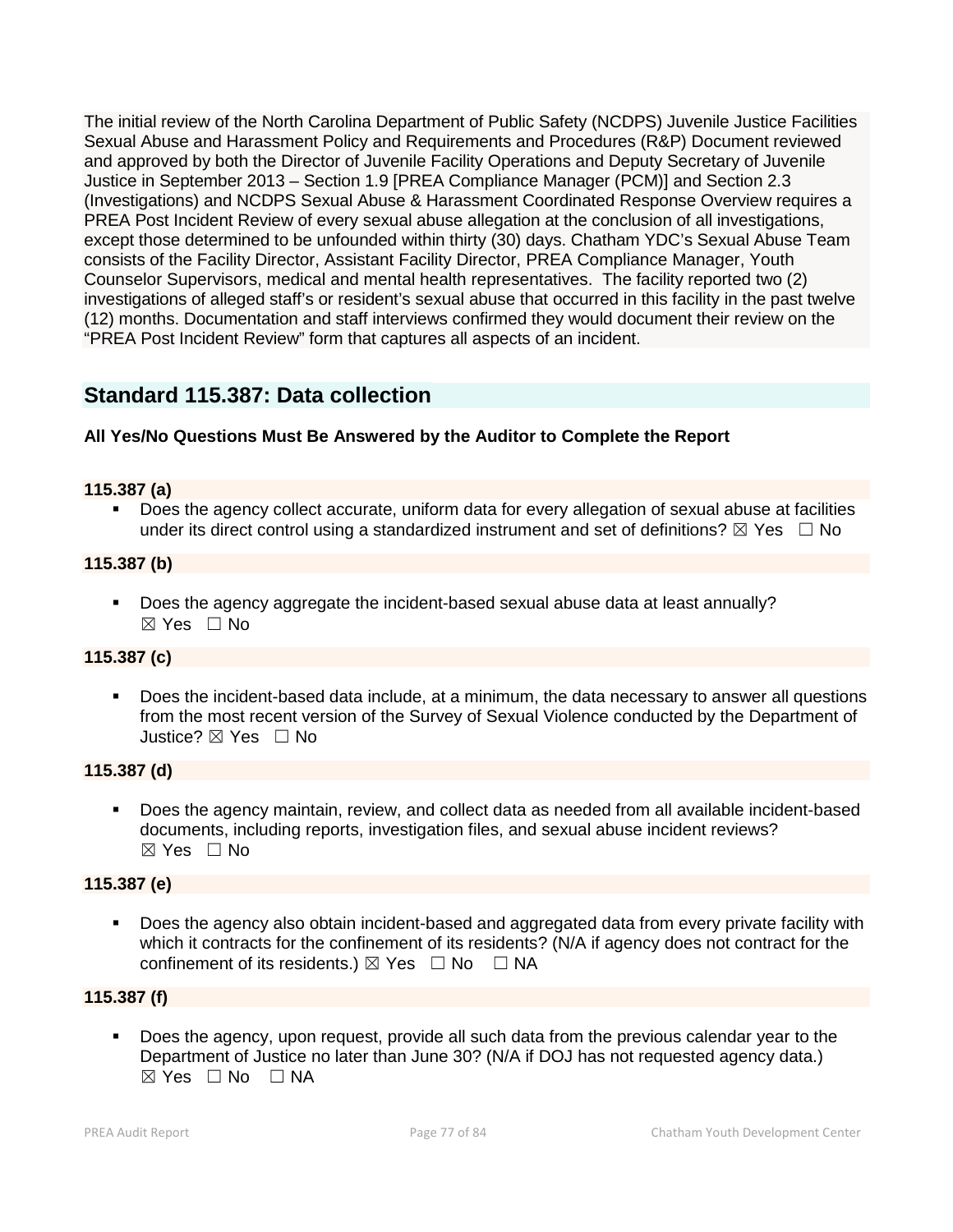## **Auditor Overall Compliance Determination**

- ☐ **Exceeds Standard** (*Substantially exceeds requirement of standards*)
- ☒ **Meets Standard** (*Substantial compliance; complies in all material ways with the standard for the relevant review period*)
- 
- ☐ **Does Not Meet Standard** (*Requires Corrective Action*)

#### **Instructions for Overall Compliance Determination Narrative**

*The narrative below must include a comprehensive discussion of all the evidence relied upon in making the compliance or non-compliance determination, the auditor's analysis and reasoning, and the auditor's conclusions. This discussion must also include corrective action recommendations where the facility does not meet the standard. These recommendations must be included in the Final Report, accompanied by information on specific corrective actions taken by the facility.*

The initial review of the North Carolina Department of Public Safety (NCDPS) Juvenile Justice Facilities Sexual Abuse and Harassment Policy and Requirements and Procedures (R&P) Document reviewed and approved by both the Director of Juvenile Facility Operations and Deputy Secretary of Juvenile Justice in September 2013 – Section 1.10 (General Provisions) requires the collection of accurate, uniform data for every allegation of sexual abuse. An interview with the Facility Director confirmed he in puts information into the TROI system and the NCDPS PREA Office obtains the data from this system relating to PREA. The NCDPS PREA Office has a data collection instrument to answer all questions for the U.S. Department of Justice Survey of Sexual Abuse Violence.

# **Standard 115.388: Data review for corrective action**

**All Yes/No Questions Must Be Answered by the Auditor to Complete the Report**

#### **115.388 (a)**

- Does the agency review data collected and aggregated pursuant to § 115.387 in order to assess and improve the effectiveness of its sexual abuse prevention, detection, and response policies, practices, and training, including by: Identifying problem areas?  $\boxtimes$  Yes  $\Box$  No
- Does the agency review data collected and aggregated pursuant to § 115.387 in order to assess and improve the effectiveness of its sexual abuse prevention, detection, and response policies, practices, and training, including by: Taking corrective action on an ongoing basis?  $\boxtimes$  Yes  $\Box$  No
- Does the agency review data collected and aggregated pursuant to § 115.387 in order to assess and improve the effectiveness of its sexual abuse prevention, detection, and response policies, practices, and training, including by: Preparing an annual report of its findings and corrective actions for each facility, as well as the agency as a whole?  $\boxtimes$  Yes  $\Box$  No

#### **115.388 (b)**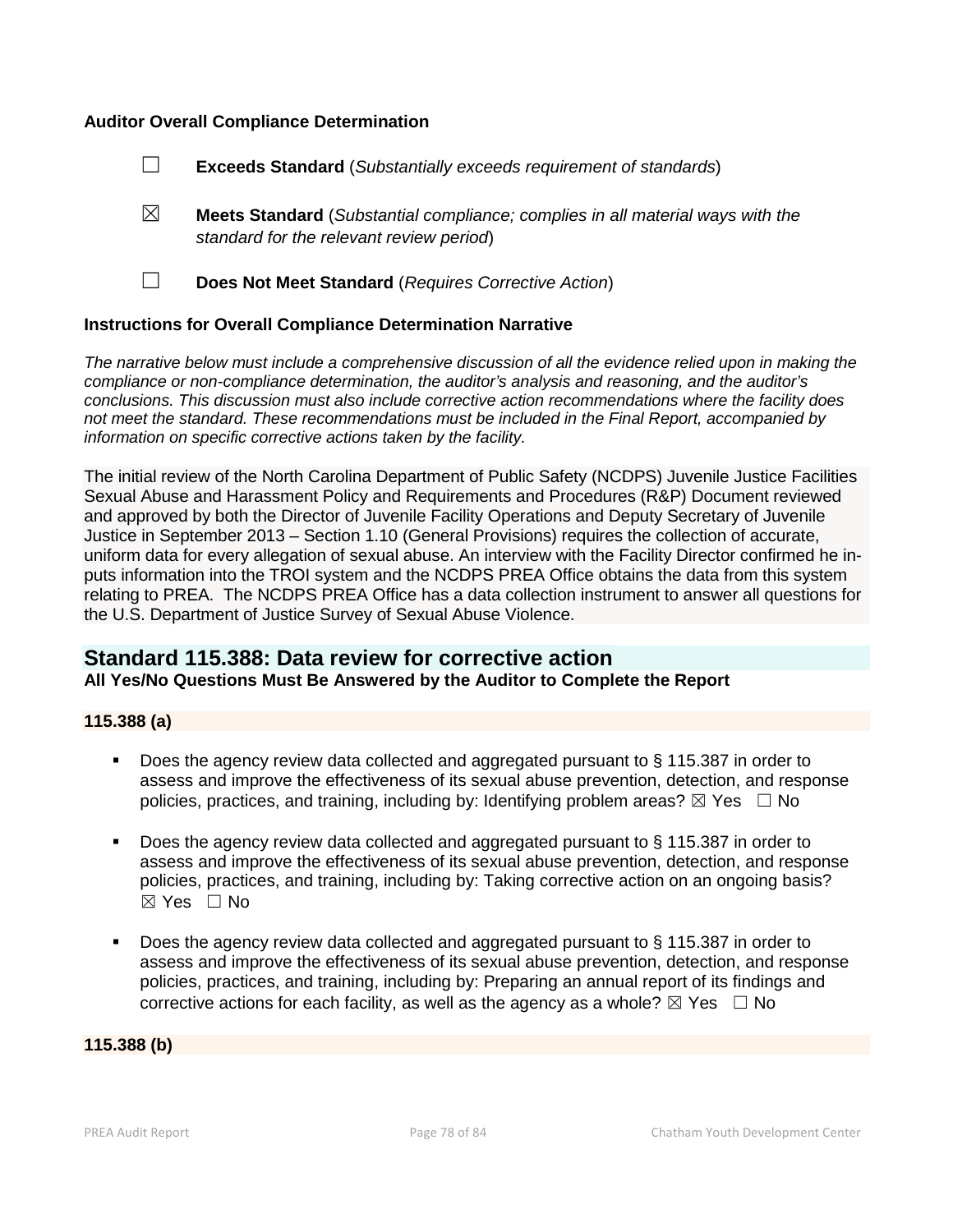Does the agency's annual report include a comparison of the current year's data and corrective actions with those from prior years and provide an assessment of the agency's progress in addressing sexual abuse  $\boxtimes$  Yes  $\Box$  No

## **115.388 (c)**

 Is the agency's annual report approved by the agency head and made readily available to the public through its website or, if it does not have one, through other means?  $\boxtimes$  Yes  $\Box$  No

## **115.388 (d)**

 Does the agency indicate the nature of the material redacted where it redacts specific material from the reports when publication would present a clear and specific threat to the safety and security of a facility?  $\boxtimes$  Yes  $\Box$  No

## **Auditor Overall Compliance Determination**

- ☐ **Exceeds Standard** (*Substantially exceeds requirement of standards*)
- ☒ **Meets Standard** (*Substantial compliance; complies in all material ways with the standard for the relevant review period*)
- ☐ **Does Not Meet Standard** (*Requires Corrective Action*)

# **Instructions for Overall Compliance Determination Narrative**

*The narrative below must include a comprehensive discussion of all the evidence relied upon in making the compliance or non-compliance determination, the auditor's analysis and reasoning, and the auditor's conclusions. This discussion must also include corrective action recommendations where the facility does not meet the standard. These recommendations must be included in the Final Report, accompanied by information on specific corrective actions taken by the facility.*

The initial review of the North Carolina Department of Public Safety (NCDPS) Juvenile Justice Facilities Sexual Abuse and Harassment Policy and Requirements and Procedures (R&P) Document reviewed and approved by both the Director of Juvenile Facility Operations and Deputy Secretary of Juvenile Justice in September 2013 – Section 1.10 (General Provisions) requires the review of data for corrective action to improve the effectiveness of its prevention, protection and response policies, practices and training. A review of the 2016 NCDPS Annual Report revealed it was detailed, comprehensive and identifies all state facilities within North Carolina Department of Public Safety (NCDPS). The 2016 NCDPS Annual Report is posted on the NCDPS Website and readily available for public review. An interview with the Facility Director confirmed he monitors collected data to determine and assess the need for any corrective actions.

# **Standard 115.389: Data storage, publication, and destruction**

# **All Yes/No Questions Must Be Answered by the Auditor to Complete the Report**

#### **115.389 (a)**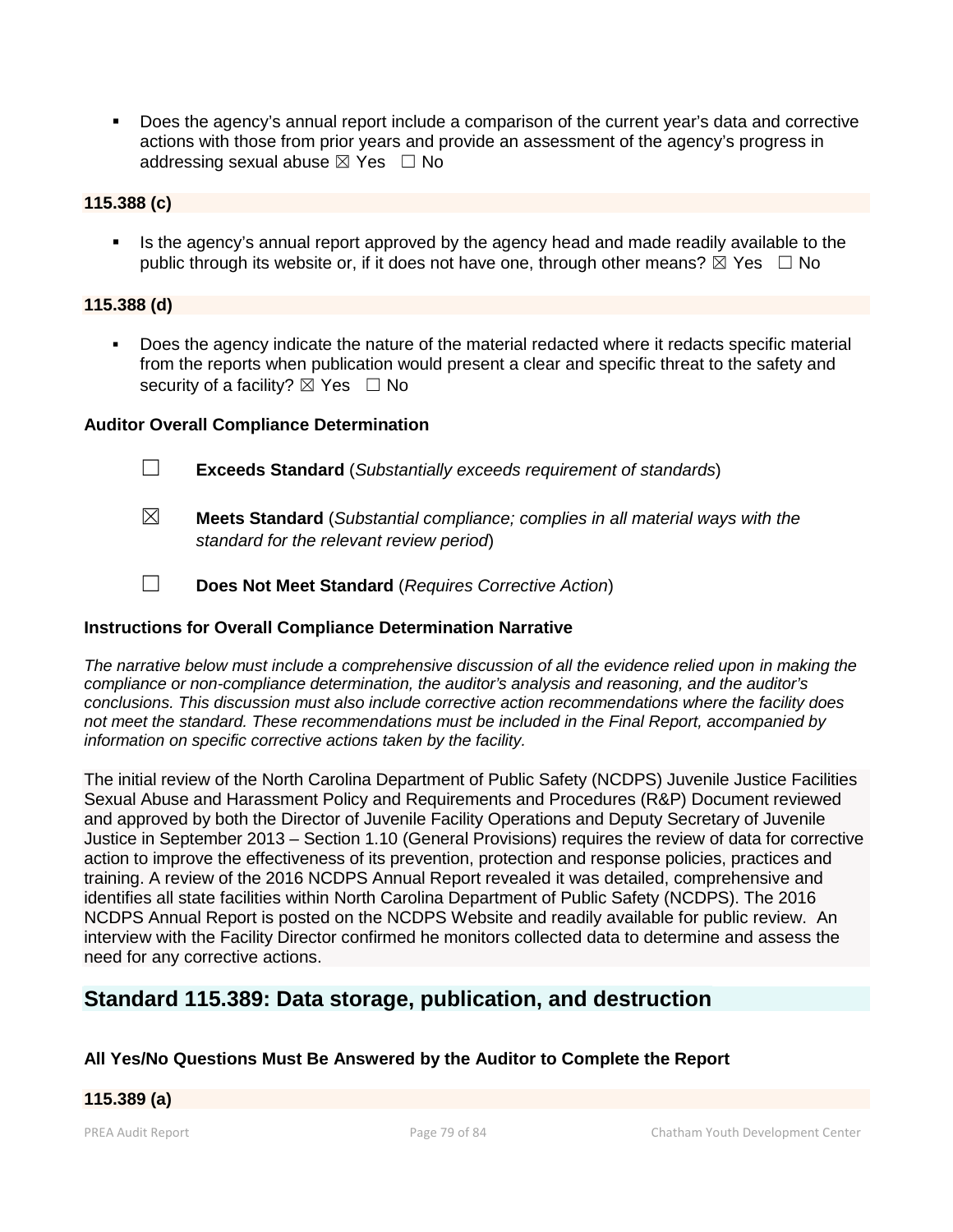Does the agency ensure that data collected pursuant to § 115.387 are securely retained? ☒ Yes ☐ No

## **115.389 (b)**

 Does the agency make all aggregated sexual abuse data, from facilities under its direct control and private facilities with which it contracts, readily available to the public at least annually through its website or, if it does not have one, through other means?  $\boxtimes$  Yes  $\Box$  No

#### **115.389 (c)**

 Does the agency remove all personal identifiers before making aggregated sexual abuse data publicly available?  $\boxtimes$  Yes  $\Box$  No

#### **115.389 (d)**

Does the agency maintain sexual abuse data collected pursuant to  $\S$  115.387 for at least 10 years after the date of the initial collection, unless Federal, State, or local law requires otherwise? ⊠ Yes □ No

## **Auditor Overall Compliance Determination**

- ☐ **Exceeds Standard** (*Substantially exceeds requirement of standards*)
- ☒ **Meets Standard** (*Substantial compliance; complies in all material ways with the standard for the relevant review period*)

# ☐ **Does Not Meet Standard** (*Requires Corrective Action*) **Instructions for Overall Compliance Determination Narrative**

*The narrative below must include a comprehensive discussion of all the evidence relied upon in making the compliance or non-compliance determination, the auditor's analysis and reasoning, and the auditor's conclusions. This discussion must also include corrective action recommendations where the facility does not meet the standard. These recommendations must be included in the Final Report, accompanied by information on specific corrective actions taken by the facility.*

The initial review of the North Carolina Department of Public Safety Prisons (NCDPS) Juvenile Justice Facilities Sexual Abuse and Harassment Policy and Requirements and Procedures (R&P) Document reviewed and approved by both the Director of Juvenile Facility Operations and Deputy Secretary of Juvenile Justice in September 2013 – Section 1.10 (General Provisions) requires data is collected and securely retained for 10 years. The policies indicated NCDPS will complete an annual report. The annual report will contain identification of problem areas, each facility's corrective action, comparison of the last year's data and corrective actions with those from prior years and provides an assessment of progress in addressing sexual abuse. The aggregated sexual abuse data was reviewed and all personal identifiers are removed. The 2016 NCDPS Annual Report is posted on the NCDPS Website and readily available for public review.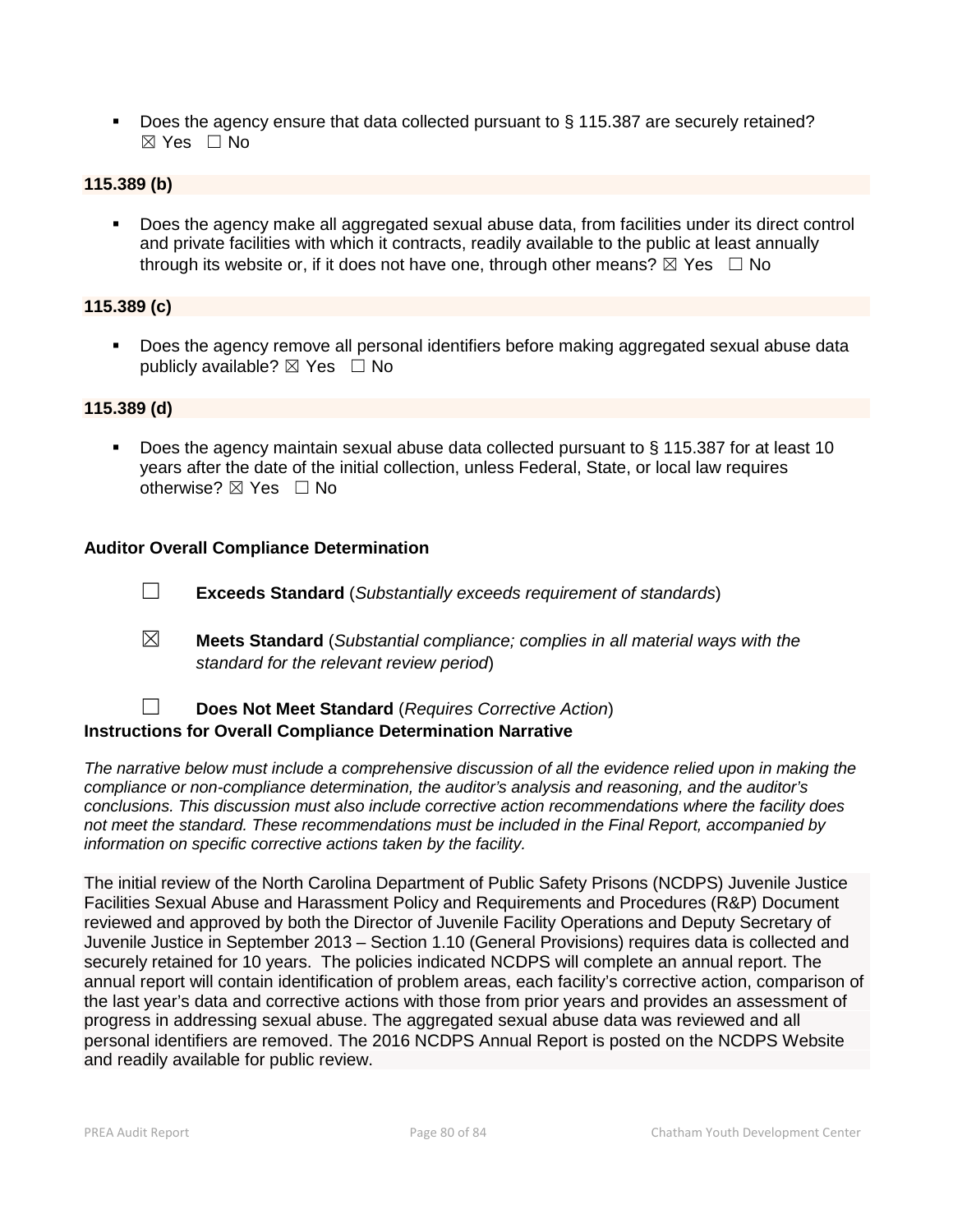# **AUDITING AND CORRECTIVE ACTION**

# **Standard 115.401: Frequency and scope of audits**

## **All Yes/No Questions Must Be Answered by the Auditor to Complete the Report**

#### **115.401 (a)**

 During the three-year period starting on August 20, 2013, and during each three-year period thereafter, did the agency ensure that each facility operated by the agency, or by a private organization on behalf of the agency, was audited at least once? (N/A before August 20, 2016.)  $\boxtimes$  Yes  $\Box$  No  $\Box$  NA

#### **115.401 (b)**

 During each one-year period starting on August 20, 2013, did the agency ensure that at least one-third of each facility type operated by the agency, or by a private organization on behalf of the agency, was audited?  $\boxtimes$  Yes  $\Box$  No

#### **115.401 (h)**

 Did the auditor have access to, and the ability to observe, all areas of the audited facility?  $\boxtimes$  Yes  $\Box$  No

# **115.401 (i)**

 Was the auditor permitted to request and receive copies of any relevant documents (including electronically stored information)?  $\boxtimes$  Yes  $\Box$  No

#### **115.401 (m)**

 Was the auditor permitted to conduct private interviews with inmates, residents, and detainees? ☒ Yes ☐ No

#### **115.401 (n)**

 Were residents permitted to send confidential information or correspondence to the auditor in the same manner as if they were communicating with legal counsel?  $\boxtimes$  Yes  $\Box$  No

#### **Auditor Overall Compliance Determination**

- ☐ **Exceeds Standard** (*Substantially exceeds requirement of standards*)
- 
- ☒ **Meets Standard** (*Substantial compliance; complies in all material ways with the standard for the relevant review period*)

☐ **Does Not Meet Standard** (*Requires Corrective Action*)

#### **Instructions for Overall Compliance Determination Narrative**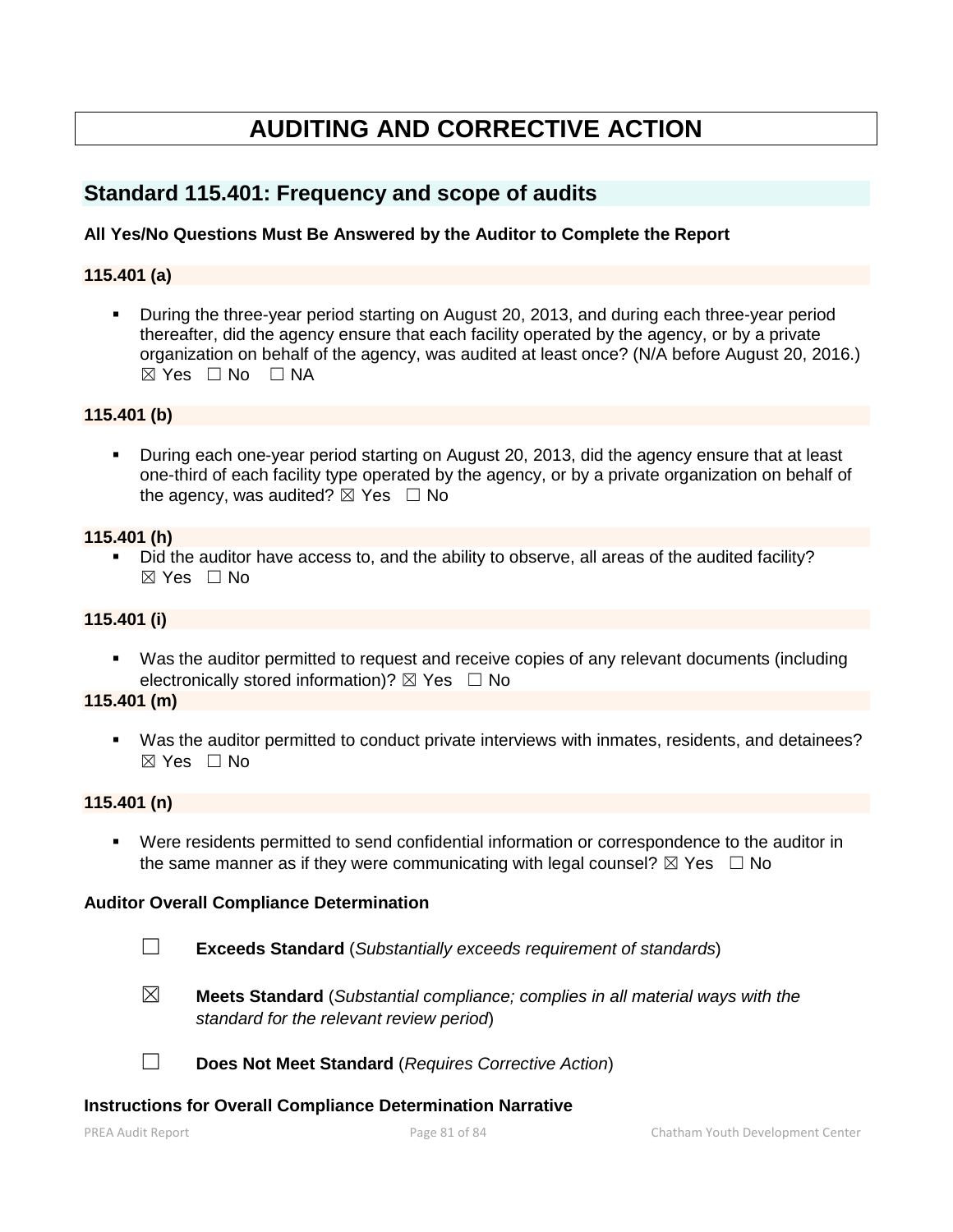*The narrative below must include a comprehensive discussion of all the evidence relied upon in making the compliance or non-compliance determination, the auditor's analysis and reasoning, and the auditor's conclusions. This discussion must also include corrective action recommendations where the facility does not meet the standard. These recommendations must be included in the Final Report, accompanied by information on specific corrective actions taken by the facility.*

This auditor reviewed the North Carolina Department of Public Safety Prisons web page at https://www.ncdps.gov/Adult-Corrections/Prison-Rape-Elimination-Act containing the sixty-four (64) audit reports for PREA audits completed from January 2015 through December 2016. One third of each facility type operated by this Agency was completed during the first PREA review cycle in accordance with the standard. Sixty-nine (69) facilities (55 prisons, 10 juvenile and 4 adult community confinement) have been scheduled for the second PREA review cycle. This facility is one of the facilities scheduled for the second year of the second PREA review cycle. This auditor had access to the entire facility and was able to conduct interviews and provided with documentation in accordance to the standard.

# **Standard 115.403: Audit contents and findings**

# **All Yes/No Questions Must Be Answered by the Auditor to Complete the Report**

## **115.403 (f)**

 The agency has published on its agency website, if it has one, or has otherwise made publicly available, all Final Audit Reports within 90 days of issuance by auditor. The review period is for prior audits completed during the past three years PRECEDING THIS AGENCY AUDIT. In the case of single facility agencies, the auditor shall ensure that the facility's last audit report was published. The pendency of any agency appeal pursuant to 28 C.F.R. § 115.405 does not excuse noncompliance with this provision. (N/A if there have been no Final Audit Reports issued in the past three years, or in the case of single facility agencies that there has never been a Final Audit Report issued.) ⊠ Yes □ No □ NA

#### **Auditor Overall Compliance Determination**

- ☐ **Exceeds Standard** (*Substantially exceeds requirement of standards*)
- ☒ **Meets Standard** (*Substantial compliance; complies in all material ways with the standard for the relevant review period*)
- ☐ **Does Not Meet Standard** (*Requires Corrective Action*)

# **Instructions for Overall Compliance Determination Narrative**

*The narrative below must include a comprehensive discussion of all the evidence relied upon in making the compliance or non-compliance determination, the auditor's analysis and reasoning, and the auditor's conclusions. This discussion must also include corrective action recommendations where the facility does not meet the standard. These recommendations must be included in the Final Report, accompanied by information on specific corrective actions taken by the facility.*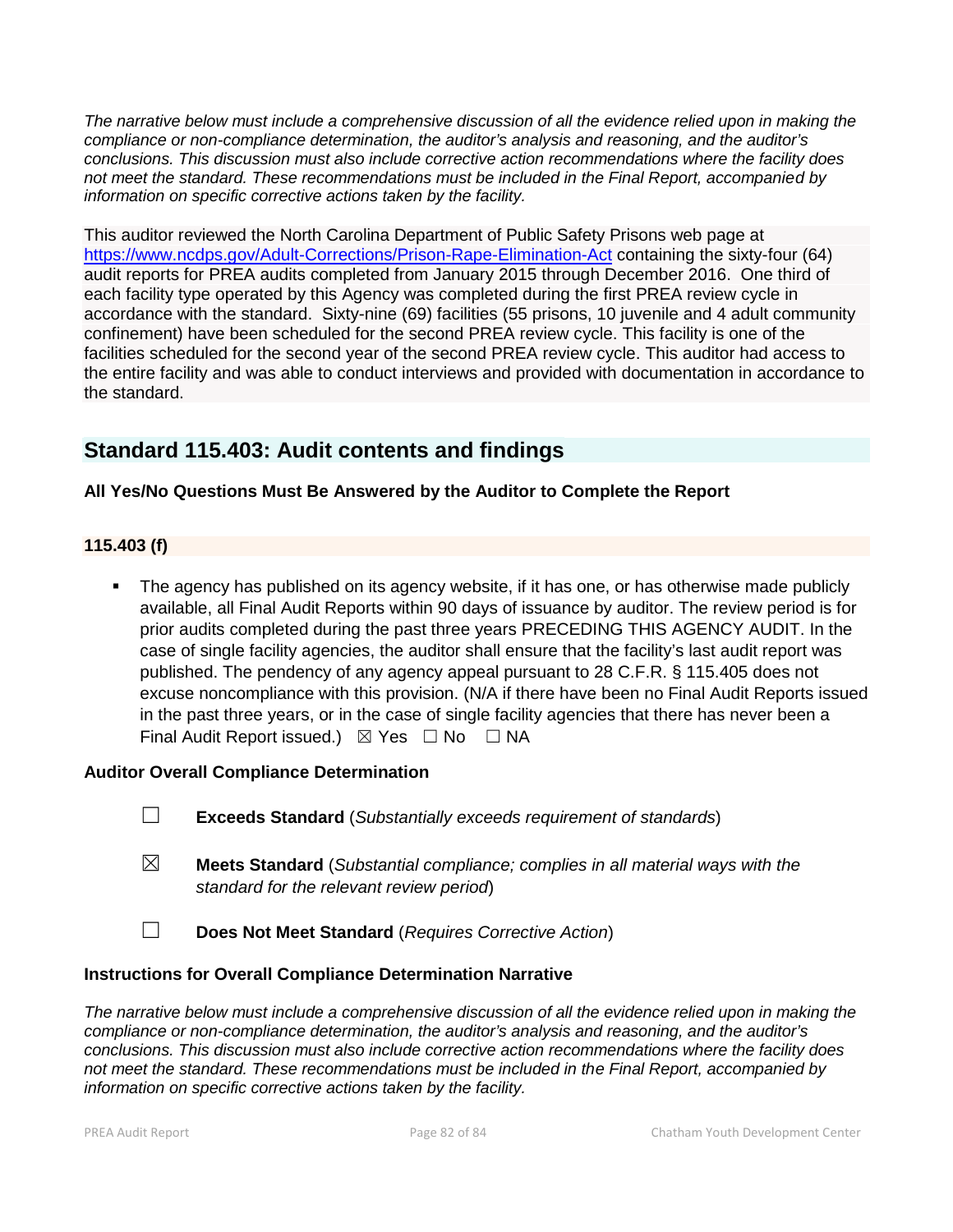This auditor reviewed the North Carolina Department of Public Safety Prisons web page at https://www.ncdps.gov/Adult-Corrections/Prison-Rape-Elimination-Act containing the sixty-four (64) PREA Final Reports that were audited for the previous three years and published within 90 days after the final report was issued by the auditor. Also, twenty-six (26) PREA Final Reports that were audited for the first year of the second cycle and published within 90 days after the final report was issued by the auditor.